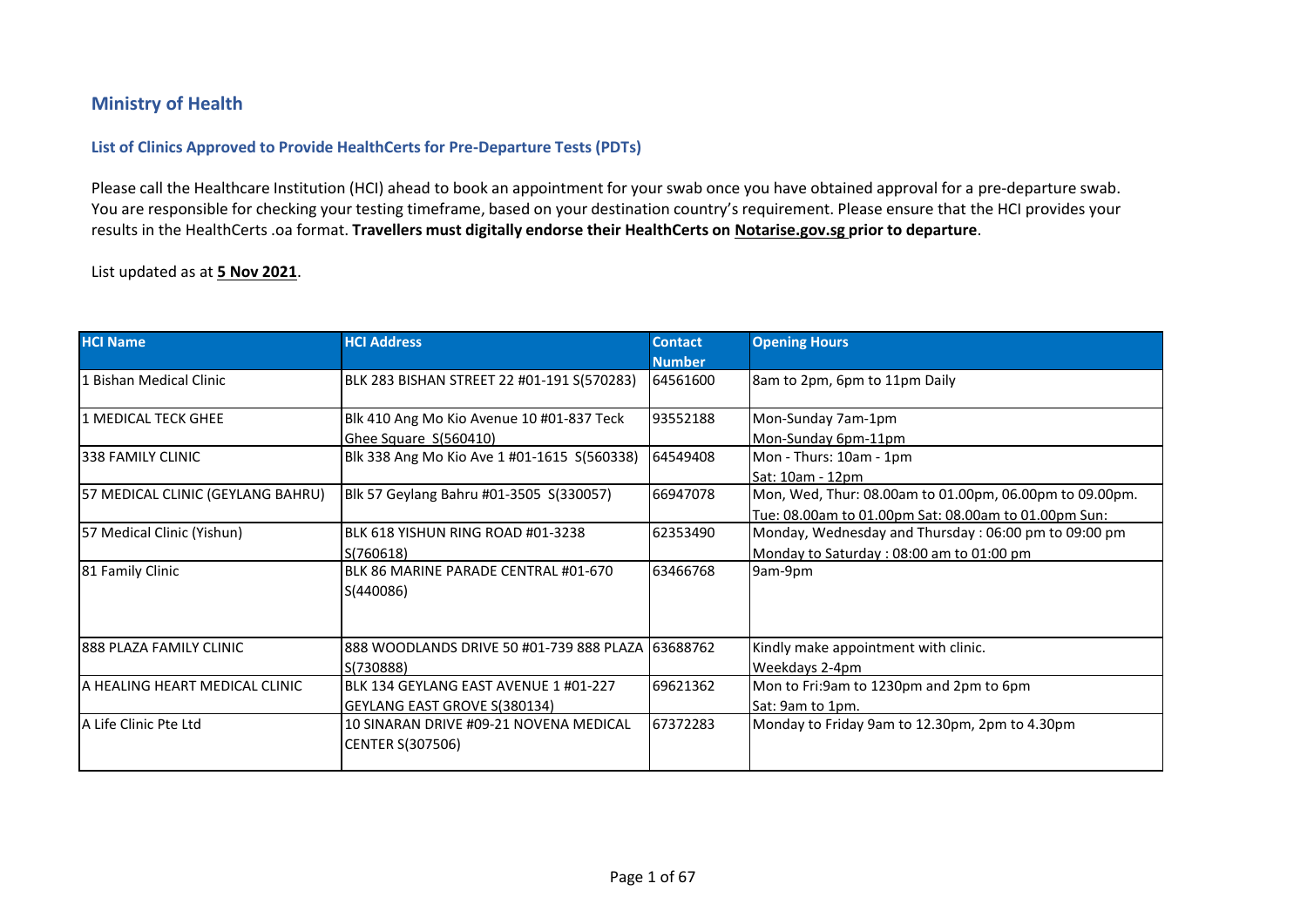| A MEDICAL CLINIC             | Blk 1 Everton Park #01-27 Everton Park                 | 62262066 | Monday to Thursday: 8am-2pm, 630pm-1030pm                   |
|------------------------------|--------------------------------------------------------|----------|-------------------------------------------------------------|
|                              | S(081001)                                              |          | Friday: 8am-2pm                                             |
|                              |                                                        |          | Saturday: 8am - 2pm                                         |
|                              |                                                        |          | Sunday: 8am-2pm                                             |
|                              |                                                        |          | Public Holidays: 8am-2nm                                    |
| <b>ACACIA MEDICAL CLINIC</b> | 180 Depot Road #01-07 Interlace, The                   | 66840274 | Mon - Sat: 12 - 1pm                                         |
|                              | S(109684)                                              |          |                                                             |
| <b>ACCORD MEDICAL CLINIC</b> | BLK 325 UBI AVENUE 1 #01-701 S(400325)                 | 68441528 | Mondays to Fridays: 8.30pm to 1pm, 2pm to 5.30pm            |
| <b>ACMS MEDICAL CLINIC</b>   | 1 Grange Road #06-06 Orchard Building                  | 62625052 | Public Holiday: Closed                                      |
|                              | S(239693)                                              |          | Monday to Saturday: 09:00 am to 12:30 pm, 02:00 pm to 04:30 |
| ACUMED MEDICAL GROUP         | 1 Joo Koon Circle #01-23 Fairprice Hub                 | 68615755 | pm.<br>Mon-Fri: 9.00am-1.00pm                               |
|                              | S(629117)                                              |          | 2.00-6.00pm                                                 |
| ACUMED MEDICAL GROUP         | 128 Tuas South Avenue 3 #01-03 JTC Biomed              | 65701390 | Mon-Fri: 8.30am-1.00pm                                      |
|                              | One @ Tuas Biomedical Park S(637370)                   |          |                                                             |
|                              |                                                        |          |                                                             |
|                              |                                                        |          |                                                             |
| <b>ACUMED MEDICAL GROUP</b>  | Blk 215C Compassvale Drive #01-02 S(543215)            | 63850113 | Mon-Fri: 8.30am - 1.00pm                                    |
|                              |                                                        |          | $5.30pm - 8.30pm$                                           |
| ACUMED MEDICAL GROUP         | 14 Tuas Avenue 1 #01-05 Jtc Space @ Tuas               | 65639363 | Mon-Fri:1.00am - 12.00noon                                  |
|                              | S(639499)                                              |          | $2.00$ pm $- 3.00$ pm                                       |
|                              |                                                        |          |                                                             |
|                              |                                                        |          |                                                             |
| ACUMED MEDICAL GROUP         | 24 Raffles Place #02-05 Clifford Centre                | 65327766 | Mon-Fri: 8.30am-1.00pm                                      |
|                              | S(048621)                                              |          |                                                             |
| ACUMED MEDICAL GROUP         | 1 Jurong West Central 2 #B1A-19E Jurong Point 67923822 |          | Mon-Fri: 830am-5.00pm                                       |
|                              | Shopping Centre Jp1 S(648886)                          |          | Sat: 8.30am - 1.00pm                                        |
|                              |                                                        |          |                                                             |
| <b>ACUMED MEDICAL GROUP</b>  | Blk 38 Teban Gardens Road #01-318/319                  | 65619366 | Mon $-$ Fri: 8.30am                                         |
|                              | S(600038)                                              |          | $2.00$ pm $- 5.00$ pm                                       |
|                              |                                                        |          | $6.00pm - 9.00pm$                                           |
| <b>ACUMED MEDICAL GROUP</b>  | Blk 111 Woodlands Street 13 #01-78 S(730111) 63627789  |          | Mon-Fri: 8.30am-1.00pm                                      |
|                              |                                                        |          | $2.00$ pm $- 5.00$ pm                                       |
|                              |                                                        |          | Sat: 8.30am - 1.00pm                                        |
| <b>ACUMED MEDICAL GROUP</b>  | Blk 64 Yung Kuang Road #01-107/111                     | 62656422 | Mon-Fri:8.30am-9.00pm                                       |
|                              | S(610064)                                              |          | Sat: 8.30am - 1.00pm                                        |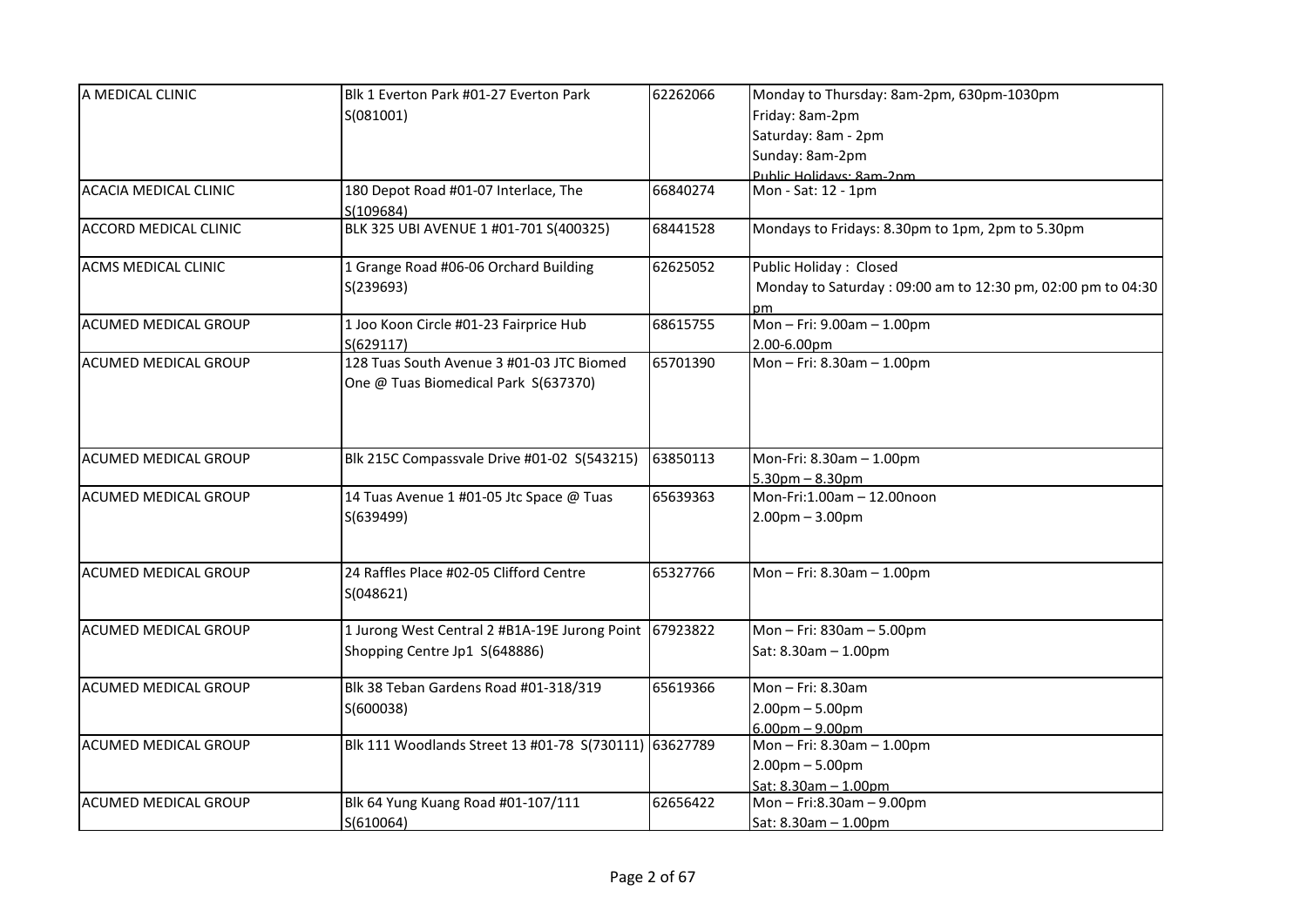| ACUMED MEDICAL GROUP                   | 71 Pioneer Road #01-06 Tuas Amenity Centre           | 68615996   | Mon-Fri: 8.30am-5.00pm                                    |
|----------------------------------------|------------------------------------------------------|------------|-----------------------------------------------------------|
|                                        | S(639591)                                            |            | Sat: 8.30am - 1.00pm                                      |
| ACUMED MEDICAL GROUP                   | 301 Boon Lay Way #01-18/19 Boon Lay Mrt              | 65159919   | Mon $-$ Fri: 8.30am $-1$ pm                               |
|                                        | Station S(649846)                                    |            | $1.30pm - 5pm$                                            |
| <b>ACUMED MEDICAL GROUP</b>            | Blk 214 Bedok North Street 1 #01-165                 | 64438077   | Mon-Fri: 8.30am - 1pm                                     |
|                                        | S(460214)                                            |            | 2pm to 5 pm                                               |
|                                        |                                                      |            | Sat: 8.30am - 1pm                                         |
|                                        |                                                      |            | Sun/PH: Closed                                            |
|                                        |                                                      |            |                                                           |
| <b>ADMIRALTY FAMILY MEDICAL CLINIC</b> | BLK 693 WOODLANDS AVENUE 6 #01-08                    | 69048894   | TUESDAY & THURSDAY 0830-1200hrs & 1400-1600hrs            |
|                                        | S(730693)                                            |            | Not available on Eve of Public Holidays & Public Holidays |
| ADVANTAGE MEDICAL CLINIC               | 1 FIFTH AVENUE #03-12 GUTHRIE HOUSE                  | 64668090   | 9am-6pm on weekday.                                       |
|                                        | S(268802)                                            |            | 9am-1pm on Saturday.                                      |
| AE MEDICAL CLINIC                      | Blk 467B Fernvale Link #01-529 S(792467)             | 68162900   | Mon, Thurs, Fri: 6 to 10pm                                |
|                                        |                                                      |            | Tues: 8am to 12pm                                         |
| <b>Aesthetics Plus Medical Clinic</b>  | 57 Circular Road #02-01 S(049412)                    | 62211322   | By appointment only                                       |
|                                        |                                                      |            |                                                           |
| <b>Affinity Medical Clinic</b>         | BLK 253 SERANGOON CENTRAL DRIVE #01-187              | 62808080   | Mon-Fri(except wednesdays) 830-1pm; 2-430pm; 6-930pm      |
|                                        | S(550253)                                            |            | Wed, Sat, Sun: 830-1pm                                    |
|                                        |                                                      |            | Public Holidays closed                                    |
|                                        |                                                      |            |                                                           |
| AIA ALEXANDRA CLINIC                   | 371 ALEXANDRA ROAD #01-03 AIA ALEXANDRA<br>S(159963) | 6563333636 | Monday - Friday 8:30am - 1pm                              |
| AIDAN MEDICAL CLINIC                   | BLK 539 BEDOK NORTH STREET 3 #01-623                 | 69707820   | Monday to Wednesday: 9am to 1pm, 2 to 5.30pm              |
|                                        | S(460539)                                            |            | Thursday to Saturday: 9am to 1pm                          |
| ALEXANDRA FAMILY CLINIC & SURGERY      | Blk 57 Dawson Road #02-02 S(142057)                  | 64797022   | MON - FRI: 11.30AM TO 2.30PM                              |
|                                        |                                                      |            |                                                           |
|                                        |                                                      |            |                                                           |
| AMDA INTERNATIONAL PEACE CLINIC        | 9 Taman Serasi #01-11 Botanic Gardens View           | 66941661   | Mon-Fri 9am-12.30pm 2-6.30pm                              |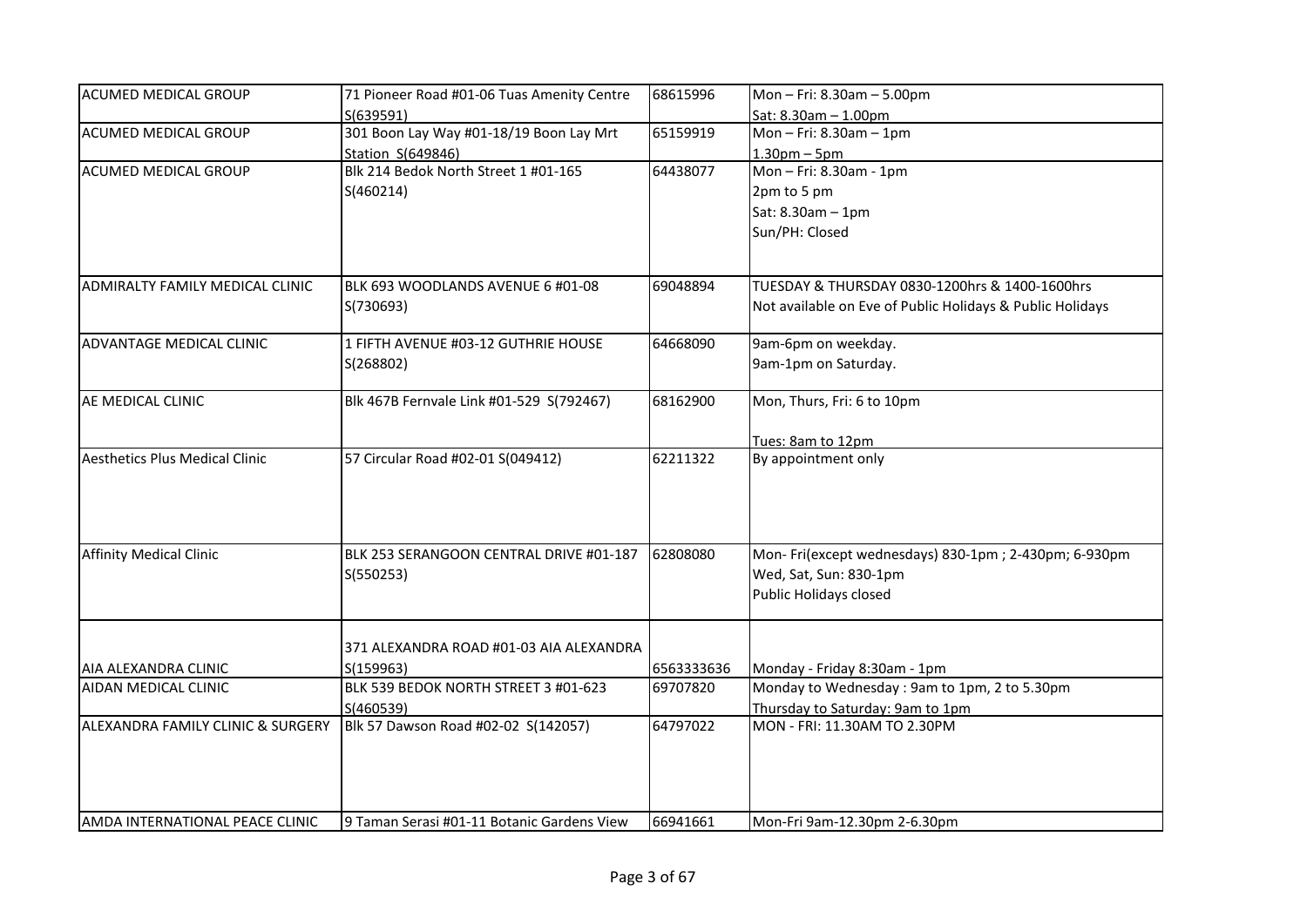| American International Clinic Pte Ltd | 10 SINARAN DRIVE #10-09/10 NOVENA                                               | 63977129 | Monday through Friday 9 am to 5 pm                      |
|---------------------------------------|---------------------------------------------------------------------------------|----------|---------------------------------------------------------|
|                                       | MEDICAL CENTER S(307506)                                                        |          | Saturday 9 am to 1 pm                                   |
| ANTEH DISPENSARY PTE LTD              | 1 Lorong 22 Geylang #01-02 Grandview Suites                                     | 67441809 | Mon-Fri 9am-12, 2pm-5pm, 7pm-11pm;                      |
|                                       | S(398664)                                                                       |          | Sat 9am-12pm, 1pm-6pm, 7pm-11pm;                        |
| APEX MEDICAL CENTRE (JURONG) PTE      | Blk 960 Jurong West St 92 #01-172 S(640960)                                     | 67912292 | MON - FRI : 8AM - 9PM                                   |
| <b>LTD</b>                            |                                                                                 |          | SAT: 8AM-12PM                                           |
| <b>Appletree Medical Centre</b>       | BLK 416 ANG MO KIO AVENUE 10 #01-997 TECK 64548361<br>GHEE HEARTLANDS S(560416) |          | 9am-1130am (for PDT) (Monday to Saturday)               |
| Arcadia Clinic                        | 2 PANDAN VALLEY #01-211 S(597626                                                | 64695122 | Mon to Fri 9am to 12.30, 2pm to 3.30pm                  |
|                                       |                                                                                 |          | Sat 9am to 11am                                         |
|                                       |                                                                                 |          | Sun 9.30am to 11am                                      |
| ARIS MEDICAL CLINIC                   | 989 Bukit Timah Road Maplewoods S(589629)                                       | 64631197 | Mon to Fri: 9:30AM - 12:30PM                            |
|                                       |                                                                                 |          | (by appointment only)                                   |
| ASIA FIRST MEDICAL CLINIC             | BLK 7 TANJONG PAGAR PLAZA #02-103                                               | 69087096 | Monday to Friday                                        |
|                                       | S(081007)                                                                       |          | 8.30 a.m. till 5.30 p.m.                                |
| ASIA RETINA EYE SURGERY CENTRE        | 290 ORCHARD ROAD #15-10 THE PARAGON                                             | 67320007 | Monday to Friday: 9 am to 5.30 pm                       |
|                                       | S(238859)                                                                       |          | Saturday: 9 am to 12.30 pm                              |
|                                       |                                                                                 |          | Closed on Public Holidays                               |
| ASIAMEDIC WELLNESS ASSESSMENT         | 350 ORCHARD ROAD #08-00 SHAW HOUSE                                              | 67898888 | <b>Clinic Operating Hours</b>                           |
| <b>CENTRE</b>                         | S(238868)                                                                       |          | •Monday-Friday 8.30am-5.30pm                            |
| ASSURANCE MEDICARE CLINIC AND         | 370 Tanjong Katong Road S(437127)                                               | 63457810 | MON-FRI: 8.30AM TO 12.30PM; 2.00PM TO 3.30PM            |
| <b>SURGERY</b>                        |                                                                                 |          | SAT: 8.30AM TO 11.30PM                                  |
|                                       |                                                                                 |          | SUN/PH: CLOSED                                          |
| <b>ATA Medical</b>                    | 72 ANSON ROAD #01-02 ANSON HOUSE                                                | 62230682 | Monday- Friday: 0830 AM - 1730 PM                       |
|                                       | S(079911)                                                                       |          | Saturday: 0830AM - 1230 PM                              |
| <b>Atlas Pacific Medical</b>          | 428 RIVER VALLEY ROAD #01-10 LOFT @                                             | 63869098 | Monday: 8:30am to 8pm                                   |
|                                       | <b>NATHAN S(248327)</b>                                                         |          | Tuesday: 8:30am to 2pm, 5pm to 8pm                      |
| <b>ATRIO FAMILY CLINIC</b>            | BLK 291 YISHUN STREET 22 #01-349 S(760291)                                      | 67520838 | <b>Operating Hours:</b>                                 |
|                                       |                                                                                 |          | Mondays to Fridays: 8am-2pm, 5.30pm-9.30pm              |
| ATRIO FAMILY CLINIC (AMK) PTE. LTD.   | Blk 532 Ang Mo Kio Avenue 10 #01-2461 Cheng 64554282                            |          | Monday to Friday: 08:00 am to 02:00 pm                  |
|                                       | San Centre S(560532)                                                            |          | Tuesday to Wednesday: 08:00 am to 02:00 pm, 05:30 pm to |
|                                       |                                                                                 |          | 09:30 pm                                                |
|                                       |                                                                                 |          | Friday: 08:00 am to 02:00 pm. 05:30 pm to 09:30 pm      |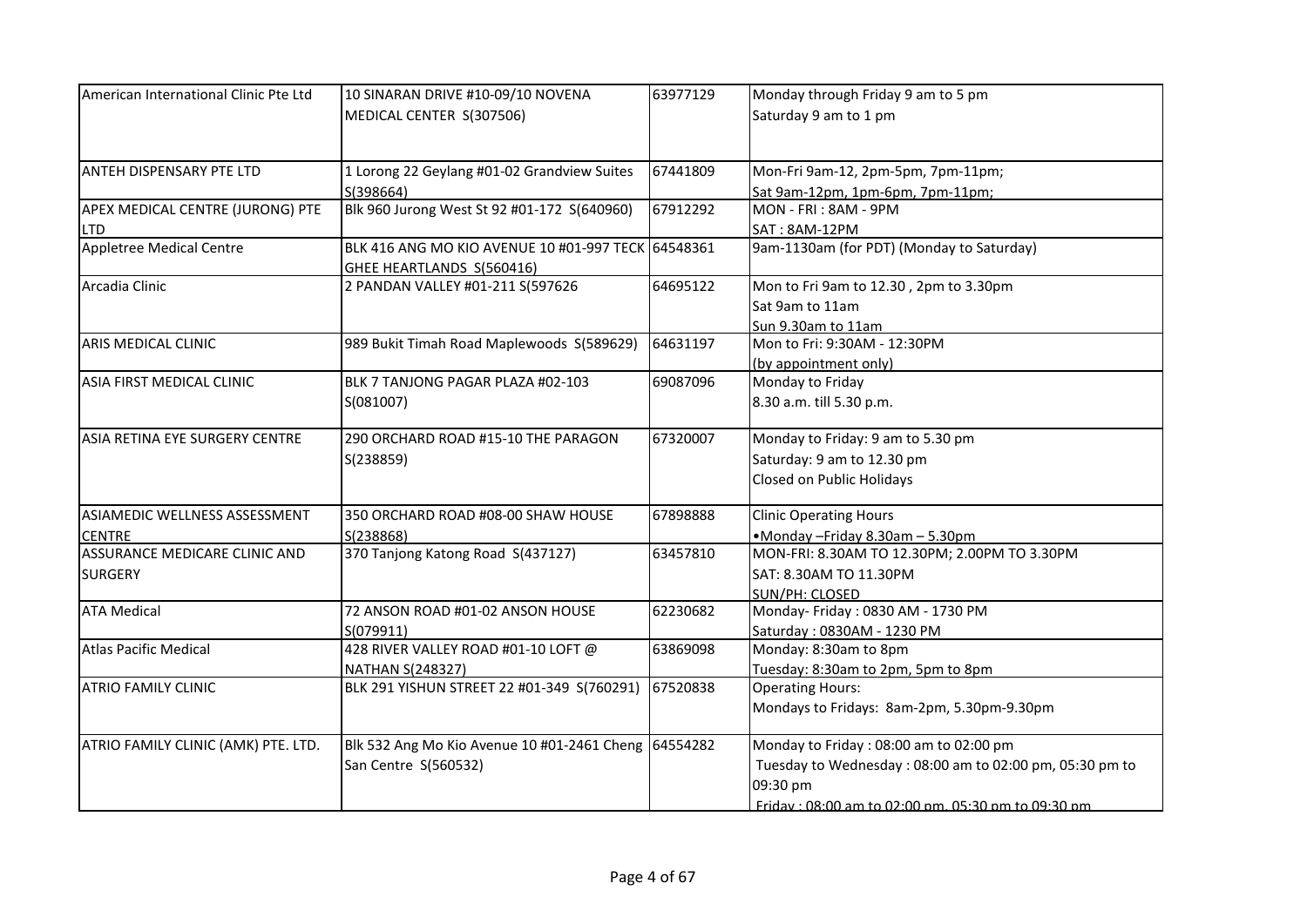| <b>Babysteps Medical</b>            | BLK 25 GHIM MOH LINK #01-10 GHIM MOH<br>VALLEY S(270025)                               | 88391322 | Mon - Sunday 10 AM - 8 PM (By appointment only, please call<br>clinic to arrange)  |
|-------------------------------------|----------------------------------------------------------------------------------------|----------|------------------------------------------------------------------------------------|
| BANYAN CLINIC @ JW                  | BLK 502 JURONG WEST AVENUE 1 #01-817<br>S(640502)                                      | 68991161 | Mon-Sat 8.30am-2.30pm, 6pm-10.30pm<br>Sun 8.30am-1.30pm                            |
| <b>BEDOK CENTRAL CLINIC</b>         | Blk 214 Bedok North Street 1 #01-161<br>S(460214)                                      | 62424489 | Mon-Sat: 09.00am-11.00am                                                           |
| <b>BEDOK DAY &amp; NIGHT CLINIC</b> | BLK 418 BEDOK NORTH AVENUE 2 #01-85<br>S(460418)                                       | 64441104 | 0900-1530, 1830-2100 hrs on Mon-Fri<br>0930-1230 hrs on Sat, Sun, PHs              |
| <b>BELIEF FAMILY CLINIC</b>         | 541 KALLANG BAHRU #B1-02 GEYLANG BAHRU<br>MRT STATION S(339355)                        | 65924667 | Monday to Friday 12 to 8pm<br>Saturday 9 to 1pm<br>Sunday/PH Closed                |
| BEST MED FAMILY CLINIC AND HOME     | BLK 126 CANBERRA STREET #01-04 MULTI                                                   | 65184268 | MON-FRI 8:30-12:30, 2:30-4:30, 6-9                                                 |
| CARE<br>BETHESDA MEDICAL CENTRE     | STOREY CAR PARK S(750126)<br>3 Temasek Boulevard #03-330 Suntec City Mall<br>S(038983) | 63378933 | SAT 9-1<br>Mon - Fri: 08.30am to 1pm; 2:00pm to 5:00pm<br>Sat: 9.00am to 12:00noon |
| BINJAI MEDICAL & PAINCARE CLINIC    | 23 BINJAI PARK S(589828)                                                               | 64693737 | Monday to Friday<br>9am-1pm, 2pm-4pm, 6pm-9pm                                      |
| <b>BISHAN GRACE CLINIC</b>          | Blk 150 Bishan Street 11 #01-151 S(570150)                                             | 62542232 | Mon to Wed 0830-1400<br>Thurs to Fri: 0830 - 1200                                  |
| BLESS MEDICAL CENTRE PTE LTD        | Blk 221 Boon Lay Place #01-108 Boon Lay<br>Shopping Centre S(640221)                   | 62664119 | MONDAY TO FRIDAY 8AM TO 4.00 PM<br>SATURDAY 8AM TO 11AM                            |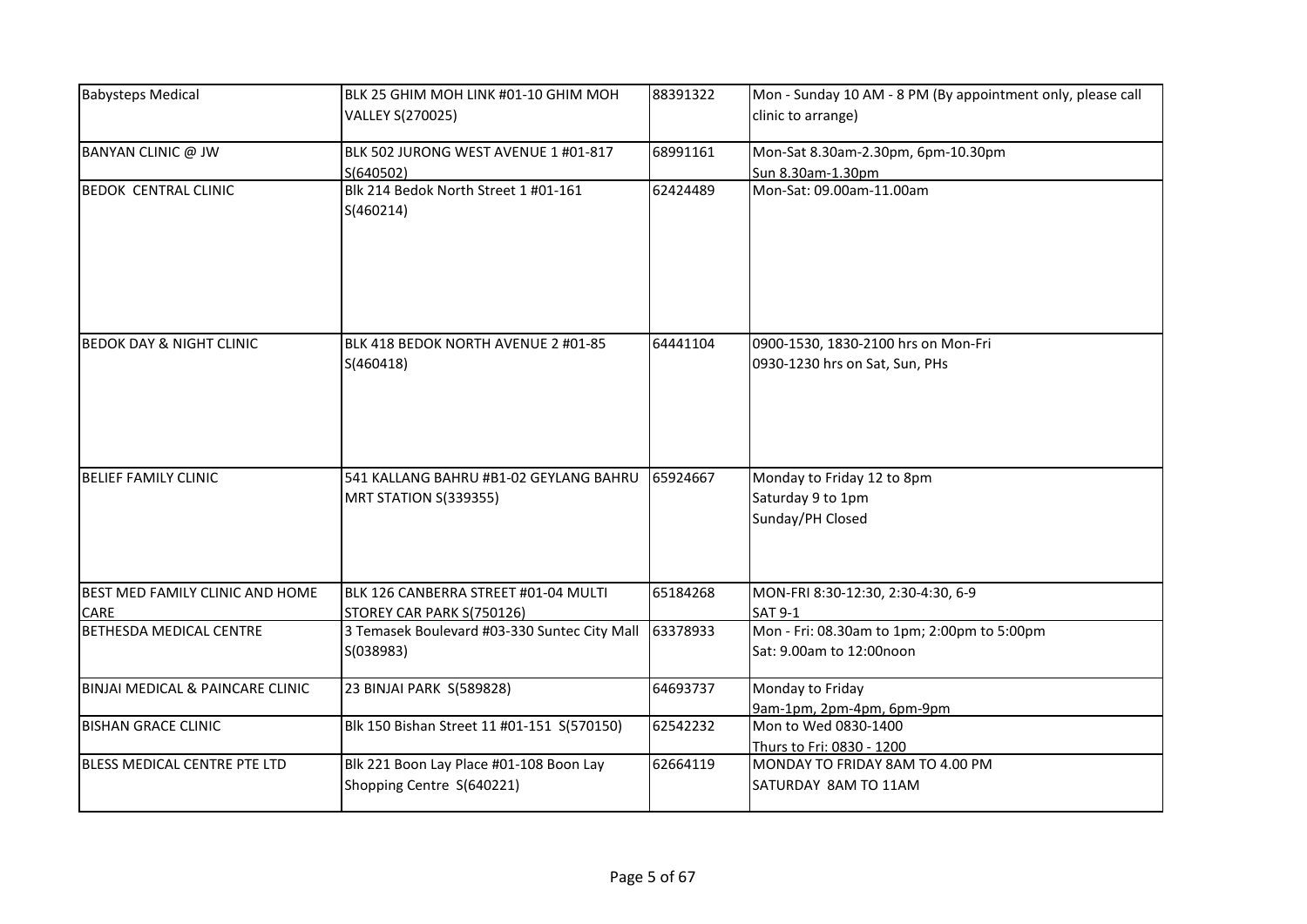| <b>BLISS MEDICAL CLINIC</b>           | BLK 65 TELOK BLANGAH DRIVE #01-158                    | 69299026 | Mon-Fri: 8am to 5pm                                       |
|---------------------------------------|-------------------------------------------------------|----------|-----------------------------------------------------------|
|                                       | BLANGAH VIEW S(100065)                                |          | Sat: 8am to 1pm                                           |
|                                       |                                                       |          | Sun/PH closed                                             |
| <b>Blisscare Medical</b>              | 10 SINARAN DRIVE #10-30 Novena Medical                | 62598662 | Monday to Friday 9am to 6pm Saturday 9am to 1pm           |
|                                       | Centre S(307506)                                      |          |                                                           |
| <b>BOON KENG CLINIC &amp; SURGERY</b> | BLK 11 UPPER BOON KENG RD #01-919                     | 67465456 | Monday-Thursday 0900hr-1230hr, 1400hr-1600hr, 1730hr-     |
|                                       | S(380011)                                             |          | 2030hr. Friday 0900hr-1230hr, 1400hr-1600hr. Sat0900hr-   |
|                                       |                                                       |          | 1230hr                                                    |
|                                       |                                                       |          |                                                           |
|                                       |                                                       |          |                                                           |
|                                       |                                                       |          |                                                           |
|                                       |                                                       |          |                                                           |
| <b>BOSTON MEDICAL</b>                 | BLK 119 ALJUNIED AVENUE 2 #01-72 S(380119)            | 68179036 | Monday-Friday 9am-2pm                                     |
|                                       |                                                       |          | Monday-Friday 6pm-8.30pm                                  |
| <b>BRADDELL MEDICAL CLINIC</b>        | Blk 124 Lorong 1 Toa Payoh #01-489 S(310124) 88142803 |          | Mon-Sun: 08.00am to 01.00pm & 06.00pm to 11.00pm          |
| BUKIT TIMAH CLINIC                    | 621A BUKIT TIMAH ROAD S(269731)                       | 64665458 | Mon to Fri: 8:30AM - 12PM, 2PM - 4:30PM                   |
|                                       |                                                       |          | Sat: 8.30AM-12PM                                          |
| C K TAN FAMILY CLINIC & SURGERY PTE   | BLK 125 TOA PAYOH LOR 1 #01-537 S(310125)             | 62514438 | MON TO FRIDAYS 8:30am to 11:30 AM, 2:00PM TO 3:30pm       |
| <b>LTD</b>                            |                                                       |          | SAT: 8:30 am to 11:30AM                                   |
| C3 Family Clinic @Aljunied Crescent   | BLK 95 ALJUNIED CRESCENT #01-509                      | 67422285 | Mon, Thu: 07.30am to 02.30pm                              |
|                                       | MACPHERSON VIEW S(380095)                             |          | Tue, Wed, Fri: 07.30am to 12.30pm                         |
|                                       |                                                       |          | Sat, Sun: 07.30am to 10.30am                              |
| <b>Calrose Medical Family Clinic</b>  | BLK 231A SUMANG LANE #01-05 MATILDA                   | 69571750 | Mon-Fri: 08:30 - 13:00, 18:00 - 21:30                     |
|                                       | COURT S(821231)                                       |          | Sat: 08:30 - 13:00                                        |
|                                       |                                                       |          | Sun: 18:00 - 21:30                                        |
|                                       |                                                       |          |                                                           |
| <b>CAMRY MEDICAL CENTRE</b>           | Blk 95 Toa Payoh Lorong 4 #01-66 S(310095)            | 62580553 | Swabbing hours: Mon - Fri 8.30 -12pm, 1pm -2pm            |
| <b>CAMTECH LABORATORY</b>             | 217 HENDERSON ROAD #03-08 HENDERSON                   | 62766488 | 9am - 6pm                                                 |
|                                       | <b>INDUSTRIAL PARK S(159555)</b>                      |          |                                                           |
| CANBERRA CARE MEDICAL CLINIC          | BLK 120 CANBERRA CRESCENT #01-04 MULTI                | 64831128 | Public Holiday: Closed                                    |
|                                       | STOREY CAR PARK S(750120)                             |          | Monday: 08:30 am to 01:00 pm, 02:00 pm to 04:00 pm, 06:30 |
|                                       |                                                       |          | pm to 09:00 pm                                            |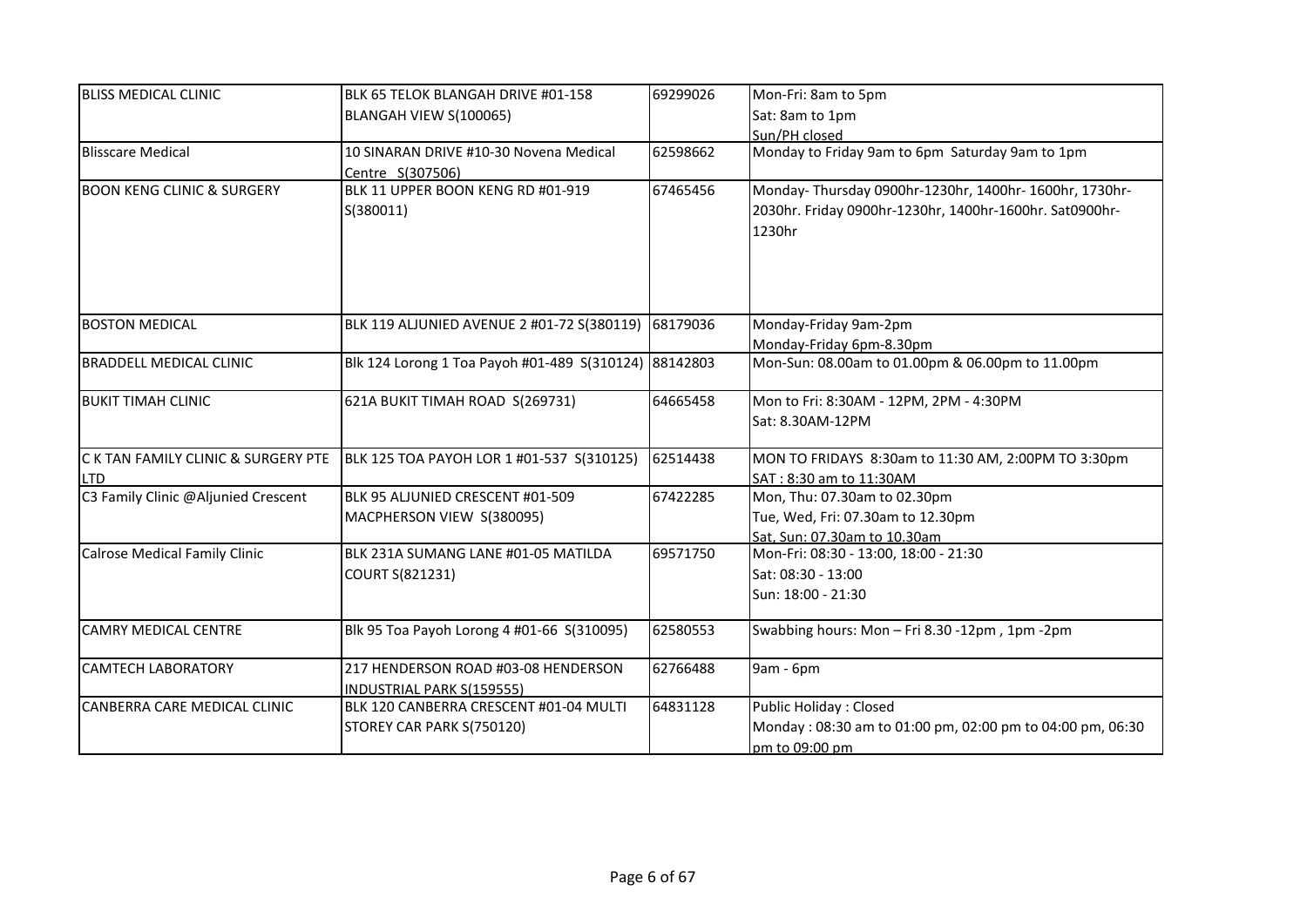| <b>CARE FAMILY CLINIC</b>         | Blk 663 Buffalo Road #01-12 S(210663)       | 62995868 | Mon to Fri: 8.30am - 12.30pm                  |
|-----------------------------------|---------------------------------------------|----------|-----------------------------------------------|
|                                   |                                             |          | $1.30pm - 4pm$                                |
|                                   |                                             |          | Mon and Wed: 6pm - 9pm                        |
|                                   |                                             |          | Sat: 8.30am - 12.30pm                         |
|                                   |                                             |          | $Sun: 1pm - 6pm$                              |
|                                   |                                             |          |                                               |
| <b>CareDoc Medical Clinic</b>     | BLK 215 ANG MO KIO AVENUE 1 #01-907         | 65184771 | Monday to Friday 8.30am-1pm, 2pm-5pm, 6pm-9pm |
|                                   | S(560215)                                   |          | Saturday 8.30am-1pm                           |
|                                   |                                             |          |                                               |
| <b>CARITAS CLINIC</b>             | BLK 304 UBI AVE 1 #01-127 S(400304)         | 67489284 | Mon, Tues, Wed: 9-12noon, 2-4pm               |
|                                   |                                             |          | Sunday: 9.30-12noon.                          |
| CCK family clinic                 | BLK 304 CHOA CHU KANG AVE 4 #01-653         | 68910338 | Mon to Friday swab timing at 12 noon          |
|                                   | S(680304)                                   |          |                                               |
|                                   |                                             |          |                                               |
|                                   |                                             |          |                                               |
|                                   |                                             |          |                                               |
|                                   |                                             |          |                                               |
|                                   |                                             |          |                                               |
|                                   |                                             |          |                                               |
| CENTRAL 24-HR CLINIC ( PIONEER    | Blk 959 Jurong West Street 92 #01-160       | 62512775 | Mon - Fri: 09.00am to 03.00pm                 |
| NORTH)                            | S(640959)                                   |          | Sat - Sun: 09.00am to 11am                    |
|                                   |                                             |          |                                               |
|                                   |                                             |          |                                               |
|                                   |                                             |          |                                               |
| CENTRAL 24-HR CLINIC (BEDOK)      | 219 Bedok Central #01-124 Multi Storey Car  | 62476122 | Mon - Fri: 09.00am to 03.00pm                 |
|                                   | Park S(460219)                              |          | Sat - Sun : 09.00am to 11am                   |
| CENTRAL 24-HR CLINIC (CLEMENTI)   | Blk 450 Clementi Ave 3 #01-291 S(120450)    | 67732925 | Mon - Fri: 09.00am to 03.00pm                 |
|                                   |                                             |          | Sat - Sun : 09.00am to 11am                   |
| CENTRAL 24-HR CLINIC (HOUGANG)    | 681 Hougang Ave 8 #01-831 S(530681)         | 63876965 | Mon - Fri: 09.00am to 03.00pm                 |
|                                   |                                             |          | Sat - Sun : 09.00am to 11am                   |
| CENTRAL 24HR CLINIC (JURONG WEST) | Blk 492 Jurong West Street 41 #01-54        | 65657484 | Mon - Fri: 09.00am to 03.00pm                 |
|                                   | S(640492)                                   |          | Sat - Sun: 09.00am to 11am                    |
| CENTRAL 24-HR CLINIC (MARSILING)  | Blk 303 Woodlands Street 31 #01-185         | 63652908 | Mon - Fri: 09.00am to 03.00pm                 |
|                                   | S(730303)                                   |          | Sat - Sun : 09.00am to 11am                   |
| CENTRAL 24-HR CLINIC (PASIR RIS)  | Blk 446 Pasir Ris Drive 6 #01-122 S(510446) | 65822640 | Mon - Fri: 09.00am to 03.00pm                 |
|                                   |                                             |          | Sat - Sun : 09.00am to 11am                   |
| CENTRAL 24-HR CLINIC (TAMPINES)   | Blk 201D Tampines Street 21 #01-1151        | 69687001 | Mon - Fri: 09.00am to 03.00pm                 |
|                                   | S(524201)                                   |          | Sat - Sun: 09.00am to 11am                    |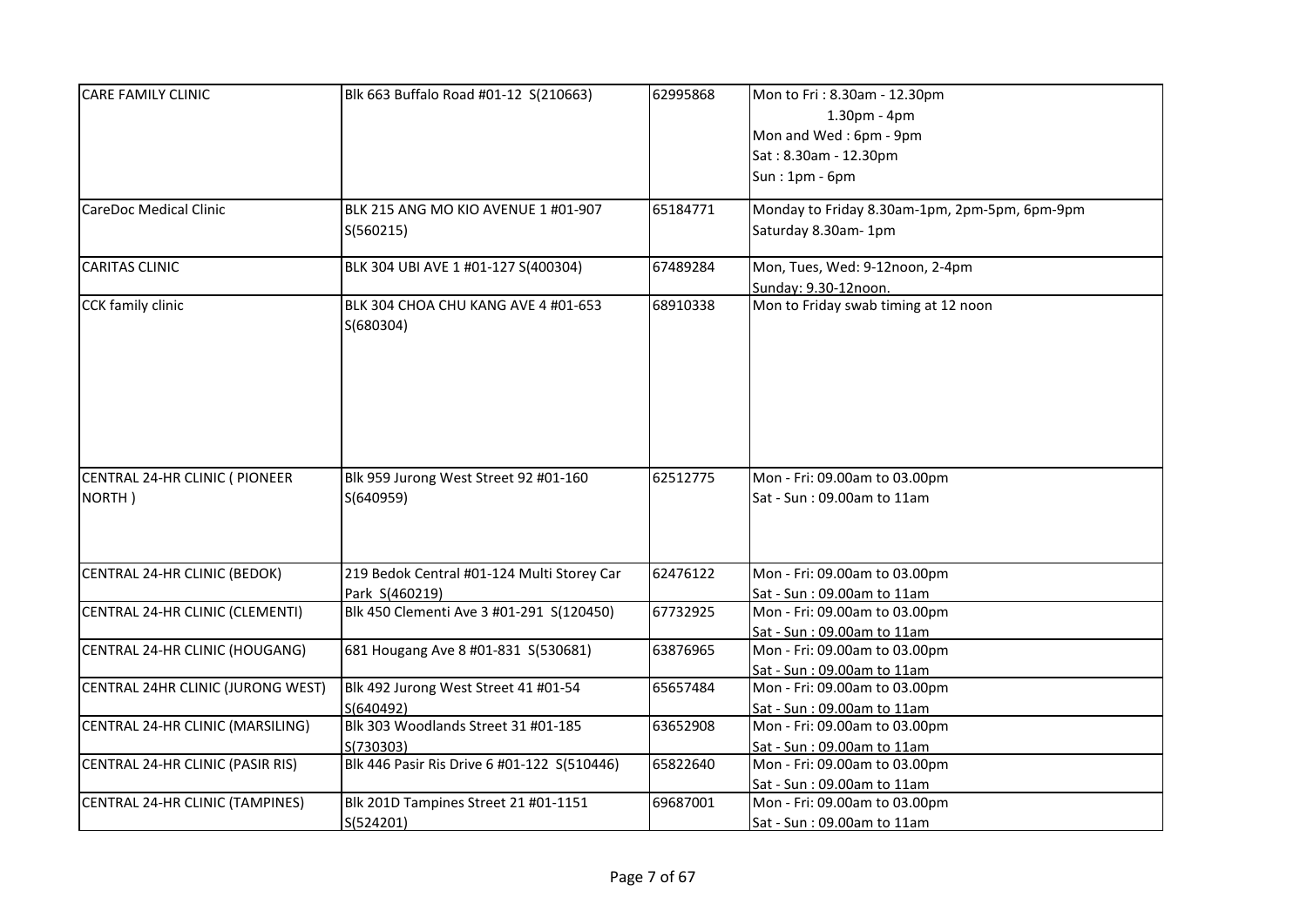| CENTRAL 24-HR CLINIC (YISHUN)      | 701A Yishun Ave 5 #01-04 S(761701)           | 67597985 | Mon - Fri: 09.00am to 03.00pm                                |
|------------------------------------|----------------------------------------------|----------|--------------------------------------------------------------|
|                                    |                                              |          | Sat - Sun: 09.00am to 11am                                   |
| <b>CENTRE FOR KIDNEY DISEASES</b>  | 304 ORCHARD ROAD #05-23 LUCKY PLAZA          | 67364691 | 0830 HRS TO 1700 HRS (MONDAY TO FRIDAY)                      |
|                                    | S(238863)                                    |          | 0830 HRS TO 1300 HRS (SATURDAY/SUNDAY/PUBLIC HOLIDAYS)       |
| <b>CHAN FAMILY CLINIC</b>          | 865 Mountbatten Road #02-81H Katong          | 63454683 | Monday to Friday: 09:00 am to 03:30 pm                       |
|                                    | Shopping Centre S(437844)                    |          | Saturday: 09:00 am to 12:30 pm                               |
| <b>CHANG CLINIC &amp; SURGERY</b>  | BLK 7 EVERTON PARK #01-21 S(080007)          | 62216955 | Monday, Wednesday, Friday 9am-12pm, 2pm-4pm                  |
|                                    |                                              |          | Tuesday and Thursday 9am-12pm, 2pm-4pm, 6pm - 8pm            |
| Changi Clinic                      | BLK 848 Sims Avenue #01-734 Eunosville       | 67428865 | Mondays to Fridays, 830 to 1230, 1400 to 1700.               |
|                                    | S(400848)                                    |          | Saturdays 0800 to 1200. Closed Sunday and Public Holidays    |
| Chest and Internal medicine Clinic | 38 IRRAWADDY ROAD #10-25 Mount Elizabeth     | 66944333 | Monday to friday 9 am -5 pm, saturday 9 am -1 pm             |
|                                    | Novena Specialist Centre S(329563)           |          |                                                              |
| CHIA CLINIC AND SURGERY            | 27 Foch Road #01-04 Hoa Nam Building         | 62980959 | MONDAY TO FRIDAY: 9AM TO 12.30PM, 2PM TO 5PM                 |
|                                    | S(209264)                                    |          | SATURDAY: 9AM TO 12.30PM                                     |
| CHIN CHOO CLINIC                   | Blk 35 Circuit Road #01-430 S(370035)        | 67452815 | Mon - Fri: 09.00am to 11:45am, 2:00pm to 3:45pm, 6:00pm to   |
|                                    |                                              |          | 8:45PM.                                                      |
|                                    |                                              |          | Sat: 09:00am to 11:45am                                      |
| Chinatown Wellness Clinic          | 531 UPPER CROSS STREET #02-02 HONG LIM       | 62267188 | Mon, Tues, Thur, Fri: 830am to 1pm, 2pm to 5pm               |
|                                    | COMPLEX S(050531)                            |          | Wed: 830am to 1 pm                                           |
|                                    |                                              |          | Sat: 9am to 1 pm                                             |
| CHIRON MEDICAL CLINIC              | BLK 3 ST. GEORGE'S ROAD #01-95 ST GEORGE'S   | 62914963 | Monday to Saturday 9am to 12pm                               |
|                                    | WEST GARDENS S(320003)                       |          | Monday to Wednesday & Friday 2pm to 3.30pm                   |
|                                    |                                              |          |                                                              |
| <b>CHNG CLINIC AND SURGERY</b>     | Blk 178 Toa Payoh Central #01-236 S(310178)  | 62504522 | Mon to Fri 8.30am to 12.30pm, 2pm to 4pm                     |
|                                    |                                              |          | Sat and Sun 9am to 12pm                                      |
| Chua & Partners Family Clinic      | 18 Jalan Membina #02-05 S(164018)            | 62719004 | 9am -2pm, 6pm-9pm Mon-Friday                                 |
|                                    |                                              |          | 9am-1pm Sat                                                  |
|                                    |                                              |          | Closed on Sunday and PH                                      |
| CHUA MEDICAL CENTRE PTE LTD        | Blk 248 Simei St 3 #01-134 S(520248)         | 67853825 | Mon-Fri: 9 am to 12.30pm, 2.30 to 6pm (Wed afternoon closed) |
|                                    |                                              |          | Sun:9 am to 3pm                                              |
|                                    |                                              |          |                                                              |
| CHUA MEDICAL CLINIC AND SURGERY    | Blk 642 Bukit Batok Central #01-52 S(650642) | 69726948 | Mon, Wed, Fri: 8.30am - 4:30pm                               |
| PTE. LTD.                          |                                              |          | Tue, Thu: 4pm - 4:30pm                                       |
| CHUAH CLINIC & SURGERY PTE LTD     | Blk 113 Aljunied Ave 2 #01-19 S(380113)      | 67452104 | Monday to Sunday 8.30am to 4pm                               |
|                                    |                                              |          |                                                              |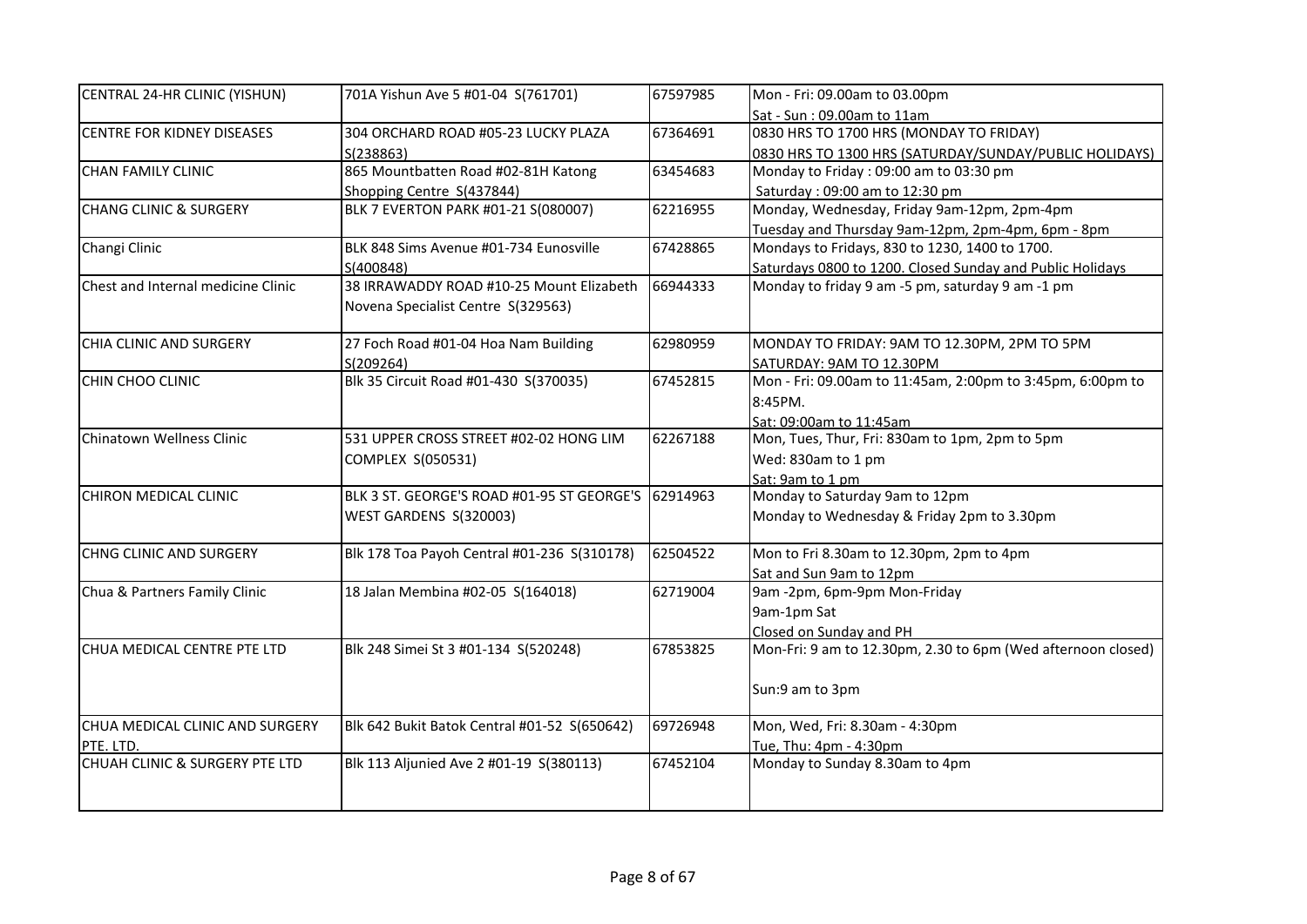| <b>CHUNG &amp; EE MEDICAL CLINIC</b> | Blk 10 Telok Blangah Crescent #01-151     | 69963782 | Mon/Tue/Thu/Fri: 09.00am to 04.00pm                         |
|--------------------------------------|-------------------------------------------|----------|-------------------------------------------------------------|
|                                      | S(090010)                                 |          | Wed/Sat: 09.00am to 12.00pm                                 |
|                                      |                                           |          | Sun/PH: Closed                                              |
| CityGP Family Clinic                 | BLK 122 BEDOK NORTH STREET 2 #01-106      | 62414702 | Open daily 9:30am to 7:30pm except Wednesday's and Friday's |
|                                      | S(460122)                                 |          | (Wednesday's and Friday's open during public holidays)      |
| CityHealth Clinic & Surgery          | 152 Beach Road #03-08 Gateway East        | 62995398 | MON-FRI 0900-1200;1400-1600                                 |
|                                      | S(189721)                                 |          |                                                             |
| Clari Health CBD Travel Clinic       | 10 ANSON ROAD #16-01E INTERNATIONAL       | 63138209 | Wednesday - 12nn to 6pm                                     |
|                                      |                                           |          | Mon-Fri - 0830 - 2030                                       |
|                                      | 202 ANG MO KIO AVENUE 3 #01-1676 ANG MO   |          | Sat - 0830 - 1800                                           |
| <b>Clarion Medical</b>               | KIO VIEW S(560202)                        | 63530818 | Sun/PH - 0830 - 1230                                        |
| <b>CLIFFORD DISPENSARY PTE LTD</b>   | 350 ORCHARD ROAD #15-03 SHAW HOUSE        | 67374341 | Mondays to Fridays 9am to 1pm, 2pm to 5pm                   |
|                                      | S(238868)                                 |          | Saturdays 9am to 1pm                                        |
|                                      |                                           |          | (By appointment only)                                       |
| CLINIC@COSTA                         | 84 Bayshore Road #01-35/36 Costa Del Sol  | 62433638 | Monday to Tuesday: 08:30 am to 02:30 pm, 06:30 pm to 09:00  |
|                                      | S(469994)                                 |          | pm                                                          |
| <b>CLOVER MEDICAL CLINIC PTE LTD</b> | 21 Choa Chu Kang North 6 #01-01 Yew Tee   | 65094480 | Monday - Thursday: 0830 - 1600hours                         |
|                                      | Point S(689578)                           |          | Friday - Saturday: 0900 - 1200hours                         |
| <b>COMFORT CLINIC &amp; SURGERY</b>  | Blk 214 Serangoon Ave 4 #01-100 S(550214) | 62807271 | Mon to Fri: 9.00 am to 12.00 pm 2.00 pm to 3.30 pm          |
|                                      |                                           |          | Sat, Sun : 9.00 am to 12.00 pm                              |
|                                      |                                           |          | PH<br>: Closed                                              |
| Compassvale 297A Medical Clinic      | BLK 297A COMPASSVALE ST #01-36 S(541297)  | 65473592 | Monday to Friday 0830 - 1230,                               |
|                                      |                                           |          | 1400 -1630, 1900 - 2100                                     |
| Complete Healthcare International    | 350 ORCHARD ROAD #10-00 SHAW HOUSE        | 67762288 | Monday to Friday: 8.30am to 12.30pm,                        |
|                                      | S(238868)                                 |          | 2.00pm to 5.00pm                                            |
|                                      |                                           |          | Saturday: 8.30am to 12.00pm                                 |
|                                      |                                           |          | Sunday and public holiday: Close                            |
|                                      |                                           |          |                                                             |
| <b>CORNERSTONE MEDICAL</b>           | Blk 29A Ghim Moh Link #01-03 S(271029)    | 62620018 | Mon-Fri: 9am to 3pm                                         |
|                                      |                                           |          | Sat: 9am to 1pm                                             |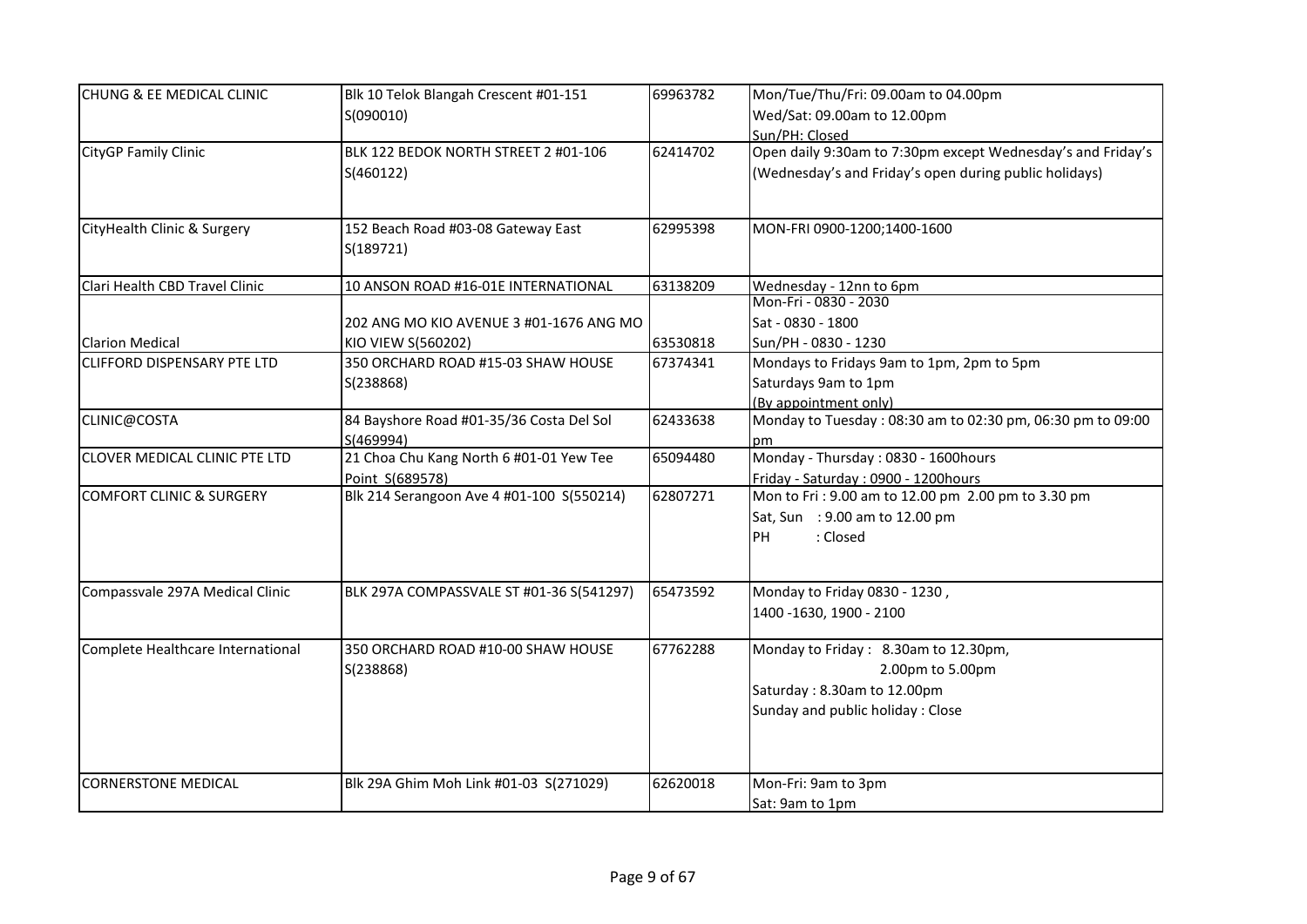| <b>CORNERSTONE MEDICAL BIDADARI</b> | Blk 106A Bidadari Park Drive #01-03 S(341106)                           | 67075660 | Mon-Fri: 9am to 3pm                                          |
|-------------------------------------|-------------------------------------------------------------------------|----------|--------------------------------------------------------------|
|                                     |                                                                         |          | Sat: 9am to 1pm                                              |
|                                     |                                                                         |          | Sun and PH: Closed                                           |
| <b>CRAWFURD MEDICAL</b>             | 3 Temasek Boulevard #02-482 Suntec City Mall                            | 68049580 | Mondays to Fridays - 8.30am to 12.00nn & 2.00pm to 4.00pm    |
|                                     | S(038983)                                                               |          | Saturdays - 8.30am to 11.00am                                |
|                                     |                                                                         |          | Closed on Sundays and Public Holidays.                       |
|                                     |                                                                         |          |                                                              |
| <b>CROSSROADS FAMILY CLINIC</b>     | Blk 601B Tampines Avenue 9 #01-10 Tampines                              | 65927080 | Mon - Sat: 8am to 12.30pm                                    |
|                                     | Greenridges S(522601)                                                   |          | Mon, Tues, Wed & Fri: 2 - 4pm                                |
|                                     |                                                                         |          | Mon, Wed, Sun: 5.30 - 8.30pm                                 |
| <b>CURIE ONCOLOGY</b>               | 38 IRRAWADDY ROAD #08-29/30 MOUNT<br>ELIZABETH NOVENA SPECIALIST CENTRE | 64420160 | Monday to Friday: 8:30am - 5:30pm                            |
| <b>CURIE ONCOLOGY (FARRER)</b>      | S(329563)<br>1 FARRER PARK STATION ROAD #10-05/06/07                    | 65928615 | Monday to Friday: 8:30am - 5:30pm                            |
|                                     | <b>CONNEXION S(217562)</b>                                              |          |                                                              |
| DA CLINIC @ ANCHORVALE              | Blk 351 Anchorvale Road #01-01 S(540351)                                | 62417460 | Public Holiday: 09:00 am to 12:00 pm, 06:00 pm to 09:00 pm   |
|                                     |                                                                         |          | Monday to Friday: 09:00 am to 09:00 pm                       |
|                                     |                                                                         |          | Saturday to Sunday: 09:00 am to 12:00 pm, 06:00 pm to 09:00  |
| DA CLINIC @ ANSON                   | 10 Anson Road #01-12 International Plaza                                | 69541012 | nm<br>Mon - Fri:                                             |
|                                     | S(079903)                                                               |          | 9am to 7pm                                                   |
| DA CLINIC @ BISHAN                  | Blk 501 Bishan Street 11 #01-374 S(570501)                              | 62623759 | Monday to Friday: 09:00 am to 09:00 pm                       |
|                                     |                                                                         |          | Saturday to Sunday: 09:00 am to 12:00 pm, 06:00 pm to 09:00  |
|                                     |                                                                         |          | рm                                                           |
| DA CLINIC @ BUKIT BATOK             | Blk 451 Bukit Batok West Avenue 6 #01-02                                | 62599531 | Public Holiday: 09:00 am to 12:00 pm, 06:00 pm to 09:00 pm   |
|                                     | S(650451)                                                               |          | Saturday to Sunday: 09:00 am to 12:00 pm, 06:00 pm to 09:00  |
| DA CLINIC @ POTONG PASIR            | 51 Upper Serangoon Road #01-53 The Poiz                                 | 69540513 | Public Holiday: 09:00 am to 09:00 pm                         |
|                                     | Centre S(347697)                                                        |          | Monday to Sunday: 09:00 am to 09:00 pm                       |
|                                     |                                                                         |          |                                                              |
| DA CLINIC @ TAMAN JURONG            | Blk 140 Corporation Drive #01-03 S(610410)                              | 69541012 | Mon: 9AM - 9PM, 6PM - 8:45PM, no physical doctors from 4PM · |
|                                     |                                                                         |          | 6PM                                                          |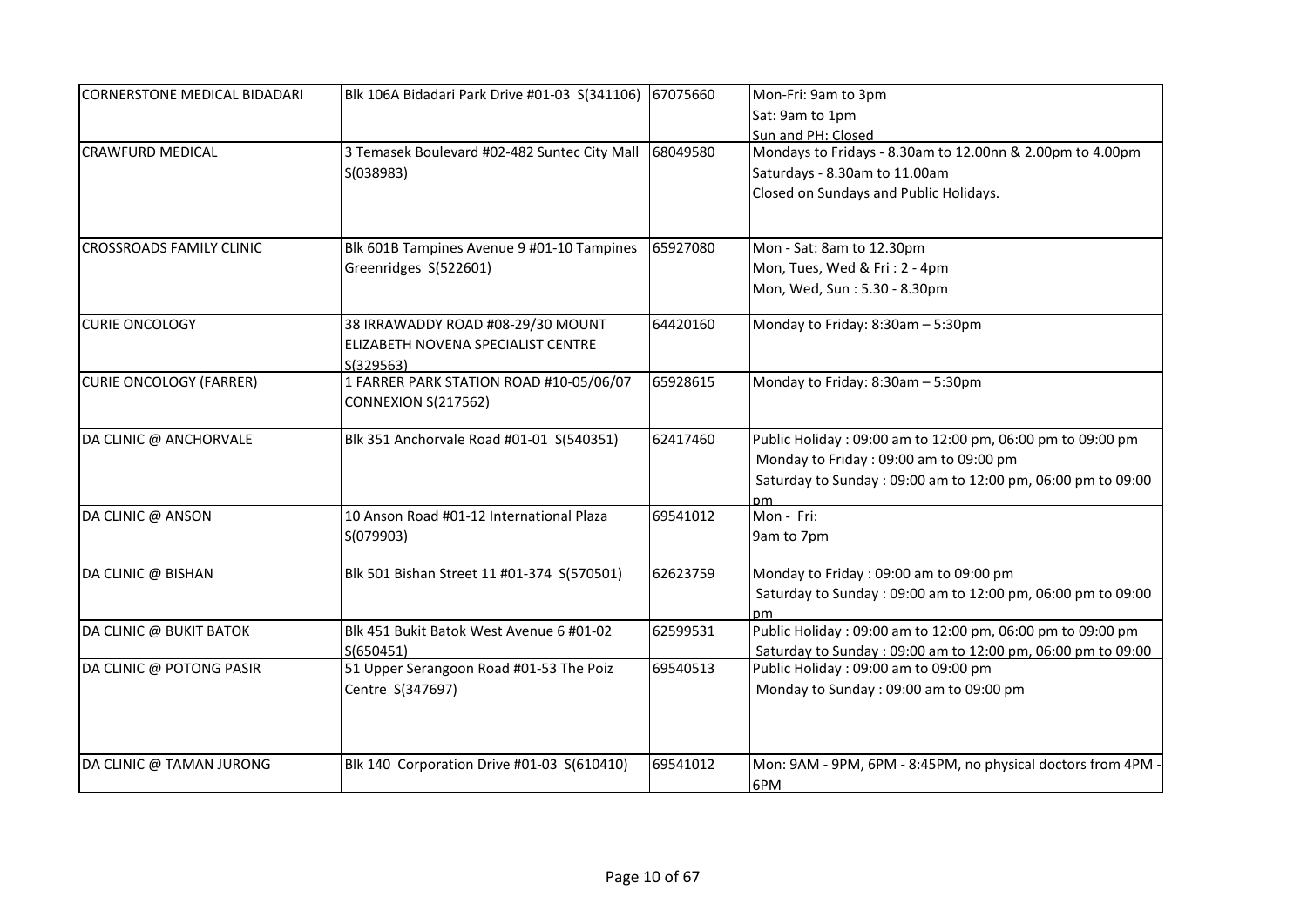| DAYSPRING MEDICAL CLINIC              | 2 Tampines Central 5 #04-09 Century Square                              | 67890123 | monday to friday 9am to 1pm, 2pm to 5pm - appointment not    |
|---------------------------------------|-------------------------------------------------------------------------|----------|--------------------------------------------------------------|
| (TAMPINES)                            | S(529509)                                                               |          | required                                                     |
|                                       |                                                                         |          | .6pm to 9 pm evening - by appointments only                  |
| Dedicare Medical Practice & Surgery @ | BLK 419 HOUGANG AVENUE 8 #01-K1                                         | 69803066 | Mon: 8am-1pm; 2pm-8pm                                        |
| Hougang                               | S(530419)                                                               |          | Tue: 2pm-8pm                                                 |
|                                       |                                                                         |          | Wed: 2pm-8pm                                                 |
|                                       |                                                                         |          | Thu: 8am-1pm: 2pm-8pm                                        |
| <b>DOCTORS CLINIC &amp; SURGERY</b>   | Blk 305 Woodlands Street 31 #01-91 S(730305) 62691017                   |          | Monday to Friday: 8.30 am to 12 noon, 2pm to 4.30pm, 6.30pm  |
|                                       |                                                                         |          | to 9pm                                                       |
| DOCTORS EXPRESS MEDICAL CLINIC PTE    | 24 RAFFLES PLACE #01-17 CLIFFORD CENTRE                                 | 60110029 | Mon-Fri: 8.30am-5.30pm                                       |
| <b>LTD</b>                            | S(048621)                                                               |          |                                                              |
|                                       |                                                                         |          |                                                              |
|                                       |                                                                         |          |                                                              |
|                                       |                                                                         |          |                                                              |
|                                       |                                                                         |          |                                                              |
| DOCTORS FOR LIFE MEDICAL              | 3 Pickering Street #01-02 Nankin Row                                    | 69090527 | Public Holiday: 08:30 am to 05:00 pm, 05:00 pm to 06:00 pm   |
|                                       | S(048660)                                                               |          | Monday to Friday: 08:30 am to 05:00 pm                       |
|                                       |                                                                         |          | Saturday: 09:00 am to 01:00 pm                               |
|                                       |                                                                         |          |                                                              |
| DOCTORS INC MEDICAL GROUP             | Blk 178 Toa Payoh Central #01-206 S(310178)                             | 63563633 | 9am-5pm, 6pm-8pm Mon-Fri                                     |
|                                       |                                                                         |          | 9am-1pm, 5pm-8pm Sat                                         |
|                                       |                                                                         |          | 5pm-8pm Sun                                                  |
|                                       |                                                                         |          |                                                              |
|                                       |                                                                         |          |                                                              |
|                                       |                                                                         |          |                                                              |
|                                       |                                                                         |          |                                                              |
|                                       | DOCTORS KOO, LOH & ASSOCIATES (PTE) BLK 152 YUNG HO RD #B1-03 S(610152) | 62665939 | Monday to Friday 9.00am to 12.00pm & 2.00pm to 4.00pm        |
| <b>LTD</b>                            |                                                                         |          |                                                              |
|                                       |                                                                         |          |                                                              |
|                                       |                                                                         |          |                                                              |
| <b>DOVER MEDICAL CENTRE</b>           | 1 Fusionopolis Way #03-05 Connexis S(138632) 67756266                   |          | Mon - Fri: 8.30 am to 12.30 pm, 01.30pm to 05.45pm           |
|                                       |                                                                         |          | Sat to Sun: Closed                                           |
| DR SOH FAMILY CLINIC                  | BLK 966 JURONG WEST STREET 93 #01-221                                   | 67917735 | monday 9am to 5 pm                                           |
|                                       | S(640966)                                                               |          | tuesday 9am to 5 pm                                          |
|                                       |                                                                         |          | wed 9am to 5pm                                               |
|                                       |                                                                         |          | thurday 9am to 1 pm                                          |
| DR STANLEY PECK FAMILY CLINIC         | Blk 636 Bukit Batok Central #01-06 S(650636)                            | 69177889 | Mondays to Thursdays 8am to 1 pm and 6 pm to 9 pm, Fridays 8 |
|                                       |                                                                         |          | am to 1 pm and Saturdays 8 am to 12 noon. Closed on Sundays  |
|                                       |                                                                         |          | and Public Holidays                                          |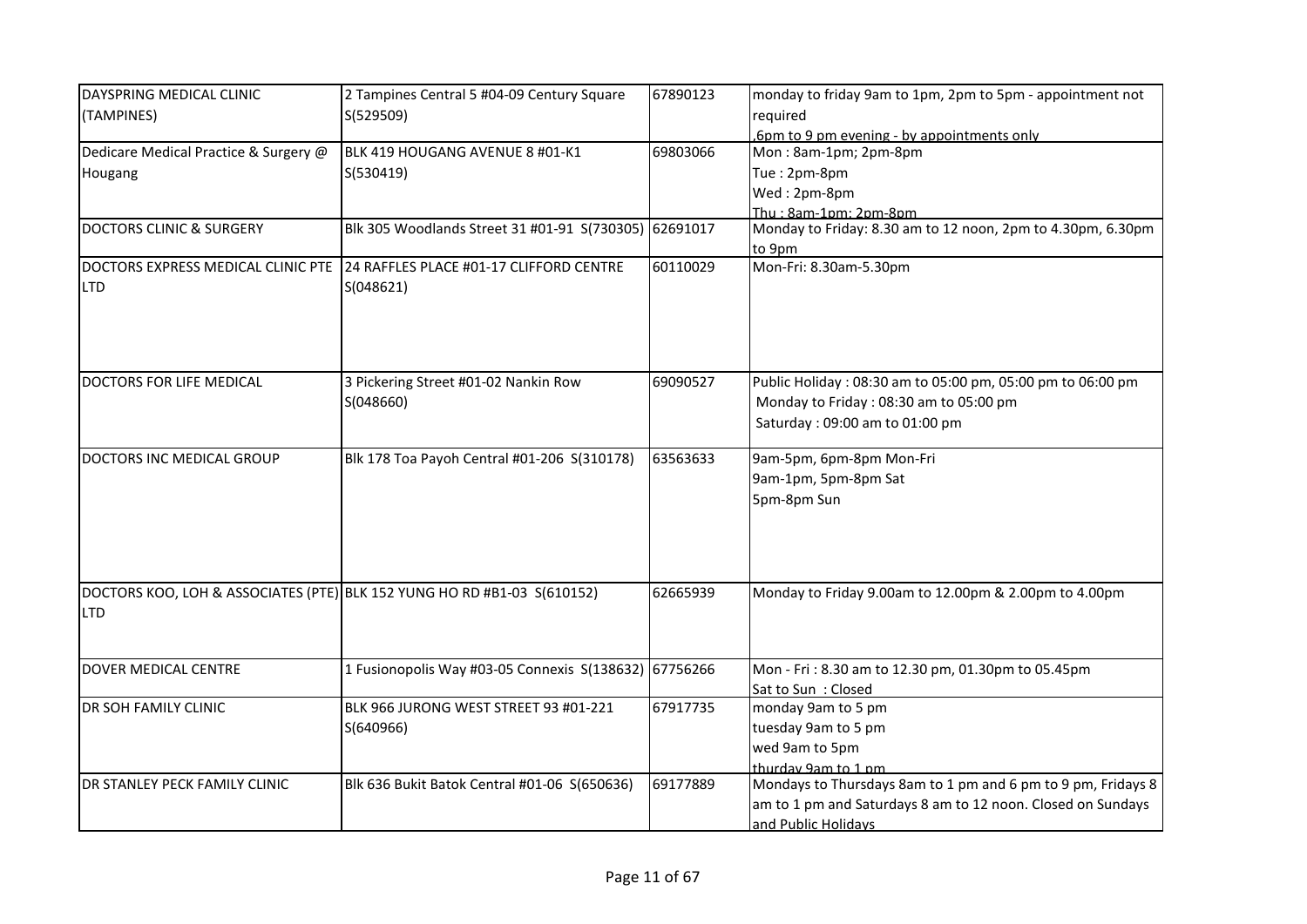| DR W.K. KOO & ASSOCIATES P.L.                               | 1 JURONG WEST CENTRAL 2 #01-16A&B<br>JURONG POINT S(648886)          | 67922669 | Monday To Friday 9.00am to 12.00pm & 2.00pm to 4.00pm                                                        |
|-------------------------------------------------------------|----------------------------------------------------------------------|----------|--------------------------------------------------------------------------------------------------------------|
| DR.W FAMILY CLINIC                                          | 8 EMPRESS ROAD #01-09 S(260008)                                      | 64754262 | Mon to Wed 8am-12pm; 2-5pm<br>Thurs to Sat 8am-12pm                                                          |
| DR+ MEDICAL PAINCARE CLINIC                                 | 988 UPPER SERANGOON ROAD #01-07 STARS<br>OF KOVAN S(534733)          | 69086570 | 8.30AM - 230PM, 6PM-10PM ON WEEKDAYS<br>8.30AM - 1230PM ON WEEKENDS<br><b>CLOSED ON PUBLIC HOLIDAY</b>       |
| Drs Bain & Partners                                         | 1 RAFFLES QUAY #09-03 ONE RAFFLES QUAY -<br>NORTH TOWER S(048583)    | 65325522 | Public Holiday: Closed<br>Monday to Friday: 08:30 am to 01:00 pm, 02:00 pm to 05:00<br>рm                    |
| DRS CHAN & TANG FAMILY CLINIC                               | BLK 125 LORONG 1 TOA PAYOH #01-549<br>S(310125)                      | 62511782 | Mon - Fri - 8:30am - 12:15pm, 2pm - 4:45pm<br>Mon and Wed - 7pm - 8:45pm                                     |
| DRS KOO & NEOH MEDICAL GROUP                                | 70 WOODLANDS AVENUE 7 #01-01 ADMIRALTY<br>MRT STATION S(738344)      | 63677077 | Mon-Fri: 8.30am to 1pm; 2pm tp 5.30pm; 6pm to 8.30pm<br>Sat & Sun: 8.30am to 12pm; 2.30pm to 5pm; 6pm to 8pm |
| DRS KOO & NEOH MEDICAL GROUP                                | 61 CHOA CHU KANG DRIVE #02-01 YEW TEE<br>MRT STATION S(689715)       | 63677066 | Mon-Fri: 9am to 11.30am; 2pm to 4pm; 6.30pm to 8pm<br>Sat: 9am to 11.30am<br>Closed on Sun & PH              |
| Drs Koo & Neoh Medical Group                                | 900 SOUTH WOODLANDS DRIVE #04-05<br>WOODLANDS CIVIC CENTRE S(730900) | 64626294 | Mon-Fri: 8.30am to 12.30pm; 2pm to 4.30pm<br>Sat: 8.30am to 12.30pm<br>Closed on Sun & PH                    |
| Drs Koo, Fok & Associates Pte Ltd                           | 55 BENOI ROAD #01-12 S(629907)                                       | 62922975 | Monday to Friday: 8.30 am to 12 noon<br>Saturday/ Sunday/ PH: closed                                         |
| DRS SINGH & PARTNERS, RAFFLES CITY<br><b>MEDICAL CENTRE</b> | 252 North Bridge Rd #02-16 Raffles City<br>Shopping Centre S(179103) | 63388883 | MONDAY TO SATURDAY 9.00AM TO 12.30PM<br>SUNDAY AND PUBLIC HOLIDAY : CLOSED                                   |
| DRS TANG & PARTNERS PTE. LTD.                               | 64 Yung Kuang Road #01-115 S(610064)                                 | 62656077 | Mon-Fri: 9.00am to 5.00pm<br>Sat: 9.00am to 12.00pm<br>Sun: Closed                                           |
| Drs. Bain & Partners                                        | 2 INTERNATIONAL BUSINESS PARK #01-<br>06A/07A THE STRATEGY S(609930) | 63162648 | Mon-Fri 0830 - 1300hrs 1400 - 1700hrs<br>Sat 0900 - 1230hr<br>Sunday and Public Holidays - Closed            |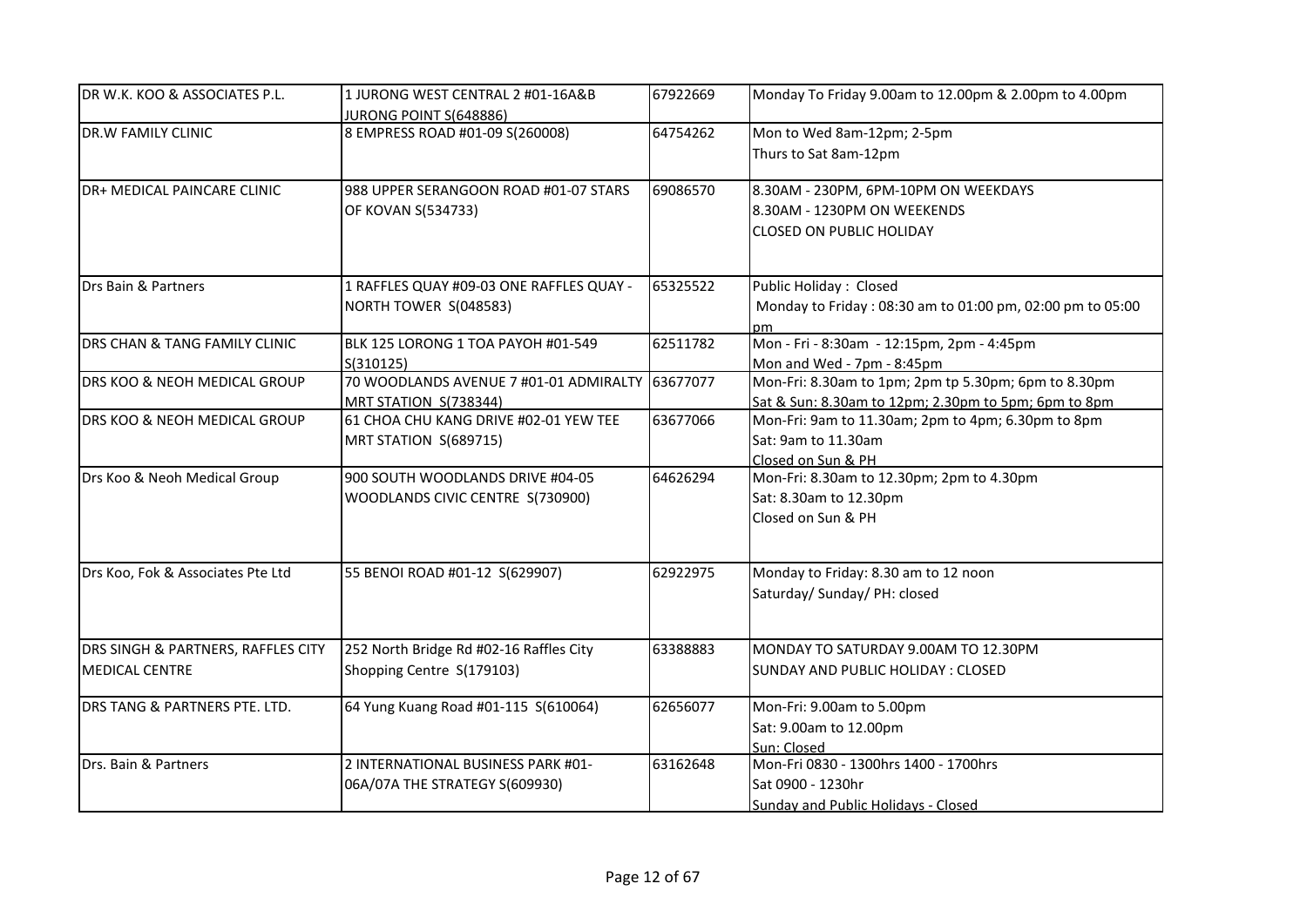| DTAP @ Novena                        | 10 SINARAN DRIVE #08-31 NOVENA MEDICAL       | 63972095 | Monday - Friday 8.30am - 5.30pm                             |
|--------------------------------------|----------------------------------------------|----------|-------------------------------------------------------------|
|                                      | CENTER S(307506)                             |          | Sat 9am -1pm                                                |
| E MEDICAL CLINIC & SURGERY           | BLK 126 LORONG 1 TOA PAYOH #01-567           | 63569391 | Mon, Wed: 9am - 2pm, 6pm - 9pm                              |
|                                      | S(310126)                                    |          | Tue, Thurs, Fri: 9am -5pm                                   |
| <b>E.J. TAN CLINIC &amp; SURGERY</b> | Blk 104 Jurong East Street 13 #01-100 Jurong | 65606600 | Monday to Friday: 08:30 am to 12:30 pm, 02:00 pm to 04:00   |
|                                      | East Ville S(600104)                         |          | pm, 07:00 pm to 09:30 pm                                    |
|                                      |                                              |          | Saturday: 08:30 am to 12:30 pm, 07:00 pm to 09:00 pm        |
| <b>EAST COAST FAMILY CLINIC</b>      | 121 Meyer Road #01-05 The Makena             | 64404556 | Monday to Thursday: 08:30 am to 03:00 pm, 06:30 pm to 08:30 |
|                                      | S(437932)                                    |          | pm                                                          |
|                                      |                                              |          | Wednesday: 08:30 am to 12:30 pm. 06:30 pm to 08:30 pm       |
| <b>EASTERN MEDICAL CENTRE</b>        | BLK 631 BEDOK RESERVOIR RD #01-896           | 64487628 | MONDAY, TUESDAY, THURSDAY - 8:30 AM TO 12:30PM; 2 TO        |
|                                      | S(470631)                                    |          | 4:30PM                                                      |
| EC family clinic pte ltd             | 30 EUNOS CRESCENT #01-17/18 EUNOS MRT        | 67426103 | Monday to Friday 9.30am to 1pm, 4.30pm to 7.00pm            |
|                                      | <b>STATION S(409423)</b>                     |          | Saturday 10.00am to 1pm, 4.30pm to 6.00pm                   |
|                                      |                                              |          | Sunday 10am to 1pm, 2.30pm to 5pm                           |
| EDGEDALE MEDICAL CLINIC              | Blk 122A Edgedale Plains #01-187 S(821122)   | 66352272 | Mon:                                                        |
|                                      |                                              |          | 9am to1pm, 2.30 to 4.30pm, 6 to 9pm                         |
| <b>EDGEDALE MEDICAL CLINIC</b>       | Blk 40 Cambridge Road #01-115 S(210040)      | 62921088 | Weekdays:                                                   |
| (CAMBRIDGE)                          |                                              |          | 9am to 12pm                                                 |
|                                      |                                              |          | Weekends & PH:                                              |
|                                      |                                              |          | Closed                                                      |
|                                      |                                              |          |                                                             |
| <b>EE CLINIC</b>                     | 128 Ang Mo Kio Ave 3 #01-1859 S(560128)      | 64521042 | Mon, Tue, Thu, Fri: 0830 -1200, 1400 - 1630, 1900 - 2100    |
|                                      |                                              |          | Wed: 0830 - 1200, 1400 - 1630                               |
|                                      |                                              |          | Sat: 0830 - 1200                                            |
|                                      |                                              |          | Sun & PH: Closed                                            |
|                                      |                                              |          |                                                             |
|                                      |                                              |          |                                                             |
| EHA CLINIC @ JURONG                  | Blk 492 Jurong West Street 41 #01-40         | 65660257 | Monday to Friday: 09:00 am to 01:00 pm, 02:30 pm to 04:30   |
|                                      | S(640492)                                    |          | pm, 06:30 pm to 10:00 pm                                    |
|                                      |                                              |          | Saturday to Sunday: 09:00 am to 01:00 pm, 05:00 pm to 10:00 |
|                                      |                                              |          | рm                                                          |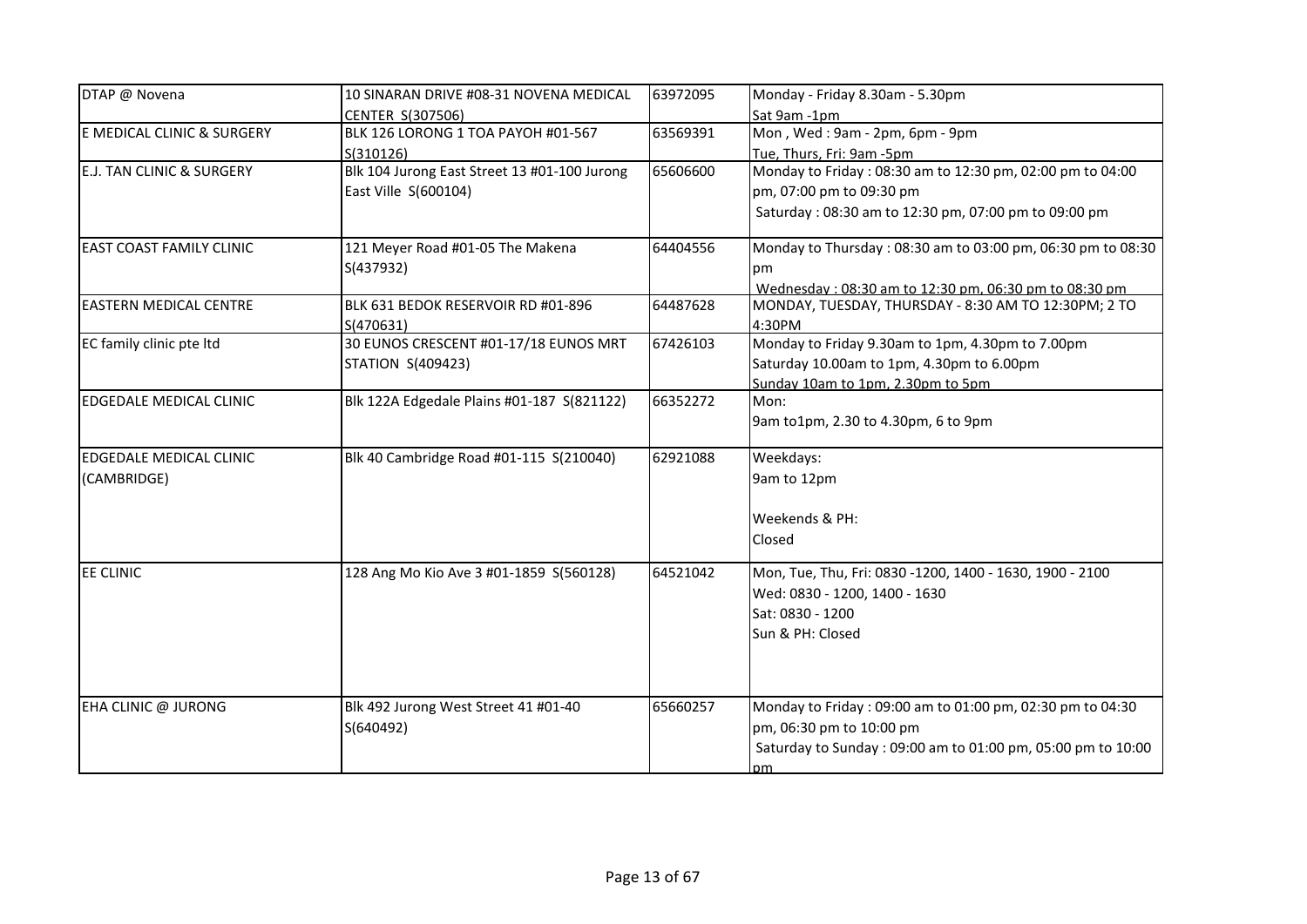| <b>EIDDWEN FAMILY MEDICINE CLINIC</b>        | Blk 34 Cassia Crescent #01-80 S(390034)                                 | 69705818 | Monday to Friday: 08:30 am to 12:30 pm, 02:30 pm to 04:30<br>pm, 06:30 pm to 08:30 pm<br>Saturday: 08:30 am to 12:30 pm<br>Sunday and Public Holiday: Closed                |
|----------------------------------------------|-------------------------------------------------------------------------|----------|-----------------------------------------------------------------------------------------------------------------------------------------------------------------------------|
| <b>EJ FAMILY CLINIC &amp; SURGERY</b>        | 109 Toa Payoh Lor 1 #01-314 S(310109)                                   | 63530811 | Mon - Fri: 08.00am to 02.00pm, 06.00pm to 09.00pm<br>Sat: 08.00am to 11.00am<br>Sun: 08.00am to 02.00pm<br>PH: Closed                                                       |
| ELISSA MEDICAL CLINIC                        | 1 Hougang Street 91 #01-21 Hougang 1<br>S(538692)                       | 63122632 | Tue & Thu 0830am-9pm<br>Wed & Fri 0830am-5pm<br>Sat 0830am-1pm                                                                                                              |
| <b>ESSENTIAL FAMILY CLINIC &amp; SURGERY</b> | BLK 626A WOODLANDS DR 52 #01-01<br>S(731626)                            | 63668057 | MON /TUES/THURS 0830-1230 2-4PM 7-9PM<br>WED/FRI 0830-1230 2-4PM<br>SAT 0830-1230<br><b>SUN/PH CLOSED</b>                                                                   |
| <b>Etern Medical Clinic</b>                  | BLK 70 PUNGGOL CENTRAL #01-05 PUNGGOL<br>MRT STATION S(828868)          | 64259935 | Mon - Fri: 08.30am to 01.00pm, 02.00pm to 05.00pm, 06.30pm<br>to 09.30pm<br>Sat - Sun: 08.30am to 01.00pm<br>PH: 08.30am to 01.00pm                                         |
| Etern Medical Clinic (Fernvale Palm)         | BLK 432A SENGKANG WEST WAY #01-03<br>S(791432)                          | 66047224 | Mon - Fri: 08.30am to 01.00pm<br>Mon-Fri: 6.30pm to 9.30pm<br>Sat - Sun: Closed<br>PH: Closed                                                                               |
| Etern Medical Clinic (Punggol Sumang<br>LRT) | BLK 308C PUNGGOL WALK #01-302 WATERWAY 62467288<br>TERRACES   S(823308) |          | Mon - Fri: 08.30am to 01.00pm<br>Mon - Wed: 6.30pm to 9.30pm<br>Sat - Sun: Closed                                                                                           |
| Etern Medical Clinic (Sengkang)              | 33 SENGKANG WEST AVENUE #03-33 THE<br>SELETAR MALL S(797653)            | 64257255 | Mon - Fri: 08.30am to 01.00pm, 02.00pm to 05.00pm, 06.30pm<br>to 09.30pm<br>Sat - Sun: 09.00am to 03.00pm, 06.30pm to 09.30pm<br>PH: 09.00am to 03.00pm, 06.30pm to 09.30pm |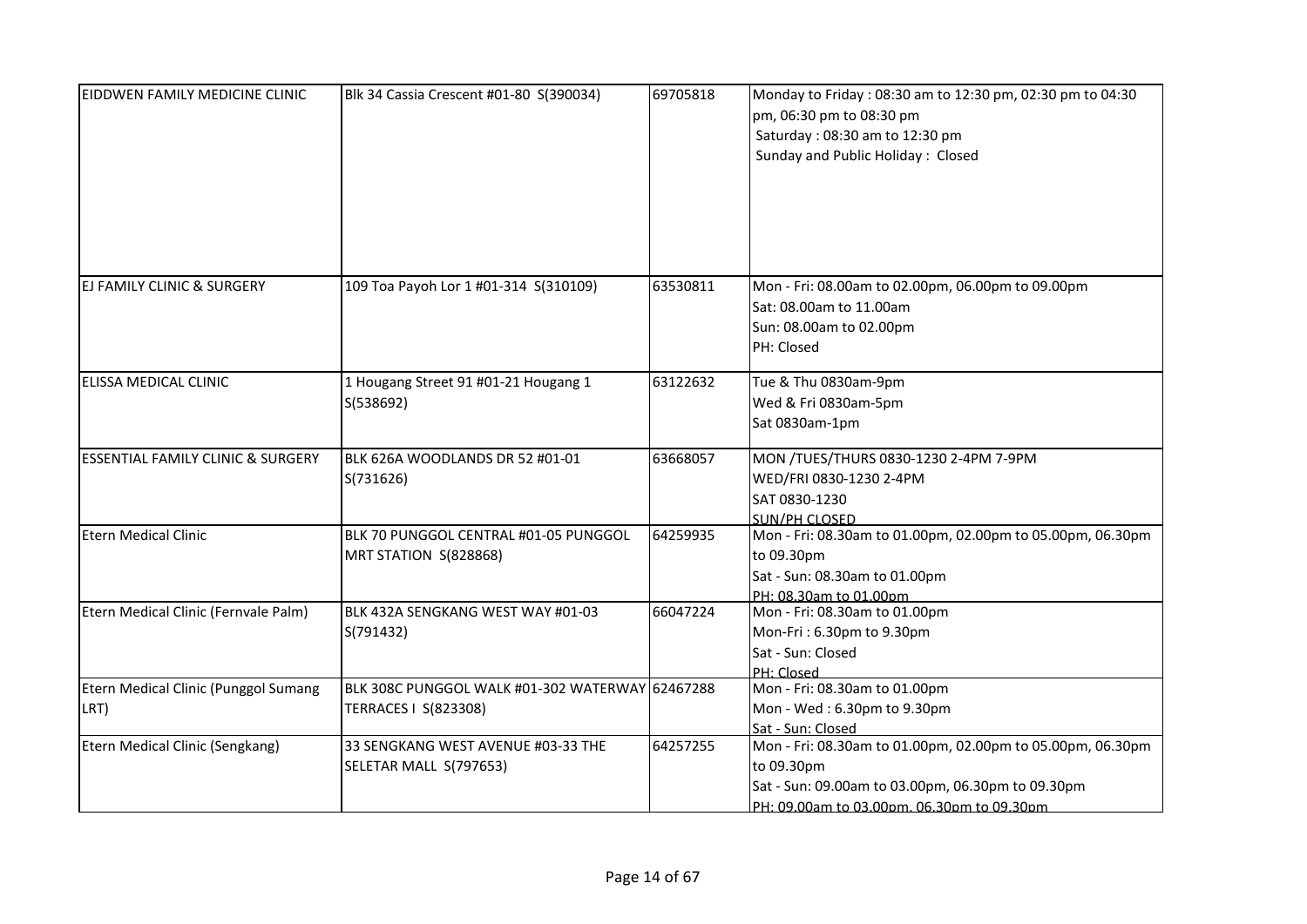|                                   | EVERHEALTH FAMILY CLINIC & SURGERY 4 BUKIT BATOK STREET 41 #01-88 LE QUEST | 67933113 | Mon, Tue, Thu: 11.00 am to 07.00 pm                        |
|-----------------------------------|----------------------------------------------------------------------------|----------|------------------------------------------------------------|
|                                   | S(657991)                                                                  |          | Wed: 11.00am to 04.00pm                                    |
|                                   |                                                                            |          | Fri: 10.00am to 12.00pm                                    |
|                                   |                                                                            |          | Sat: 10,00am to 11,30am                                    |
| <b>EVERHEALTH MEDICAL CENTRE</b>  | Blk 540 Hougang Avenue 8 #B1-1235 S(530540) 63850815                       |          | Mon & Tues 10 am -12noon, 2 pm to 4 pm                     |
|                                   |                                                                            |          | Wed to Fri 10 am to 12 noon                                |
|                                   |                                                                            |          | Sat 10 am to 11.30 am                                      |
|                                   |                                                                            |          | Sun and PH closed                                          |
| Everton Clinic                    | BLK 7 EVERTON PARK #01-17 S(080007)                                        | 62207872 | Mon, Tues, Thurs 8.30am-12.30pm, 2-5pm, 6.30-8.30pm        |
|                                   |                                                                            |          | Fri 8.30am-12.30pm, 2-5pm                                  |
|                                   |                                                                            |          | Sun 8.30am-12.30pm                                         |
|                                   |                                                                            |          |                                                            |
| <b>EXCEL FAMILY CLINIC</b>        | 21 HOUGANG ST 51 #01-06 HOUGANG GREEN                                      | 63865278 | Mon-Fri: 9am-11am, 2pm-330 pm                              |
|                                   | SHOPPING MALL S(538719)                                                    |          | Sat: 9am -11 am                                            |
|                                   |                                                                            |          | Sun & PH: closed                                           |
|                                   |                                                                            |          |                                                            |
|                                   |                                                                            |          |                                                            |
|                                   |                                                                            |          |                                                            |
| FAIRCARE FAMILY CLINIC (CLEMENTI) | BLK 345 CLEMENTI AVENUE 5 #01-94 S(120345) 62503198                        |          | <b>Public Holiday: Closed</b>                              |
|                                   |                                                                            |          | Monday to Tuesday: 08:30 am to 01:00 pm, 02:00 pm to 04:30 |
|                                   |                                                                            |          | pm, 06:30 pm to 10:00 pm                                   |
|                                   |                                                                            |          | Wednesday to Thursday: 08:30 am to 01:00 pm. 06:30 pm to   |
| <b>FAITH CLINIC (BEDOK)</b>       | BLK 746 BEDOK RESERVOIR ROAD #01-3013                                      | 67020820 | 10am to 3pm (MON-FRI)                                      |
|                                   | S(470746)                                                                  |          |                                                            |
|                                   |                                                                            |          |                                                            |
| FAITH CLINIC (JURONG WEST)        | Blk 762 Jurong West St 75 #02-256D S(640762)                               | 67916780 | Swab Timing: 9am to 12pm (MON-SUN)"                        |
|                                   |                                                                            |          |                                                            |
|                                   |                                                                            |          |                                                            |
| <b>FAITH CLINIC (SIMEI)</b>       | Blk 139 Simei St 1 #01-10 S(520139)                                        | 67884303 | Swab Timing: 9am to 12pm (MON-SUN)"                        |
|                                   |                                                                            |          |                                                            |
|                                   |                                                                            |          |                                                            |
|                                   |                                                                            |          |                                                            |
|                                   |                                                                            |          |                                                            |
|                                   |                                                                            |          |                                                            |
|                                   |                                                                            |          |                                                            |
| <b>FAITH CLINIC (TOA PAYOH)</b>   | Blk 211 Toa Payoh Lor 8 #01-19 S(310211)                                   | 62527896 | Swab Timing: 9am to 12pm (MON-SUN)"                        |
|                                   |                                                                            |          |                                                            |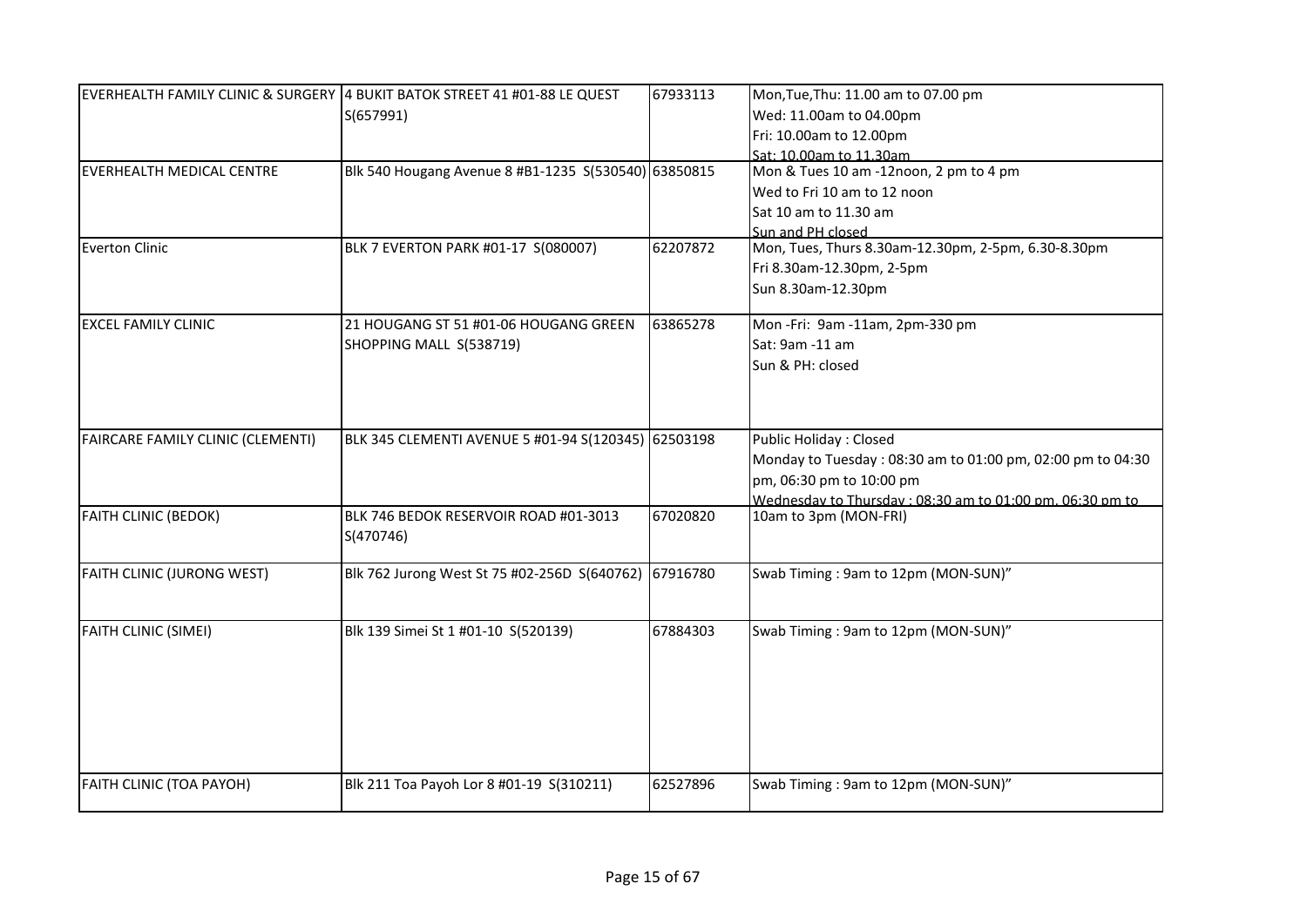| <b>FAITH CLINIC (YISHUN)</b>                    | Blk 598 Yishun Ring Road #01-11 Wisteria Mall<br>S(768698)               | 63391129 | Swab Timing: 9am to 12pm (MON-SUN)"                                           |
|-------------------------------------------------|--------------------------------------------------------------------------|----------|-------------------------------------------------------------------------------|
| <b>FAITH FAMILY CLINIC</b>                      | 57 Marine Terrace #01-113 S(440057)                                      | 64466326 | Swab Timing: 9am to 12pm (MON-SUN)"                                           |
| <b>FAITH HEALTHCARE (TAMPINES)</b>              | 11 Tampines Street 32 #01-11 Tampines Mart<br>S(529287)                  | 64433843 | Swab Timing: 9am to 12pm (MON-SUN)"                                           |
| <b>FAITH HEALTHCARE RIVERVALE</b>               | 11 RIVERVALE CRESCENT #02-15 RIVERVALE<br>MALL S(545082)                 | 64448019 | <b>MON - FRI: 9AM - 12PM</b><br>SATURDAY & SUNDAY : 8:30AM - 10:30AM          |
| FAMILY CARE CLINIC PTE LTD                      | Blk 415 Bt Batok West Ave 4 #01-272                                      | 65671775 | Monday and Tuesday: 09:00 am to 01:00 pm, 02:00 pm to                         |
| <b>FAMILY HEALTH CLINIC &amp; SURGERY</b>       | Blk 2 Balestier Road #01-651 Balestier Hill<br>Shopping Centre S(320002) | 62542440 | Mon-Friday: 9.00 am to 1230 pm, 2.00 pm-5.30 pm<br>Sat: 9.00 am to 12.30 pm   |
| <b>FAMILY MEDICARE CLINIC &amp; SURGERY</b>     | Blk 721 Ang Mo Kio Ave 8 #01-2815 S(560721)                              | 64566582 | Mon - Fri: 08.30am to 12pm, 02.00pm to 04.00pm, 07.00pm to<br>08.30pm         |
| Family Medicine Clinic Chinatown                | 133 NEW BRIDGE ROAD #02-09 CHINATOWN<br>POINT S(059413)                  | 62255155 | 9 am to 5:30 pm (Mon to Fri)<br>9 am to 12:30 pm (Mon to Sat)                 |
| <b>FAMILYCARE CLINIC &amp; SURGERY</b>          | BLK 85C TOA PAYOH LOR 4 #01-380 S(313085)                                | 62509033 | Monday to Friday<br>9am to 12.30pm                                            |
| <b>FARRER PARK HOSPITAL</b>                     | 1 Farrer Park Station Road, #02-01<br>Connexion, Singapore 217562        | 63631818 | Mon to Sun: 24hrs at L2 Emergency Clinic (by appointment only)                |
| FEMA Clinic & Surgery                           | 10 SINARAN DRIVE #09-32 NOVENA MEDICAL<br><b>CENTER S(307506)</b>        | 68543720 | Monday to Friday = 0900hrs to 1700hrs                                         |
| FINEST HEALTH MEDICAL CENTRE (TPY)<br>PTE. LTD. | 19 LORONG 7 TOA PAYOH #01-268 KIM KEAT<br>PALM S(310019)                 | 62640852 | Mon - Fri: 8am - 2pm<br>Sat: 9am - 1pm<br>Sun & PH: Closed                    |
| FIRST CARE FAMILY CLINIC & SURGERY<br>PTE LTD   | 253 JURONG EAST ST 24 #01-257 S(600253)                                  | 64252350 | MONDAY TO SUNDAY 0800H-1300H, 1800H-2200H<br><b>EXCLUDING PUBLIC HOLIDAYS</b> |
| Foo and Ong Family Clinic Pte Ltd               | BLK 151 BUKIT BATOK ST 11 #01-256 S(650151)                              | 65672212 | Mon to Sun 9am to 1:30pm<br>Mon to Fri 6pm to 9pm                             |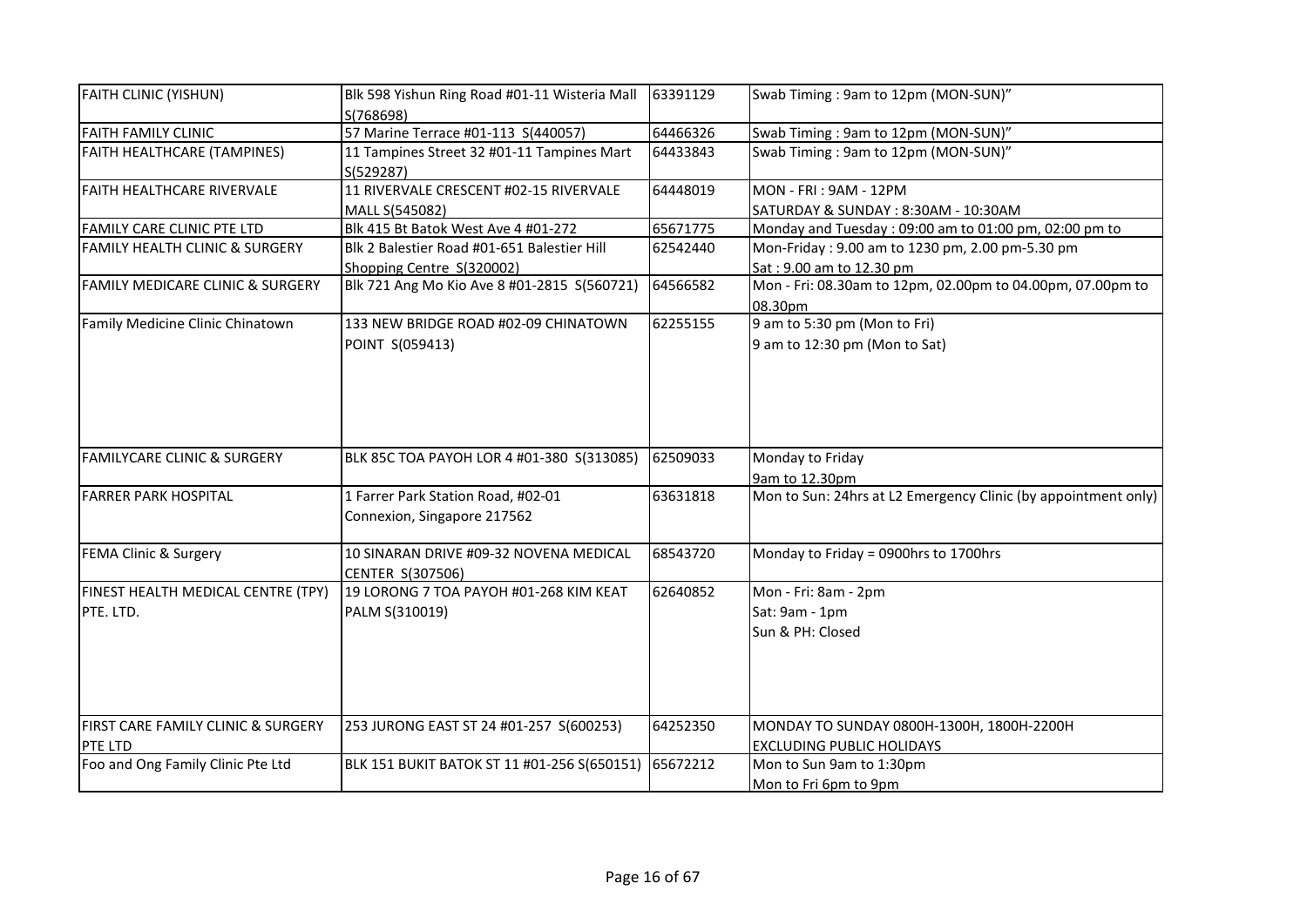| fraser medical centre                                          | BLK 78A TELOK BLANGAH ST 32 #01-07                   | 62733603   | Mon and Thurs 9am to 2pm                  |
|----------------------------------------------------------------|------------------------------------------------------|------------|-------------------------------------------|
|                                                                | S(101078)                                            |            | Tues and Wed 9am to 3.30pm                |
|                                                                |                                                      |            | Saturday 9am to 12nn                      |
| Frontier Family Medicine Clinic                                | 3151 COMMONWEALTH AVENUE WEST #04-01                 | 67450874   | Mon to Fri 0830-1500 hrs                  |
|                                                                | CITYVIBE S(129581)                                   |            |                                           |
| FRONTIER MEDICAL ASSOCIATES                                    | BLK 440 BUKIT BATOK WEST AVENUE 8 #01-05             | 67450875   | Mon to Fri 8.30am-12pm                    |
|                                                                | S(650440)                                            |            |                                           |
| <b>FRONTIER MEDICAL ASSOCIATES</b>                             | BLK 451 BUKIT BATOK WEST AVE 6 #01-07                | 67450875   | MON TO FRI 8AM-12PM                       |
|                                                                | S(650451)                                            |            |                                           |
|                                                                |                                                      |            |                                           |
| <b>Frontier Medical Associates</b>                             | BLK 982 BUANGKOK CRESCENT #01-03                     | 67450875   | Mon to Thurs 0830-1500 hrs                |
|                                                                | S(530982)                                            |            | Fri 0830-1200 hrs                         |
| <b>FRONTIER MEDICAL ASSOCIATES</b>                             | BLK 899C WOODLANDS DR 50 #01-296                     | 67450875   | Mon to Fri 8am to 2pm                     |
|                                                                | S(732899)                                            |            |                                           |
| <b>FRONTIER MEDICAL ASSOCIATES</b>                             | 105 CANBERRA STREET #01-11 S(750105)                 | 67450875   | Mon to Fri 8.30-10.30am                   |
|                                                                |                                                      |            |                                           |
| <b>Frontier Medical Associates</b>                             | BLK 691 WOODLANDS DRIVE 73 #01-04                    | 67450875   | Mon to Fri 8.30am to 12.00pm              |
|                                                                | S(730691)                                            |            |                                           |
| Frontier People's Clinic                                       | BLK 123 BEDOK NORTH STREET 2 #01-152                 | 67450875   | Monday, Tuesday & Thursday 8.30am to 2pm  |
|                                                                | S(460123)                                            |            | Wednesday & Friday 8.30am to 10am         |
| FULLERTON HEALTH @ AMS                                         | 7000 ANG MO KIO AVENUE 5 #01-00 S(569877) 6563333636 |            | <b>Operating Hours:</b>                   |
| FULLERTON HEALTH @ DRS TRYTHALL                                | 391B Orchard Road #25-01/07/08 Ngee Ann              | 6563333636 | Monday to Friday: 8.30am-10.30am, 2pm-3pm |
| <b>HOY DAVIES</b>                                              | City Tower B S(238874)                               |            | Saturday<br>$: 8.30$ am - 10.30am         |
| <b>FULLERTON HEALTH @</b>                                      | 60 WOODLANDS IND PARK D ST 2 #03-00 FAB 7            |            | Monday - Friday: 8.30am-1.00pm            |
| <b>GLOBALFOUNDRIES</b>                                         | GLOBALFOUNDRIES S(738406)                            | 6563333636 | 2.00pm - 4.30pm                           |
|                                                                |                                                      |            |                                           |
|                                                                |                                                      |            |                                           |
|                                                                |                                                      |            | Monday - Friday: 8.30am-1.00pm            |
|                                                                |                                                      |            | 2.00pm - 4.30pm                           |
| FULLERTON HEALTH @ LUMILEDS                                    | 190 YISHUN AVENUE 7 S(768925)                        | 6563333636 | Sat, Sun & PH: Closed                     |
|                                                                |                                                      |            | "Mon-Sun: 7.00am-7.30pm                   |
| FULLERTON HEALTH @ MICRON FAB10N 1 NORTH COAST DRIVE S(757432) |                                                      | 6563333636 | <b>Consultation hours:</b>                |
|                                                                |                                                      |            | "Mon - Sun: 7.00am - 7.30pm               |
| FULLERTON HEALTH @ MICRON                                      | 1 Woodlands Industrial Park D, Street 1              |            |                                           |
| FAB10W                                                         | Singapore 738799                                     | 6563333636 | <b>Consultation hours:</b>                |
|                                                                |                                                      |            | Mon-Fri: 7.30am-10.00pm                   |
|                                                                | 990 BENDEMEER ROAD MICRON BUILDING                   |            | Consultation hours:                       |
| FULLERTON HEALTH @ MICRON MSB                                  | S(339942)                                            | 6563333636 | Mon - Fri: 8am - 12pm & 6.30pm - 8pm      |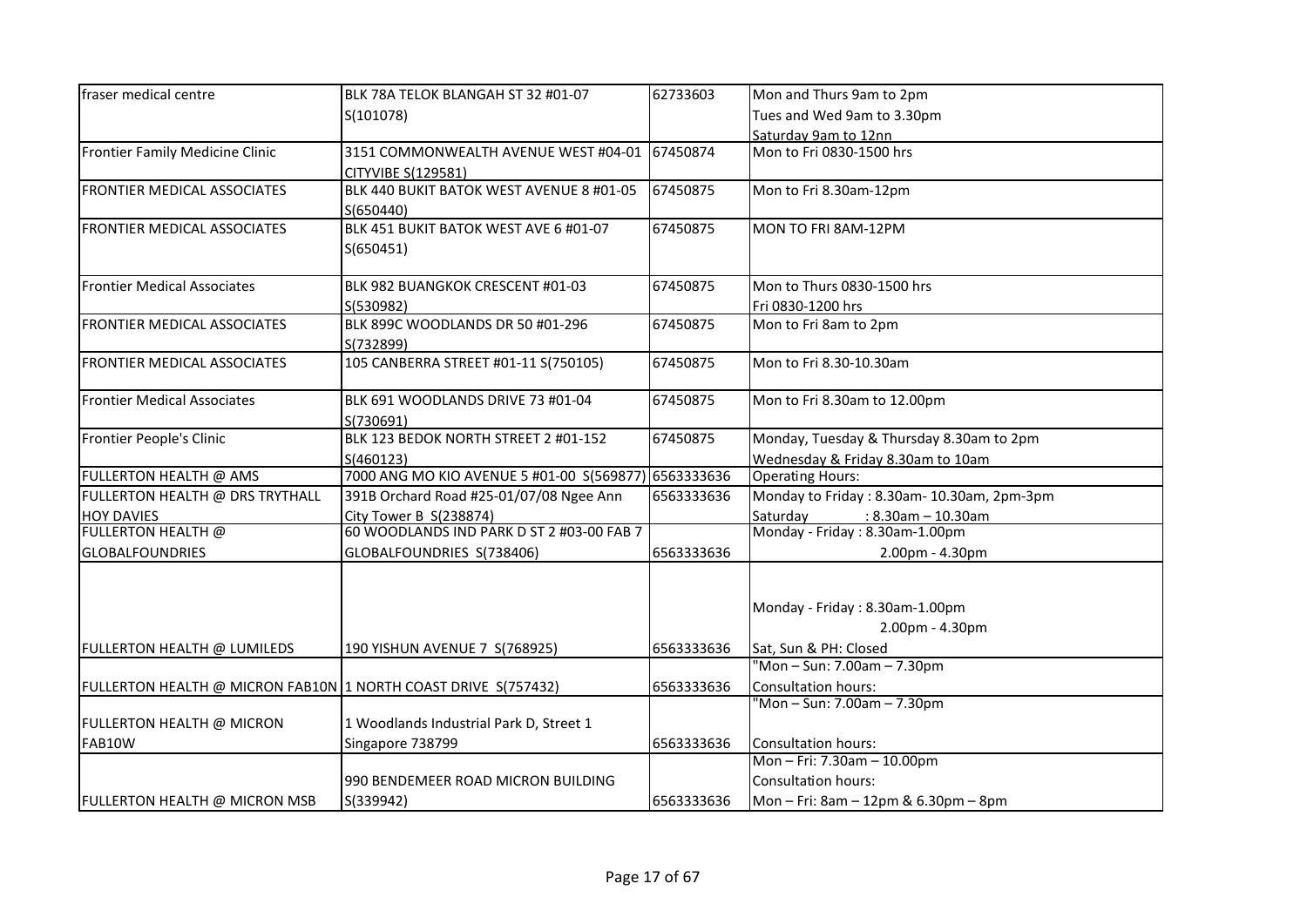| FULLERTON HEALTH @ NTU           | 36 Nanyang Avenue #01-01/02 Nanyang<br>Technological University S(639801) | 63333636/<br>EXT <sub>2</sub> | Swabbing is only for NTU students / staff         |
|----------------------------------|---------------------------------------------------------------------------|-------------------------------|---------------------------------------------------|
|                                  |                                                                           |                               | Monday to Friday: 8.30am - 4.30pm                 |
|                                  |                                                                           |                               | Saturday<br>: 9.30am - 11am                       |
|                                  |                                                                           |                               |                                                   |
| FULLERTON HEALTH @ OFC           | 10 Collyer Quay #03-08/09 Ocean Financial                                 | 63333636/                     | Monday to Friday: 8.30am - 10.30am, 2pm - 3pm     |
|                                  | Centre S(049315)                                                          | EXT <sub>2</sub>              | Saturday<br>: 8.30am - 10.30am                    |
|                                  |                                                                           |                               |                                                   |
|                                  |                                                                           |                               |                                                   |
|                                  |                                                                           |                               |                                                   |
|                                  |                                                                           |                               |                                                   |
|                                  |                                                                           |                               |                                                   |
|                                  |                                                                           |                               | 'Mon - Fri: 7.00am - 1.00pm                       |
|                                  |                                                                           |                               | $:2.00$ pm $-5.00$ pm                             |
|                                  | 3 HARBOUR DRIVE, GROUND LEVEL Pasir                                       |                               | Sat: 7.00am - 1.00pm                              |
| FULLERTON HEALTH @ PASIR PANJANG | Panjang Terminal Building 3 S(117404)                                     | 6563333636                    | Sun & Ph: Closed"                                 |
|                                  |                                                                           |                               |                                                   |
|                                  |                                                                           |                               | 'Mon - Fri: 7.30am - 11.30am, 6.30pm - 8.30pm     |
| FULLERTON HEALTH @ STATS CHIPPAC | 5 YISHUN STREET 23 S(768442)                                              | 6563333636                    | Sat, Sun & Ph: Closed"                            |
|                                  |                                                                           |                               | "Mon/Wed & Fri: 9am - 10am                        |
| FULLERTON HEALTH @ TRACTORS      | 26 BENOI SECTOR S(629858)                                                 | 6563333636                    | Sat, Sun & PH - Closed"                           |
|                                  |                                                                           |                               |                                                   |
|                                  |                                                                           |                               |                                                   |
|                                  |                                                                           |                               |                                                   |
| Fullerton Health @ UBS           | 1 RAFFLES QUAY #45-00 S(048583)                                           | 6563333636                    | Only swabbing for adults (13 and above)           |
|                                  | 5 SERANGOON NORTH AVENUE 5 Level 1,                                       |                               | "Mon-Fri: 8.00am-12.00pm                          |
| FULLERTON HEALTH @ USG 1         | United Test & Assembly Center Ltd S(554916)                               | 6563333636                    | Sat, Sun & Ph: Closed                             |
| FULLERTON HEALTHCARE @ ARC       | 460 Alexandra Road #02-18 S(119963)                                       | 63333636                      | Monday to Thursday: 8.30am - 11.30am, 2pm -3.30pm |
|                                  |                                                                           |                               | Friday<br>: 8.30am - 11.30am, 2pm -3pm            |
| FULLERTON HEALTHCARE @ BAT       | 15 SENOKO LOOP, GROUND FLOOR S(758168)                                    | 6563333636                    | "Monday-Friday: 0800am - 1100am                   |
| FULLERTON HEALTHCARE @ DRS       | 1 Jurong West Central 2 #B1A-19B Jurong Point 63333636 /                  |                               | Monday to Friday: 9am - 11am, 2pm - 3.30pm        |
| <b>TRYTHALL HOY DAVIES</b>       | Shopping Centre S(648886)                                                 | EXT <sub>2</sub>              | Saturday<br>: 9am - 11am                          |
| FULLERTON HEALTHCARE @ GETHIN-   | 78 Shenton Way #04-01 S(079120)                                           | 63333636/                     | Monday to Friday: 9am - 11am, 2pm - 3pm           |
| <b>JONES</b>                     |                                                                           | EXT <sub>2</sub>              | Saturday<br>: 9am - 11am                          |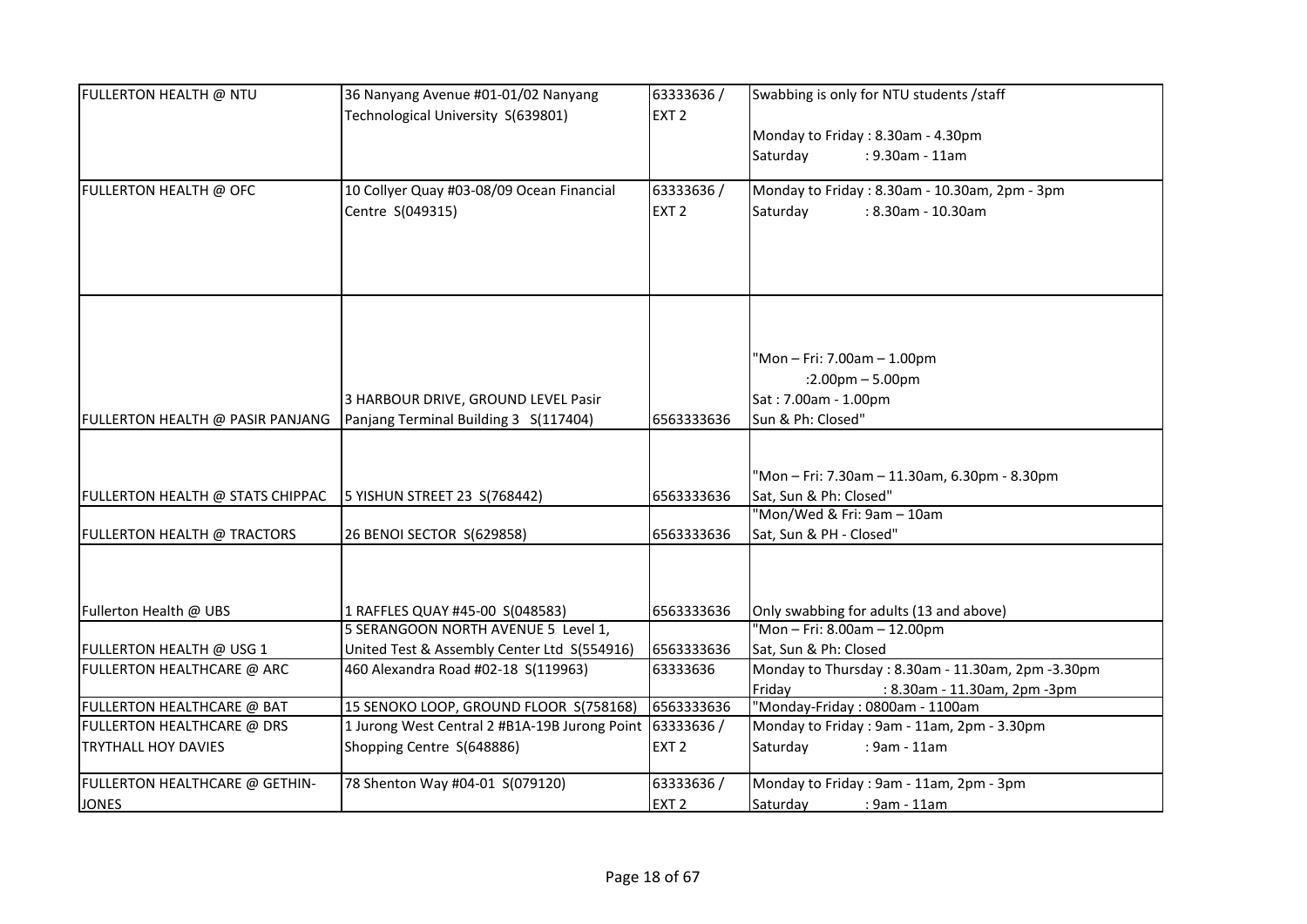| FULLERTON HEALTHCARE @ MBFC               | 10 Marina Boulevard #01-03/03A Tower 2                                        | 63333636   | Mon - Thur: 8.30am - 11.30am, 2pm - 3.30pm Fri: 08.30am to |
|-------------------------------------------|-------------------------------------------------------------------------------|------------|------------------------------------------------------------|
|                                           | Marina Bay Financial Centre S(018981)                                         |            | 10.00am                                                    |
|                                           |                                                                               |            | Closed on Sat. Sun and PH                                  |
| FULLERTON HEALTHCARE @                    | Blk 9 North Buona Vista Drive #01-03 The                                      | 63333636   | Monday to Thursday: 8.30am - 11.30am, 2pm - 3.30pm         |
| <b>METROPOLIS</b>                         | Metropolis S(138588)                                                          |            | Friday<br>: 8.30am - 11.30am, 2pm - 3pm                    |
|                                           | 81 PASIR RIS HEIGHTS #A01-03 OVERSEAS                                         |            | Monday-Friday : 0830am - 1030am                            |
| FULLERTON HEALTHCARE @ OFS                | FAMILY SCHOOL S(519292)                                                       | 6563333636 | Sat, Sun & PH - Closed                                     |
|                                           | FUSION MEDICAL & HEALTH SCREENING 1 Fusionopolis Link #01-05 Nexus @One-North | 62506548   | Mon to Fri: 8:30AM - 5PM                                   |
| <b>CENTRE</b>                             | S(138542)                                                                     |            | Lunch hours: 12:30PM -1:30PM                               |
|                                           |                                                                               |            | From Sep 2020 (until further notice): 8:30AM - 12PM        |
|                                           | FUSION MEDICAL HEALTH SCREENING & 501 ORCHARD ROAD #04-11 WHEELOCK PLACE      | 62351512   | MON-FRI-0830 TO 1730                                       |
| <b>AESTHETIC</b>                          | S(238880)                                                                     |            | SAT - 0830 TO 1300                                         |
| <b>GARDEN CLINIC</b>                      | Blk 304 Serangoon Ave 2 #01-04 S(550304)                                      | 63821878   | Mon-Fri: 9.00am to 12.30pm, 2.00pm to 5.00pm               |
|                                           |                                                                               |            | Sat and Sun: 9.00am to 12.00pm                             |
|                                           |                                                                               |            |                                                            |
|                                           |                                                                               |            |                                                            |
| <b>GETHIN -JONES MEDICAL PRACTICE PTE</b> |                                                                               |            | Monday to Friday: 9am - 11am, 2pm - 3pm                    |
| <b>LTD</b>                                | 205 Braddell Road S(579701)                                                   | 6563333636 | Saturday<br>: 9am - 11am                                   |
| <b>GLENEAGLES HOSPITAL</b>                | 6A Napier Road S(258500)                                                      | 64705707   | 24hours, 7 days a week                                     |
|                                           |                                                                               |            |                                                            |
|                                           |                                                                               |            |                                                            |
| <b>GOOD SHEPHERD FAMILY CLINIC</b>        | BLK 9 JALAN KUKOH #01-81 CHIN SWEE VIEW                                       | 65134861   | Mon-Fri 8.30am-12.30pm, 6pm-9pm                            |
|                                           | S(160009)                                                                     |            |                                                            |
| <b>GREEN CROSS MEDICAL CENTRE</b>         | BLK 824 TAMPINES ST 81 #01-30 S(520824)                                       | 67813011   | Mon-Fri: 0900 to 2100                                      |
|                                           |                                                                               |            | Sat: 0900 to 1200                                          |
| <b>GREENFOREST FAMILY CLINIC</b>          | BLK 878C TAMPINES AVENUE 8 #01-71                                             | 67850157   | Mon to Fri: 9AM - 2PM                                      |
| <b>GREENLINK MEDICAL CLINIC</b>           | BLK 807 YISHUN RING ROAD #01-4213                                             | 67552238   | Monday - Wednesday                                         |
|                                           | S(760807)                                                                     |            | 830am-230pm, 630pm-830pm                                   |
|                                           |                                                                               |            | Thursday - Friday                                          |
| <b>Heal Medical Centre</b>                | 262 BALESTIER ROAD #04-01/02 OKIO                                             | 62509550   | Mon- Friday 0900-1700h                                     |
|                                           | S(329714)                                                                     |            |                                                            |
|                                           |                                                                               |            |                                                            |
| HEALTH FIRST FAMILY CLINIC                | Blk 26 Jalan Membina #01-06 Multi Storey Car                                  | 67932833   | Monday, Tuesday, Thursday, Friday 9 am-1230pm, 1400-1530   |
|                                           | Park S(161026)                                                                |            | Sunday 9am-1130am                                          |
|                                           |                                                                               |            | Close on PH                                                |
|                                           |                                                                               |            |                                                            |
|                                           |                                                                               |            |                                                            |
|                                           |                                                                               |            |                                                            |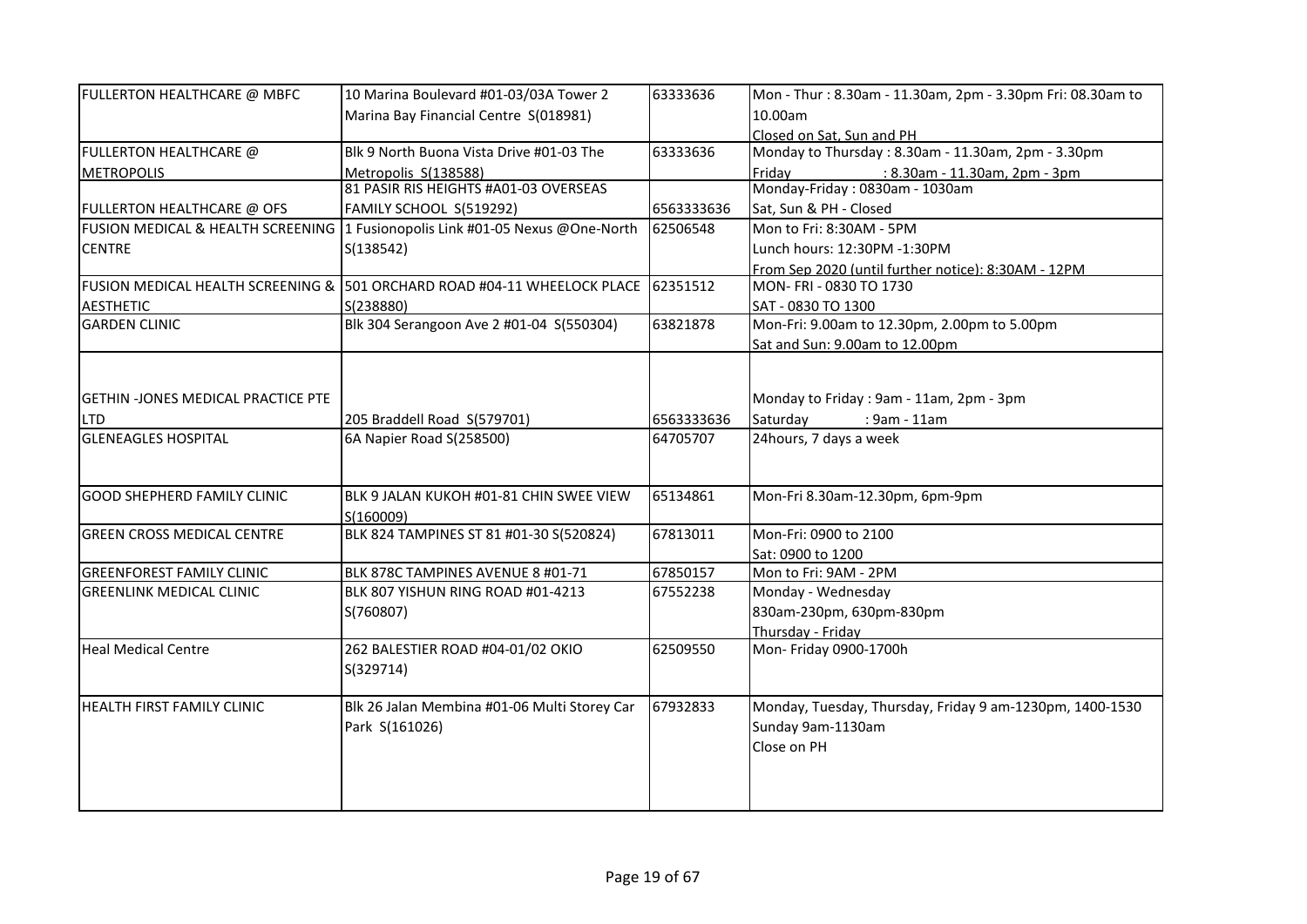| HEALTH OUTREACH CLINIC                                   | 545 ORCHARD ROAD #B1-01/02 FAR EAST                                         | 67771227 | Monday to Friday                                                                                                                                                                  |
|----------------------------------------------------------|-----------------------------------------------------------------------------|----------|-----------------------------------------------------------------------------------------------------------------------------------------------------------------------------------|
|                                                          | SHOPPING CENTRE S(238882)                                                   |          | 8.30am - 11.00am                                                                                                                                                                  |
|                                                          | HEALTH PARTNERSHIP MEDICAL CENTRE Blk 109 Bukit Purmei Rd #01-145 S(090109) | 62782860 | Mondays to Fridays 08.30am to 11.00am, 12.30pm to 04.00pm,<br>06.00pm to 08.00pm. Sat, Sun: 08.30 to 12.00pm. PH: NA                                                              |
|                                                          | HEALTHCARE FAMILY CLINIC & SURGERY BLK 403 SIN MING AVE #01-311 S(570403)   | 64542373 | Monday to Friday 8.30am to 11.30am, 2.30pm to 3.30pm.<br>Saturday 9am to 11.30am                                                                                                  |
| Healthcare Medical @ Kovan                               | BLK 208 HOUGANG STREET 21 #01-205<br>S(530208)                              | 62821118 | Mon - Thur 0830h-1300h 1400h-1700h, 1830h-2130h<br>Fri 0830h-1300h 1400h-1700h<br>Sat 0830h-1230h                                                                                 |
| HEALTHIFY MEDICAL FAMILY CLINIC                          | 262 Balestier Road #01-04 Okio S(329714)                                    | 69779773 | Mon, Tues, Thursday: 9:00am-7:30pm<br>Wednesday and Friday: 9:00am- 4:00pm                                                                                                        |
| HEALTHLIFE FAMILY CLINIC                                 | BLK 296A BUKIT BATOK STREET 22 #01-64<br>SKYLINE II @ BUKIT BATOK S(651296) | 69048680 | Monday to Wednesday: 08:30 am to 01:00 pm, 02:00 pm to<br>04:00 pm, 06:00 pm to 09:00 pm<br>Thursday: 08:30 am to 01:00 pm<br>Friday: 08:30 am to 01:00 pm. 06:00 pm to 09:00 pm. |
| <b>HEALTHLINK MEDICAL CLINIC &amp;</b><br><b>SURGERY</b> | Blk 5 Upper Aljunied Lane #01-46 S(360005)                                  | 62890885 | Mon - Thur: 08.30 to 12.30pm, 02.00pm to 04.30pm, 06.30pm<br>to 09.00pm<br>Fri, Sat, Sun: 08.30am to 12.30pm                                                                      |
| HEALTHMARK CLINIC (PASIR RIS)                            | Blk 735 Pasir Ris Street 72 #01-314 Pasir Ris<br>West Plaza S(510735)       | 65827823 | Mon to Fri 0830-1300.<br>Tue and Thu 1400-1700.<br>Mon, Wed, Thu 1830-2130.<br>Sat and Sun 0830-1200                                                                              |
| HEALTHMARK FAMILY CLINIC<br>(COMPASSVALE)                | 263 Compassvale Street #01-02/03 S(540263)                                  | 68810075 | Public Holiday: Closed<br>Monday to Wednesday: 08:30 am to 12:30 pm, 01:30 pm to<br>04:30 pm. 06:00 pm to 09:00 pm                                                                |
| Healthmark Family Clinic (Sims)                          | BLK 48 SIMS PLACE #1-167 SIMS VISTA<br>S(380048)                            | 67414537 | Mon to Fri: 8.30am to 2.30pm<br>Mon to Thu: 6.00pm to 9.00pm<br>Sat and Sun: 8.30am to 12.30pm                                                                                    |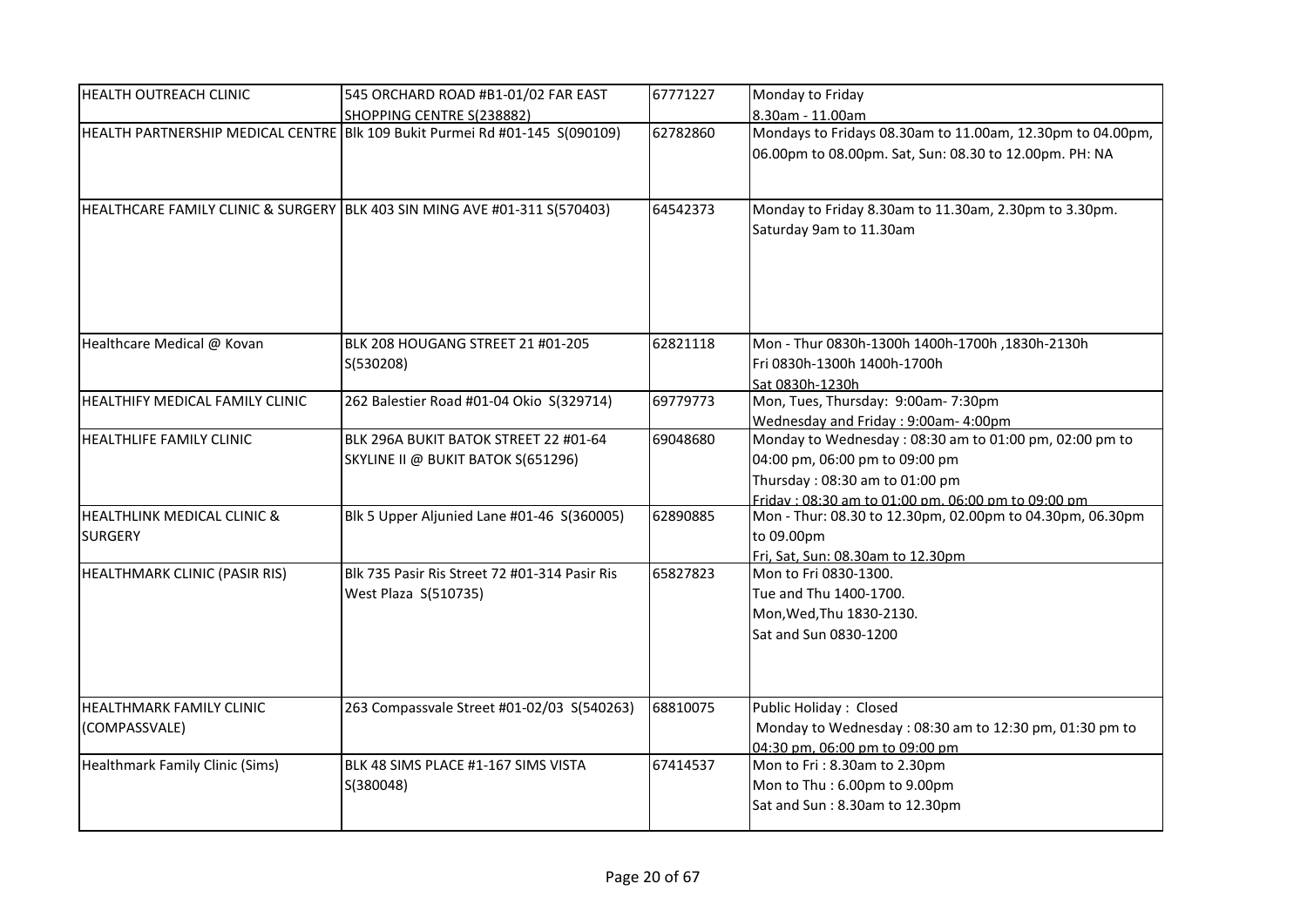| HEALTHMARK MEDICAL CLINIC              | Blk 639 Punggol Drive #01-06 S(820639)                                                  | 68756696 | Public Holiday: Closed                                      |
|----------------------------------------|-----------------------------------------------------------------------------------------|----------|-------------------------------------------------------------|
|                                        |                                                                                         |          | Monday to Thursday: 08:30 am to 02:00 pm, 06:00 pm to 09:00 |
|                                        |                                                                                         |          | рm                                                          |
|                                        |                                                                                         |          | Friday: 08:30 am to 02:00 pm                                |
|                                        |                                                                                         |          | Saturday: 08:30 am to 01:00 pm                              |
|                                        |                                                                                         |          | Sunday · Closed                                             |
| HEALTHMARK PIONEER MALL CLINIC         | 638 Jurong West Street 61 #02-08 Pioneer Mall 68613100                                  |          | Public Holiday: 08:30 am to 01:00 pm                        |
|                                        | S(640638)                                                                               |          | Monday to Friday: 08:30 am to 01:30 pm,                     |
|                                        |                                                                                         |          | 04:30 pm to 10:00 pm                                        |
| HealthMatters - The Family Practice    | 1 Pasir Ris Close, #02-309/310 Downtown East                                            | 65557555 | Monday to Friday 9 am to 1pm, 3 pm to 5 pm                  |
|                                        | S(519599)                                                                               |          | No swabs on wednesdays and Saturdays.                       |
|                                        |                                                                                         |          | Closed on Sundays and PH                                    |
|                                        |                                                                                         |          |                                                             |
|                                        |                                                                                         |          |                                                             |
|                                        |                                                                                         |          |                                                             |
| <b>HEALTHPLUS CLINIC &amp; SURGERY</b> | 631 BEDOK RESERVOIR ROAD #01-898                                                        | 64460529 | 9am to 1pm( mondays to sundays)                             |
|                                        | S(470631)                                                                               |          |                                                             |
|                                        |                                                                                         |          |                                                             |
|                                        | HEALTHPLUS FAMILY CLINIC & SURGERY BLK 78A TELOK BLANGAH ST 32 #01-02 S(101078 62733327 |          | Weekday                                                     |
|                                        |                                                                                         |          | Mon - Fri: 9.30am to 12.30pm, 02.30pm to 04.30pm,8pm-       |
|                                        |                                                                                         |          | 10.30pm                                                     |
| HEALTHSPRINGS MEDICAL & LASER          | Blk 105A Bidadari Park Drive #01-09 S(341105)                                           | 69707933 | Weekdays: 11am to 12pm, 1 to 2pm                            |
| <b>CLINIC</b>                          |                                                                                         |          |                                                             |
| HEALTHSPRINGS MEDICAL ASSOCIATES       | 541 Orchard Rd #10-02 Liat Towers S(238881)                                             | 67345310 | Monday to Friday (9.00am - 1.00pm) & (2.00pm - 5.00pm)      |
|                                        |                                                                                         |          | Saturday (9.00am - 1.00pm)                                  |
|                                        |                                                                                         |          | Sunday & PH (Closed)                                        |
|                                        |                                                                                         |          |                                                             |
|                                        |                                                                                         |          |                                                             |
|                                        |                                                                                         |          |                                                             |
|                                        |                                                                                         |          |                                                             |
|                                        |                                                                                         |          |                                                             |
|                                        |                                                                                         |          |                                                             |
|                                        |                                                                                         |          |                                                             |
| HEALTHSPRINGS MEDICAL CLINIC           | 524A Jelapang Road #02-01/02 Greenridge                                                 | 68926681 | Weekdays: 11am to 12pm, 2 to 3pm                            |
|                                        | Shopping Centre S(671524)                                                               |          |                                                             |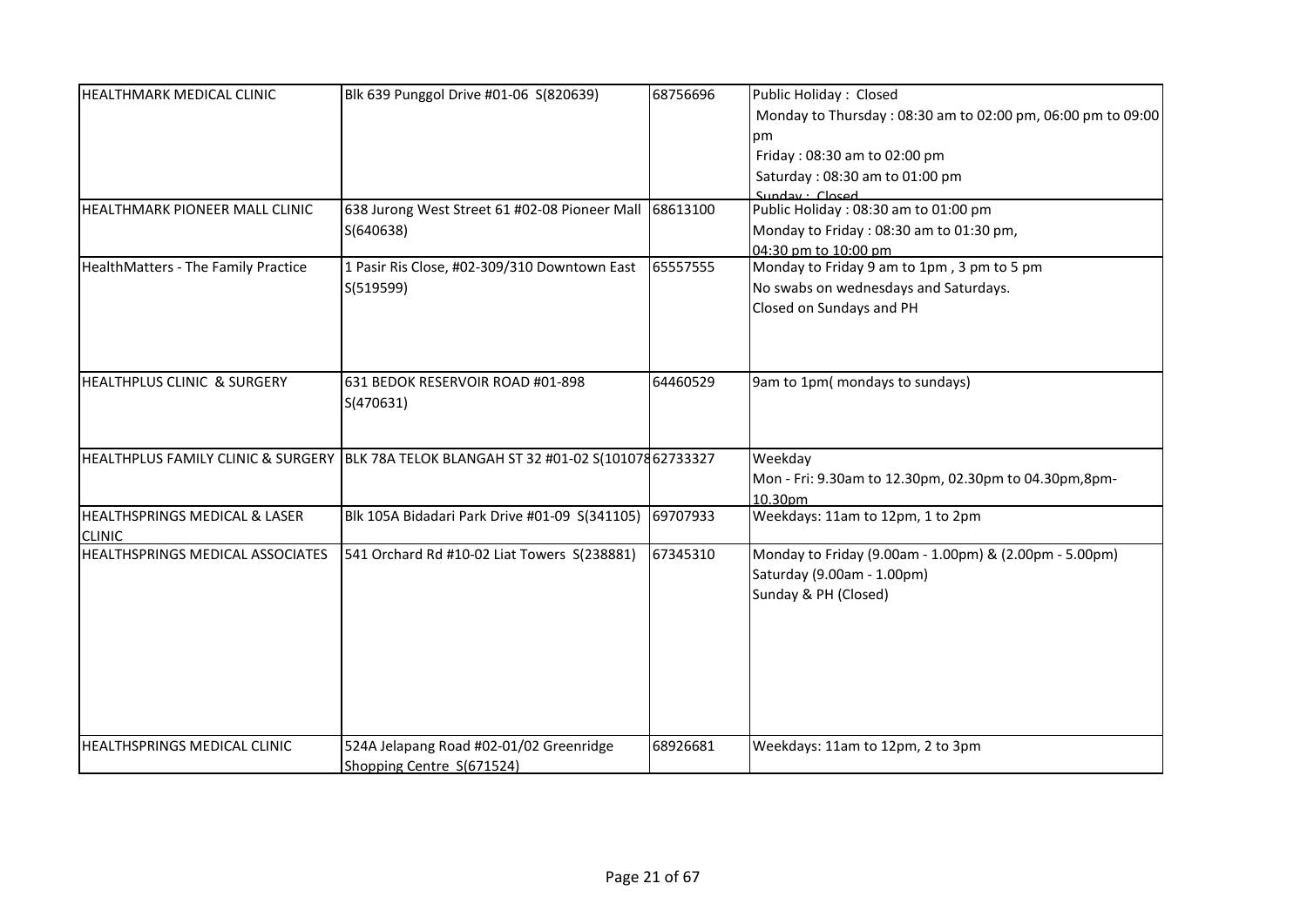| Healthway Japanese Medical | 176 ORCHARD ROAD #06-05 THE CENTREPOINT 67339785                    |          | Mon-Fri 9am to 1pm 2pm to 6pm                   |
|----------------------------|---------------------------------------------------------------------|----------|-------------------------------------------------|
|                            | S(238843)                                                           |          | Sat 9am to 1pm                                  |
|                            |                                                                     |          | Sun PH closed                                   |
|                            |                                                                     |          |                                                 |
| <b>HEALTHWAY MEDICAL</b>   | Blk 748 Yishun Street 72 #01-230 S(760748)                          | 68537101 | Mon - Fri:                                      |
|                            |                                                                     |          | 0830am to 01.00pm                               |
| <b>HEALTHWAY MEDICAL</b>   | Blk 446 Bukit Batok West Avenue 8 #01-03                            | 62565980 | Mon - Fri:                                      |
|                            | S(650446)                                                           |          | 08.30am to 1.00pm                               |
|                            |                                                                     |          | 02.00pm to 05.00pm                              |
| <b>HEALTHWAY MEDICAL</b>   | 705 Serangoon Road #01-06 Kwong Wai Shiu                            | 62914331 | Mon - Thurs: 0830 - 1200; 1400 - 1600           |
|                            | Hospital S(328127)                                                  |          |                                                 |
|                            |                                                                     |          |                                                 |
|                            |                                                                     |          |                                                 |
|                            |                                                                     |          |                                                 |
| <b>HEALTHWAY MEDICAL</b>   | Blk 110 Lengkong Tiga #01-231 S(410110)                             | 67494062 | Mon - Fri: 08.30am to 1.00pm, 02.00pm - 05.00pm |
|                            |                                                                     |          | Sat: 08.30am to 1.00pm                          |
|                            |                                                                     |          |                                                 |
| <b>HEALTHWAY MEDICAL</b>   | Blk 330 Ang Mo Kio Ave 1 #01-1803 S(560330)                         | 65530100 | Mon - Fri:                                      |
|                            |                                                                     |          | 0900 - 1300                                     |
| <b>HEALTHWAY MEDICAL</b>   | Blk 153 Bukit Batok St 11 #01-284 S(650153)                         | 65679881 | Mon - Sun:                                      |
|                            |                                                                     |          | 08.00am - 1.00pm                                |
| <b>HEALTHWAY MEDICAL</b>   | 218 Bedok North St 1 #01-17 S(460218)                               | 64410236 | Mon - Fri: 08.00am to 10.00pm                   |
|                            |                                                                     |          | Sat: 08.00am to 05.00pm                         |
|                            |                                                                     |          |                                                 |
| <b>HEALTHWAY MEDICAL</b>   | Blk 267 Compassvale Link #01-04 S(540267)                           | 63438770 | Mon - Fri: 08.30am - 05.00pm                    |
|                            |                                                                     |          | Sat: 08.30am - 01.00pm                          |
|                            |                                                                     |          |                                                 |
|                            |                                                                     |          |                                                 |
| <b>HEALTHWAY MEDICAL</b>   | 168 Punggol Field #02-07A S(820168)                                 | 63153493 | Mon - Fri:                                      |
|                            |                                                                     |          | 08.30am to 12.30pm                              |
| <b>HEALTHWAY MEDICAL</b>   | 90 Hougang Avenue 10 #04-06 Hougang Mall                            | 63437620 | Mon - Fri: 09.00am to 05.00pm                   |
| <b>HEALTHWAY MEDICAL</b>   | S(538766)<br>10 Sinaran Drive #09-36 Novena Medical Center 63528696 |          | Sat: 09.00am to 01.00pm<br>Mon - Fri:           |
|                            |                                                                     |          |                                                 |
|                            | S(307506)                                                           |          | 08.30am - 1.00pm                                |
|                            |                                                                     |          | 02.00pm - 05.00pm                               |
|                            |                                                                     |          |                                                 |
|                            |                                                                     |          |                                                 |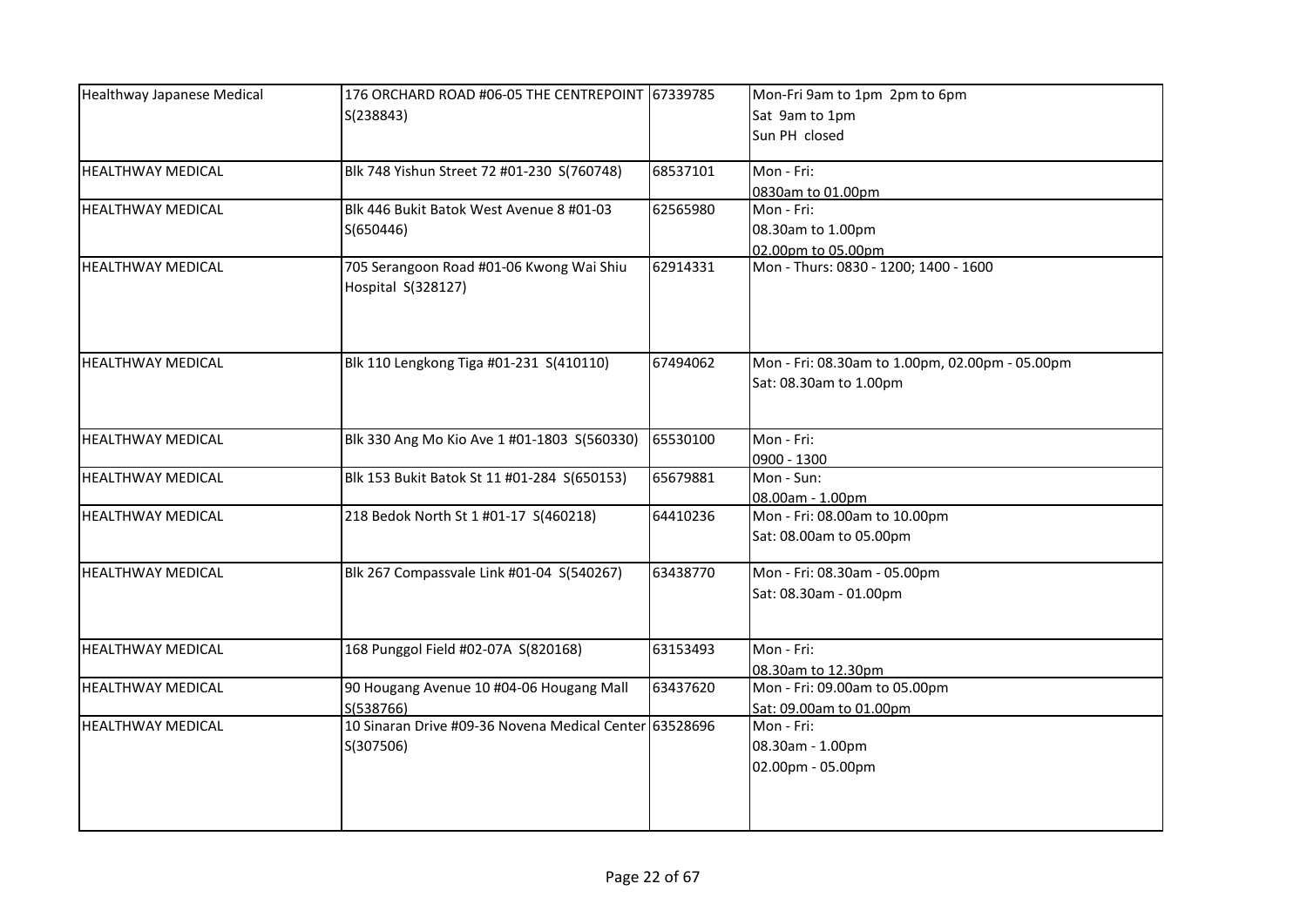| <b>HEALTHWAY MEDICAL</b> | 6A Shenton Way #02-15 Downtown Gallery                | 62202383 | Mon - Fri:                                        |
|--------------------------|-------------------------------------------------------|----------|---------------------------------------------------|
|                          | S(068815)                                             |          | 08.30am to 1.00pm                                 |
| <b>HEALTHWAY MEDICAL</b> | Blk 308 Anchorvale Road #01-03 Multi Storey           | 63123106 | Mon - Fri:                                        |
|                          | Car Park S(540308)                                    |          | 08.30am to 01.00pm                                |
|                          |                                                       |          | 02.00pm - 05.00pm                                 |
| <b>HEALTHWAY MEDICAL</b> | Blk 625 Elias Rd #01-322 Elias Mall S(510625)         | 65846822 | Mon - Fri:                                        |
|                          |                                                       |          | 08.30am to 05.00pm                                |
| <b>HEALTHWAY MEDICAL</b> |                                                       | 64554629 | Mon - Fri:                                        |
|                          | Blk 721 Ang Mo Kio Ave 8 #01-2801 S(560721)           |          |                                                   |
|                          |                                                       |          | 08.00am to 03.00pm                                |
|                          |                                                       |          | Sat: 0830am to 1230pm                             |
|                          |                                                       |          |                                                   |
| <b>HEALTHWAY MEDICAL</b> | Blk 445 Fajar Road #02-534 Fajar Shopping             | 67690600 | Mon - Fri:                                        |
|                          | Centre S(670445)                                      |          | 08.30am - 12.30pm                                 |
|                          |                                                       |          | 02.00pm - 04.30pm                                 |
| <b>HEALTHWAY MEDICAL</b> | Blk 710 Tampines St 71 #01-134 S(520710)              | 62609081 | Mon - Fri:                                        |
|                          |                                                       |          | 0830am to 01.00pm                                 |
|                          |                                                       |          | 02.00pm to 05.00pm                                |
| <b>HEALTHWAY MEDICAL</b> | Blk 452 Ang Mo Kio Ave 10 #01-1787 S(560452) 64516558 |          | Mon - Fri: 08.00am to 05.00pm                     |
|                          |                                                       |          | Sat: 08.00am to 01.00pm                           |
|                          |                                                       |          |                                                   |
|                          |                                                       |          |                                                   |
| <b>HEALTHWAY MEDICAL</b> | Blk 101 Towner Road #01-236 S(322101)                 | 62977592 | Mon - Fri: 08.30am to 05.00pm                     |
|                          |                                                       |          | Sat: 08.30am to 01.00pm                           |
| <b>HEALTHWAY MEDICAL</b> | 888 Woodlands Dr 50 #02-737 888 Plaza                 | 63649661 | Mon - Fri:                                        |
|                          | S(730888)                                             |          | 0830am to 01.00pm                                 |
| <b>HEALTHWAY MEDICAL</b> | Blk 534 Choa Chu Kang St 51 #01-37 Limbang            | 67622555 | Mon-Fri: 08.30am to 05.00pm                       |
|                          | Shopping Centre S(680534)                             |          | Sat: 08.30 to 01.00pm                             |
| <b>HEALTHWAY MEDICAL</b> | Blk 101 Yishun Avenue 5 #01-15 S(760101)              | 67551345 | Mon - Fri:                                        |
|                          |                                                       |          | 08.30am to 01.00pm                                |
|                          |                                                       |          | 02.00pm to 05.00pm                                |
| <b>HEALTHWAY MEDICAL</b> | Blk 475 Choa Chu Kang Ave 3 #02-03 Sunshine           | 68926330 | Mon - Fri: 08.30am to 01.00pm, 02.00pm to 05.00pm |
|                          | Place S(680475)                                       |          | Sat: 08.30am to 01.00pm                           |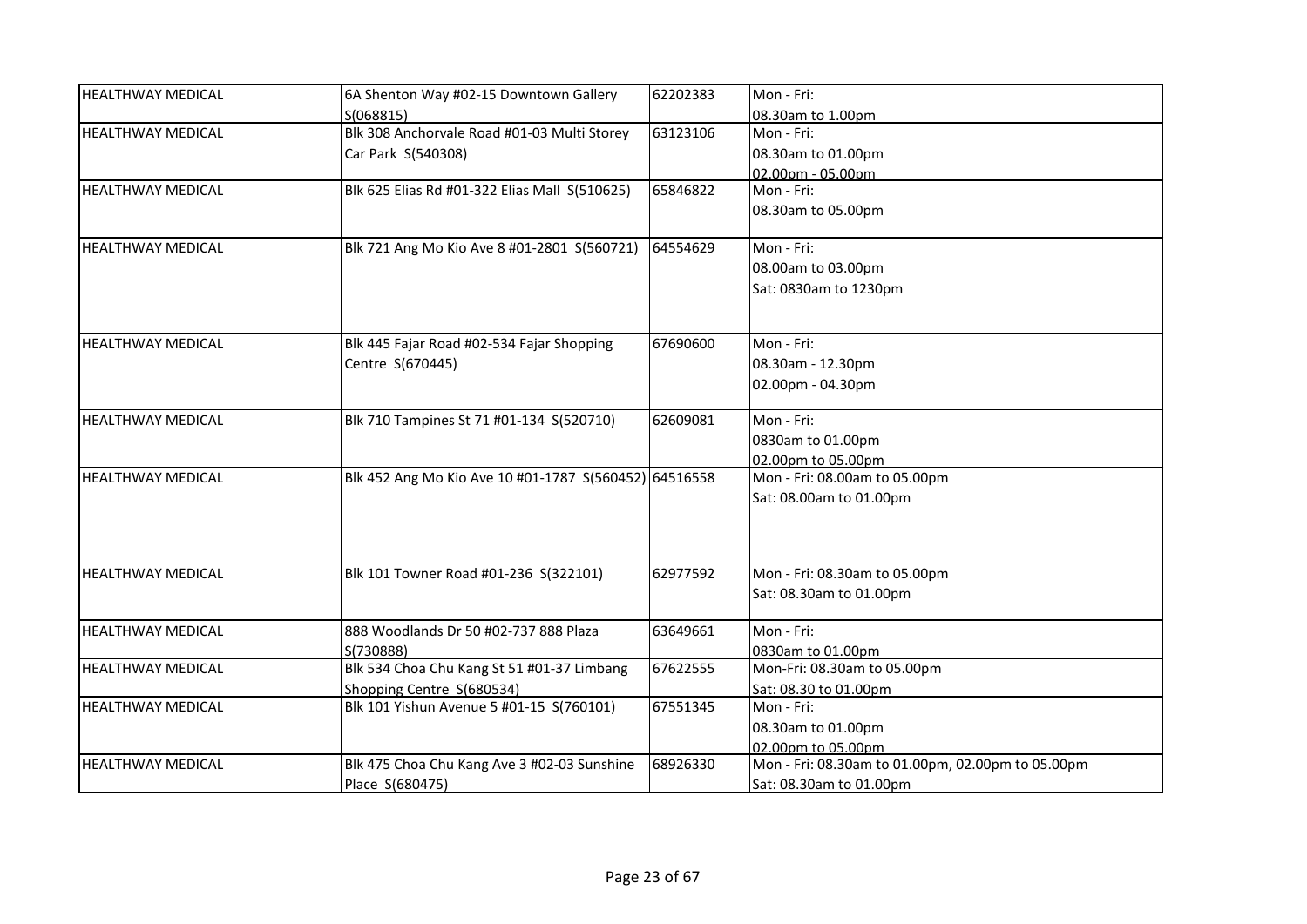| <b>HEALTHWAY MEDICAL</b> | BLK 727 Clementi West Street 2 #01-258   | 67745901 | Mon, Tues & Thurs                 |
|--------------------------|------------------------------------------|----------|-----------------------------------|
|                          | S(120727)                                |          | $8:30am - 2:30pm$                 |
|                          |                                          |          | $6:00 \text{pm} - 9:00 \text{pm}$ |
|                          |                                          |          | Wed & Fri                         |
|                          |                                          |          | $8.30$ am - 2.30nm                |
| <b>HEALTHWAY MEDICAL</b> | 3 GATEWAY DRIVE #04-32 WESTGATE          | 65606127 | Mon-Fri                           |
|                          | S(608532)                                |          | $9:00am - 1:00pm$                 |
| <b>HEALTHWAY MEDICAL</b> | BLK 690 JURONG WEST CENTRAL 1 #01-193    | 67921812 | Mon & Wed                         |
|                          | S(640690)                                |          | 8:30am - 12:30pm                  |
|                          |                                          |          | $2:00$ pm – 5:00pm                |
|                          |                                          |          | 6:00pm - 9:00pm                   |
|                          |                                          |          |                                   |
|                          |                                          |          | Tues, Thursday & Fri              |
|                          |                                          |          | $9.20$ m $-12.20$ nm              |
| <b>HEALTHWAY MEDICAL</b> | BLK 118 RIVERVALE DRIVE #02-17 RIVERVALE | 68812689 | Mon-Fri                           |
|                          | PLAZA S(540118)                          |          | 8:00am - 5:00pm                   |
|                          |                                          |          | 6:00pm - 10:00pm                  |
|                          |                                          |          | Sat                               |
|                          |                                          |          | 8:00am - 5:00pm                   |
|                          |                                          |          | 6:00pm - 10:00pm                  |
|                          |                                          |          |                                   |
| <b>Healthway Medical</b> | BLK 108 HOUGANG AVE 1 #01-1299 S(530108) | 62849692 | Daily 8am - 9pm                   |
|                          |                                          |          |                                   |
|                          |                                          |          |                                   |
|                          |                                          |          |                                   |
|                          |                                          |          |                                   |
|                          |                                          |          |                                   |
|                          |                                          |          |                                   |
|                          |                                          |          |                                   |
|                          |                                          |          |                                   |
|                          |                                          |          |                                   |
|                          |                                          |          |                                   |
|                          |                                          |          |                                   |
|                          |                                          |          |                                   |
|                          |                                          |          |                                   |
|                          |                                          |          |                                   |
|                          |                                          |          |                                   |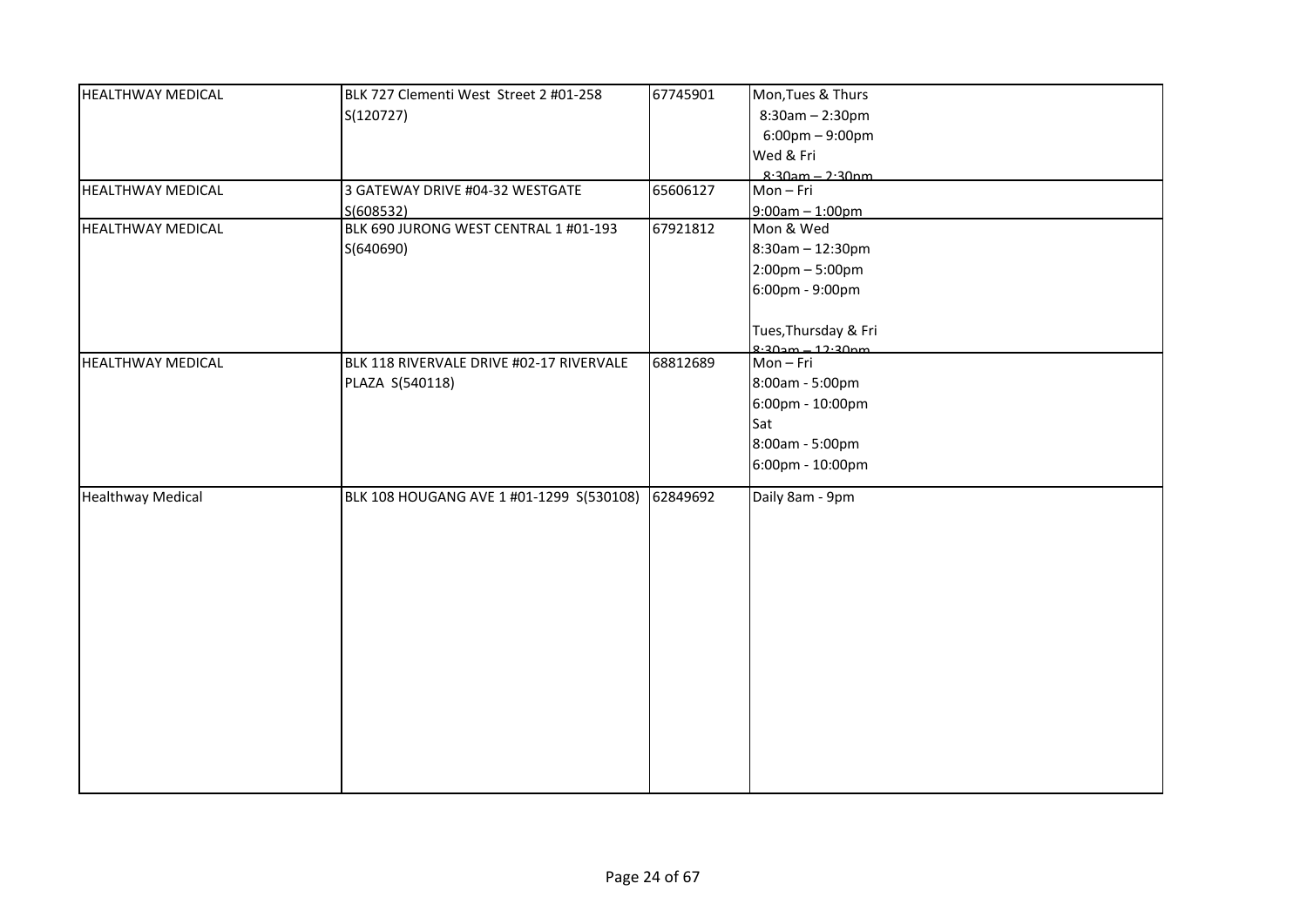| <b>HEALTHWAY MEDICAL</b> | BLK 406 SEMBAWANG DR #01-820 S(750406)                | 65556674 | Mon-Fri<br>$8:30$ am $-1:00$ pm<br>$2:00$ pm - 4:30pm<br>Mon & Wed<br>$6:00 \text{pm} - 9:00 \text{pm}$ |
|--------------------------|-------------------------------------------------------|----------|---------------------------------------------------------------------------------------------------------|
| <b>Healthway Medical</b> | BLK 503 Tampines Central 1 #01-311 S(520503) 67890383 |          | Mon - Fri<br>$8:30am - 1:00pm$                                                                          |
| <b>Healthway Medical</b> | BLK 177 Toa Payoh Central #01-130 S(310177)           | 62553773 | Mon-Fri<br>8:30am - 3:00pm<br>6:00pm - 9:00pm                                                           |
| <b>Healthway Medical</b> | BLK 461 YISHUN AVENUE 6 #01-05 S(760461)              | 62354824 | Mon & Wed<br>8:30am - 1:00pm<br>$2:00 \text{pm} - 5:00 \text{pm}$<br>$6:00$ pm $-9:00$ pm               |
| <b>HEALTHWAY MEDICAL</b> | BLK 201D TAMPINES STREET 21 #01-1143<br>S(524201)     | 62608801 | Mon-Fri<br>8:30am-1:00pm<br>2:00pm-5.00pm                                                               |
| <b>HEALTHWAY MEDICAL</b> | 30 SEMBAWANG DRIVE #03-20 SUN PLAZA<br>S(757713)      | 65551445 | Mon - Fri<br>8:30am to 1:00pm<br>2:00pm to 5:00pm<br>6:00pm to 9:00pm                                   |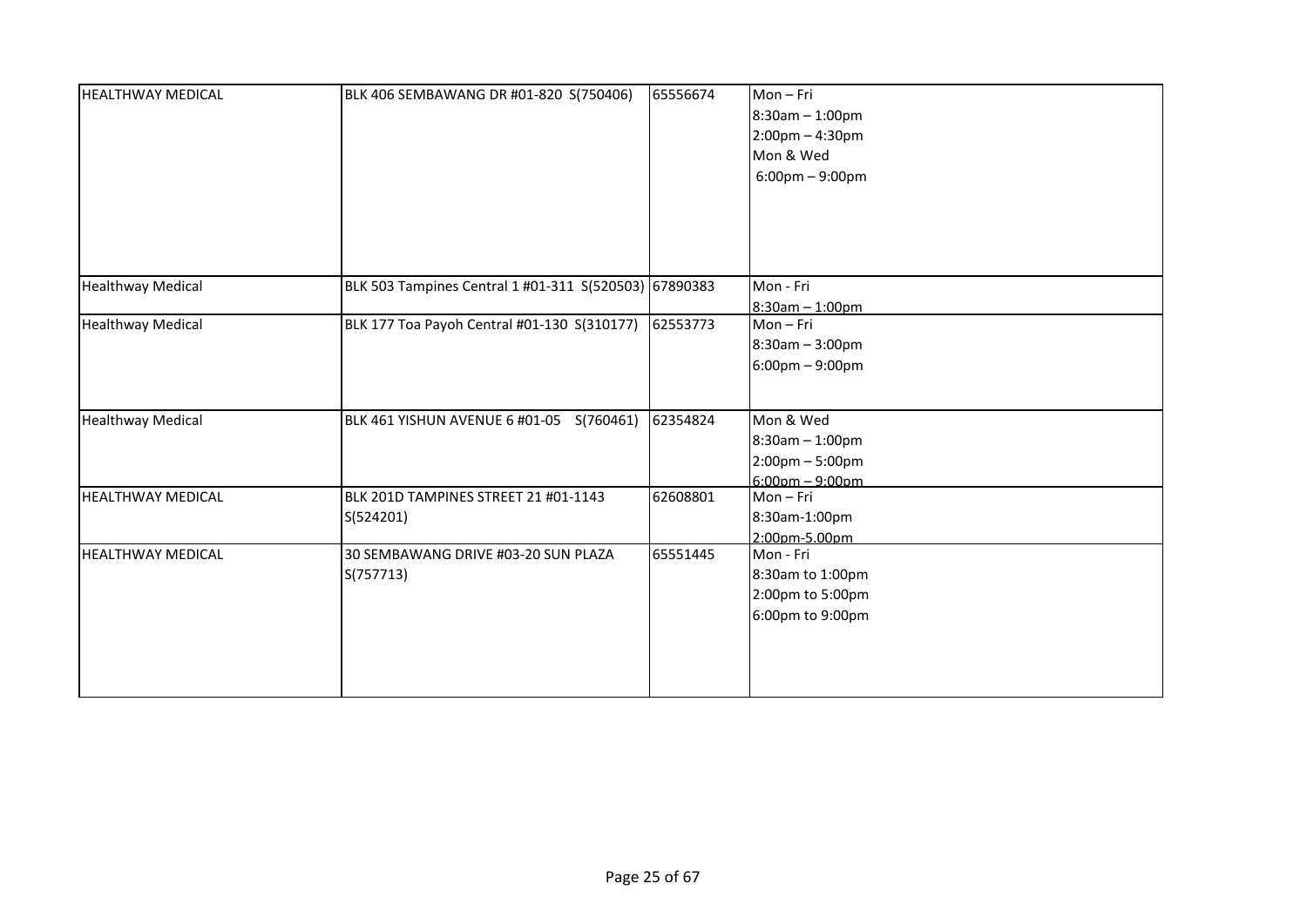| <b>Healthwerkz Medical Centre</b> | BLK 355 sembawang way #01-02 S(750355)                                 | 67557115 | mon to fri: 0800 to 2100                           |
|-----------------------------------|------------------------------------------------------------------------|----------|----------------------------------------------------|
|                                   |                                                                        |          | sat sun PH : 1000 to 1700                          |
|                                   |                                                                        |          |                                                    |
|                                   |                                                                        |          |                                                    |
|                                   |                                                                        |          |                                                    |
|                                   |                                                                        |          |                                                    |
|                                   |                                                                        |          |                                                    |
|                                   |                                                                        |          |                                                    |
|                                   |                                                                        |          |                                                    |
|                                   |                                                                        |          |                                                    |
|                                   | HEALTHWERKZ MEDICAL CENTRE @ CCK BLK 225 CHOA CHU KANG CENTRAL #01-199 | 67662827 | monday to friday 830am-1pm, 6pm 9pm                |
|                                   | S(680225)                                                              |          | sat 830am-12pm                                     |
|                                   |                                                                        |          |                                                    |
|                                   |                                                                        |          |                                                    |
| HEALTHWERKZ MEDICAL CENTRE @      | 9 Scotts Road #11-02 Pacific Plaza S(228210)                           | 67345987 | monday to Fri 10am-6pm                             |
| <b>ORCHARD</b>                    |                                                                        |          | sat 10am-2pm                                       |
| <b>Heartland Family Clinic</b>    | BLK 333C YISHUN STREET 31 #01-167                                      | 62500655 | Mon-Thurs: 8am to 1230pm, 2pm to 4pm               |
|                                   | S(763333)                                                              |          | Fri: 8am to 1230pm                                 |
| HEARTLANDHEALTH                   | Blk 730 Tampines Street 71 #01-51 Tampines                             | 88142803 | Mon-Sun: 08.00 to 01.00pm & 06.00pm to 11.00pm     |
|                                   | Courtview S(520730)                                                    |          |                                                    |
| HEARTLANDHEALTH                   | Blk 114 Jurong East Street 13 #01-406 Jurong                           | 88142803 | Mon-Sat: 08.30am to 12.30pm                        |
|                                   | East Ville S(600114)                                                   |          | Sun & PH: Closed                                   |
|                                   |                                                                        |          |                                                    |
| HEARTLANDHEALTH                   | Blk 66 Lorong 4 Toa Payoh #01-315 Toa Payoh                            | 88142803 | Mon-Sun: 08.00am to 01.00pm & 06.00pm to 11.00pm   |
|                                   | Vista S(310066)                                                        |          | PH: As per above                                   |
| HEARTLANDHEALTH                   | Blk 86 Redhill Close #01-600 S(150086)                                 | 88142803 | Mon-Sun: 08.00am to 01.00pm & 06.00pm to 11.00pm   |
|                                   |                                                                        |          |                                                    |
| HEARTLANDHEALTH                   | Blk 164 Bukit Batok Street 11 #01-152                                  | 88142803 | Mon-Sun: 08.00am - 01.00pm & 06.00pm to 11.00pm    |
|                                   | S(650164)                                                              |          |                                                    |
| HEARTLANDHEALTH                   | Blk 88 Circuit Road #01-965 Macpherson Oasis                           | 88142803 | Mon-Sun: 07.00am to 01.00pm & 06.00pm to 11.00pm   |
| HEARTLANDHEALTH                   | Blk 463 Jurong West Street 41 #01-564                                  | 88142803 | Mon-Sun: 08.00am to 01.00pm & 06.00pm to 11.00pm   |
|                                   | S(640463)                                                              |          |                                                    |
| HEARTLANDHEALTH                   | Blk 18 Bedok South Road #01-69 S(460018)                               | 88142803 | Mon - Fri: 07.00am to 01.00pm & 06.00pm to 11.00pm |
|                                   |                                                                        |          | Sat, Sun: 07.00am to 01.00pm & 06.00pm to 11.00pm  |
| HEARTLANDHEALTH                   | Blk 19 Lorong 7 Toa Payoh #01-272 Kim Keat                             | 88142803 | Mon - Fri: 07.00am to 01.00pm & 06.00pm to 11.00pm |
|                                   | Palm S(310019)                                                         |          | Sat, Sun: 07.00am to 01.00pm & 06.00pm to 11.00pm  |
| HEARTLANDHEALTH                   | Blk 59 New Upper Changi Road #01-1268                                  | 88142803 | Mon-Fri: 07.00am to 11.00pm                        |
|                                   | S(461059)                                                              |          | Sat-Sun: 07.00am to 01.00pm & 06.00pm to 11.00pm   |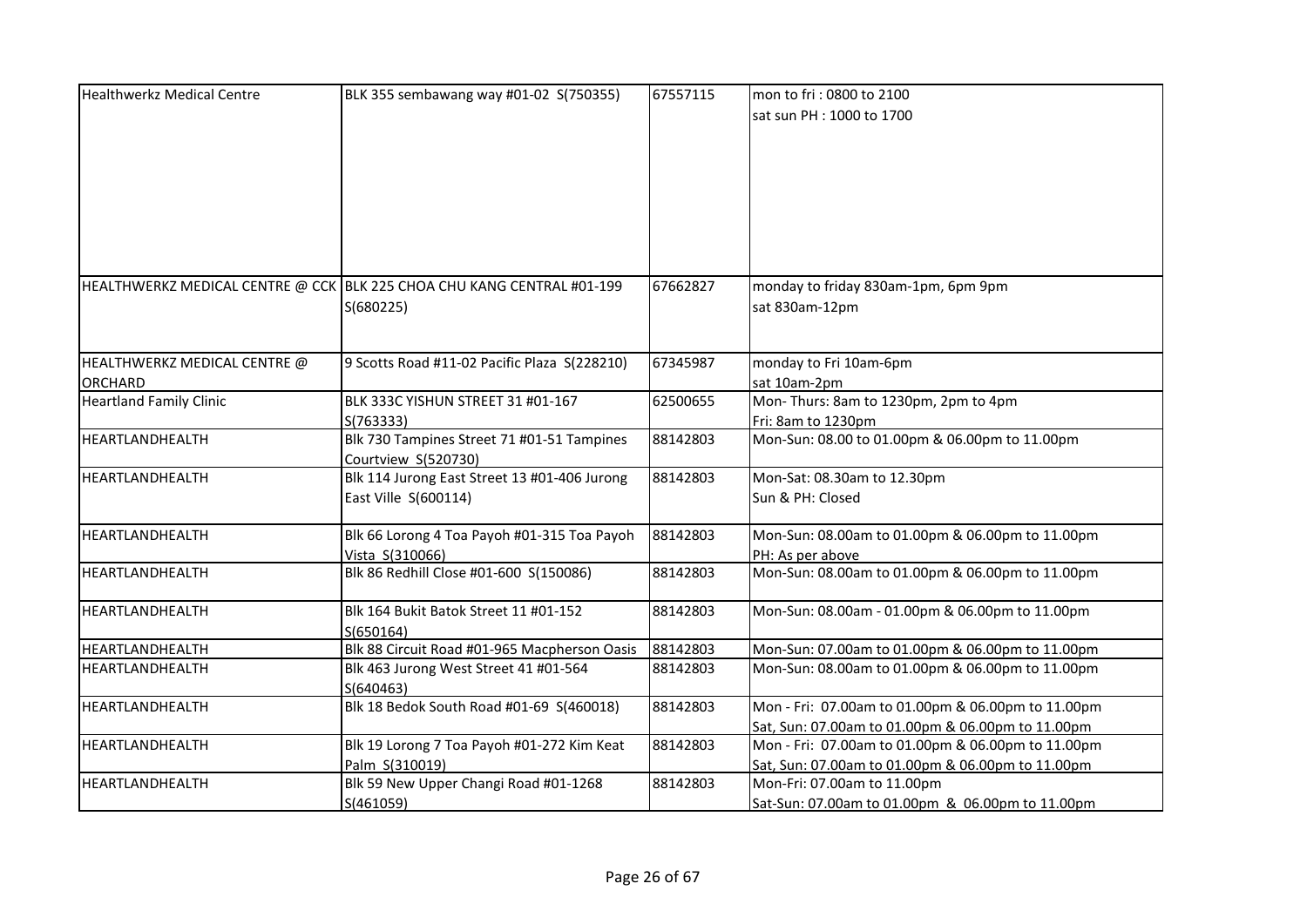| HEARTLANDHEALTH                        | Blk 87 Whampoa Drive #01-869 S(320087)              | 88142803 | Mon - Fri: 07.00am to 11.00pm                               |
|----------------------------------------|-----------------------------------------------------|----------|-------------------------------------------------------------|
|                                        |                                                     |          | Sat, Sun: 07.00am to 01.00pm & 06.00pm to 11.00pm           |
| HELIX AESTHETICS AND MEDICAL CLINIC    | 160 Robinson Road #03-04 Singapore Business         | 88119131 | Mon, Tue, Fri: 11AM - 7PM                                   |
|                                        | Federation Center S(068914)                         |          | Sat: 9AM - 2PM                                              |
|                                        |                                                     |          | (by appointment only)                                       |
| <b>Hill Spring Medical</b>             | 12 JALAN LEBAN SEMBAWANG HILLS ESTATE               | 64563200 | 8.30am-4pm, 6pm-9.30pm                                      |
|                                        | S(577552)                                           |          |                                                             |
| Hisemainn Medical Clinic (Bukit Batok) | BLK 289E BUKIT BATOK ST 25 #01-160                  | 65691375 | Mon to Fri: 9am to 2pm                                      |
|                                        | S(654289)                                           |          | Mon / Wed / Thur: 630pm to 830pm                            |
|                                        |                                                     |          | Sat: 9am to 1pm                                             |
| Hisemainn Medical Clinic (Jurong West) | BLK 276 JURONG WEST ST 25 #01-06 S(640276) 67958990 |          | Mon to Fri: 830am to 330pm                                  |
|                                        |                                                     |          | Mon to Thur: 630pm to 930pm                                 |
| HK FAMILY CLINIC & SURGERY PTE LTD     | Blk 410 Ang Mo Kio Ave 10 #01-817 S(560410)         | 65528757 | Blk 410 Ang Mo Kio Ave 10 #01-817 S(560410)Monday to        |
|                                        |                                                     |          | Thursday: 08:30 am to 02:00 pm, 06:00 pm to 08:00 pm        |
|                                        |                                                     |          | Monday to Thursday: 08:30 am to 02:00 pm, 06:00 pm to 08:30 |
|                                        |                                                     |          |                                                             |
| HL CLINIC PTE LTD                      | Blk 9 Telok Blangah Crescent #01-135                | 62721986 | Public Holiday: 08:30 am to 02:00 pm                        |
|                                        | S(090009)                                           |          | Public Holiday: 08:30 am to 02:00 pm                        |
|                                        |                                                     |          | Monday to Thursday: 08:30 am to 02:30 pm, 06:00 pm to 08:30 |
|                                        |                                                     |          |                                                             |
| HL FAMILY CLINIC & SURGERY PTE LTD     | BLK 111 JALAN BUKIT MERAH #01-1704<br>S(160111)     | 62785966 | Mornings Monday to Saturday: 8.30 am to 10.30 am            |
|                                        |                                                     |          |                                                             |
|                                        |                                                     |          |                                                             |
|                                        |                                                     |          |                                                             |
| HL FAMILY CLINIC & SURGERY(BEDOK)      | Blk 89 Bedok North Street 4 #01-83 S(460089)        | 64420494 | Public Holiday: 08:30 am to 12:00 pm                        |
| PTE LTD                                |                                                     |          | Monday to Friday: 08:30 am to 02:30 pm, 06:00 pm to 09:30   |
|                                        |                                                     |          | рm                                                          |
|                                        |                                                     |          | Saturday to Sunday: 08:30 am to 02:30 pm                    |
|                                        |                                                     |          |                                                             |
|                                        |                                                     |          |                                                             |
|                                        |                                                     |          |                                                             |
| HO MEDICAL CENTRE PTE LTD              | Blk 352 Clementi Avenue 2 #01-115 S(120352)         | 64748923 | Mon - Sat: 08.30am - 12.30 pm                               |
|                                        |                                                     |          | Monday, Tuesday and Thursday 03.00pm - 04.30 pm             |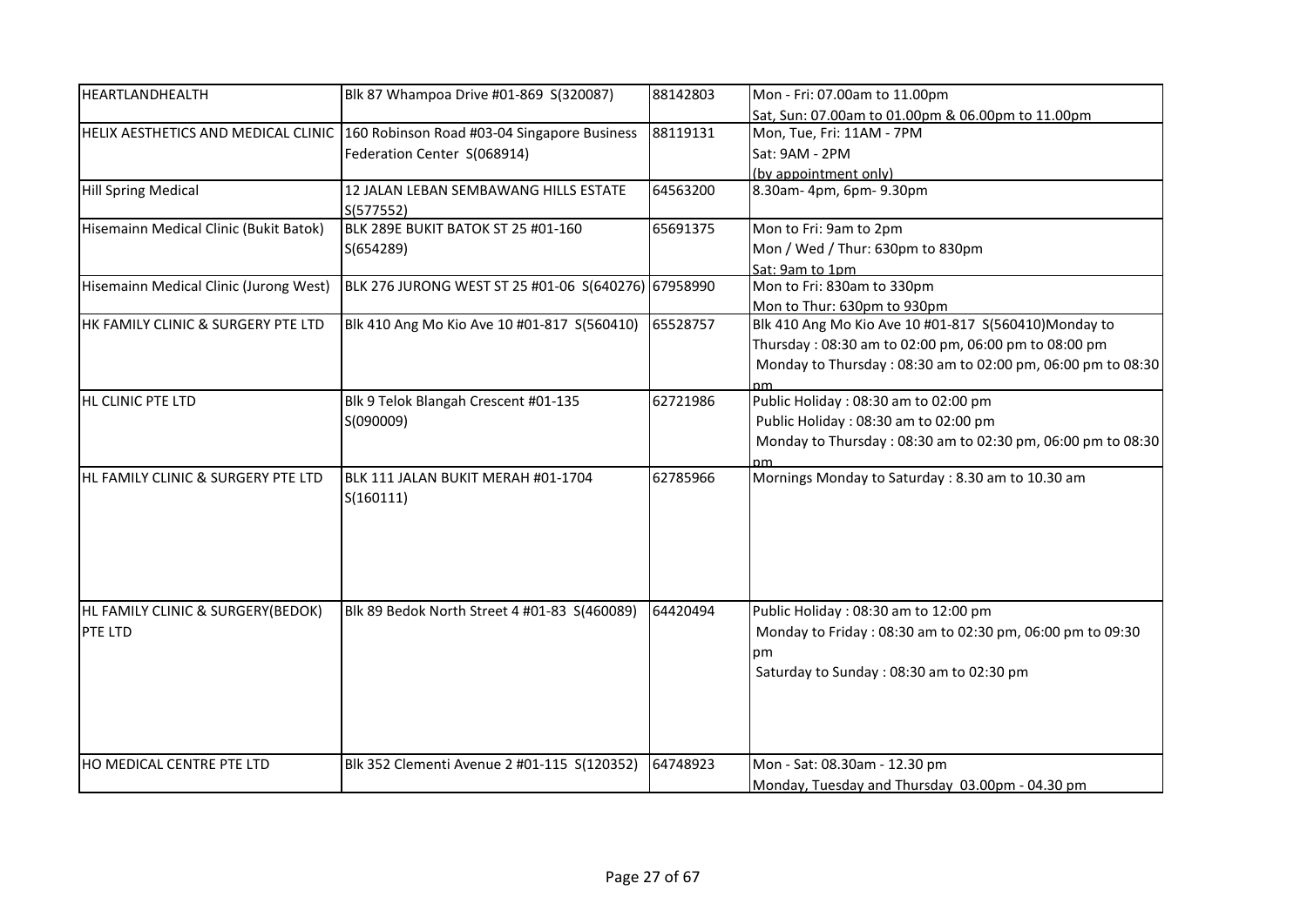| HO MEDICAL CLINIC                                                        | 101 Upper Cross St #03-09 People'S Park Ctr<br>S(058357)                | 65358678 | Public Holiday: Closed<br>Monday to Friday: 09:00 am to 12:30 pm, 01:30 pm to 05:00<br>pm.<br>Saturday: 09:00 am to 12:30 pm                         |
|--------------------------------------------------------------------------|-------------------------------------------------------------------------|----------|------------------------------------------------------------------------------------------------------------------------------------------------------|
| <b>Holistic Care Family Clinic</b>                                       | BLK 455 SENGKANG WEST AVENUE #01-10<br>MULTI STOREY CAR PARK S(790455)  | 65134757 | Monday and Thursday: 09:00 am to 01:00 pm, 02:30 pm to<br>04:30 pm, 06:30 pm to 08:30 pm<br>Tuesday and Wednesday: 09:00 am to 01:00 pm, 02:30 pm to |
| HORIZON MEDICAL CENTRE                                                   | 200 Upper Thomson Road #01-11 Thomson<br>Imperial Court S(574424)       | 62502692 | Mon - Fri: Before 10am or 4pm<br>Sat - Sun: Before 10am                                                                                              |
| Huang Surgery Private Limited                                            | 491B RIVER VALLEY ROAD #03-03A VALLEY<br>POINT OFFICE TOWER S(248373)   | 68362348 | 9-13:00 mon to sat<br>14:30-17:00 mon to fri                                                                                                         |
| Hui Clinic & Surgery                                                     | BLK 157 ANG MO KIO AVE 4 #01-566 S(560157)                              | 64588596 | Monday to Friday:<br>11.00am to 12.00pm                                                                                                              |
| I Medical & Aesthetics Pte Ltd                                           | 1 NORTHPOINT DRIVE #B1-176 NORTHPOINT<br>CITY S(768019)                 | 62541622 | Mon to Sat 0830-1330<br>Mon Wed and Friday 1700-2000                                                                                                 |
| ICARE MEDICAL AND WELLNESS CLINIC                                        | Blk 22 Havelock Road #01-701 S(160022)                                  | 62746858 | Mon - Fri: 08.00am to 10.00pm<br>Sat - Sun: 10.00am to 10.00pm                                                                                       |
| ICON MEDICAL CLINIC                                                      | BLK 517 JURONG WEST ST 52 #01-101<br>S(640517)                          | 65600521 | WEEKDAYS 830AM TO 130PM, 6 PM TO 9 PM<br>WEEKENDS 830AM TO 12 PM<br>PH CLOSE                                                                         |
| ID Consult: Specialist Clinic for Infectious<br>Diseases & Travel Health | 3 MOUNT ELIZABETH #06-01/02 MOUNT<br>ELIZABETH MEDICAL CENTRE S(228510) | 67351286 | Monday to Friday: 0900 - 1300; 1400 -1700<br>Saturday: 0900 - 1230                                                                                   |
| <b>IDOC CLINIC</b>                                                       | 21 HOUGANG STREET 51 #01-43 HOUGANG<br>GREEN SHOPPING MALL S(538719)    | 69093485 | Mon - Fri: 8.30am to 5.30pm<br>Sat, Sun: 8.30am to 2pm<br>Hours subject to changes, please call clinic for appt.                                     |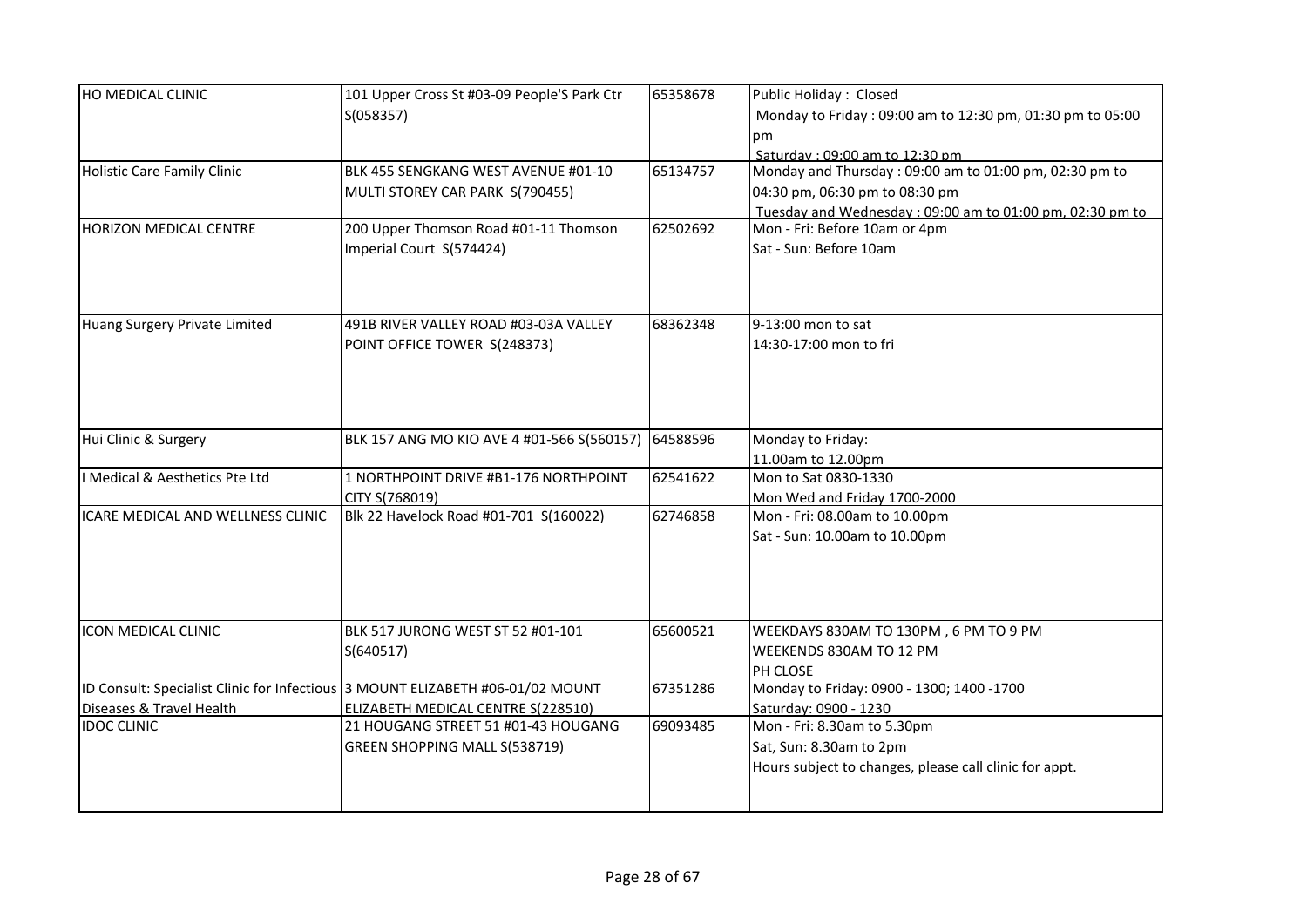| <b>IDOC CLINIC (HONG KAH) PTE LTD</b> | BLK 502 JURONG WEST AVENUE 1 #01-813 HON 69099516                      |          | Mon-Fri: 830am-1230pm, 130pm - 630pm, 730-930pm.<br>Sat: 830am - 2pm                                                                                            |
|---------------------------------------|------------------------------------------------------------------------|----------|-----------------------------------------------------------------------------------------------------------------------------------------------------------------|
| <b>INFECTIOUS DISEASE SPECIALISTS</b> | 6 NAPIER RD #05-13 GLENEAGLES MEDICAL<br>CENTRE S(258499)              | 67326388 | Monday to Friday: 0900hr - 1230hr, 1400hr - 1630hr<br>Saturday: 0900hr - 1230hr                                                                                 |
| Integrated Wellness Pte Ltd           | 8 SINARAN DRIVE #05-04 NOVENA SPECIALIST<br><b>CENTER S(307470)</b>    | 63390665 | 8.30am - 5pm (Mon - Fri)<br>8.30am - 12.30pm (Sat)                                                                                                              |
| INTEMEDICAL (KOVAN)                   | Blk 210 Hougang Street 21 #01-233 S(530210)                            | 62433036 | 8am to 12 midnight without breaks daily, including weekends<br>and public holidays                                                                              |
| INTEMEDICAL 24 HOUR CLINIC            | Blk 525 Ang Mo Kio Avenue 10 #01-2407 Cheng<br>San Centre S(560525)    | 69192998 | 24 hours, everyday, including weekends and public holidays.                                                                                                     |
| INTEMEDICAL POTONG PASIR              | 51 UPPER SERANGOON ROAD #01-29 THE POIZ<br>CENTRE S(347697)            | 62426384 | 8am to 12 midnight daily, including Sundays and public holidays                                                                                                 |
| INTERNATIONAL MEDICAL CLINIC          | 1 Orchard Boulevard #14-<br>01/02/03/04/05/06/07 Camden Medical Centre | 67334440 | Public Holiday: Closed<br>Monday to Friday: 08:00 am to 07:00 pm                                                                                                |
| INTERNATIONAL MEDICAL CLINIC          | 293 Holland Rd #02-03/04 Cold Storage Jelita<br>S(278628)              | 64654440 | Public Holiday: Closed<br>Monday and Thursday: 09:00 am to 07:00 pm                                                                                             |
| INTERNATIONAL MEDICAL CLINIC          | 88 East Coast Road #02-07 Katong Square<br>S(423371)                   | 63424440 | Mon to Fri: 9AM - 5:30PM<br>Sat: 9AM - 1PM<br>(by appointment only)                                                                                             |
| ISLAND FAMILY CLINIC (ANCHORVALE)     | 338 ANCHORVALE CRESCENT #01-02 S(540338) 62810174                      |          | Monday to friday: 9am-1pm, 2pm-4pm, 6pm-10pm<br>Saturday: 9am-1pm<br>Sunday and PH - closed                                                                     |
| ISLAND FAMILY CLINIC (BEDOK)          | Blk 763 Bedok Reservoir View #01-283<br>S(470763)                      | 62435871 | Monday, Friday: 8.30 am to 12.30pm and 6pm to 10.30pm<br>Tues, Wed, Thu, Sat: 8.30 am to 12.30pm and 6pm to 9.30pm<br>Sun: 8.30 am to 12.30pm and 6pm to 9.00pm |
| ISLAND FAMILY CLINIC (BUKIT BATOK)    | Blk 447 Bukit Batok West Avenue 9 #01-05<br>S(650447)                  | 62501530 | Monday to Friday 9am-12.30pm and 6pm-9.30pm<br>Sat and Sunday 9am-12.30pm                                                                                       |
| ISLAND FAMILY CLINIC (FERNVALE)       | BLK 473A FERNVALE STREET #01-03 S(791473)                              | 64813740 | MONDAY - SUNDAY : 9AM - 1PM<br>MONDAY - THURSDAY: 6PM - 10PM                                                                                                    |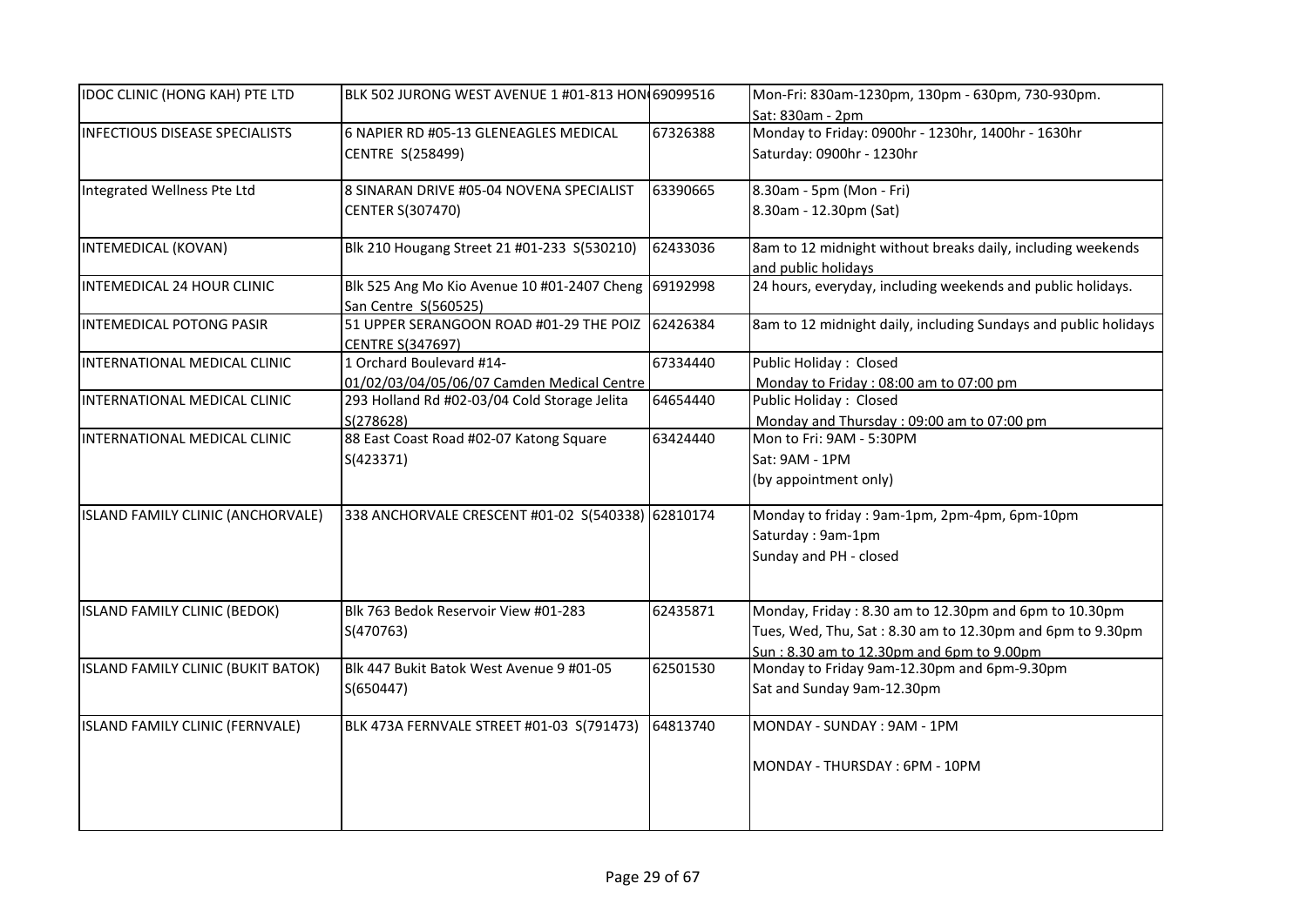| ISLAND FAMILY CLINIC (SELETAR)    | BLK 455 SENGKANG WEST AVENUE #01-14                      | 69088280 | Monday - Friday: 9am - 1pm, 6pm - 10pm                    |
|-----------------------------------|----------------------------------------------------------|----------|-----------------------------------------------------------|
|                                   | S(790455)                                                |          | Saturday - Sunday: 9am - 1pm                              |
| Island Family Clinic (Sengkang)   | BLK 279 SENGKANG EAST AVENUE #01-05                      | 63842759 | Monday to Friday 9am-1pm, 6-10pm                          |
|                                   | S(540279)                                                |          | Sat and Sunday: 9am-1pm                                   |
| <b>ISLAND GROUP CLINIC</b>        | 19 TANGLIN ROAD #06-34 TO 37 TANGLIN                     | 67377729 | Monday - Friday (9am - 1pm and 2pm - 5pm)                 |
|                                   | SHOPPING CENTRE S(247909)                                |          | Saturday (9am - 1230pm)                                   |
| JAPAN GREEN CLINIC                | 290 ORCHARD ROAD #10-01 PARAGON                          | 67348871 | MON-FRI 0900-1200/1400-1730                               |
|                                   | S(238859)                                                |          | SAT 0900-1200                                             |
| JAS MEDICAL SCREENING CENTRE      | 67 LOR 27 GEYLANG S(388189)                              | 67416700 | 8.30am - 5.30pm                                           |
| Joy Family Clinic                 | BLK 703 BEDOK RESERVOIR ROAD #01-3506                    | 64422483 | Mon to Fri 9am to 1pm, Saturday 9am to 12 noon, Closed on |
|                                   | S(470703)                                                |          | <b>Sunday and Public Holidays</b>                         |
|                                   |                                                          |          |                                                           |
| Jurong Day & Night Clinic         | BLK 966 JURONG WEST STREET 93 #01-219                    | 67922257 | 0900-1230, 1830-2100 hrs on Mon-Fri                       |
| K N CHIN & ASSOCIATES PTE LTD     | 24 RAFFLES PLACE #02-18 CLIFFORD CENTRE                  | 65389533 | Monday to Friday: 8.30am to 3.00pm                        |
|                                   | S(048621)                                                |          |                                                           |
| K N CHIN & ASSOCIATES PTE LTD     | 3 TEMASEK BOULEVARD #02-400 SUNTEC CITY                  | 63372522 | MONDAY TO FRIDAY 8.30AM TO 5.30PM                         |
| <b>Medical Practice</b>           | MALL S(038983)                                           |          | SATURDAY 8.30AM TO 12.30PM                                |
| <b>K2 MEDICAL CLINIC</b>          | Blk 248 Simei Street 3 #01-128 Multi Storey Car 65881322 |          | Mon to Fri: 8:30AM - 4PM                                  |
|                                   | Park S(520248)                                           |          | Mon, Wed, Fri: 6PM - 8:30PM                               |
| KAO & TAN FAMILY MEDICAL CENTRE & | Blk 18 Jalan Membina #02-03 Tiong Bahru Court 62727880   |          | Mon - Fri: 07.00 am to 11.00 pm                           |
| <b>SURGERY</b>                    | S(164018)                                                |          | Sat: 07.00 am to 11.00 pm                                 |
| <b>KBL Healthcare Pte Ltd</b>     | 2 BAYFRONT AVENUE #01-88 MARINA BAY                      | 66887018 | Mon-Fri, 08:30 - 16:00                                    |
|                                   | SANDS S(018972)                                          |          |                                                           |
| KEAT HONG FAMILY MEDICINE CLINIC  | 2 Choa Chu Kang Loop #03-02 Keat Hong                    | 67690750 | Mon and Thu: 8AM - 7PM                                    |
|                                   | Community Club S(689687)                                 |          | Tue, Wed, Fri: 8AM - 5PM                                  |
|                                   |                                                          |          | Sat: 8AM - 12PM                                           |
|                                   |                                                          |          | Lunch hours: 12:30PM - 2PM                                |
| Kenneth Loo Family Clinic         | 152 BISHAN ST 11 #01-215 S(570152)                       | 62503660 | Mon-Fri: 8:30am-12:15pm, 2:30pm-4:15pm                    |
|                                   |                                                          |          | Sat&Sun: 9am-11:45am                                      |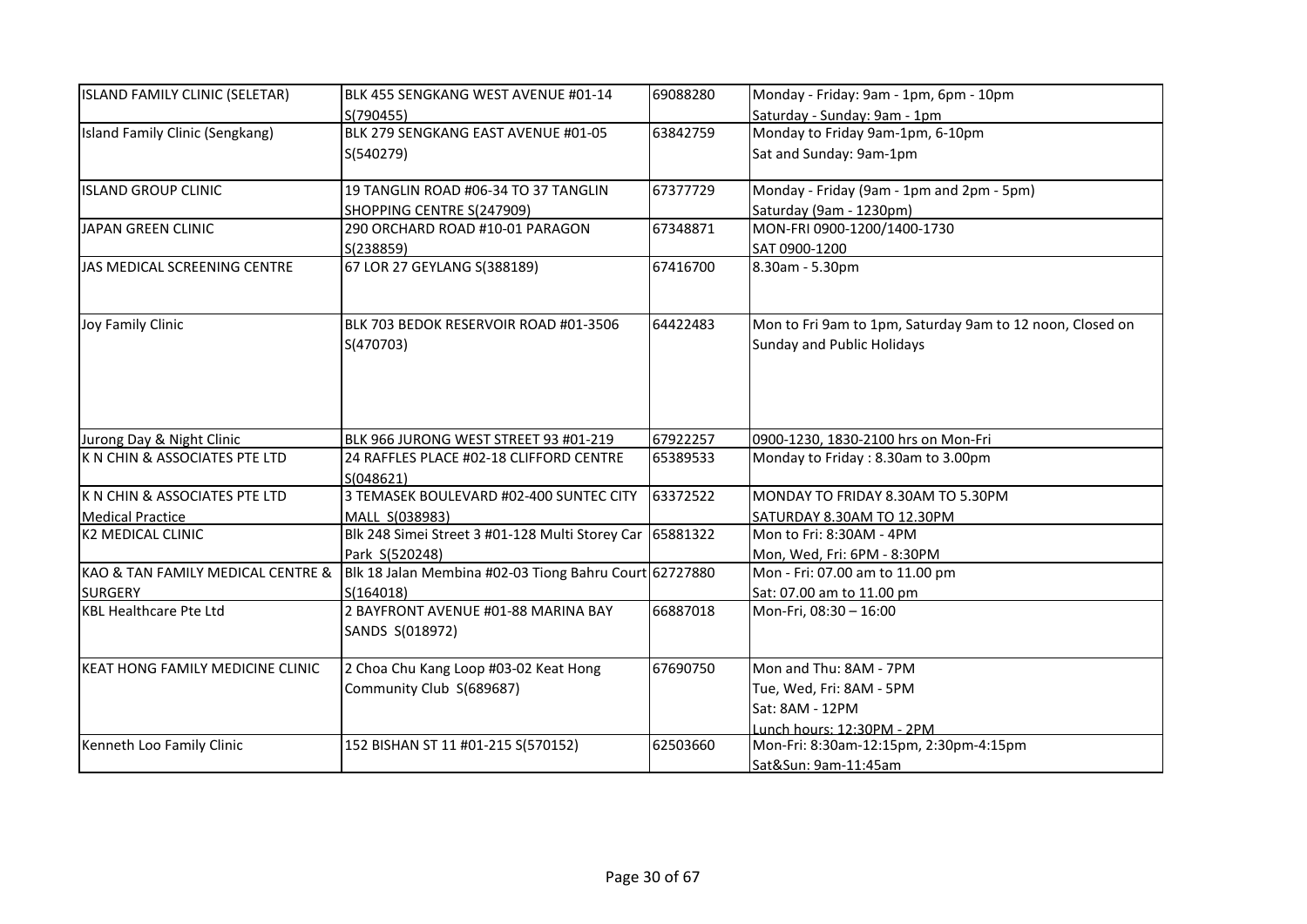| Kenneth Tan Medical Clinic           | BLK 658 PUNGGOL EAST #01-04 S(820658)                                                    | 63124589 | Monday-Tuesday 0830-1700, 1800-2100, Wednesday-Friday<br>0830-1700 and Saturday-Sunday 0830-1300.                                                                                                                                                                                                                 |
|--------------------------------------|------------------------------------------------------------------------------------------|----------|-------------------------------------------------------------------------------------------------------------------------------------------------------------------------------------------------------------------------------------------------------------------------------------------------------------------|
| Kent Ridge Clinic                    | 1 LOWER KENT RIDGE ROAD #01-40<br>ONE@KENTRIDGE S(119082)                                | 69110565 | Monday to Friday: 08:30 am to 01:00 pm, 02:00 pm to 05:30<br>pm.                                                                                                                                                                                                                                                  |
| KI MEDICAL CLINIC                    | Blk 416 Ang Mo Kio Avenue 10 #01-975<br>S(560416)                                        | 64554475 | Mon - thurs:<br>8am to 12.30pm, 2.30 to 4.30pm, 6 to 9pm                                                                                                                                                                                                                                                          |
| Killiney Medical Clinic              | 61 KILLINEY ROAD S(239522)                                                               | 67362998 | Monday - Fri - 0900-1300,1400-1800<br>Sat - 0900-1300<br>Sun/PH - Closed                                                                                                                                                                                                                                          |
| Kindred Family Clinic (Tampines)     | BLK 494 TAMPINES STREET 45 #01-02 S(523494) 62327893                                     |          | Monday to Tuesday: 08:30 am to 01:00 pm, 02:00 pm to 05:00<br>pm, 06:00 pm to 09:00 pm<br>Wednesday: 08:30 am to 01:00 pm, 02:00 pm to 05:00 pm<br>Thursday to Friday: 08:30 am to 01:00 pm, 02:00 pm to 05:00<br>pm, 06:00 pm to 09:00 pm<br>Saturday: 08:30 am to 01:00 pm<br>Sunday and Public Holiday: Closed |
| King George's Medical Clinic Pte Ltd | 803 KING GEORGE'S AVE #01-144 S(200803)                                                  | 62939883 | Monday 830am to 1230pm<br>Tuesday and Wednesday 830am to 1230pm,2 to 430 pm<br>Friday and Saturday 830am to 1230 pm                                                                                                                                                                                               |
| <b>KINGS MEDICAL CLINIC</b>          | 59A SERANGOON GARDEN WAY S(555955)                                                       | 62844498 | Mon - fri 9:00am to 9:00pm<br>Sat-sun 9:00am to 1:00pm                                                                                                                                                                                                                                                            |
| KINGSTON MEDICAL CLINIC PTE LTD      | 155 Upper Paya Lebar Road S(534853)                                                      | 88910283 | Monday to Fridays 8am - 7 pm<br>Sat 8am -3pm<br>Sundays Off                                                                                                                                                                                                                                                       |
| KINGSWAY MEDICAL CLINIC              | BLK 352 CLEMENTI AVENUE 2 #1-103 CLEMENTI 69241055<br>AVENUE 2 SHOPPING CENTRE S(120352) |          | MONDAY - SATURDAY: 7AM -11PM<br>SUNDAY: 7AM - 11PM (BY APPOINTMENT ONLY)                                                                                                                                                                                                                                          |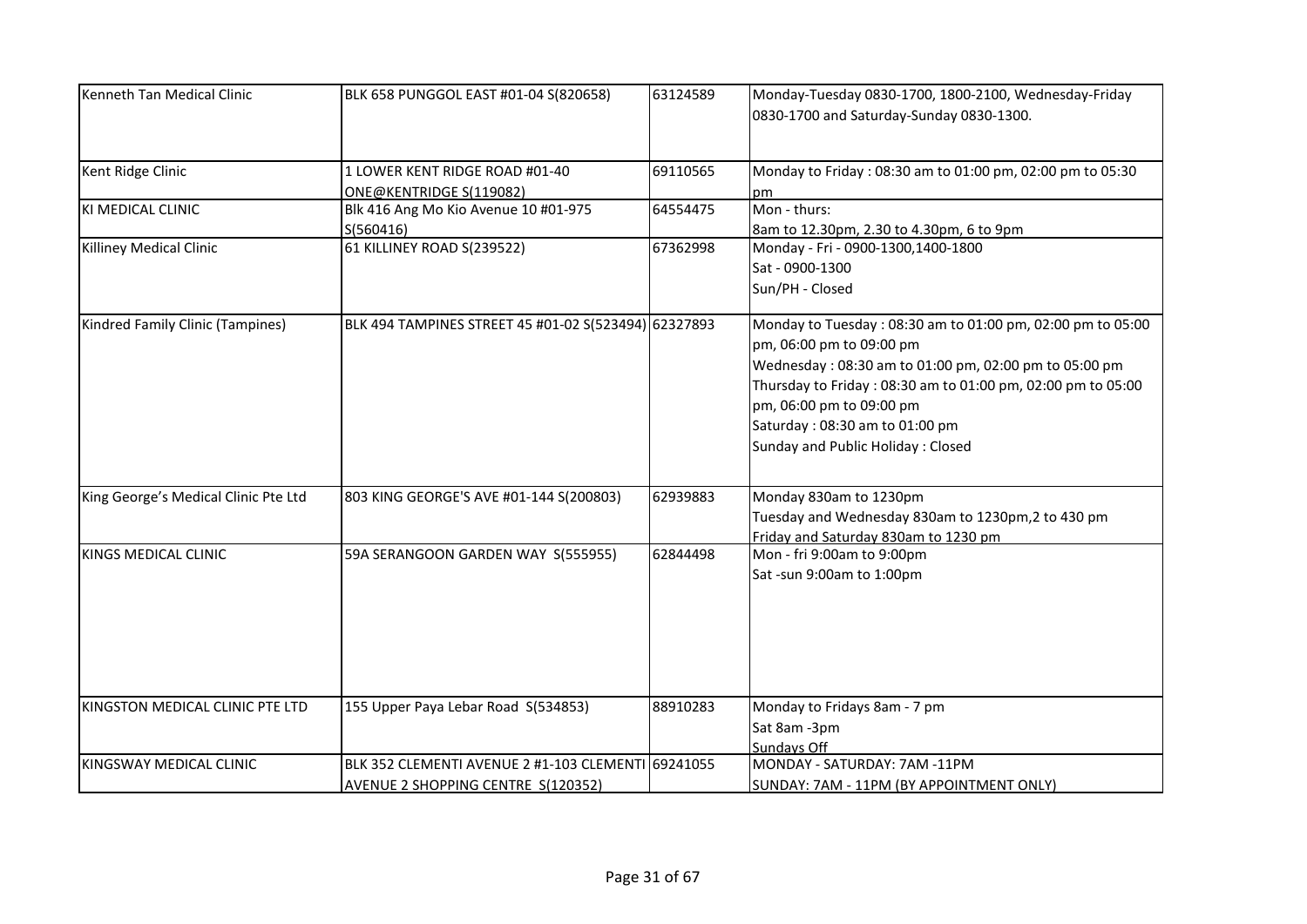| LAVENDER MEDICAL CLINIC & SURGERY       | BLK 803 KING GEORGE'S AVENUE #01-186                        | 62916631 | Mondays to Fridays 0845Hrs to 16:30 Hrs                   |
|-----------------------------------------|-------------------------------------------------------------|----------|-----------------------------------------------------------|
| PTE LTD                                 | S(200803)                                                   |          | Saturdays 0845Hrs to 1200Hrs                              |
| Lee Clinic                              | BLK 123 BEDOK NORTH ST 2 #01-156 S(460123) 62418827         |          | Mon - Sat: 09:00am - 12:30pm                              |
|                                         |                                                             |          | Mon, Tues, Thurs, Fri: 2:30pm - 4:30pm                    |
|                                         |                                                             |          | Sunday and Public Holiday: Closed                         |
| LEE FAMILY CLINIC PTE. LTD.             | Blk 762 Jurong West Street 75 #02-262 Gek Poh 67940217      |          | MON-THU: 08.00AM TO 04.00PM                               |
|                                         | Shopping Centre S(640762)                                   |          |                                                           |
| <b>LEONG CLINIC</b>                     | 63B LENGKOK BAHRU #01-366 S(152063)                         | 64760572 | MONDAY TO THURSDAY 9.00AM TO 12.30PM, 2.00PM TO           |
|                                         |                                                             |          | 4.30PM                                                    |
|                                         |                                                             |          | FRIDAY AND SATURDAY 9.00AM TO 12.30PM                     |
| <b>LIAN CLINIC</b>                      | Blk 18 Marsiling Lane #01-269 S(730018)                     | 62697435 | MON TO FRI - 830AM-1230PM; 130PM-430PM, 7-9PM             |
|                                         |                                                             |          | SAT / SUN / PH - 830AM-12PM                               |
| LIFELINE MEDICAL GROUP                  | Blk 118 Rivervale Drive #02-18 Rivervale Plaza<br>S(540118) | 68812392 | Monday to Sunday: 08:00 am to 10:00 pm                    |
| LIFELINE NEIGHBOURHOOD MEDICAL          | BLK 280 BUKIT BATOK EAST AVE 3 #01-333                      | 65678316 | Monday - Thursday: 9.00am- 4.00pm                         |
| <b>CLINIC</b>                           | S(650280)                                                   |          | Friday - Sunday: 9.00am- 12.00pm                          |
| Lifeline Punggol Medical Clinic Pte Ltd | BLK 198 PUNGGOL FIELD #02-03 S(820198)                      | 63155428 | Mon-Fri 8.30am-12.30pm, 2.00pm-4.30pm, 7.00pm-8.30pm      |
|                                         |                                                             |          | Sat 8.30am-12.00pm                                        |
| LIFELINK SN CLINIC & SURGERY            | BLK 153 Serangoon North Avenue 1 #01-534                    | 62813977 | 8am-1pm                                                   |
|                                         | S(550153)                                                   |          | 2pm-9pm                                                   |
| LifePlus Medical Group (Bedok)          | Blk 214 Bedok North Street 1 #01-171                        | 69043488 | Everyday, 8.30am to 10pm, including weekends and public   |
|                                         | S(460214)                                                   |          | holidays.                                                 |
| LIFESCAN MEDICAL CENTRE                 | 290 ORCHARD ROAD #07-18 to 20 PARAGON                       | 62353253 | Monday to Friday: 8:30am - 5:30pm                         |
|                                         | S(238859)                                                   |          | (Lunch hour: 1-2pm)                                       |
| LIM CLINIC                              | Blk 446 Ang Mo Kio Ave10 #01-1663 S(560446)                 | 64549172 | Monday, Tuesday, Thursday and Friday: 9am to 12pm, 2pm to |
|                                         |                                                             |          | 4pm                                                       |
|                                         |                                                             |          | Wednesday, Saturday and Sunday: 9am to 12 pm              |
| LIM COUNTRY CLINIC                      | BLK 208 HOUGANG ST 21 #01-207 S(530208)                     | 62868047 | monday to fridays: 0830hrs-1230hrs, 1400-1600hrs          |
|                                         |                                                             |          | saturdays: 0830-1230hrs                                   |
|                                         |                                                             |          | sundays n public holidays: closed                         |
| LITTLE CROSS FAMILY CLINIC PTE LTD      | Blk 929 Tampines St 91 #01-445 S(520929)                    | 65440040 | Mon-Fri 8.30am-3pm, 7pm-9pm; Sat 8.30am-12.30pm, 7pm-     |
|                                         |                                                             |          | 9pm; Sun closed; PH 8.30am-12.30pm                        |
|                                         |                                                             |          |                                                           |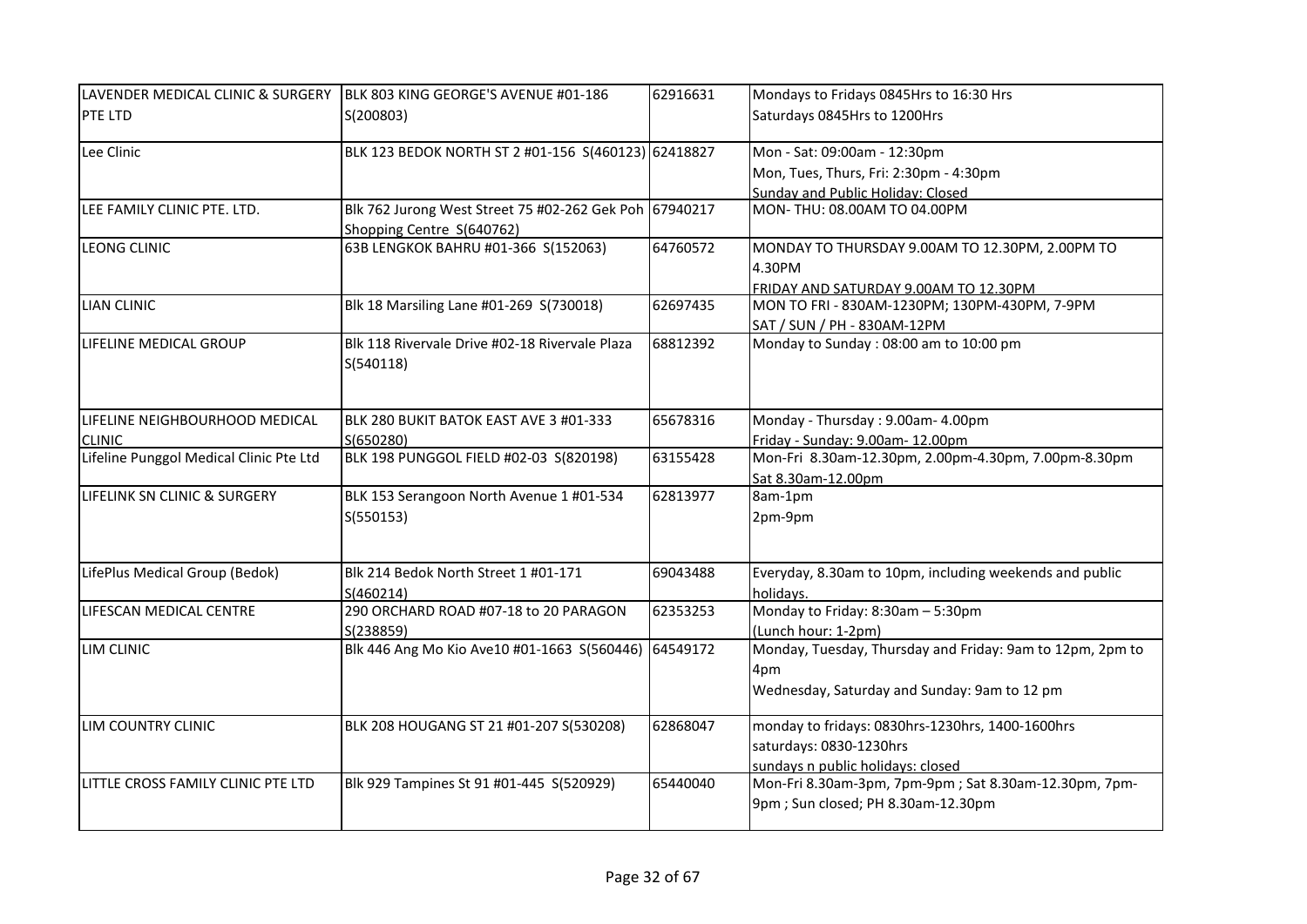| LO & LEE CLINIC & SURGERY            | Blk 134 Lorong Ah Soo #01-462 S(530134)                     | 62855688  | MON-FRI: 8.30AM - 2.00PM                               |
|--------------------------------------|-------------------------------------------------------------|-----------|--------------------------------------------------------|
|                                      |                                                             |           | SAT: 8.30AM - 10.30AM                                  |
| LOH & LOH CLINIC & SURGERY           | BLK 501 WEST COAST DRIVE #01-284<br>S(120501)               | 67767723  | Monday to Sunday 9am to 9pm including public holidays  |
| Loyang Medical Centre                | 25A LOYANG CRESCENT #01-01 S(506816)                        | 65431690  | Weekdays 830 am to 1pm, 2-5pm                          |
|                                      |                                                             |           | Saturday 9am to 12 noon                                |
| M Lam Clinic                         | 739 GEYLANG ROAD S(389649)                                  | 67481949  | Monday to Friday: 9am to 12:30pm, 2pm to 5:30pm        |
|                                      |                                                             |           | Saturday 9am to 12:30pm                                |
|                                      |                                                             |           | Closed on Sunday and Public Holidays                   |
| MacPherson Medical Clinic            | BLK 78 CIRCUIT ROAD #01-488 S(370078)                       | 67463913  | 9am to 12noon                                          |
| MARINA MEDICAL CENTRE (TIONG         | BLK 78 GUAN CHUAN ST #01-39 S(160078)                       | 62222177  | MON TO FRI: 10AM TO 12.15PM                            |
| Marine Parade Clinic                 | BLK 59 MARINE TERRACE #01-81 S(440059)                      | 62419065  | Mon and Thu: 0830h to 2100h                            |
|                                      |                                                             |           | Tues, Wed & Fri: 0830h to 1800h                        |
|                                      |                                                             |           | Sat & Sun: 0830h to 1230h                              |
|                                      |                                                             |           | Public Holidays: Closed                                |
| Martin Medical Centre                | BLK 111 WOODLANDS ST 13 #01-80 S(730111)                    | 62692446  | 8:30-9pm                                               |
| MAYFAIR MEDICAL CLINIC               | Blk 182 Woodlands Street 13 #01-04 S(730182) 62352880       |           | Mon - Sun: 08.30am to 1.30pm                           |
|                                      |                                                             |           | Mon - Sun: 6.00pm to 12mn                              |
| Mayfair Medical Clinic (Yishun Chong | BLK 103 YISHUN RING ROAD #01-73 S(760103)                   | 6970 9671 | Mon - Sat: 8:30am to 9pm                               |
| Pang)                                |                                                             |           | Sunday 6pm to 9pm                                      |
|                                      |                                                             |           | PH: Close                                              |
| MBS MHC HEALTHCARE CENTRE            | 10 Bayfront Avenue Basement 2 Marina Bay<br>Sands S(018956) | 66881651  | 8:30am - 5:30 pm Mon- Friday                           |
| Mcr Clinic Pte Ltd                   | BLK 633 VEERASAMY ROAD #01-130 S(200633)                    | 63919220  | Mon - Fri: 8:00am - 5:00pm                             |
|                                      |                                                             |           | Sat: 8:00am - 12:00pm                                  |
| Mcr Clinic Pte Ltd                   | BLK 633 VEERASAMY ROAD #01-118 S(200633)                    | 63919220  | Mon-Fri: 8:00am - 5:00pm                               |
|                                      |                                                             |           | Sat: 8:00am - 12:00pm                                  |
| Medi Healthcare Clinic (Punggol)     | BLK 218 SUMANG WALK #01-02 S(820218)                        | 64448748  | Mon to Fri: 8.30am to 1pm, 6pm to 9pm                  |
|                                      |                                                             |           | Sat & Sun: 8.30am tp 1pm                               |
| <b>MEDICARE ASSOCIATES</b>           | Blk 482 Tampines Ave 9 St 43 #01-236                        | 67880137  | Mon-Fri 8.30am-12pm, 2pm-4pm, 6.30pm-9.00pm. Closed on |
|                                      | S(520482)                                                   |           | wed/fri nights. Sat/Sun 8.30am-12pm                    |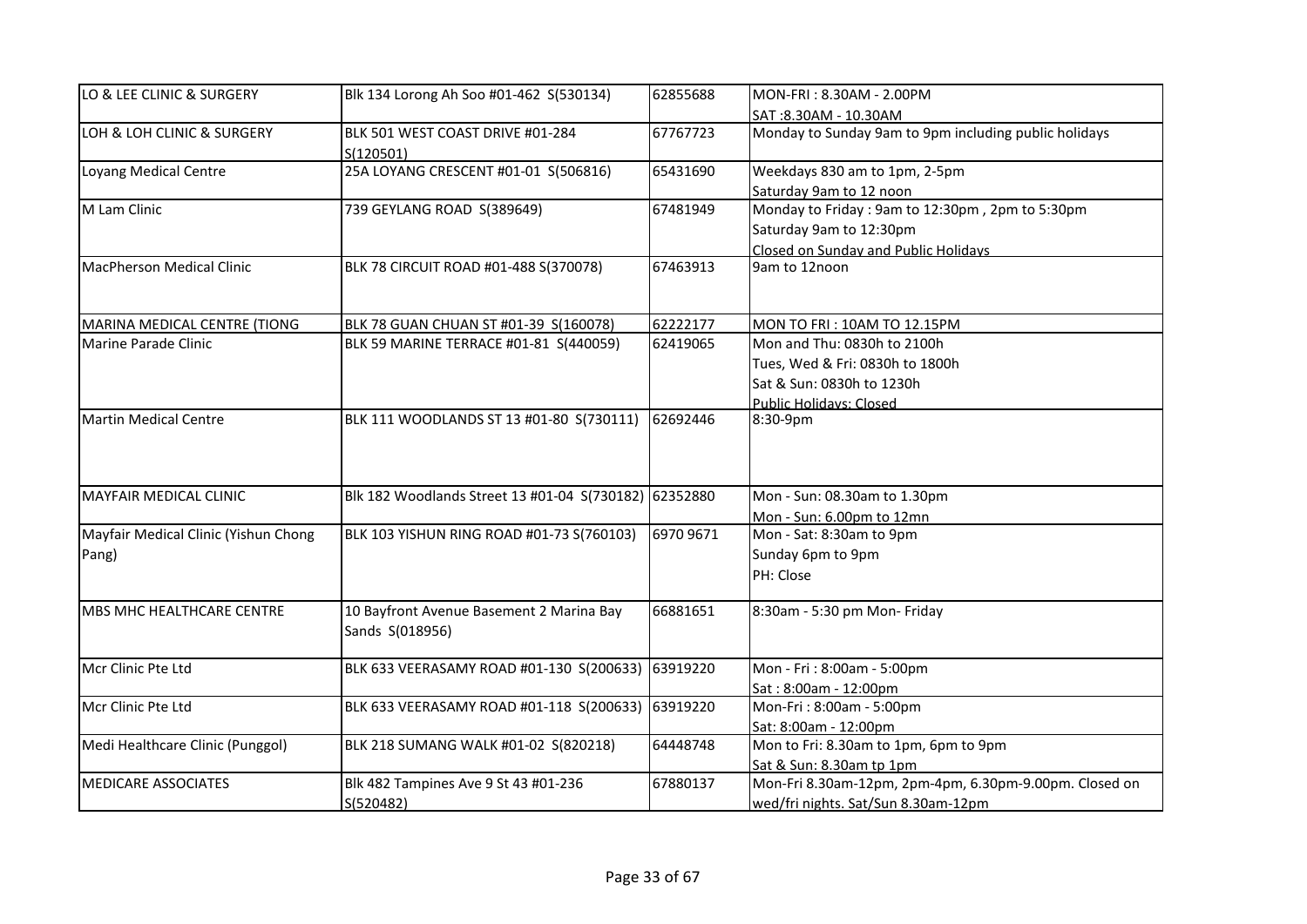| MEDIHEALTH BISHAN CLINIC & SURGERY Blk 121 Bishan St 12 #01-95 S(570121) |                                                                 | 62583212 | Opening Hours: Mon - Fri 0800hrs - 1300hrs, 1400hrs - 1700hrs,<br>1800hrs - 2200hrs                              |
|--------------------------------------------------------------------------|-----------------------------------------------------------------|----------|------------------------------------------------------------------------------------------------------------------|
| MEDILIFE CLINIC AND SURGERY                                              | BLK 474 TAMPINES ST 43 #01-122 S(520474)                        | 67813168 | Monday to Sat 8.30 AM to 12 PM                                                                                   |
| <b>MEDILINE WEI MIN CLINIC</b>                                           | Blk 81 Marine Parade Central #01-634<br>S(440081)               | 62479221 | Public Holiday: 09:00 am to 01:45 pm, 03:00 pm to 06:00 pm<br>Monday: 08:00 am to 01:45 pm, 03:00 pm to 09:00 pm |
| MEDILINE WEI MIN CLINIC                                                  | 14 Kensington Park Road S(557265)                               | 62886029 | Mon to Fri: 8AM - 1PM, 3PM-7PM<br>Sat: 8AM - 1PM, 3PM-7PM<br>Sun: 9AM - 12PM, 3PM-5PM<br>(by appointment only)   |
| <b>Medina Medical Centre</b>                                             | BLK 479 TAMPINES STREET 44 #01-231<br>S(520479)                 | 65813151 | Mon to friday<br>8am-1230pm<br>230pm-5m<br>Sat/sun/PH                                                            |
| <b>MEDIPOINT MEDICAL CENTRE</b><br>(PONGGOL BRANCH)                      | Blk 401 Hougang Ave 10 #01-1170 S(530401)                       | 63865046 | Mon - Fri: 8.30am to 2.00pm; 7.00pm to 9.00pm<br>Sat& Sun: 9.00am to 12.30pm<br>PH: closed                       |
| <b>Medivale Medical Clinic</b>                                           | 236 YISHUN RING ROAD #01-1012 YISHUN<br><b>HEARTS S(760236)</b> | 62570141 | MONDAYS TO FRIDAYS: 8.30AM TO 12.30PM, 2PM TO 4PM,<br>6PM TO 9PM.<br>SATURDAYS AND SUNDAYS: 8.30AM TO 12.30PM.   |
| MEDIVENE CLINIC & SURGERY                                                | Blk 330 Anchorvale Street #01-05 S(540330)                      | 63850441 | Mon to thurs 0900-1330, 1830-2030hrs<br>Fri 0900-1330hrs<br>Sat 0900-1300hr<br>sun closed                        |
| MEDIVIEW CLINIC AND SURGERY                                              | 150 LORONG 1 TOA PAYOH #01-999 S(310150)                        | 62532351 | Mon-Tues:<br>8.30 am to 12.30 pm, 2 to 4 pm, 7 to 9 pm<br>Wed - Fri:                                             |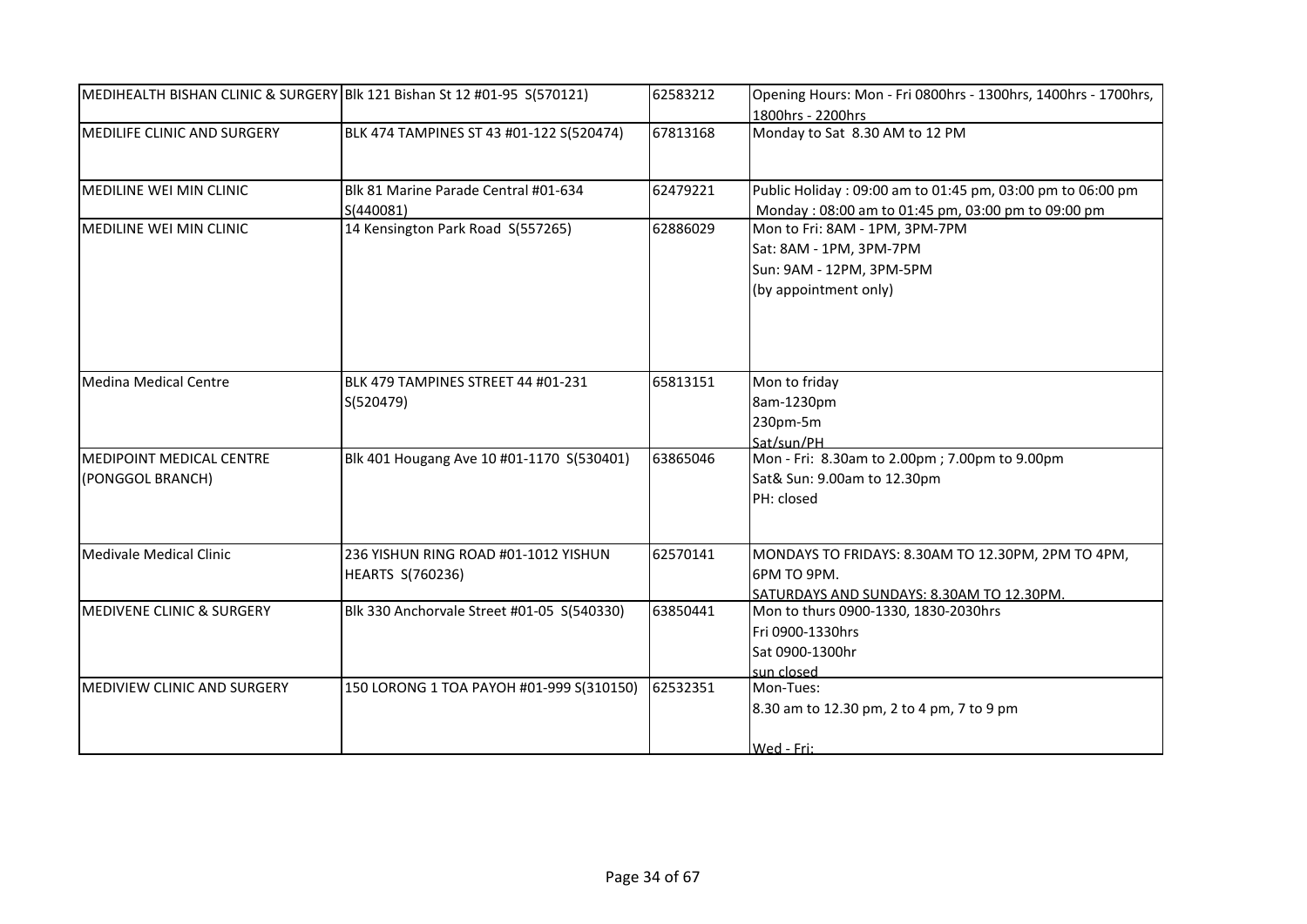| <b>MEDLIFE CLINIC &amp; SURGERY</b> | Blk 684 Hougang Avenue 8 #01-985 S(530684)             | 63850836 | Monday to Friday: 08:30 am to 03:30 pm, 06:30 pm to 08:30 |
|-------------------------------------|--------------------------------------------------------|----------|-----------------------------------------------------------|
|                                     |                                                        |          | рm                                                        |
|                                     |                                                        |          | Saturday and Public Holiday : 09:00 am to 01:00 pm        |
|                                     |                                                        |          | Sunday: 09:00 am to 01:00 pm, 07:00 pm to 09:00 pm        |
|                                     |                                                        |          |                                                           |
|                                     |                                                        |          |                                                           |
| MEI LING CLINIC                     | Blk 158 Mei Ling St #01-80 S(140158)                   | 64741782 | MON-FRI 1200H-1230H                                       |
|                                     |                                                        |          | SAT-SUN 1100H-1130H                                       |
| Mel & Partners Drs Pte Ltd          | 1 SCOTTS ROAD #17-12 SHAW CENTRE                       | 67352868 | Mondays to Fridays                                        |
|                                     | S(228208)                                              |          | 0930 to 1230                                              |
| MHC Family Clinic (Ang Mo Kio)      | BLK 452 ANG MO KIO AVE 10 #01-1789                     | 65534050 | Monday-Friday                                             |
|                                     | S(560452)                                              |          | 8.30am - 12 pm                                            |
| MHC MEDICAL CENTRE (AMARA)          | 100 Tras Street #15-01/02/03 100 Am                    | 62255220 | Mon-Friday 9am - 5pm                                      |
|                                     | S(079027)                                              |          | Sat: 9am - 1pm                                            |
|                                     |                                                        |          |                                                           |
|                                     |                                                        |          |                                                           |
|                                     |                                                        |          |                                                           |
|                                     |                                                        |          |                                                           |
|                                     |                                                        |          |                                                           |
|                                     |                                                        |          |                                                           |
|                                     |                                                        |          |                                                           |
| MHC MEDICAL CENTRE (NOVENA)         | 10 Sinaran Drive #09-10 Novena Medical Center 63976568 |          | 8:30am - 5:30 pm Mon- Friday                              |
|                                     | S(307506)                                              |          |                                                           |
| MILLENNIUM MEDICAL GROUP            | Blk 849 Woodlands St 82 #01-215 S(730849)              | 63680386 | Mon-Fri: 9am to 12.30pm, 2pm to 4pm, 7pm to 9pm           |
|                                     |                                                        |          | Sat: 9am to 12.30pm                                       |
| MILLENNIUM MEDICAL GROUP            | Blk 533 Choa Chu Kang St 51 #01-33 S(680533)           | 67656685 | Mon to Friday 09:30 am to 12:00pm 2:00 to 4:00pm          |
|                                     |                                                        |          | Saturday 9:30 am to 12:00 pm                              |
|                                     |                                                        |          | Sunday 9:30 am to 22:30pm                                 |
| MINMED CLINIC (HAIG ROAD)           | 30 Haig Rd S(438737)                                   | 67410123 | Mon - Fri: 09.00am to 03.00pm                             |
|                                     |                                                        |          |                                                           |
| MINMED CLINIC (JURONG EAST)         | 50 Jurong Gateway Road #04-17 Jem S(608549) 63330123   |          | Mon - Fri: 09.00am to 01.00pm, 02.00pm to 05.00pm         |
| Minmed Clinic (Orchard)             | 304 ORCHARD ROAD #05-44 LUCKY PLAZA                    | 64195854 | Monday to Saturday 9am to 5pm                             |
|                                     | S(238863)                                              |          | Closed on Public Holidays                                 |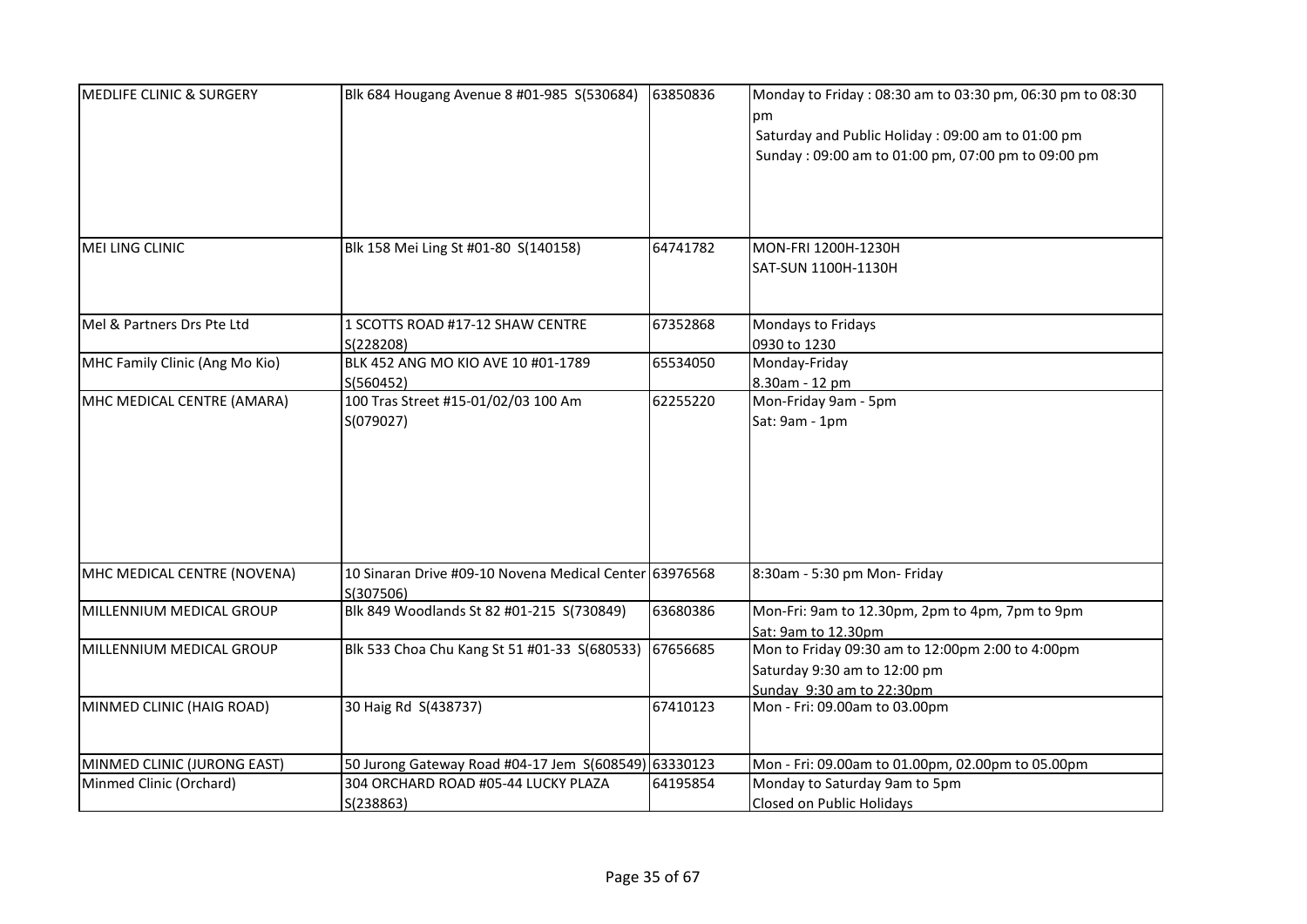| MINMED CLINIC (PASIR RIS)             | 1 Pasir Ris Central Street 3 #05-08/09 White<br>Sands S(518457)                    | 65850123 | Mon - Fri: 09.00am to 01.00pm, 02.00pm to 05.00pm                                                                                 |
|---------------------------------------|------------------------------------------------------------------------------------|----------|-----------------------------------------------------------------------------------------------------------------------------------|
| MINMED CLINIC (PUNGGOL)               | 83 Punggol Central #02-15 Waterway Point<br>S(828761)                              | 63880123 | Mon - Fri: 09.00am to 01.00pm, 02.00pm to 05.00pm                                                                                 |
| MINMED CLINIC (SENGKANG)              | 1 Sengkang Square #04-13 Compass One<br>S(545078)                                  | 63860123 | Mon - Fri: 09.00am to 01.00pm, 02.00pm to 05.00pm                                                                                 |
| MINMED CLINIC (YISHUN)                | 1 Northpoint Drive #02-153 Northpoint City<br>S(768019)                            | 65540123 | Mon - Fri: 09.00am to 01.00pm, 02.00pm to 05.00pm                                                                                 |
| <b>Minmed Health Screeners</b>        | 290 Orchard Road #16-04/09/10 Paragon<br>S(238859)                                 | 63399339 | Monday - Friday: 1pm - 4.30pm<br>Saturday & Sunday: Closed                                                                        |
| <b>Mint Medical Centre</b>            | HARBOURFRONT PLACE #01-10<br>HARBOURFRONT TOWER ONE S(098633)                      | 62729372 | Strictly by Appointment Only<br>Monday to Friday: 9am to 11am, 12.30pm to 5pm<br>Sat: 9.30 am to 12pm                             |
| MISSION CROSS FAMILY CLINIC           | 348 Yishun Avenue 11 #01-03 S(760348)                                              | 66358579 | Public Holiday: Closed<br>Monday to Thursday: 09:00 am to 01:00 pm, 07:00 pm to 09:00<br>nm                                       |
| MOBILEDOCTOR CLINIC                   | 20 Cross Street #02-11/12 China Square Central 62500625<br>(China Court) S(048422) |          | Mon to Sat: 9AM - 6PM<br>Doctor(s) physically available on Thu and Sat, best to call in<br>advance<br>(by appointment only)       |
| Mount Elizabeth Hospital              | 3 Mount Elizabeth S(228510)                                                        | 67312219 | 24 Hours, 7 days a week                                                                                                           |
| MOUNT ELIZABETH NOVENA HOSPITAL       | 38 Irrawaddy Road S(329563)                                                        | 69330113 | 24hours, 7 days a week                                                                                                            |
| MUTUAL HEALTHCARE MEDICAL CLINIC      | 319B Anchorvale Dr #01-92 S(542319)                                                | 64893833 | Mon-Fri: 08:30-12: 30pm / 2:00-4: 00PM<br>Saturday: 08:30 - 12:30 pm                                                              |
| MUTUAL HEALTHCARE MEDICAL CLINIC      | Blk 205A Compassvale Lane #01-53 S(541205)                                         | 65473593 | Mon-Fri: 08:30-12: 30pm / 2:00-4: 00PM<br>Saturday: 08:30 - 12:30 pm                                                              |
| <b>MWH Medical Specialists Centre</b> | 101 IRRAWADDY ROAD #07-01 ROYAL SQUARE<br>AT NOVENA S(329565)                      | 69312000 | Monday to Friday 9am to 6pm<br>Saturday 9am to 1pm                                                                                |
| My Clinic                             | 9 KING ALBERT PARK #01-50 KAP S(598332)                                            | 66108335 | MONDAY TUESDAY & THURSDAY: 9:30AM - 1PM; 2:30PM - 7PM<br>WEDNESDAY: 9:30AM - 1PM; 2:30PM - 5PM<br>FRIDAY & SATURDAY: 9:30AM - 1PM |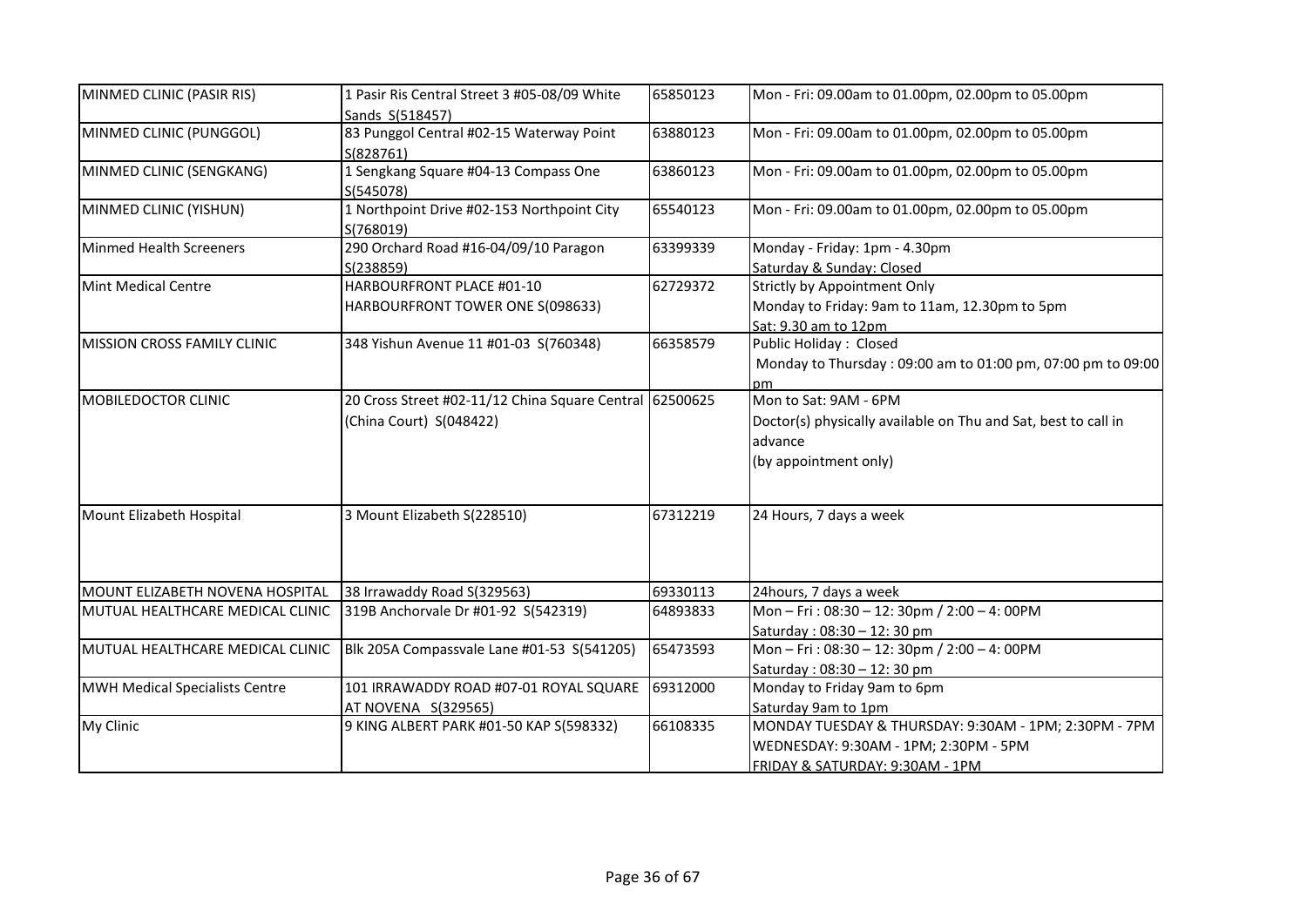| MY DOCTOR @ LAKESIDE             | Blk 201 Boon Lay Way #01-05 Lakeside Mrt<br>Station S(649845)               | 62657270 | monday to friday 8.30 am to 8.30 pm<br>saturday 8.30 am to 5 pm<br>closed on sundays and public holidays                                                                            |
|----------------------------------|-----------------------------------------------------------------------------|----------|-------------------------------------------------------------------------------------------------------------------------------------------------------------------------------------|
| MY FAMILY CLINIC (ANCHORVALE)    | Blk 326A Anchorvale Road #01-260 S(541326)                                  | 67023963 | Mon, Wed, Thu<br>8:00AM - 2:00PM<br>6:00PM - 9:00PM                                                                                                                                 |
| YISHUN)                          | MY FAMILY CLINIC (ANGSANA BREEZE @ Blk 507 Yishun Avenue 4 #01-05 S(760507) | 67530178 | <b>Mon</b><br>8:00 AM - 3:30 PM<br>6:00 PM - 9:30 PM<br>Tue - Fri<br>8:00 AM - 2:00 PM<br>6:00 PM - 9:30 PM<br>C <sub>1</sub>                                                       |
| MY FAMILY CLINIC (CHOA CHU KANG) | Blk 475 Choa Chu Kang Ave 3 #02-01 Sunshine<br>Place S(680475)              | 67674566 | Mon, Tue<br>8:00AM - 1:00PM<br>2:00PM - 5:00PM<br>Wed, Fri<br>8:00AM - 1.00PM<br>2:00PM - 5.00PM<br>6:00PM - 9.00PM<br>Thu, Sat<br>8:00AM - 12.00PM<br>Sun<br>8:00AM - 1.00PM<br>PH |

Closed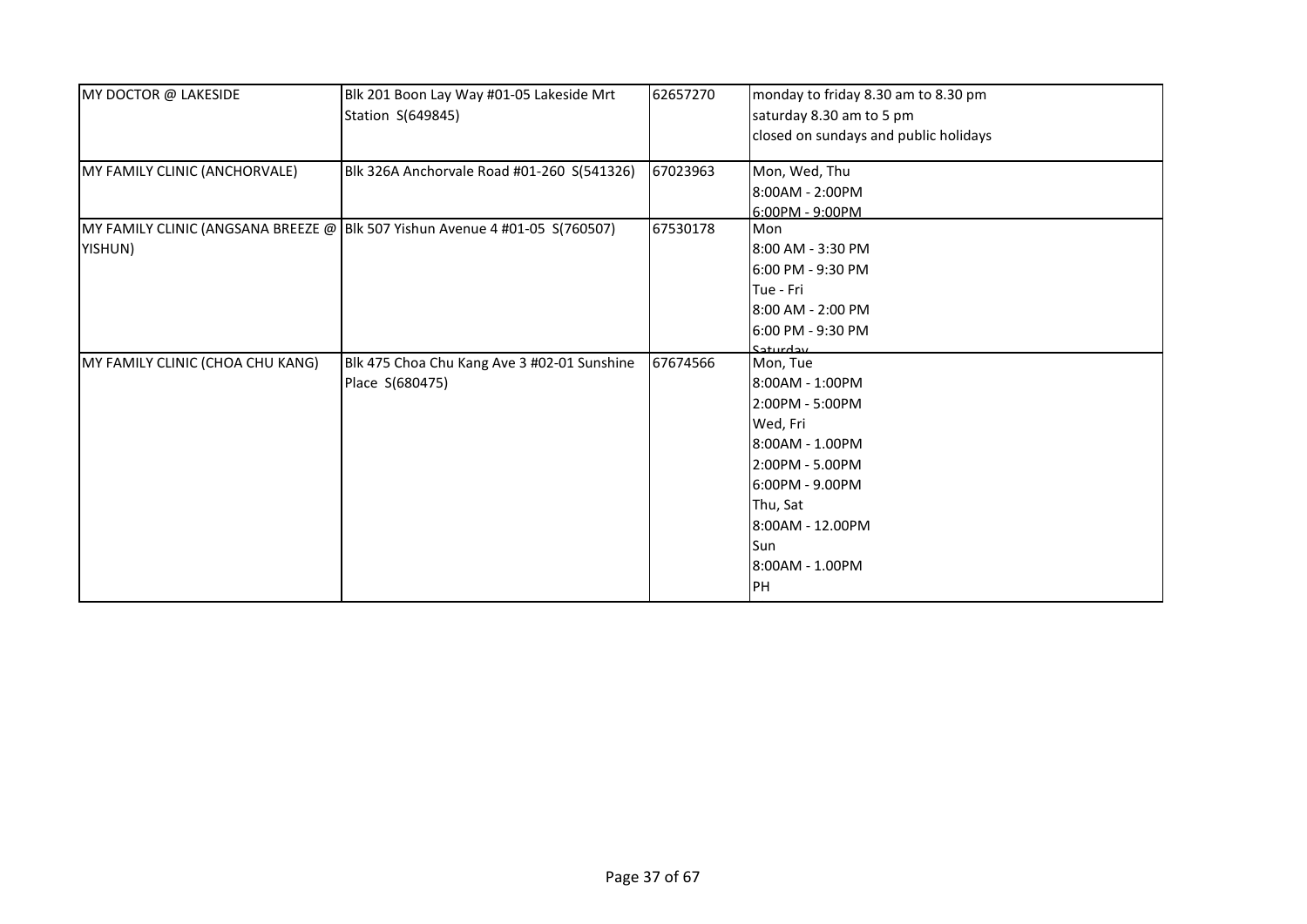| <b>LTD</b>                  | MY FAMILY CLINIC (CLEMENTI 325) PTE BIk 325 Clementi Ave 5 #01-139 S(120325) | 67784608 | Monday to Friday: 08:30 am to 12:30 pm, 02:00 pm to 04:30<br>pm, 06:30 pm to 08:30 pm<br>Saturday: 08:30 am to 12:30 pm |
|-----------------------------|------------------------------------------------------------------------------|----------|-------------------------------------------------------------------------------------------------------------------------|
| MY FAMILY CLINIC (CLEMENTI) | Blk 420A Clementi Avenue 1 #01-05 Casa<br>Clementi S(121420)                 | 66942574 | Mon - Thur<br>8:30AM - 12:30PM<br>2:00PM - 4:30PM                                                                       |
|                             | MY FAMILY CLINIC (HOUGANG CENTRAL) Blk 804 Hougang Central #01-118 S(530804) | 63852117 | Mon - Fri<br>8:00AM - 9:00PM<br>Sat, Sun, PH<br>8:00AM - 5:00PM                                                         |
| MY FAMILY CLINIC (PIONEER)  | 638 Jurong West St 61 #02-09 Pioneer Mall<br>S(640638)                       | 68611182 | Mon - Fri<br>8:00AM - 1:00PM<br>2:00PM - 5:00PM<br>6:00PM - 10:00PM                                                     |
|                             | MY FAMILY CLINIC (PUNGGOL CENTRAL) Blk 301 Punggol Central #01-02 S(820301)  | 68537351 | Mon, Wed, Fri<br>8:30AM - 1:00PM<br>2:00PM - 5:00PM<br>6:00PM - 9:30PM<br>Tue<br>8:30AM - 1:00PM<br>2:00PM - 5:00PM     |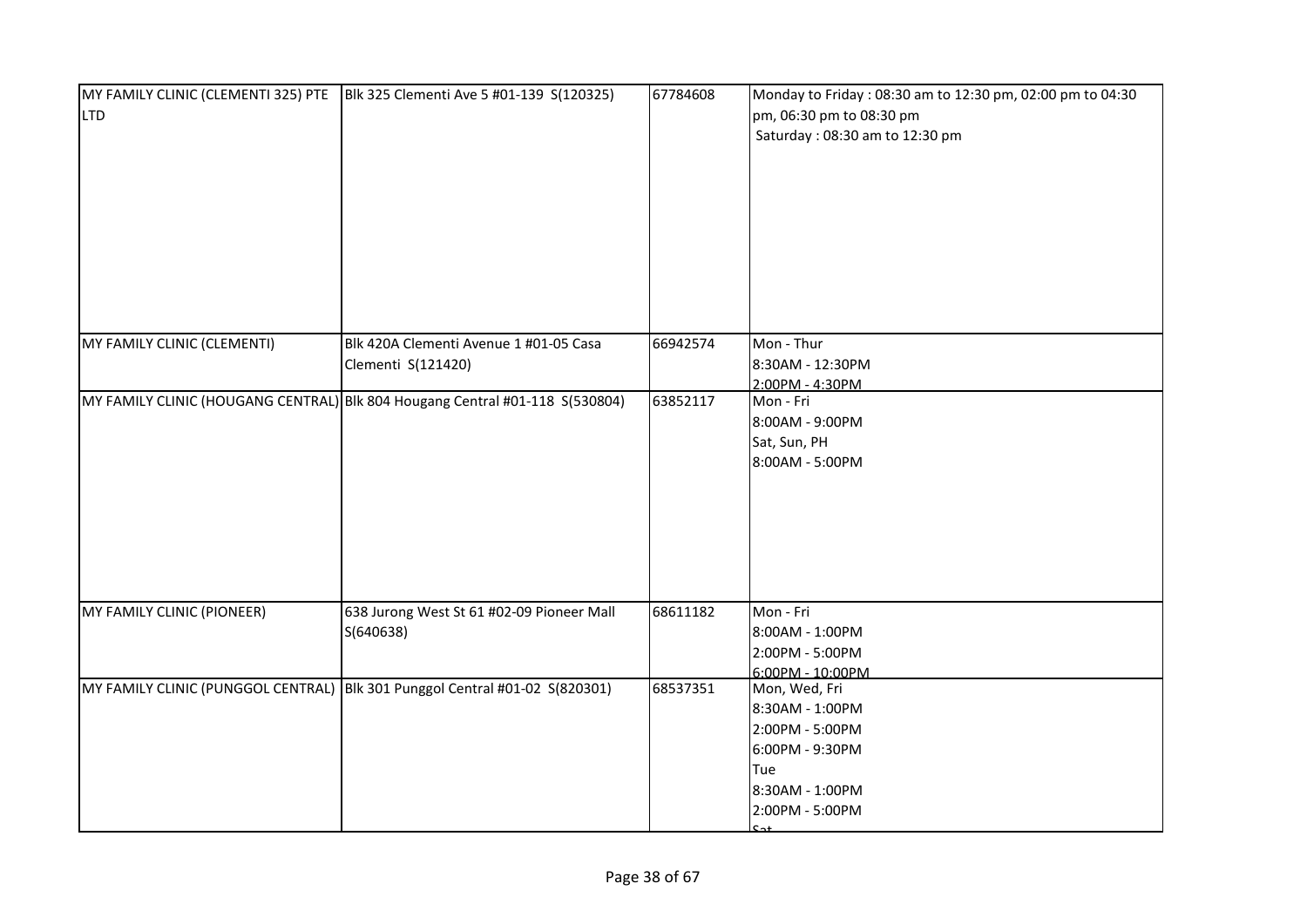| MY FAMILY CLINIC (RIVERVALE) | 11 Rivervale Crescent #02-11A Rivervale Mall<br>S(545082) | 68811978   | Mon 8:00AM - 8:00PM<br>Tue - Thurs 8:00AM - 6:00PM<br>Fri 8:00AM - 2:00PM<br>Sat, Sun & PH 8:00AM - 1:00PM               |
|------------------------------|-----------------------------------------------------------|------------|--------------------------------------------------------------------------------------------------------------------------|
| MY FAMILY CLINIC (SEGAR)     | Blk 485 Segar Road #01-508 S(670485)                      | 67107269   | Mon - Thurs<br>8:00AM - 1:00PM<br>2:00PM - 4:00PM<br><b>Sun</b>                                                          |
| My Family Clinic (Senja)     | BLK 628 Senja Road #01-04 S(670628)                       | 6563140638 | Mon, Wed<br>8:00AM - 2:00PM<br>6:00PM - 10:00PM<br>Tue, Thu, Fri<br>8:00AM - 2:00PM<br>Sat, Sun<br>$9.00$ AM $-12.00$ AM |
| MY FAMILY CLINIC (ST GEORGE) | 2 St. George'S Road S(328023)                             | 62922128   | Mon - Tue<br>8:00AM - 12:30PM<br>1:30PM - 3:30PM<br>6:00PM - 9:00PM<br>Wed - Thu<br>8:00AM - 12:30PM<br>1:30PM - 3:30PM  |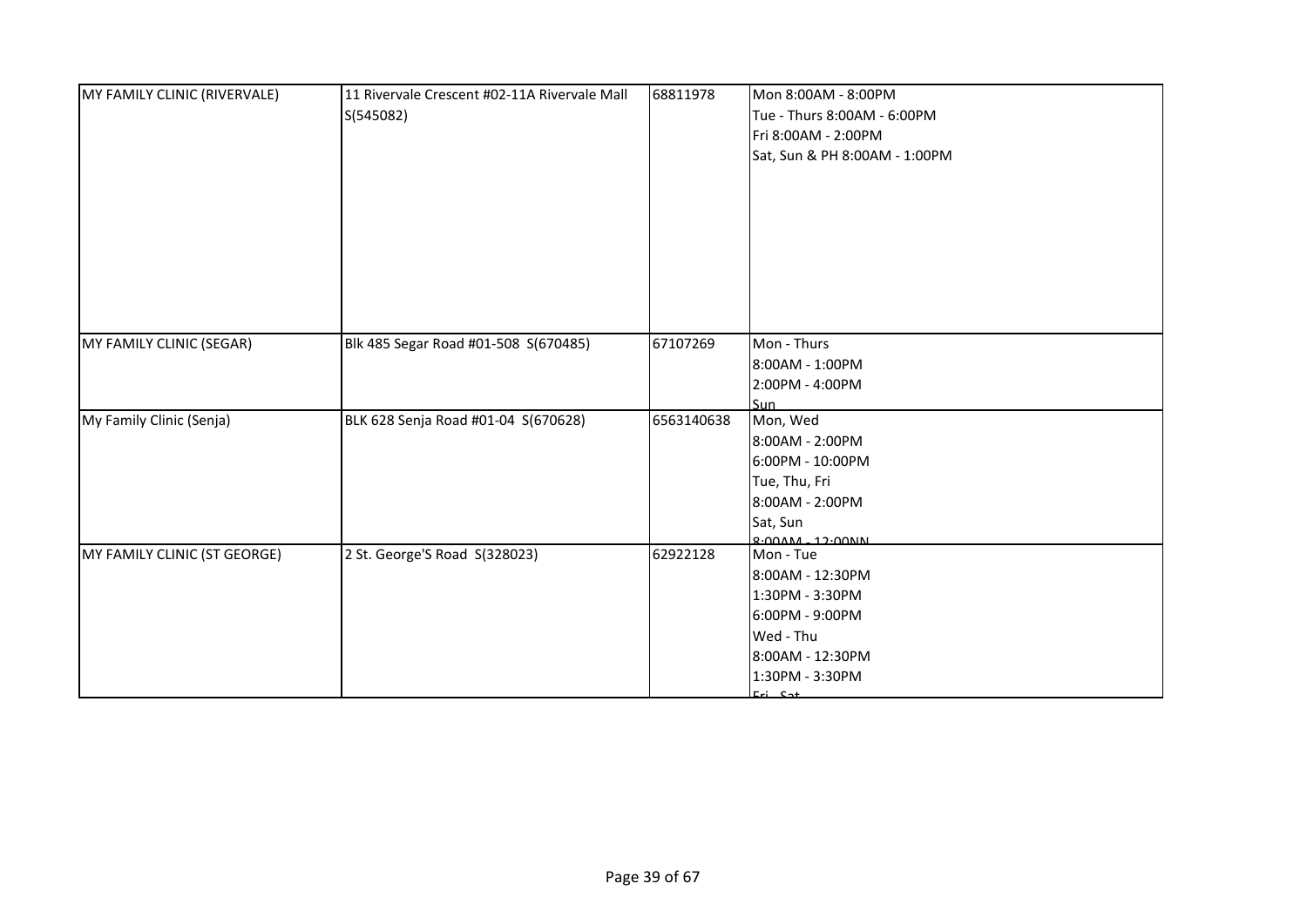| MY FAMILY CLINIC (TANGLIN HALT)          | Blk 46-2 Commonwealth Drive #01-372<br>S(140462)                                       | 64738920 | Mon - Fri<br>8:00AM - 2:00PM<br>6:30PM - 9:00PM<br>Saturday<br>9:00AM - 12.00NN<br>Sunday<br>Closed                     |
|------------------------------------------|----------------------------------------------------------------------------------------|----------|-------------------------------------------------------------------------------------------------------------------------|
|                                          |                                                                                        |          | PH <sup>*</sup><br>9:00AM - 12.00NN                                                                                     |
|                                          | MY FAMILY CLINIC (WOODLANDS GLEN) Blk 573 Woodlands Drive 16 #01-09 S(730573) 67321520 |          | Mon - Tue<br>8:00AM - 3:00PM<br>6:00PM - 10:00PM<br>Wed - Fri<br>8:00AM - 3:00PM<br>Sat<br>8:00AM - 12:00PM<br>Sun & PH |
| MY FAMILY CLINIC (WOODLANDS)             | Blk 768 Woodlands Ave 6 #02-07 Woodlands<br>Mart S(730768)                             | 68840658 | Mon - Sun<br>8:00AM - 5:00PM<br>6:00PM - 10:00PM                                                                        |
| MY FAMILY CLINIC™ (TOA PAYOH<br>CENTRAL) | Blk 79D Toa Payoh Central #01-53 S(314079)                                             | 62380301 | Mon<br>8:30AM - 2:00PM<br>2:30PM - 4:30PM                                                                               |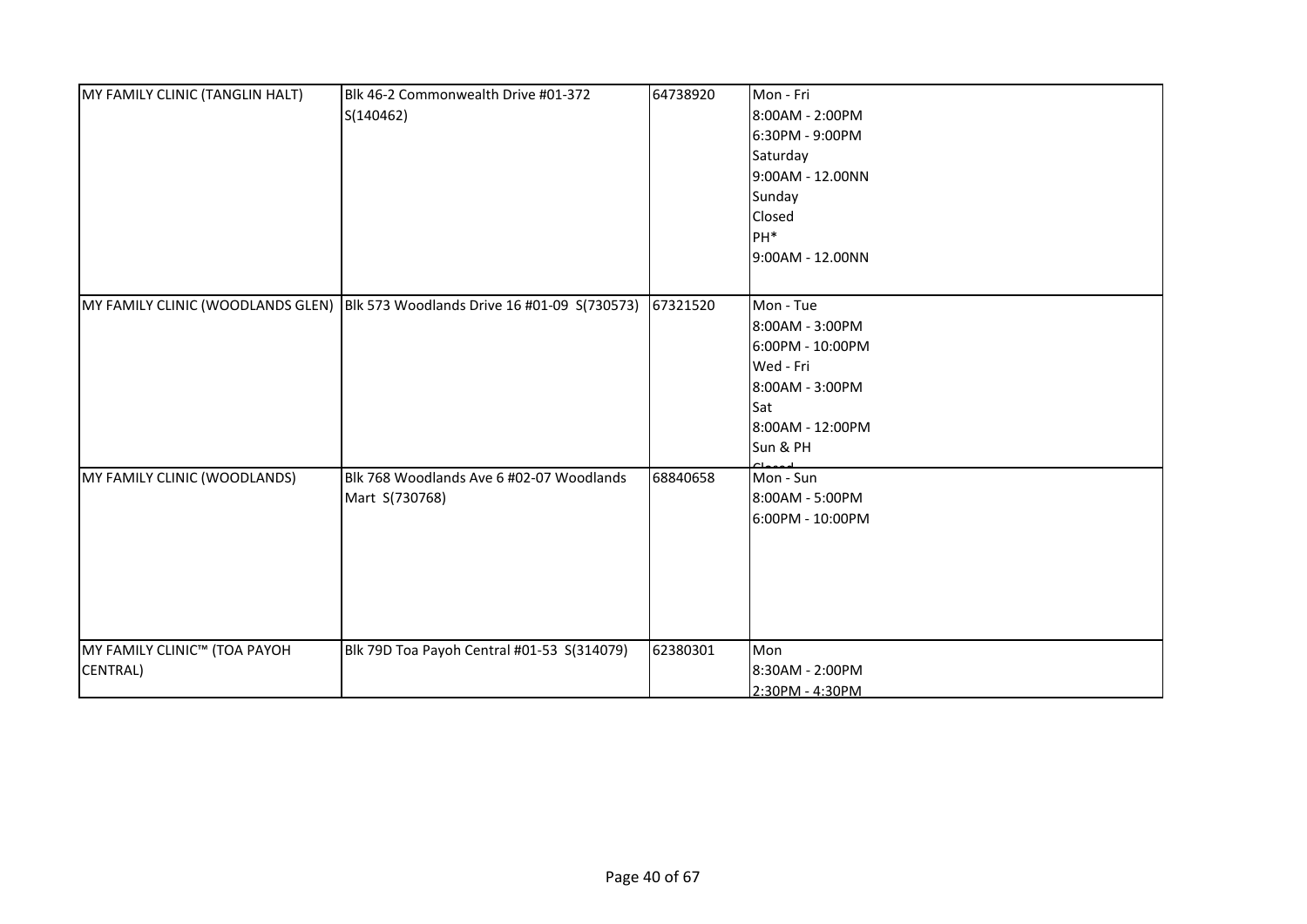| My Health Partners Medical Clinic | 25D Lorong Liput S(277735)                           | 64699116 | 9 am to 4.30 pm Mon to Fri                                                                             |
|-----------------------------------|------------------------------------------------------|----------|--------------------------------------------------------------------------------------------------------|
|                                   |                                                      |          | 9 am to 1 pm. Sat                                                                                      |
|                                   |                                                      |          | Sun and PH closed                                                                                      |
|                                   |                                                      |          |                                                                                                        |
|                                   |                                                      |          |                                                                                                        |
|                                   |                                                      |          |                                                                                                        |
|                                   |                                                      |          |                                                                                                        |
|                                   |                                                      |          |                                                                                                        |
|                                   |                                                      |          |                                                                                                        |
|                                   |                                                      |          |                                                                                                        |
|                                   |                                                      |          |                                                                                                        |
|                                   |                                                      |          |                                                                                                        |
|                                   |                                                      |          |                                                                                                        |
|                                   |                                                      |          |                                                                                                        |
| MyCLNQ Medical Pte Ltd            | BLK 554 ANG MO KIO AVENUE 10 #01-2048                | 62350308 | Monday to Sunday 9 am to 9 pm                                                                          |
|                                   | CHENG SAN PLACE S(560554)                            |          |                                                                                                        |
|                                   |                                                      |          |                                                                                                        |
| MYDOCTOR@ADMIRALTY PTE LTD        | Blk 693 Woodlands Avenue 6 #01-03 S(730693) 69098365 |          | Mon - Fri: 8.30am- 2pm, 6pm-9pm                                                                        |
|                                   |                                                      |          | Sat/Sun/PH: 8.30am - 1pm                                                                               |
| MYDOCTOR@CANBERRA                 |                                                      |          | BLK 133 CANBERRA VIEW #03-10/11 CANBERRA 69701002/962 Monday to Friday: 0900H to 1330H, 1800H to 2030H |
|                                   | PLAZA S(750133)                                      | 05284    | Saturday & Sunday: 0900H to 1300H                                                                      |
| MYHEALTH MEDICAL CENTRE           | Blk 501 West Coast Drive #01-256 S(120501)           | 68726920 | Mon - Fri 08.30am to 05.30pm                                                                           |
|                                   |                                                      |          | Sat - 08.30am to 1pm                                                                                   |
| <b>NEE SOON CLINIC</b>            | BLK 779 YISHUN AVENUE 2 #01-1547 KHATIB              | 67219796 | MON-FRI 9AM-6PM                                                                                        |
|                                   | VALE S(760779)                                       |          | SUN 9AM-1PM                                                                                            |
|                                   |                                                      |          | SATURDAY AND PH CLOSED                                                                                 |
|                                   |                                                      |          |                                                                                                        |
| NEIGHBOURHOOD CLINIC              | BLK 260 BANGKIT ROAD #01-13 S(670260)                | 67636515 | Monday to Friday:                                                                                      |
|                                   |                                                      |          | 9:00 am - 12:00 noon, 2:00 pm - 4:00 pm, 6:30 pm - 8:30 pm                                             |
|                                   |                                                      |          | Saturday, Sunday and Public Holiday:                                                                   |
| NEPTUNE HEALTHCARE MEDICAL &      | BLK 328 TAMPINES STREET 32 #01-362                   | 67818030 | Mon-Fri: 0900-2300                                                                                     |
| <b>SURGERY</b>                    | S(520328)                                            |          | Sat, Sun, PH: 0900-1900                                                                                |
|                                   |                                                      |          |                                                                                                        |
|                                   |                                                      |          |                                                                                                        |
|                                   |                                                      |          |                                                                                                        |
| NEW HEALTH FAMILY CLINIC PTE LTD  | Blk 108 Depot Road #01-08 Depot Heights              | 62786200 | Monday to Friday: 9.30 am to 12 noon                                                                   |
|                                   | Shopping Centre S(100108)                            |          | Saturday 9.30 am to 10.30 am                                                                           |
| <b>NEW PATH FAMILY CLINIC</b>     | 926 Upper Thomson Road S(787120)                     | 69800662 | Mon, Wed & Thurs:                                                                                      |
|                                   |                                                      |          | 9am-1pm                                                                                                |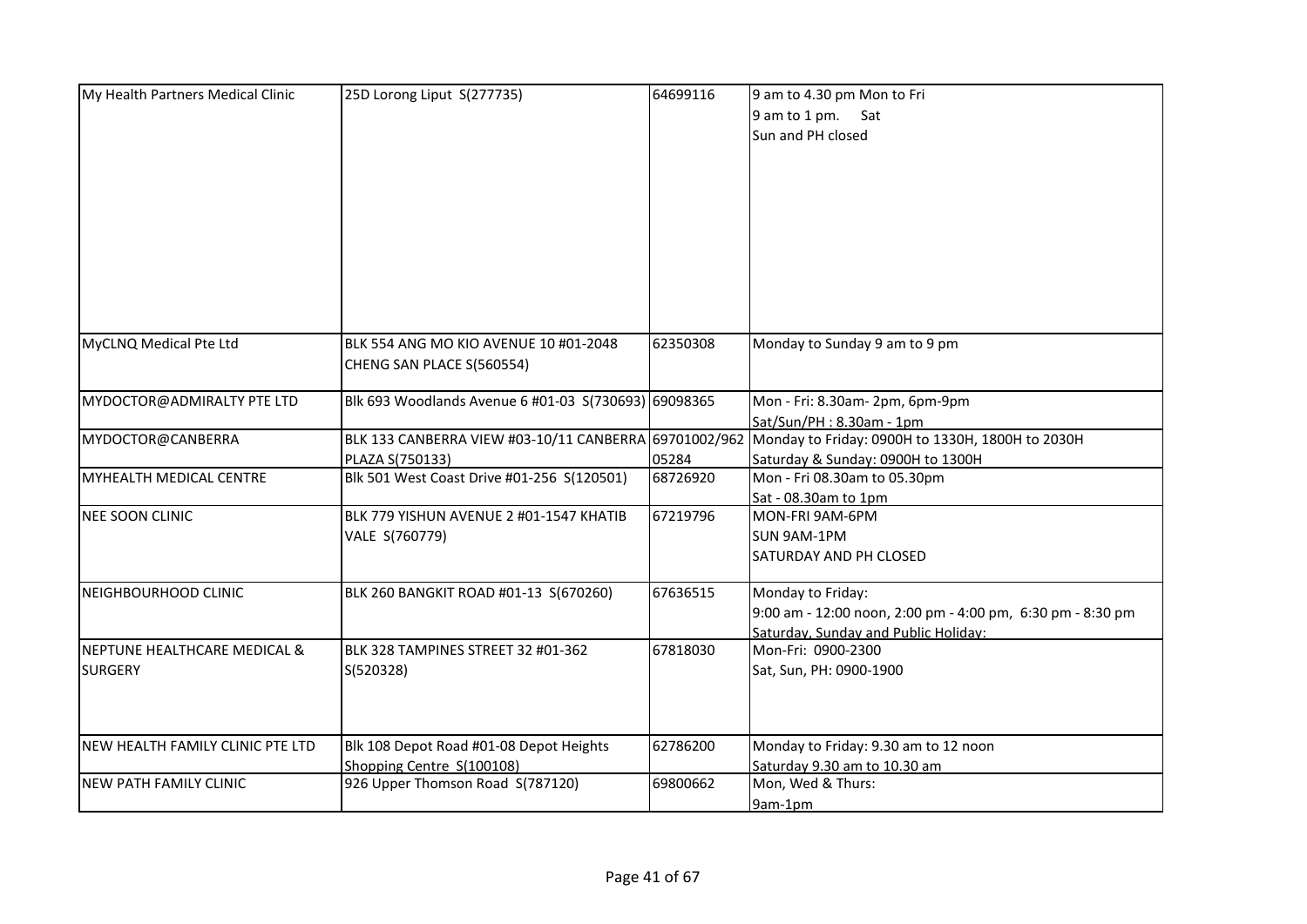| New Town Clinic Pte Ltd                     | BLK 59 New Upper Changi Road #01-1224<br>S(461059)                  | 64431784 | Morning: Monday to Sunday: 9:00 am to 01:00 pm except<br>Wednesday<br>Afternoon: Monday & Tuesday: 3:00 pm to 6:00 pm<br>Night: Closed<br>PH: Closed |
|---------------------------------------------|---------------------------------------------------------------------|----------|------------------------------------------------------------------------------------------------------------------------------------------------------|
| <b>NEWCASTLE CLINIC</b>                     | 541 Orchard Road #14-02 Liat Towers<br>S(238881)                    | 67362322 | Mon - Fri: 9.30am to12.30pm, 2.30pm to 4.30pm<br>Sat: 9.30am to 11:30am                                                                              |
| Newlife Family Clinic & Surgery             | BLK 61 TEBAN GARDENS ROAD #01-20<br>S(600061)                       | 65663770 | Mon-Tue 9-12pm, 2.30-4pm, 7-8.30pm<br>Wed-Thu 9-12pm, 2.30-4pm                                                                                       |
| NICHII INTERNATIONAL CLINIC                 | 1 FARRER PARK STATION ROAD #07-05/06<br>CONNEXION S(217562)         | 69707090 | Monday, Tuesday, Thursday, Friday: 0900-1200, 1400-1730<br>Wednesday, Saturday: 0900-1200                                                            |
| <b>NIPPON MEDICAL CARE</b>                  | 6A Napier Road #03-31 Gleneagles Hospital<br>S(258500)              | 64747707 | Monday to Friday: 09:00 am to 11:00 pm, 02:00 pm to 05:00<br>pm<br>Saturday: 09:00 am to 12:00 pm                                                    |
| NORTHEAST (AMK) MEDICAL CENTRE<br>PTE. LTD. | 2450 ANG MO KIO AVENUE 8 #01-02 ANG MO<br>KIO MRT STATION S(569811) | 64524910 | Mon - Fri: 8am - 2pm<br>Mon & Wed: 5pm - 8pm<br>Sat: 8am - 1pm                                                                                       |
| NORTHEAST MEDICAL GROUP                     | Blk 39 Jalan Tiga #01-01 S(390039)                                  | 62413298 | Mon-Fri: 8am-1pm, 2pm-10pm<br>Sat: 8am-1pm, 6pm-10pm<br>Sun: 8am-6pm<br>PH: 8am-1pm                                                                  |
| NORTHEAST MEDICAL GROUP                     | Blk 25 Ghim Moh Link #01-10 S(270025)                               | 66943282 | Mon, Tue, Thu: 08.30am to 01.00pm, 02.00pm to 10.00pm<br>Wed, Fri: 08.30am to 01.00pm, 02.00pm to 06.00pm<br>Sat: 08.30am to 01.00pm                 |
| NORTHEAST MEDICAL GROUP                     | Blk 531 Bedok North St 3 #01-692 S(460531)                          | 64412402 | Mon/Wed: 7pm-10pm<br>Sun: 8:30am-12pm                                                                                                                |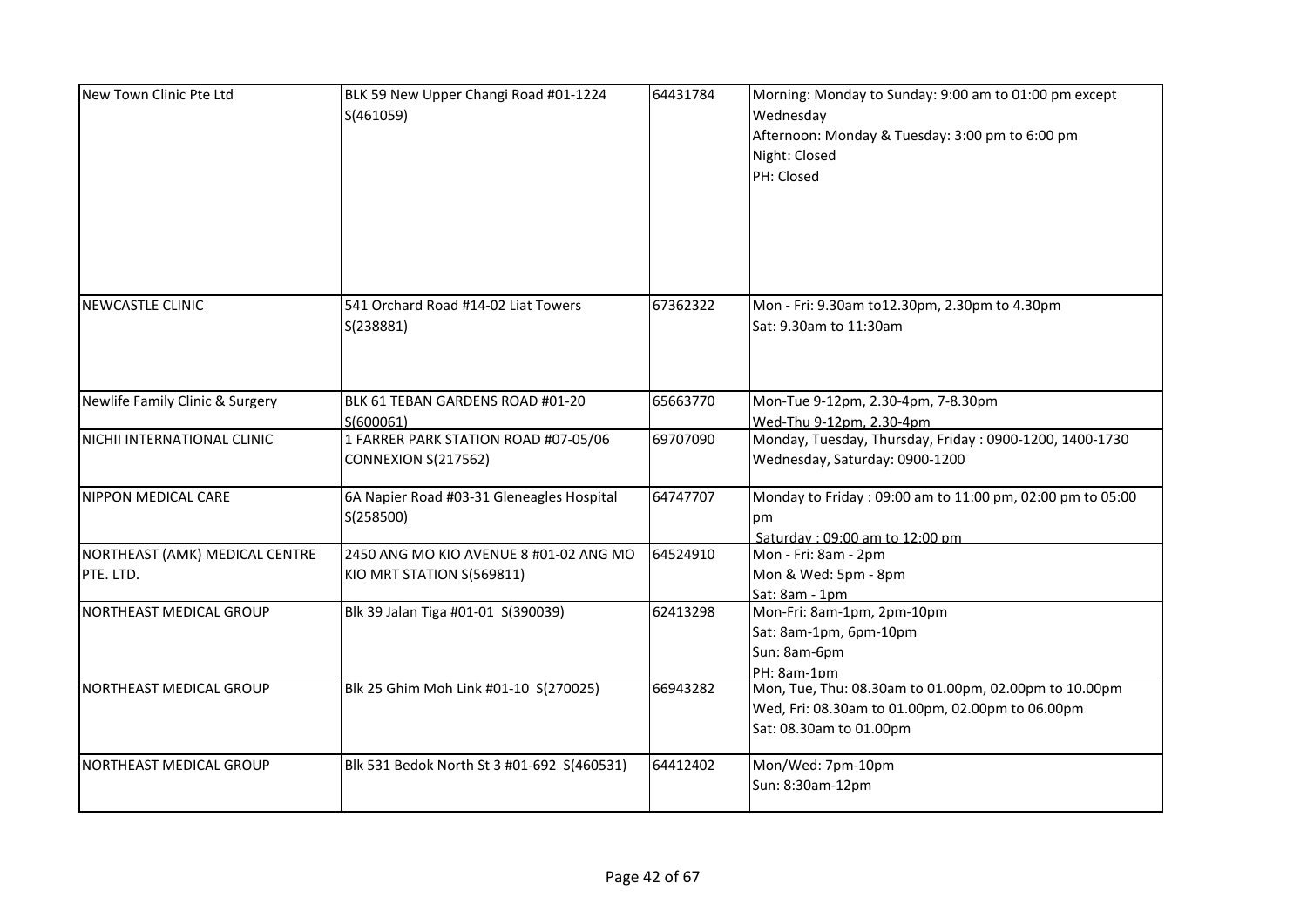| NORTHEAST MEDICAL GROUP                | 5 Sengkang Square #01-05 S(545062)                 | 68755911 | Mon-Sun: 8am-10pm                                       |
|----------------------------------------|----------------------------------------------------|----------|---------------------------------------------------------|
| NORTHEAST MEDICAL GROUP                | 30 Simei Street 3 #02-01 Simei Mrt Station         | 67838638 | Mon-Sun: 8am-10pm                                       |
| NORTHEAST MEDICAL GROUP                | 20 Tampines Central 1 #01-25 Tampines Mrt          | 67867848 | Mon-Sun 8am-1pm, 2pm-10pm                               |
|                                        | Station S(529538)                                  |          | PH 8am-1pm                                              |
| NORTHEAST MEDICAL GROUP                | 22 Malacca Street #13-03 Rb Capital Building       | 65572770 | Mon, Tue, Fri: 08.30am to 01.00pm, 02.00pm to 06.00pm   |
|                                        | S(048980)                                          |          | Wed, Thu: 08.30am to 01.00pm, 02.00pm to 04.00pm        |
| Northeast Medical Group                | 10 BUKIT BATOK CENTRAL #01-01 BUKIT BATOK 62661442 |          | Mon-Fri 8am-10pm                                        |
|                                        | MRT STATION S(659958)                              |          | Sat/Sun 8am-1pm                                         |
| NORWOOD MEDICAL CLINIC                 | 785E Woodlands Rise #01-02 S(735785)               | 69373576 | Mon - Fri: 0800-1300, 1800-2200hrs                      |
|                                        |                                                    |          | Sat: 0800-1300hrs                                       |
|                                        |                                                    |          | Sun: 0900-1300hrs                                       |
| NUTRAMED CLINIC                        | 1 Grange Road #10-10 Orchard Building              | 67350706 | Monday to Friday: 08:30 am to 04:00 pm                  |
|                                        | S(239693)                                          |          | Saturday to Saturday: 08:30 am to 12:00 pm              |
| OC MEDICAL RAFFLES PLACE               | 1 Raffles Place #05-15/16 One Raffles Place        | 65322692 | Weekdays: 9am to 3pm                                    |
|                                        | S(048616)                                          |          | Weekends: closed                                        |
| One Medical Clinic                     | BLK 728 JURONG WEST AVENUE 5 #01-K1                | 67922143 | Mondays to Thursdays: 8:30am-2pm, 5pm to 9pm            |
|                                        | S(640728)                                          |          | Fridays: 8:30am-2pm                                     |
| ONE WELLNESS MEDICAL                   | 160 ROBINSON ROAD #03-14 SINGAPORE                 | 69041671 | 8.30am to 5.30pm Mon to Fri                             |
|                                        | <b>BUSINESS FEDERATION CENTRE S(068914)</b>        |          |                                                         |
| ONECARE CLINIC ALJUNIED MRT            | 81 Lorong 25 Geylang #01-03 Aljunied Mrt           | 69045871 | Mon - Fri: 09.00am to 02.45pm, 06.00pm to 08.45pm       |
|                                        | Station S(388310)                                  |          | Sat: 09.00am to 11.45am                                 |
| <b>OneCare Clinic Bedok MRT</b>        | BLK 315 NEW UPPER CHANGI ROAD #01-01               | 69700813 | Mon - Thu: 09.00am to 01.45pm, 05.00pm to 08.45pm       |
|                                        | BEDOK MRT STATION S(467347)                        |          | Fri: 09.00am to 01.45pm                                 |
|                                        |                                                    |          | Sat - Sun: 09.00am to 11.45am                           |
| OneCare Clinic Boon Lay                | BLK 221 BOON LAY PLACE #01-152 BOON LAY            | 62611580 | Mon - Sun: 08.00am to 03.45pm, 05.00pm to 9.45pm        |
|                                        | SHOPPING CENTRE S(640221)                          |          |                                                         |
| <b>OneCare Clinic Bukit Batok</b>      | BLK 630 BUKIT BATOK CENTRAL #01-148                | 65636913 | Mon - Fri: 08.00am to 02.45pm, 05.00pm to 08.45pm       |
|                                        | S(650630)                                          |          | Sat, Sun: 08.00am to 12.45pm, 05.00pm to 08.45pm        |
| <b>OneCare Clinic Bukit Batok West</b> | BLK 440 BUKIT BATOK WEST AVENUE 8 #01-07           | 69709302 | Mon, Tues, Thur: 08.00am to 12.45pm, 06.00pm to 08.45pm |
|                                        | MULTI STOREY CAR PARK S(650440)                    |          | Wed, Fri: 08.00am to 12.45pm                            |
| OneCare Clinic Bukit Gombak MRT        | 802 BUKIT BATOK WEST AVENUE 5 #01-16               | 62558472 | Mon - Thu: 08.00am to 02.45pm, 05.00pm to 08.45pm       |
|                                        | BUKIT GOMBAK MRT STATION S(659083)                 |          | Sat: 08.00am to 12.45pm                                 |
|                                        |                                                    |          | Sun: 08.00am to 12.45pm, 05.00pm to 08.45pm             |
|                                        |                                                    |          |                                                         |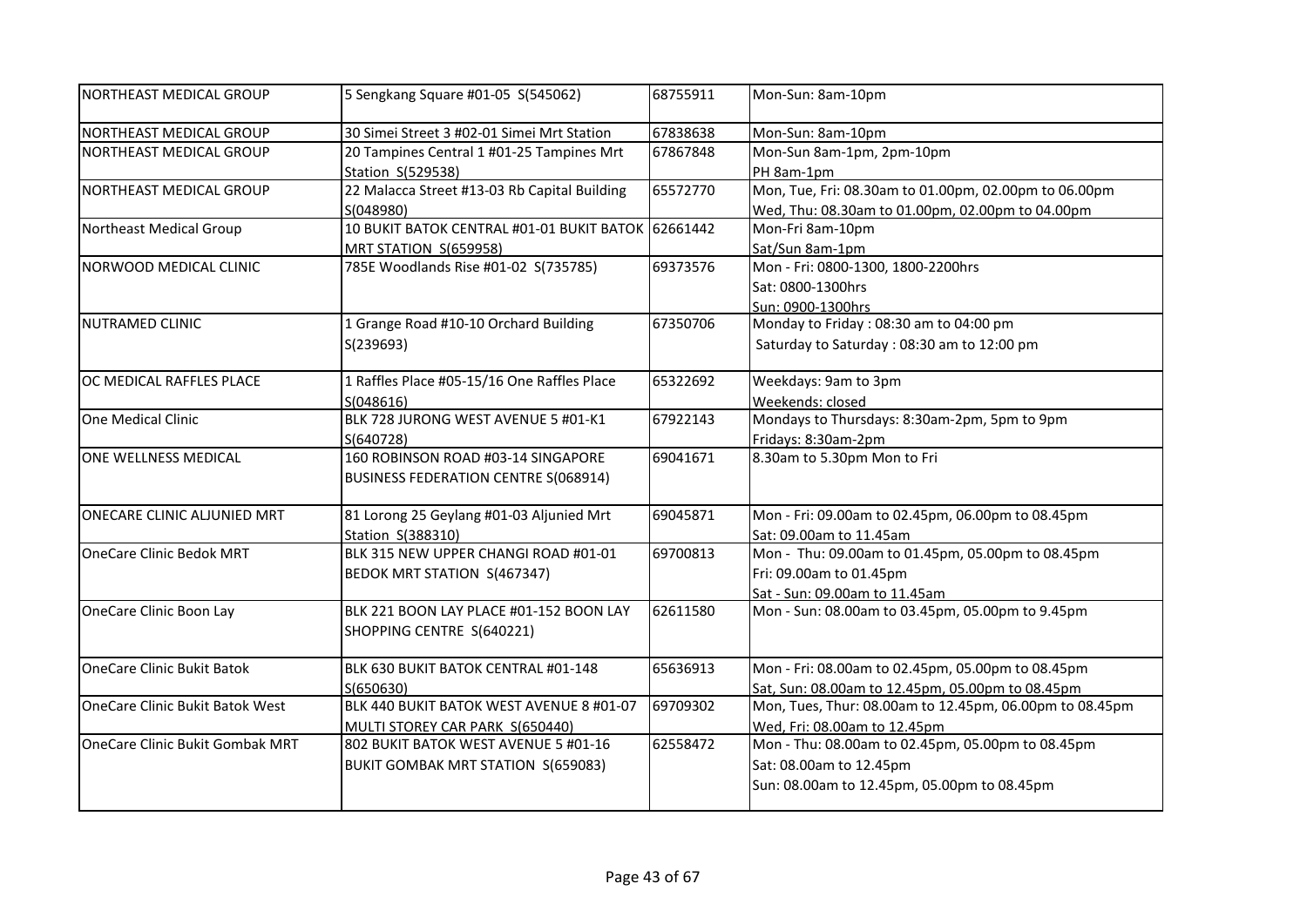| OneCare Clinic Bukit Panjang        | 547 SEGAR ROAD #01-05 MULTI STOREY CAR<br>PARK S(670547)                 | 62508533 | Mon - Sun: 08.00am to 02.45pm, 06.00pm to 09.15pm                                                                                                                |
|-------------------------------------|--------------------------------------------------------------------------|----------|------------------------------------------------------------------------------------------------------------------------------------------------------------------|
| ONECARE CLINIC CANBERRA             | Blk 105 Canberra Street #01-09 S(750105)                                 | 62513778 | Mon to Fri: 08.00am to 01.45pm, 06.00pm to 08.45pm<br>Sat - Sun: 08.00am to 11.45am                                                                              |
| OneCare Clinic Choa Chu Kang        | BLK 810 CHOA CHU KANG AVENUE 7 #01-09<br>MULTI STOREY CAR PARK S(680810) | 67666146 | Mon - Fri: 08.00am to 01.45pm, 06.00pm to 08.45pm<br>Sat: 08.00am to 11.45am                                                                                     |
| ONECARE CLINIC CLEMENTI             | Blk 449 Clementi Avenue 3 #01-241 S(120449)                              | 69709300 | Mon, Tue, Thu: 8am to 145pm; 6pm to 845pm<br>Wed, Fri: 8am to 145pm<br>Sat: 9am to 1145am                                                                        |
| OneCare Clinic Fernvale             | BLK 417 FERNVALE LINK #01-10 S(790417)                                   | 63441620 | Mon, Tues, Thu, Fri: 08.00am to 12.45pm, 06.00pm to 08.45pm<br>Wed: 08.00am to 12.45pm<br>Sat: 08.00am to 11.45am<br>Sun: 08.00am to 11.45am. 06.00pm to 08.45pm |
| <b>OneCare Clinic Hougang</b>       | BLK 104 HOUGANG AVENUE 1 #01-1125<br>S(530104)                           | 65250325 | Mon - Fri: 08.00am to 01.45pm, 06.00pm to 08.45pm<br>Sat - Sun: 08.00am to 12.45pm, 06.00pm to 08.45pm                                                           |
| OneCare Clinic Hougang Ave 8        | BLK 681 HOUGANG AVENUE 8 #01-835<br>S(530681)                            | 69700811 | Mon - Thu: 08.00am to 01.45pm, 05.00pm to 08.45pm<br>Fri: 08.00am to 01.45pm                                                                                     |
| <b>Onecare Clinic Keat Hong LRT</b> | BLK 818 CHOA CHU KANG AVENUE 1 #01-08<br>S(680818)                       | 69700323 | Mon - Thu: 08.00am to 01.45pm, 06.00pm to 08.45pm<br>Fri: 08.00am to 01.45pm<br>Sat: 08.00am to 11.45am                                                          |
| <b>OneCare Clinic Loyang</b>        | BLK 258 PASIR RIS STREET 21 #02-14 LOYANG<br>POINT S(510258)             | 63857435 | Mon - Fri: 08.00am to 01.45pm, 05.00pm to 08.45pm<br>Sat: 08.00am to 12.45pm<br>Sun: 08.00am to 12.45pm, 06.00pm to 08.45pm                                      |
| <b>OneCare Clinic Marine Parade</b> | BLK 81 MARINE PARADE CENTRAL #01-644<br>S(440081)                        | 63441620 | Mon, Tues, Thu: 09.00am to 12.45pm, 06.00pm to 08.15pm<br>Wed, Fri: 09.00am to 12.45pm<br>Sat, Sun: 09.00am to 12.15pm                                           |
| OneCare Clinic Punggol Plaza        | BLK 168 PUNGGOL FIELD #02-09A PUNGGOL<br>PLAZA S(820168)                 | 69708649 | Monday-Thursday 08:00-15:00, 17:00-21:00<br>Friday 08:00-15:00<br>Saturday-Sunday 08:00-13:00, 18:00-21:00                                                       |
| <b>Onecare Clinic Tampines</b>      | BLK 827 TAMPINES STREET 81 #01-142<br>S(520827)                          | 64435938 | Mon - Thu: 08.00am to 12.45pm, 06.00pm to 08.45pm<br>Fri: 08.00am to 12.45pm<br>Sat: 06.00pm to 08.45pm                                                          |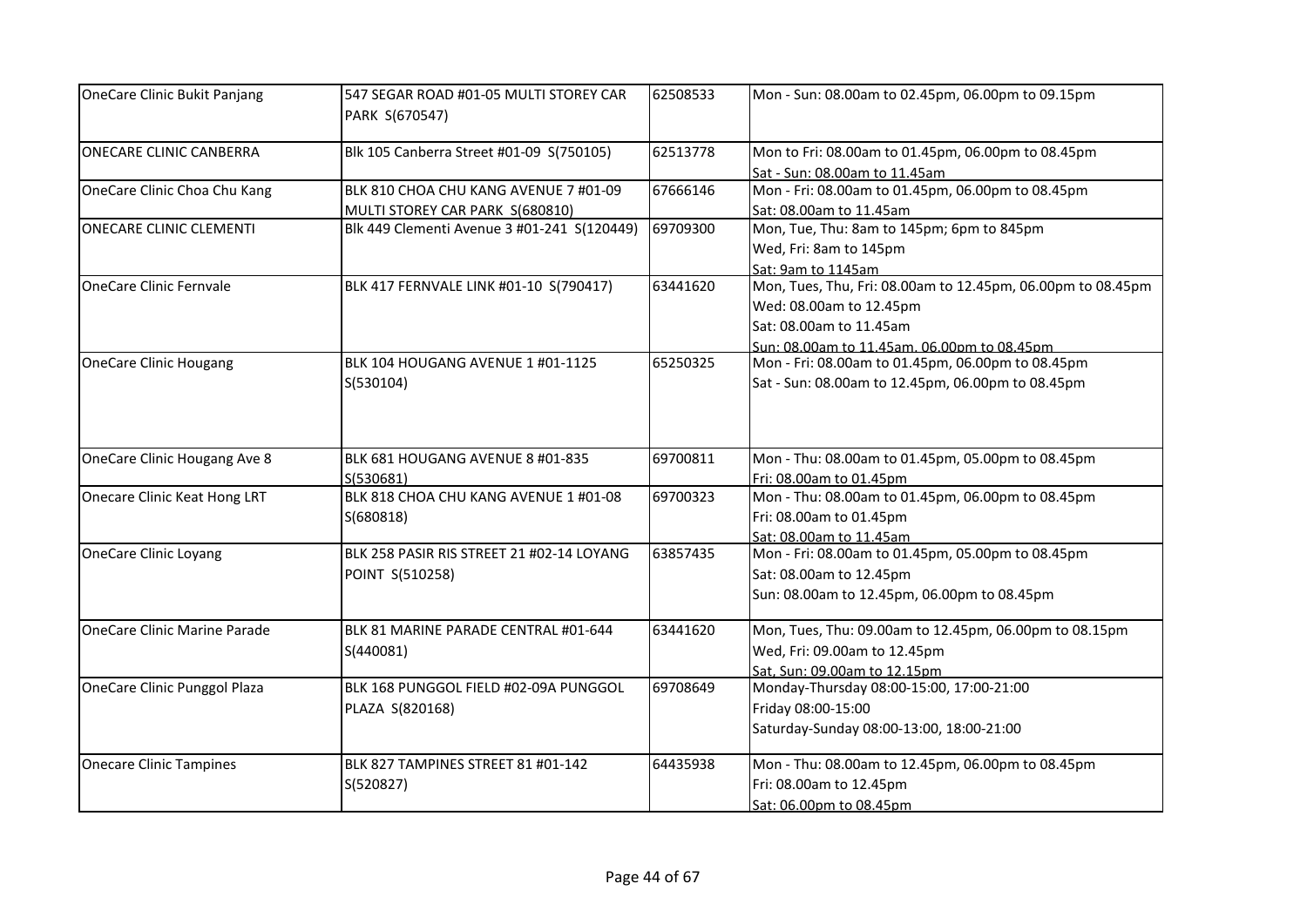| <b>OneCare Clinic Tampines MRT</b> | 20 TAMPINES CENTRAL 1 #01-27 TAMPINES              | 67853702  | Mon - Fri: 08.00am to 01.45pm, 05.00pm to 08.45pm          |
|------------------------------------|----------------------------------------------------|-----------|------------------------------------------------------------|
|                                    | MRT STATION S(529538)                              |           | Sat - Sun: 09.00am to 12.45pm                              |
|                                    |                                                    |           | Sun: 06.00pm to 08.45pm                                    |
| <b>OneCare Clinic Tiong Bahru</b>  | BLK 11A BOON TIONG ROAD #01-08 S(161011)           | 63582568  | Mon - Fri: 08.00am to 01.30pm, 05.00pm to 08.30pm          |
|                                    |                                                    |           | Sat/Sun: 08.00am to 11.30pm                                |
|                                    |                                                    |           | Sun: 06.00pm to 08.30pm                                    |
| <b>OneCare Clinic Woodlands</b>    | 4 Woodlands Street 12 #02-57 S(738623)             | 63632919  | Mon, Tue, Thu, Fri: 08:30am to 01.45pm, 06.00pm to 08.45pm |
|                                    |                                                    |           | Wed: 08.30am to 1.45pm                                     |
|                                    |                                                    |           | Sat: 08.30am to 12.45pm                                    |
| <b>OneCare Clinic Yishun</b>       | BLK 431 YISHUN AVENUE 1 #01-04 MULTI               | 63342373  | Mon: 08.30am to 02.15pm, 06.00pm to 09.15pm                |
|                                    | STOREY CAR PARK S(760431)                          |           | Tues - Fri: 08.30am to 02.15pm, 06.00pm to 08.45pm         |
|                                    |                                                    |           | Sat: 08.30am to 12.45pm                                    |
|                                    |                                                    |           | Sun: 08.30am to 12.45pm, 06.00pm to 08.45pm                |
|                                    |                                                    |           |                                                            |
| <b>ONEDOCTORS FAMILY CLINIC</b>    | 253 Holland Avenue #02-01 Holland Village          | 64698938  | Mon - Friday 12noon-3pm                                    |
|                                    | S(278982)                                          |           |                                                            |
|                                    |                                                    |           |                                                            |
| <b>ONEDOCTORS FAMILY CLINIC</b>    | 83 Punggol Central #02-17 Waterway Point           | 63858018  | Mon - Fri: 12noon to 3pm                                   |
|                                    | S(828761)                                          |           |                                                            |
| <b>OneDoctors Family Clinic</b>    | BLK 710 ANG MO KIO AVENUE 8 #01-2613               | 65542918  | Mon - Fri : 8am-9pm                                        |
|                                    | S(560710)                                          |           | $Sat:8-5pm$                                                |
| ONEDOCTORS MEDICAL CENTRE          | 23 Serangoon Central #01-54/55 Nex                 | 66344918  | Public Holiday: 01:00 pm to 06:00 pm                       |
|                                    | S(556083)                                          |           | Monday to Wednesday: 09:00 am to 09:00 pm                  |
|                                    |                                                    |           | Thursday to Friday: 09:00 am to 06:00 pm                   |
| ONG CLINIC & SURGERY (YISHUN)      | BLK 293 YISHUN STREET 22 #01-223 S(760293)         | 66123707  | MONDAY TO FRIDAY- 8.30AM-3.30AM, 6PM - 9PM                 |
|                                    |                                                    |           | SAT & SUN - 6PM - 9PM                                      |
|                                    |                                                    |           |                                                            |
|                                    |                                                    |           |                                                            |
|                                    |                                                    |           |                                                            |
| ONG'S CLINIC                       | 175 Bencoolen St #01-44 Burlington Square          | 63371814  | Mon to Fri: 08:30 am to 12:30pm, 2:00 pm to 5:00 pm.       |
|                                    | S(189649)                                          |           | Sat: 9:00 am to 1:00 pm                                    |
|                                    |                                                    |           | Evening session on Mon, Tues and Thurs: 6:30pm to 9:00pm   |
|                                    |                                                    |           |                                                            |
| Osler Health International         | 328 NORTH BRIDGE ROAD #02-27 RAFFLES               | 6332 2727 | 9am-5.30pm Monday to Friday                                |
|                                    | HOTEL ARCADE S(188719)                             |           | 9am - 1pm Saturday                                         |
| <b>Osler Health International</b>  | 1 VISTA EXCHANGE GREEN #B1-26/27 THE STAR 63392727 |           | Weekday: 9am-5.30p,m                                       |
|                                    | VISTA S(138617)                                    |           | Saturday:9am-1pm                                           |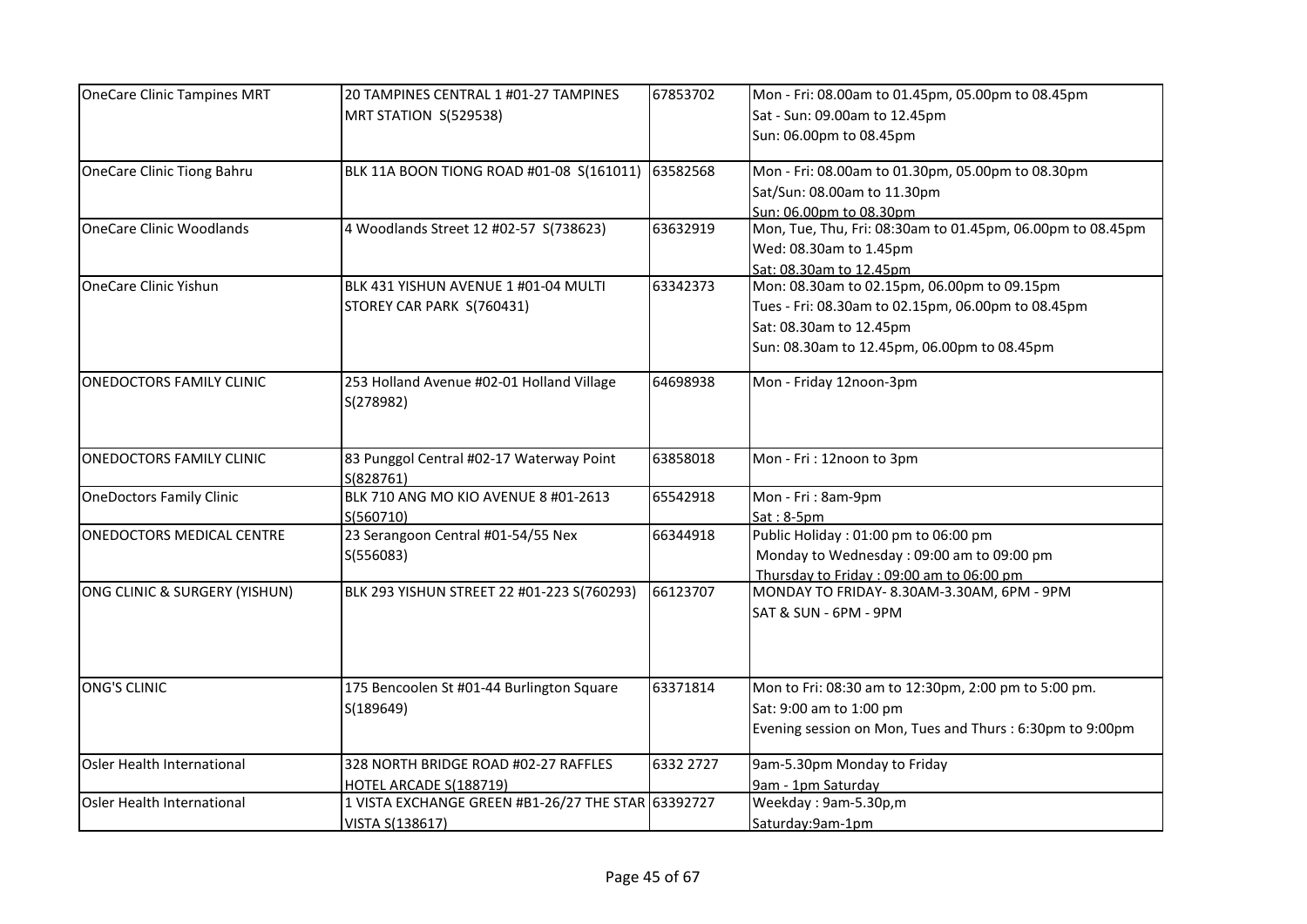| OUR FAMILY PHYSICIAN CLINIC &             | Blk 829 Tampines St 81 #01-292 S(520829)         | 67850147 | Mon - Fri: 08.00am to 11.00pm                              |
|-------------------------------------------|--------------------------------------------------|----------|------------------------------------------------------------|
| <b>SURGERY</b>                            |                                                  |          | Sat: 8.00am to 12.30pm                                     |
| Our Woodleigh Family Clinic               | BLK 115B ALKAFF CRESCENT #01-05 S(342115)        | 69700560 | Mondays to Fridays: 8.30am to 2.30pm, 6pm to 9pm           |
|                                           |                                                  |          | Saturdays: 8.30am to 12.30pm                               |
|                                           |                                                  |          | Sundays: 8.30am to 12.30pm, 6pm to 9pm                     |
|                                           |                                                  |          | Public Holidays: Closed                                    |
| P Tan Family Medicine Clinic              | BLK 503 BISHAN STREET 11 #01-464 S(570503)       | 62557545 | Mon-Thurs: 9 am to 12.30 pm; 2 pm to 5 pm; 7.30 pm to 9.30 |
|                                           |                                                  |          | pm                                                         |
|                                           |                                                  |          | Fri: 9 am to 12.30 pm; 2 pm to 5 pm                        |
|                                           |                                                  |          | Sat: 9 am to 12.30 pm                                      |
|                                           |                                                  |          | $Sun/PH \cdot Closed$                                      |
| <b>PACIFIC FAMILY CLINIC</b>              | Blk 75D Redhill Road #01-116 S(154075)           | 64740343 | Mon-Fri 8am-12noon, 1pm-3:30pm, 6pm-9pm                    |
|                                           |                                                  |          | Sat 8am -1pm                                               |
|                                           |                                                  |          | Sun 9am-1pm                                                |
| <b>PACIFIC MEDICAL &amp; DENTAL GROUP</b> | Blk 716 Yishun St 71 #01-270 S(760716)           | 67524050 | Mon, Wed, Fri: 8.30am to 3pm; 6.30pm to 9.15pm             |
|                                           |                                                  |          | Tue, Thu: 8.30am to 3pm                                    |
|                                           |                                                  |          |                                                            |
|                                           |                                                  |          | Sat: 8.30am to 12.15pm                                     |
|                                           |                                                  |          | Sun and PH: closed                                         |
| Pacific Medical Clinic                    | 290 ORCHARD ROAD #12-01 THE PARAGON<br>S(238859) | 66816616 | 830am to 530pm                                             |
| PANCARE MEDICAL CLINIC                    | Blk 133 Ang Mo Kio Avenue 3 #01-1643 Kebun       | 62583186 | Mon: 8am to 9pm                                            |
|                                           | Baru Spring S(560133)                            |          | Tues to Fri: 8am to 1pm                                    |
|                                           |                                                  |          | Wed and Thurs: 6 to 9pm                                    |
|                                           |                                                  |          | Sat: 8am to 1pm                                            |
|                                           |                                                  |          | Sun: 9am to 12nm                                           |
| <b>PANHEALTH FAMILY CLINIC</b>            | Blk 312B Sumang Link #01-03 S(822312)            | 69660595 | Monday, Tuesday; 0830-1200, 1430-1600, 1830-2100           |
|                                           |                                                  |          | Wed: 0830 - 1200, 1430-1600                                |
|                                           |                                                  |          | Thursday, Friday; 0830-1200, 1430-1600, 1830-2100          |
|                                           |                                                  |          | Sat: 08.30am - 12pm                                        |
| Panhealth Family Clinic (Hougang)         | BLK 932B HOUGANG AVENUE 9 #01-02                 | 66101496 | Monday-Thursday: 08.30am to 12.45pm, 5.00pm to 9.15pm      |
|                                           | HOUGANG CRIMSON S(532932)                        |          | Fri-Sun: 08.30am to 12.45pm (Sundays only from Jan 3rd     |
|                                           |                                                  |          | onwards)                                                   |
|                                           |                                                  |          | PH closed                                                  |
|                                           |                                                  |          |                                                            |
| Parklane Medical Centre                   | 35 SELEGIE ROAD #02-25A PARKLANE                 | 63346778 | MON - FRI 9AM-1230PM, 2PM-530PM                            |
|                                           | SHOPPING MALL S(188307)                          |          | SAT 9AM-1230PM                                             |
| <b>PARKWAY EAST HOSPITAL</b>              | 321 Joo Chiat Place S(427990)                    | 62295840 | 24hours, 7 days a week                                     |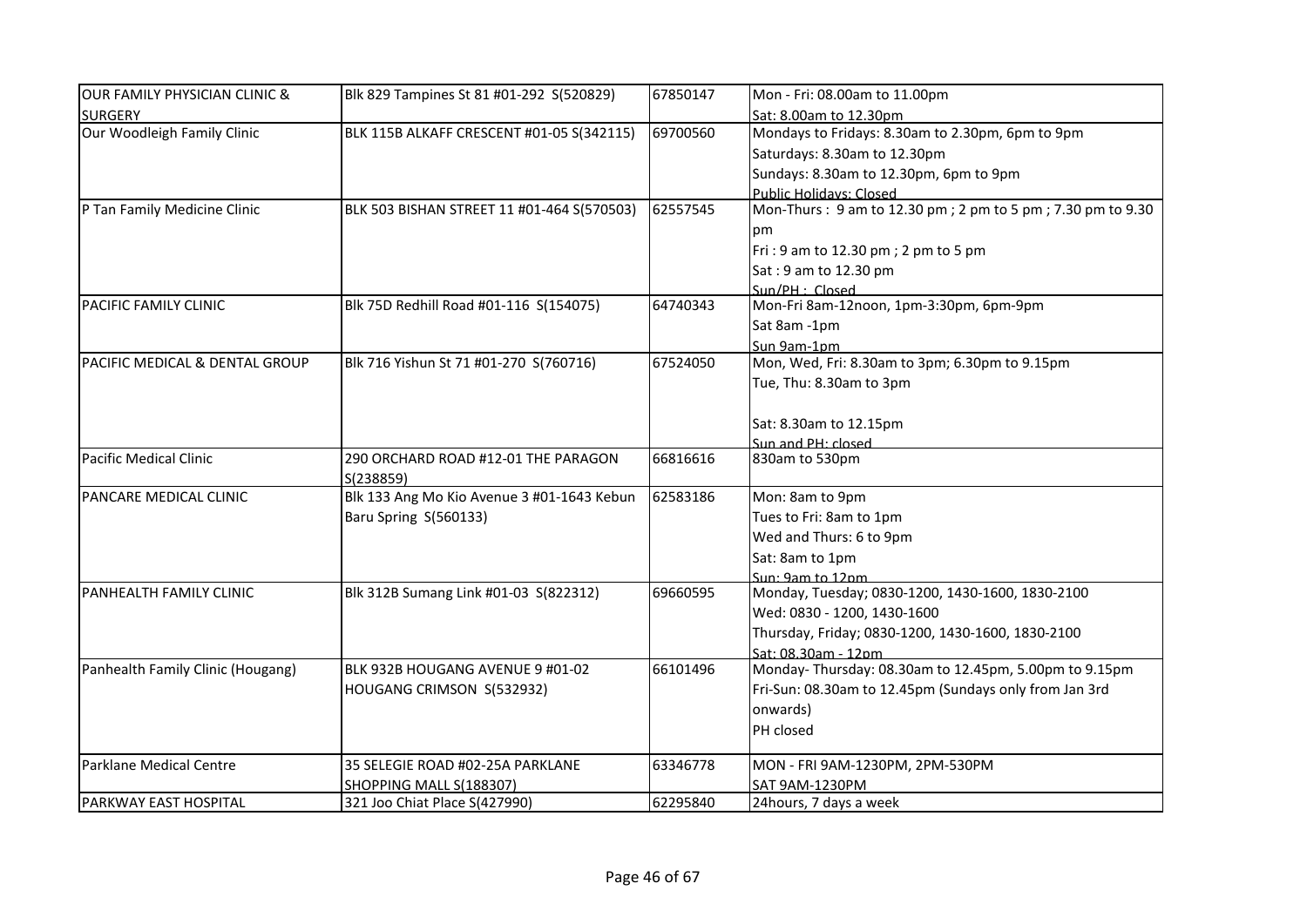| PARKWAY SHENTON MEDICAL GROUP          | 50 Robinson Road #01-03 Robinson Suites                | 62223626   | Mon to Fri: 8:30am to 1:00pm                              |
|----------------------------------------|--------------------------------------------------------|------------|-----------------------------------------------------------|
|                                        | S(068882)                                              |            | 2:00pm to 4:00pm                                          |
| PARKWAY SHENTON MEDICAL GROUP          | 205 Hougang Street 21 #03-20 Heartland Mall - 68449630 |            | Mon-Fri: 9am - 1pm                                        |
|                                        | Kovan S(530205)                                        |            | $2pm - 3pm$                                               |
|                                        |                                                        |            | Sat-Sun:                                                  |
|                                        |                                                        |            | 9am-11am                                                  |
| PARKWAY SHENTON MEDICAL GROUP          | Blk 681 Punggol Drive #01-01 S(820681)                 | 62448324   | Mon-Sun: 8am-1pm, 2pm-5pm                                 |
| PARKWAY SHENTON MEDICAL GROUP          | 10 Eunos Road 8 #02-122 Singapore Post                 | 68488018   | Mon to Fri: 9:00am to 1:00pm                              |
|                                        | Centre S(408600)                                       |            | 2:00pm to 4:00pm                                          |
| PARKWAY SHENTON MEDICAL GROUP          | 1 Jelebu Road #03-02 Bukit Panjang Plaza               | 67697863   | Mon to Fri: 8:30am to 1:00pm;                             |
|                                        | S(677743)                                              |            | 2:00pm to 4:30pm                                          |
| PARKWAY SHENTON MEDICAL GROUP          | BLK 451 CLEMENTI AVENUE 3 #01-309                      | 67739150   | Mon to Fri: 8:30am to 12:30pm;                            |
|                                        | S(120451)                                              |            | 1:30pm to 3:30pm                                          |
| Parsons Medical Clinic and Surgery Pte | 360 ORCHARD ROAD #04-10 INTERNATIONAL                  | 67533371   | 10am to 6 pm Monday to Friday                             |
| Ltd                                    | <b>BUILDING S(238869)</b>                              |            |                                                           |
| Pasir Ris Clinic & Surgery             | BLK 442 PASIR RIS DR 6 #01-28 S(510442)                | 65820502   | Mon - Fri 830n am - 1230pm;2pm -4pm(closed on wed         |
|                                        |                                                        |            | afternoon)                                                |
|                                        |                                                        |            | Sat/Sun: 8.30 - 12pm                                      |
|                                        |                                                        |            | call for appointment<br>Mon - Fri: 8am - 4.30pm           |
|                                        |                                                        |            |                                                           |
|                                        |                                                        |            |                                                           |
|                                        |                                                        |            | <b>Consultation hours</b>                                 |
|                                        |                                                        |            | Mon-Fri: 1.00pm-2.30pm                                    |
| PCS MEDICAL CENTRE                     | 100 AYER MERBAU ROAD PCS S(628277)                     | 6563333636 | Sat, Sun & Ph: Closed                                     |
| PEAK MEDICAL CLINIC & SURGERY          | Blk 601B Tampines Avenue 9 #01-05 Tampines             | 65136326   | Mon-Fri: 08.00am to 01.00pm, 06.00pm to 10.00pm           |
|                                        | Greenridges S(522601)                                  |            | Sat-Sun: 08.00am to 01.00pm                               |
|                                        |                                                        |            | PH: 08.00am to 01.00pm                                    |
| PHILIP ENG RESPIRATORY & MEDICAL       | 3 Mount Elizabeth #14-14 Mount Elizabeth               | 68360378   | Monday to Friday: 08:30 am to 01:00 pm, 02:00 pm to 05:00 |
| <b>CLINIC</b>                          | Medical Centre S(228510)                               |            | pm                                                        |
|                                        |                                                        |            | Saturday: 08:30 am to 12:30 pm                            |
| PHOENIX MEDICAL GROUP                  | 1 Seletar Road #02-11 Greenwich V S(807011)            | 65553512   | Daily 9am to 9pm except Public Holidays                   |
| PHOENIX MEDICAL GROUP (NOVENA)         | 275 Thomson Road                                       | 62543862   | Mon to Fri: 9am to 3pm, 6pm to 9pm                        |
|                                        | #01-05 Novena Regency                                  |            | Sat: 9am to 2pm                                           |
|                                        | Singapore 307645                                       |            | Sun: 2pm to 9pm                                           |
|                                        |                                                        |            | PH: Closed                                                |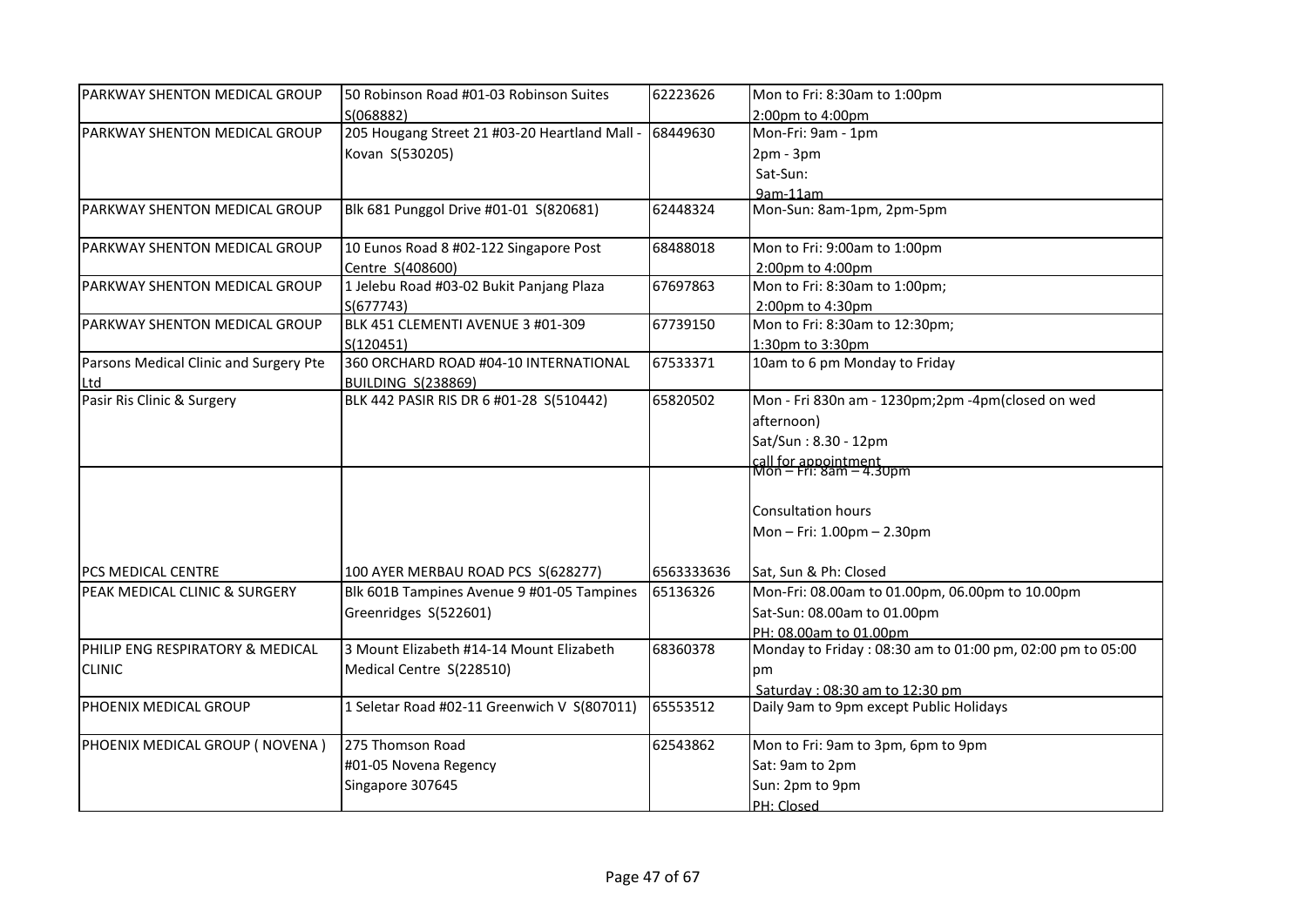| Phoenix Medical Group (Hillview)   | 4 Hillview Rise #02-20 HillV2 S(667979)               | 67107157 | Weekdays 9am to 3pm, 6pm to 9pm                            |
|------------------------------------|-------------------------------------------------------|----------|------------------------------------------------------------|
|                                    |                                                       |          | Saturday 9am to 2pm                                        |
|                                    |                                                       |          | Sunday 2pm to 9pm                                          |
| PHOENIX MEDICAL GROUP (PAYA        | 60 Paya Lebar Road #02-09 Paya Lebar Square           | 67022940 | Mon-Fri: 9am-12.30pm, 2pm-5pm                              |
| LEBAR)                             | S(409051)                                             |          | Sat: 9am-12.30pm                                           |
| PHYSICIANS PRACTICE FAMILY MEDICAL | 101 THOMSON ROAD #01-17 UNITED SQUARE                 | 62548182 | Mondays and Thursdays 0830-2030                            |
| <b>CENTER</b>                      | S(307591)                                             |          | Tuesdays, Wednesdays and Fridays 0830-1730                 |
|                                    |                                                       |          | Saturdays and Sundays 0830-1230                            |
| PIER MEDICAL CENTRE                | BLK 725 JURONG WEST AVE 5 #B1-164                     | 67915677 | Mon - Sat: 9 am to 12.30 pm                                |
|                                    | S(640725)                                             |          | Thur - Fri: 9 am - 12.30 pm, 2 pm - 4.30 pm                |
| PINNACLE FAMILY CLINIC (BUANGKOK   | Blk 991 Buangkok Link #02-05 Buangkok Square 69099203 |          | Public Holiday: Closed                                     |
| SQUARE)                            | S(530991)                                             |          | Monday: 08:00 am to 01:00 pm, 02:00 pm to 05:00 pm, 06:00  |
|                                    |                                                       |          | pm to 10:00 pm                                             |
|                                    |                                                       |          | Tuesday to Friday: 08:00 am to 03:00 pm, 06:00 pm to 09:00 |
|                                    |                                                       |          | pm                                                         |
|                                    |                                                       |          | Saturday: 09:00 am to 01:00 pm                             |
|                                    |                                                       |          | Sunday: 00:00 am to 12:00 nm                               |
| PINNACLE FAMILY CLINIC             | Blk 289C Compassvale Crescent #01-04                  | 63861089 | Monday: 08:00 am to 01:00 pm, 02:00 pm to 05:00 pm, 06:00  |
| (COMPASSVALE)                      | S(543289)                                             |          | pm to 10:00 pm                                             |
|                                    |                                                       |          | Tuesday to Friday: 08:00 am to 03:00 pm, 06:00 pm to 09:30 |
|                                    |                                                       |          | pm                                                         |
|                                    |                                                       |          | Saturday: 09:00 am to 01:00 pm                             |
|                                    |                                                       |          | Sunday: $09:00$ am to $12:00$ nm $06:30$ nm to $09:30$ nm  |
| PINNACLE FAMILY CLINIC (PASIR RIS) | BLK 571 PASIR RIS STREET 53 #01-50 S(510571           | 62437338 | MON-FRIDAY: 0900-1400                                      |
|                                    |                                                       |          | MON; TUE; FRI: 1800-2100                                   |
|                                    |                                                       |          | SAT: 0900-1300                                             |
|                                    |                                                       |          | SUN: 0900-1200                                             |
|                                    |                                                       |          | PH: CLOSED                                                 |
| PINNACLE FAMILY CLINIC (RIVER      | 240 River Valley Road S(238297)                       | 68366986 | Monday: 08:30 am to 01:00 pm, 02:00 pm to 06:30 pm         |
| VALLEY)                            |                                                       |          | Tuesday: 08:30 am to 01:00 pm, 02:00 pm to 06:30 pm        |
|                                    |                                                       |          | Wednesday: 08:30 am to 01:00 pm, 02:00 pm to 05:00 pm      |
|                                    |                                                       |          | Thursday: 08:30 am to 01:00 pm, 02:00 pm to 06:30 pm       |
|                                    |                                                       |          | Friday: 08:30 am to 01:00 pm, 02:00 pm to 05:00 pm         |
|                                    |                                                       |          | Saturday: 09:00 am to 01:00 pm                             |
|                                    |                                                       |          |                                                            |
| PINNACLE FAMILY CLINIC (SERANGOON  | Blk 518 Serangoon North Avenue 4 #B1-208              | 62193910 | Mon - Fri: 09.00am to 03.00pm                              |
| NORTH)                             | S(550518)                                             |          | Sat: 09.00am to 01.00pm                                    |
|                                    |                                                       |          | Sun/ PH: Closed                                            |
|                                    |                                                       |          |                                                            |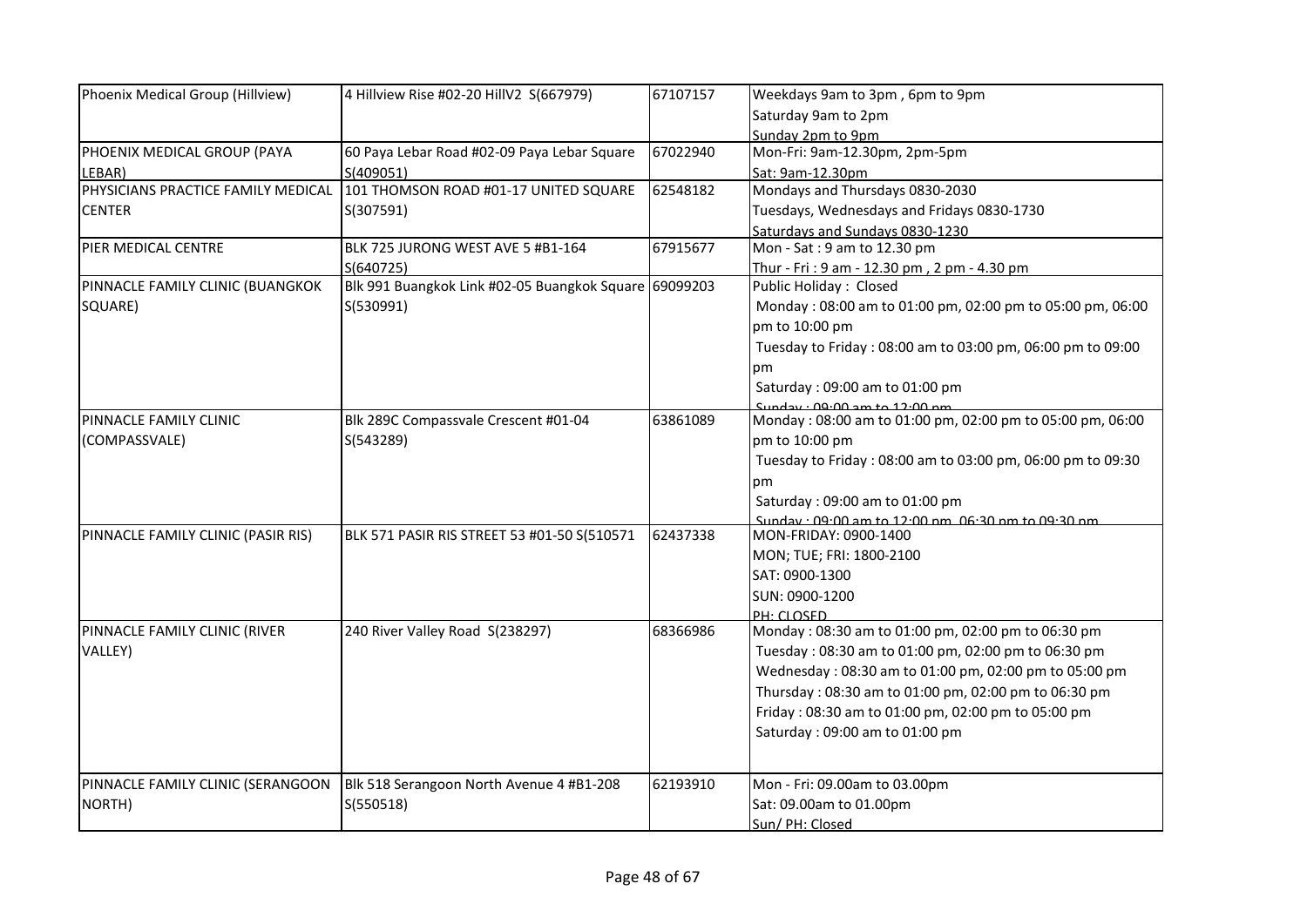|                                  | PINNACLE FAMILY CLINIC (WOODLANDS) Blk 573 Woodlands Drive 16 #01-06 S(730573) | 67601623 | monday: 8am -1pm; 2-5pm; 6-10pm                   |
|----------------------------------|--------------------------------------------------------------------------------|----------|---------------------------------------------------|
|                                  |                                                                                |          | tuesday to friday: 8am -3.30pm; 6-10pm            |
|                                  |                                                                                |          | saturday: 9am to 1pm                              |
|                                  |                                                                                |          | sunday: 9am -12pm: 6.30-9.30pm                    |
| Pinnacle family clinic (Yew Tee) | BLK 790 CHOA CHU KANG NORTH 6 #01-238                                          | 62357900 | MONDAY TO FRIDAY: 0900-1400                       |
|                                  | S(680790)                                                                      |          | MONDAY, TUESDAY, FRIDAY: 1800-2100                |
|                                  |                                                                                |          | SATURDAY: 0900-1300                               |
|                                  |                                                                                |          | <b>SUNDAY &amp; PH: CLOSED</b>                    |
| PIONEER MEDICARE                 | Blk 3 Soon Lee Street #01-08 Pioneer Junction                                  | 63397422 | Mon-Fri: 09.00am to 03.00pm                       |
|                                  | S(627606)                                                                      |          | Saturday: 09.00am to 11.00am                      |
| PLATINUM MEDICAL CENTRE @DORM    | 28 Toh Guan Road East #01-01 (Mezzanine                                        | 65656338 | Mon -Fri 08.30am to 12.00pm                       |
|                                  | Floor) S(608596)                                                               |          | Sat: 6.00pm to 8:30 pm                            |
| PLATINUM MEDICAL CENTRE PTE LTD  | BLK 504 YISHUN STREET 51 #01-02 MULTI                                          | 62571134 | MONDAY TO SATURDAY 8am to 1pm, 2pm to 5pm, 6pm to |
|                                  | STOREY CAR PARK S(760504)                                                      |          | 9:15 <sub>pm</sub>                                |
|                                  |                                                                                |          | SUNDAY 6pm to 8:30pm                              |
|                                  |                                                                                |          | P.H closed                                        |
| PLATINUM MEDICAL CLINIC AND      | Blk 513 Yishun Street 51 #01-03 Saraca Breeze                                  | 69740800 | Mon-Fri: 830 am to 1pm, 6pm to 9pm                |
| <b>SURGERY PTE LTD</b>           | @ Yishun S(760513)                                                             |          | Sat: 830 am to 1pm                                |
| <b>Precious Medical Centre</b>   | 290 ORCHARD ROAD #12-01 THE PARAGON                                            | 66816616 | 830am to 530pm                                    |
|                                  | S(238859)                                                                      |          |                                                   |
| PROCROSS MEDICAL CENTRE          | Blk 449 Hougang Avenue 10 #B1-509 S(530449) 67022848                           |          | Mon-Fri 12.30pm-3.30pm                            |
| PROCROSS MEDICAL CLINIC          | Blk 689A Woodlands Drive 75 #01-86                                             | 62199648 | Mon-Fri 8am-10am; 5pm-6pm                         |
|                                  | S(731689)                                                                      |          | Sat/Sun: 12.30pm-3pm                              |
| Prohealth 24-Hour Medical Clinic | BLK 259 BUKIT PANJANG RING RD #01-18                                           | 67652115 | Weekdays ie Mon to Fri:                           |
|                                  | S(671259)                                                                      |          | 9am to 10pm                                       |
|                                  |                                                                                |          | Sat, Sun & PH:                                    |
|                                  |                                                                                |          | 9am to 12nm                                       |
| PROHEALTH MEDICAL GROUP          | Blk 275D Compassvale Link #01-01(Unit 12)                                      | 64818066 | Mon - Fri: 08.00am to 11.00pm                     |
| @BUANGKOK                        | S(544275)                                                                      |          | Sat: 08.00am to 11.00pm                           |
|                                  |                                                                                |          | Sun: 08.00am to 11.00pm                           |
|                                  |                                                                                |          | PH: 09.00am to 11.00pm                            |
|                                  |                                                                                |          | Please arrange annointment with clinic            |
| PROHEALTH MEDICAL GROUP @BUKIT   | 4 BUKIT BATOK STREET 41 #01-76 LE QUEST                                        | 69708330 | Open Daily 8am to 10pm                            |
| <b>BATOK</b>                     | S(657991)                                                                      |          | PH 9am to 10pm                                    |
| PROHEALTH MEDICAL GROUP          | 33 Sengkang West Avenue #B1-18 The Seletar                                     | 68864768 | Mon - Fri: 08.00am to 10.00pm                     |
| @FERNVALE                        | Mall S(797653)                                                                 |          | Sat - Sun: 08:00 am to 10.00 pm                   |
|                                  |                                                                                |          | Please arrange appointment with clinic            |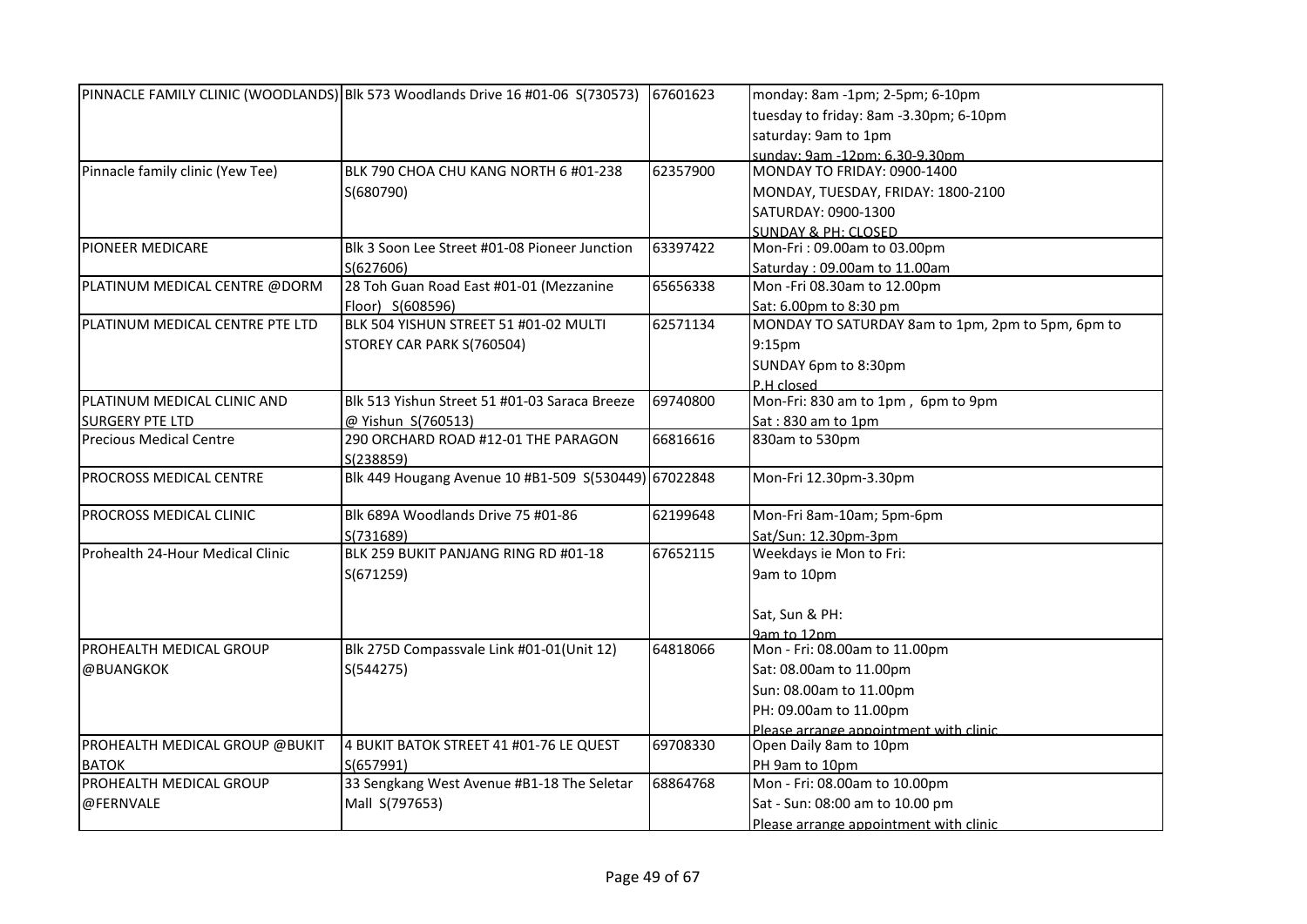| PROHEALTH MEDICAL GROUP           | 476D Upper Serangoon View #02-04 Hougang                               | 63847662 | Mon - Fri: 08.00 am to 11.00 pm                           |
|-----------------------------------|------------------------------------------------------------------------|----------|-----------------------------------------------------------|
| @HOUGANG                          | Capeview S(537476)                                                     |          | Sat - Sun: 08.00 am to 11.00 pm                           |
|                                   |                                                                        |          | Please arrange an appointment with clinic                 |
| PROHEALTH MEDICAL GROUP @LRT      | Blk 437 Fernvale Road #01-04 Fernvale Grove                            | 64411672 | Mon - Fri: 08.00am to 11.00 pm                            |
| <b>FERNVALE PTE LTD</b>           | S(790437)                                                              |          | Sat - Sun: 08.00 am to 11.00 pm                           |
|                                   |                                                                        |          | PH: Closed                                                |
|                                   |                                                                        |          | Please arrange appointment with clinic                    |
| <b>PROHEALTH MEDICAL GROUP</b>    | Blk 612 Punggol Drive #01-05 Damai Grove                               | 65091580 | Mon - Fri:08.00am to 11.00 pm                             |
| @PUNGGOL DAMAI                    | S(820612)                                                              |          | Sat-Sun:08.00am to 11.00 pm                               |
|                                   |                                                                        |          | PH:09.00am to 11.00 pm                                    |
|                                   |                                                                        |          | Please arrange an appointment with clinic                 |
| <b>PROHEALTH MEDICAL GROUP</b>    | Blk 622D Punggol Central #01-02 S(824622)                              | 64447701 | Mon - Fri: 08:00am to 11.00pm                             |
| @PUNGGOL SPECTRA PTE. LTD.        |                                                                        |          | Sat: 08:00am to 11.00pm                                   |
|                                   |                                                                        |          | Sun: 08:00am to 11.00pm                                   |
|                                   |                                                                        |          | PH: 09.30am to 11.00pm                                    |
|                                   |                                                                        |          | Please arrange annointment with clinic                    |
|                                   | PROHEALTH MEDICAL GROUP @TAMAN 399 Yung Sheng Road #01-56 Taman Jurong | 62682628 | Mon - Fri:08.00am to 10.00 pm                             |
| <b>JURONG</b>                     | Shopping Centre S(610399)                                              |          | Sat: 08.00am to 02.00pm                                   |
|                                   |                                                                        |          | Sun:08.00am to 10.00 pm                                   |
|                                   |                                                                        |          | Please arrange an appointment with clinic                 |
| Prohealth Medical Group @Tampines | BLK 610 TAMPINES NORTH DRIVE 1 #01-03                                  | 64720384 | Mon to Fri: 8am to 10pm                                   |
|                                   | TAMPINES GREENWEAVE S(520610)                                          |          | Sat to Sun: 8am to 1pm                                    |
|                                   |                                                                        |          | PH: 8am to 1pm                                            |
| PROVIDENCE CLINIC @ HILLFORD      | 182 Jalan Jurong Kechil #01-65 The Hillford                            | 63140970 | MONDAY TO FRIDAY - 9AM TO 2PM                             |
|                                   | S(596152)                                                              |          | SATURDAY 9AM TO 12PM                                      |
|                                   |                                                                        |          | NITE MON, TUES, THURS, FRI - 6PM TO 9PM                   |
|                                   |                                                                        |          | WED NITE 7PM TO 9PM                                       |
| Providence Clinic @ Novena        | 1 GOLDHILL PLAZA #01-29 GOLDHILL PLAZA                                 | 62550063 | Daily 830am to 2pm weekdays and Saturday 9am to 1230pm    |
|                                   | S(308899)                                                              |          | Sundays 6pm to 8pm                                        |
| PULSE CLINIC PTE LTD              | Blk 38 Beo Crescent #01-32 The Beo Crescent                            | 62724145 | Mon to Fri: 9AM - 12PM, 2PM - 5PM                         |
|                                   | S(160038)                                                              |          | Sat: 9AM - 12PM                                           |
| PUNGGOL FAMILY CLINIC PTE. LTD.   | BLK 322 SUMANG WALK #01-03 MULTI STOREY                                | 63439989 | Monday to Sunday 0830-1030hrs                             |
|                                   | CAR PARK S(820322)                                                     |          | Tuesday & Thursday 1800-2000hrs                           |
|                                   |                                                                        |          | Not available on Eve of Public Holidays & Public Holidays |
| Punggol Ripples Family Clinic     | BLK 211D PUNGGOL WALK #01-667 S(824211)                                | 65383707 | 8am to 12pm                                               |
|                                   |                                                                        |          |                                                           |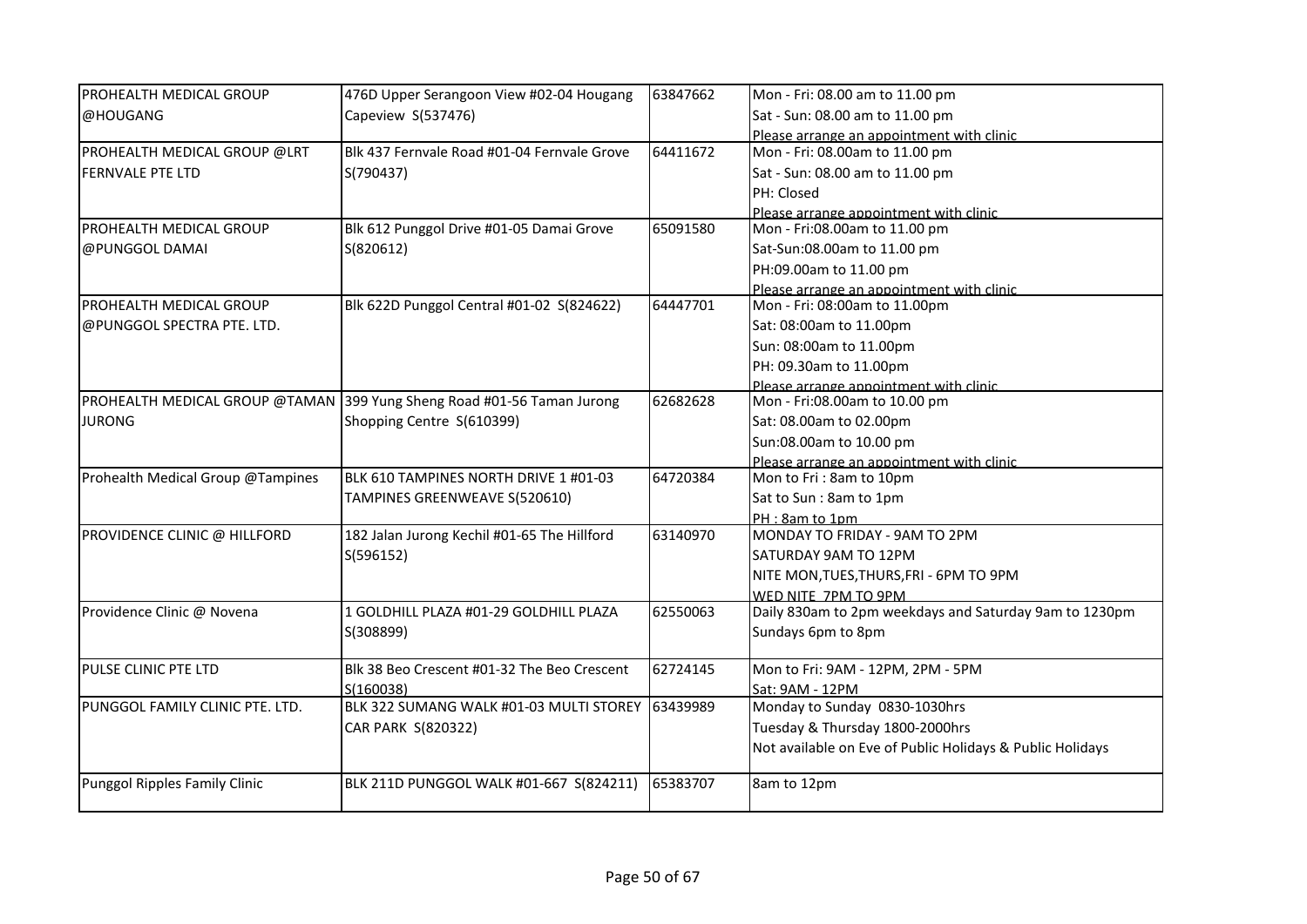| Q & M MEDICAL & AESTHETIC CLINIC   | 180 Kitchener Road #B1-13/14 City Square Mall 65099558 |           | Mon - Fri: 09.00am to 01.00pm, 02.00pm to 05.00pm, 06.00pm  |
|------------------------------------|--------------------------------------------------------|-----------|-------------------------------------------------------------|
| (FARRER PARK)                      | S(208539)                                              |           | to 09.00pm                                                  |
|                                    |                                                        |           | Sat - Sun: 09.00am to 01.00pm, 02.00pm to 05.00pm           |
|                                    |                                                        |           | PH: NOT AVAILABLE                                           |
| Q & M MEDICAL & AESTHETIC CLINIC   | 10 Tampines Central 1 #04-18/19 Tampines               | 67813323  | Mon - Fri: 09.00am to 01.00pm, 02.00pm to 06.00pm, 06.00pm  |
| (TAMPINES CENTRAL) PTE. LTD.       | One S(529536)                                          |           | to 09.00pm                                                  |
|                                    |                                                        |           | Sat - Sun: 09.00am to 01.00pm                               |
|                                    |                                                        |           | PH: NOT AVAILABLE                                           |
| Q & M MEDICAL CLINIC (BUANGKOK     | 10 Sengkang Central #01-02 Buangkok Mrt                | 62429133  | Mon - Sun: 9.00am to 2pm                                    |
| MRT) PTE. LTD.                     | Station S(545061)                                      |           | PH: Closed                                                  |
| Q & M MEDICAL CLINIC (BUKIT BATOK) | 151 Bt Batok St 11 #01-252 S(650151)                   | 65653866  | Mon - Fri: 08.30am to 12.30pm, 02.00pm to 05.00pm, 06.30pm  |
|                                    |                                                        |           | to 09.30pm                                                  |
|                                    |                                                        |           | Sat - Sun: 08.30am to 12.30pm                               |
|                                    |                                                        |           | PH: NOT AVAILABLE                                           |
| Q & M MEDICAL FAMILY CLINIC        | Blk 261 Serangoon Central Drive #01-29                 | 64882336  | Mon - Fri: 08.00am to 03.00pm                               |
|                                    | S(550261)                                              |           | Sat: 08.00am to 11.00am                                     |
|                                    |                                                        |           | Sun: Closed                                                 |
|                                    |                                                        |           | PH: Closed                                                  |
| Q & M MUTUAL HEALTHCARE MEDICAL    | 70 Punggol Central #01-07 Punggol Mrt Station          | 63846605  | Mon-Fri: 08:30 - 01: 30pm / 06:00pm - 09:30PM               |
| <b>CLINIC</b>                      | S(828868)                                              |           | Saturday: 08:30 - 12: 30 pm                                 |
| Raffles Hospital                   | 585 NORTH BRIDGE ROAD RAFFLES HOSPITAL                 | 63111160  | 24 hours                                                    |
|                                    | S(188770)                                              |           |                                                             |
| Raffles Japanese Clinic            | 1 SCOTTS ROAD #05-1 to 11 SHAW CENTRE                  | 6738 6550 | Mon - Fri: 0900 - 1300 hours, 1430 - 1830 hours             |
|                                    | S(228208)                                              |           | : 0900 - 1300 hours<br>Sat                                  |
| <b>Raffles Medical</b>             | 1 CHANGI BUSINESS PARK CRESCENT #01-11                 | 67819033  | Monday, Wednesday and Friday                                |
|                                    | Plaza 8 S(486025)                                      |           | 8.30am-1pm                                                  |
|                                    |                                                        |           | <b>Public Holiday: CLOSE</b>                                |
| RAFFLESMEDICAL                     | 6 Raffles Boulevard #01-212 Marina Square              | 63396644  | Monday to Friday - 830am to 1pm; 2pm to 530pm               |
|                                    | S(039594)                                              |           | Saturday - 830am to 1pm                                     |
| RAFFLESMEDICAL                     | Blk 131 Jurong Gateway Road #01-267                    | 63111160  | Mon to Fri: 8.30am to 9.30pm                                |
|                                    | S(600131)                                              |           | Sat, Sun and PH: 8.30am to 1pm, 2pm to 5.30pm, 6.30pm to    |
|                                    |                                                        |           | 9.30pm                                                      |
| <b>RAFFLESMEDICAL</b>              | 65 Airport Boulevard #B2-01 Passenger                  | 63111160  | 24 hours, everyday, including weekends and public holidays. |
|                                    | Terminal Bulding 3 S(819663)                           |           |                                                             |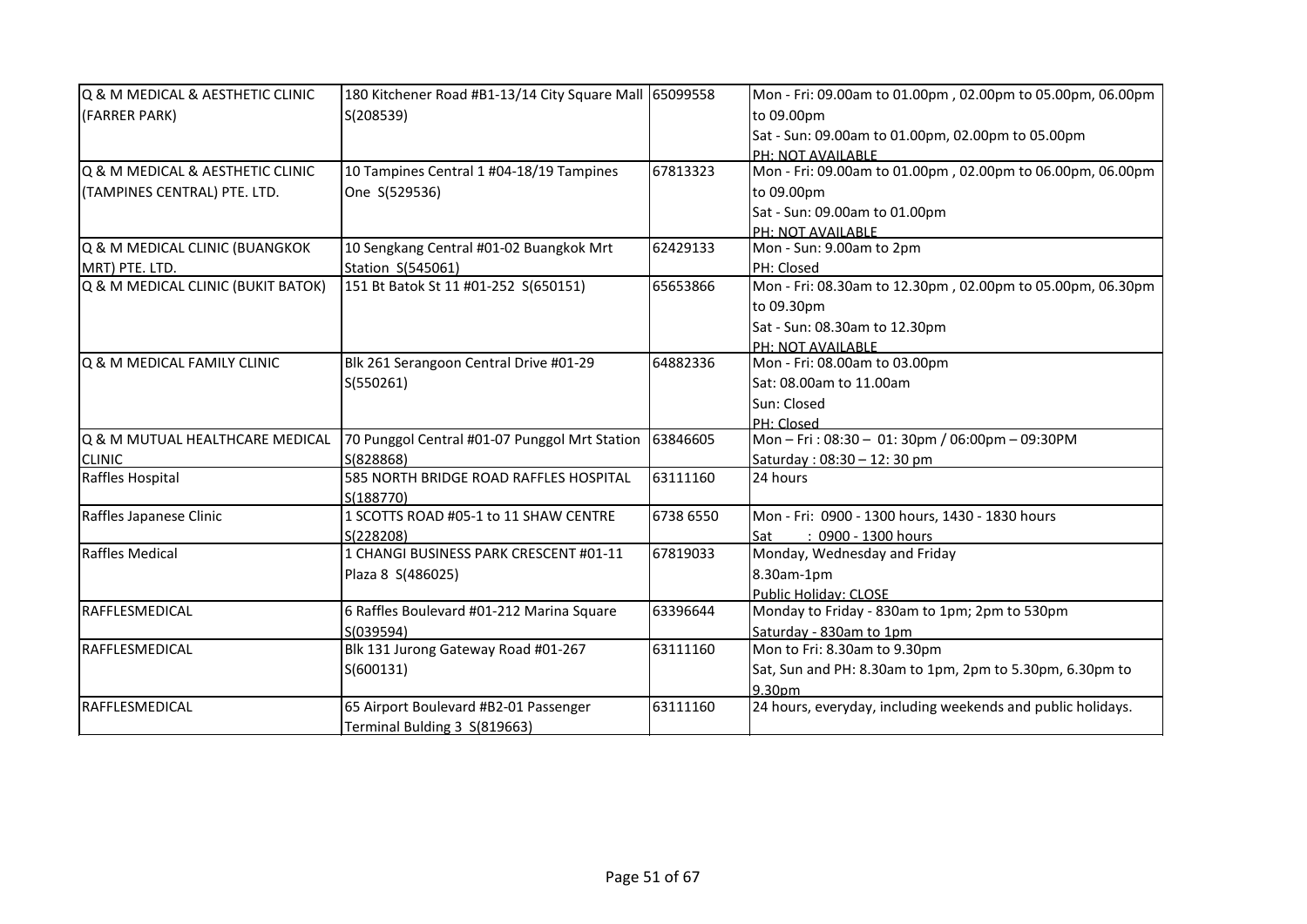| RAFFLESMEDICAL | 1 Maritime Square #03-56 Harbourfront Centre 63111160   |          | Mon                                                                |
|----------------|---------------------------------------------------------|----------|--------------------------------------------------------------------|
|                | S(099253)                                               |          | 8.30am-7pm                                                         |
|                |                                                         |          |                                                                    |
|                |                                                         |          | Tues to Fri                                                        |
|                |                                                         |          | 8.30am - 5.30pm                                                    |
|                |                                                         |          |                                                                    |
|                |                                                         |          | Sat:                                                               |
|                |                                                         |          | 8.30am-1pm                                                         |
|                |                                                         |          | Sun & PH: Closed                                                   |
|                |                                                         |          |                                                                    |
| RAFFLESMEDICAL | 118 Holland Avenue #05-02/03/04 Raffles                 | 63111160 | Mon-Fri: 8.30am-9.30pm. Sat, Sun, PH: 8.30am-1pm, 2pm-             |
|                | Holland V S(278997)                                     |          | 5.30pm, 6.30pm-9.30pm                                              |
| RAFFLESMEDICAL | 1 Scotts Road #04-09 To 14 Shaw Centre                  | 63111160 | Mon-Fri: 8.30am-6pm. Sat: 8.30am-1pm Sun & PH: Closed              |
|                | S(228208)                                               |          |                                                                    |
| RAFFLESMEDICAL | Blk 355 Sembawang Way #01-06/07 S(750355)               | 63111160 | Tues - Fri: 10.00am to 12.00pm and 2.00pm to 4.00pm                |
| RAFFLESMEDICAL | 370 Alexandra Road #B1-41 Anchorpoint                   | 63111160 | Mon - Fri: 10:00am to 11.00am, 2.00pm to 4.00pm                    |
|                | S(159953)                                               |          |                                                                    |
| RAFFLESMEDICAL | 12 Marina Boulevard #17-05 Marina Bay                   | 63111160 | Mon - Fri: 09.00am - 11.00am                                       |
|                | Financial Centre Tower 3 S(018982)                      |          | 2.00pm - 4.00pm                                                    |
| RAFFLESMEDICAL | 930 Yishun Avenue 2 #03-35 Northpoint City              | 63111160 | Tues - Fri: 10.00am to 12.00pm and 2.00pm to 4.00pm                |
|                | (North Wing) S(769098)                                  |          |                                                                    |
| RAFFLESMEDICAL | 51 Anson Road #01-51 Anson Centre S(079904) 63111160    |          | Mon - Fri: 09.00am to 11.00am                                      |
|                |                                                         |          | 2.00pm to 4.00pm                                                   |
| RAFFLESMEDICAL | 83 Punggol Central #02-29 Waterway Point                | 63111160 | Mon - Fri 9am - 12pm                                               |
|                | S(828761)                                               |          | $2pm - 4pm$                                                        |
| RAFFLESMEDICAL | 5 Changi Business Park Central 1 #B1-55/56              | 63111160 | Monday-Friday: 8.30am-1pm                                          |
|                | Changi City Point S(486038)                             |          | Saturday: 8.30-10.30am                                             |
| RAFFLESMEDICAL | 1 Jurong West Central 2 #B1A-19D Jurong Point 63111160  |          | Mon - Fri: 10.00am to 12.00pm, 2.00pm to 4.00pm                    |
| RAFFLESMEDICAL | Shopping Centre Jp1 S(648886)                           |          | Sat: 10.00am to 12.00pm                                            |
|                | Blk 203 Bedok North Street 1 #01-467                    | 63111160 | Mon - Fri: 08.30am to 9.30pm                                       |
| RAFFLESMEDICAL | S(460203)<br>Blk 21 Choa Chu Kang North 6 #01-02 Yewtee | 63111160 | Sat, Sun & PH: 08.30am to 01.00pm<br>Tues - Fri: 2.30pm to 4.30 pm |
|                | Point S(689578)                                         |          |                                                                    |
| RAFFLESMEDICAL | 3 Simei Street 6 #02-27 Eastpoint Mall                  | 63111160 | Monday-Friday: 8.30am-1pm                                          |
|                | S(528833)                                               |          | Saturday & Sunday: 8.30am-11am                                     |
|                |                                                         |          | PH: CLOSED                                                         |
| RAFFLESMEDICAL | 11 Rivervale Crescent #02-17 Rivervale Mall             | 63111160 | Monday to Friday: 2:30pm to 4:00pm                                 |
|                |                                                         |          |                                                                    |
|                | S(545082)                                               |          |                                                                    |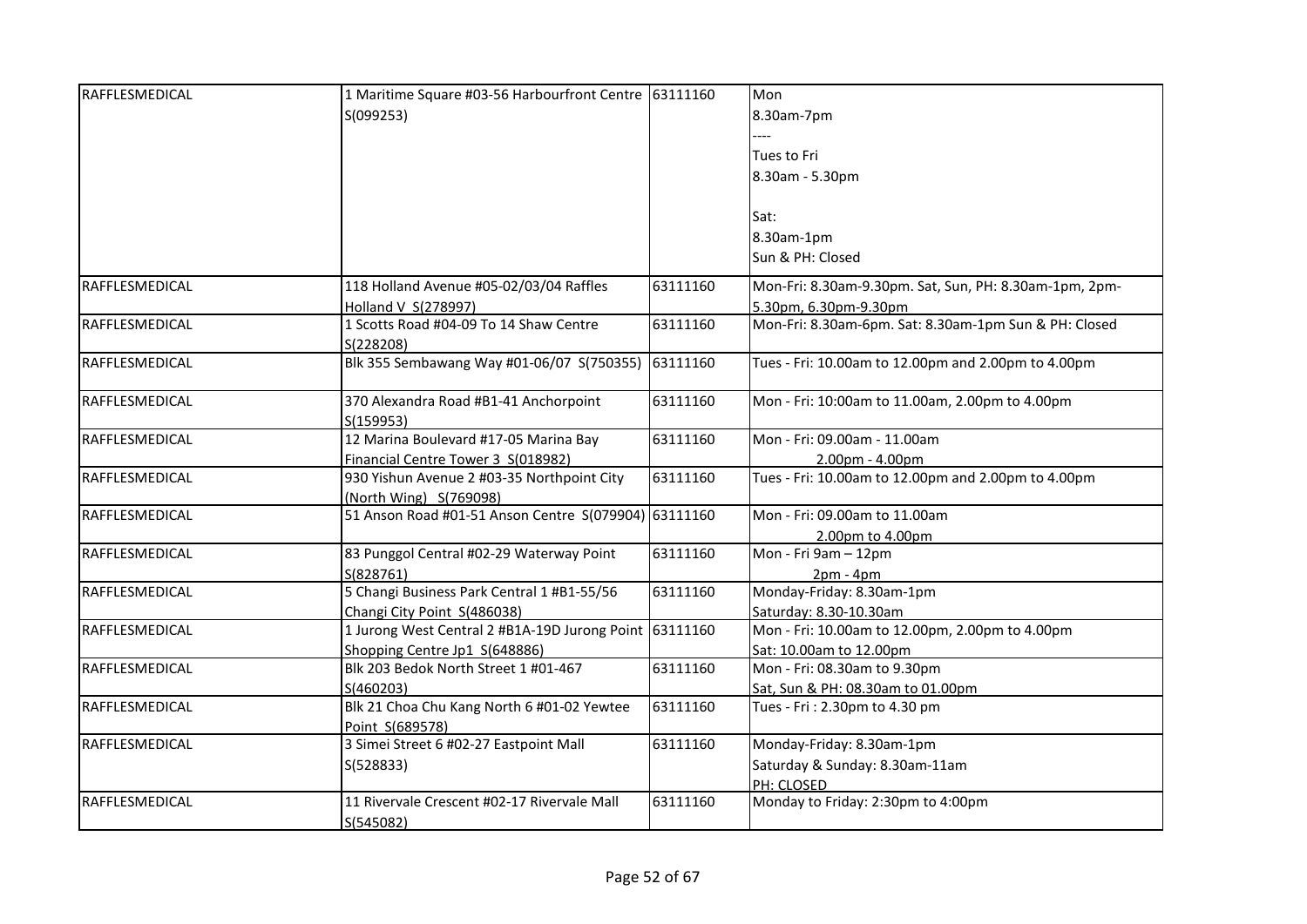| Sat: 2.30pm to 4.00 pm<br>Blk 809 Hougang Central #01-180 S(530809)<br>Monday to Friday: 2:30pm to 4:00pm<br>63111160<br>Blk 446 Clementi Avenue 3 #01-189 S(120446)<br>63111160<br>Mon - Fri: 10.00am to 12.00pm, 2.30pm to 4.00pm<br>23 Serangoon Central #B2-01 Nex S(556083)<br>63111160<br>Monday to Friday: 2:30pm to 4:30pm<br>Blk 1 Pasir Ris Central Street 3 #04-19 White<br>63111160<br>Mon - Fri: 14.30 - 16.30<br>Sands S(518457)<br>10 Tampines Central 1 #03-28 Tampines One<br>Mon to Fri<br>63111160<br>S(529536)<br>8.00am to 2.00pm<br>Sat, Sun & Public Holiday<br>8.30am to 11.00am<br>$2.00$ pm to $3.00$ pm<br>50 Raffles Place #01-02A Singapore Land Tower<br>63111160<br>Mon-Fri: 9am to 12pm<br>2pm to 4pm Sat-Sun: Closed<br>S(048623)<br>PH: Closed<br>63111160<br>Blk 722 Ang Mo Kio Ave 8 #01-2825 S(560722)<br>Mon - Fri<br>9.00am to 8.00pm<br>Sat, Sun: 9.00am to 9.30pm<br>471 Joo Chiat Road S(427680)<br>63111160<br>Mon to Fri:8:30am to 12pm<br>Sat & Sun: 8:30am to 10am<br>Monday to Friday: 08:30 am to 01:00 pm, 02:00 pm to 05:30<br>63111160<br>10E Sixth Avenue #01-03 S(276474)<br>pm, 06:30 pm to 09:30 pm<br>Saturday and Sunday: 08:30 am to 01:00 pm<br>585 North Bridge Road Level 2, Raffles Hospital<br>63111160<br>Monday to Sunday: 08:00 am to 10:00 pm<br>S(188770)<br>177 Toa Payoh Central #01-170 S(310177)<br>62547667<br>Mon - Fri: 9am - 12noon & 2pm-4pm<br>Sat & Sun: 8.30am - 9.30am<br>Mon - Sun & PH :<br><b>1 SENGKANG SQUARE</b><br>63111160<br><b>COMPASS ONE</b><br>8.30am to 9.00pm | RAFFLESMEDICAL | 17 Petir Road #02-07/08 Hillion Mall S(678278) 63111160 | Tues: 2.30pm to 4.00 pm |
|---------------------------------------------------------------------------------------------------------------------------------------------------------------------------------------------------------------------------------------------------------------------------------------------------------------------------------------------------------------------------------------------------------------------------------------------------------------------------------------------------------------------------------------------------------------------------------------------------------------------------------------------------------------------------------------------------------------------------------------------------------------------------------------------------------------------------------------------------------------------------------------------------------------------------------------------------------------------------------------------------------------------------------------------------------------------------------------------------------------------------------------------------------------------------------------------------------------------------------------------------------------------------------------------------------------------------------------------------------------------------------------------------------------------------------------------------------------------------------------------------------------------------------------------------------------|----------------|---------------------------------------------------------|-------------------------|
|                                                                                                                                                                                                                                                                                                                                                                                                                                                                                                                                                                                                                                                                                                                                                                                                                                                                                                                                                                                                                                                                                                                                                                                                                                                                                                                                                                                                                                                                                                                                                               |                |                                                         |                         |
|                                                                                                                                                                                                                                                                                                                                                                                                                                                                                                                                                                                                                                                                                                                                                                                                                                                                                                                                                                                                                                                                                                                                                                                                                                                                                                                                                                                                                                                                                                                                                               | RAFFLESMEDICAL |                                                         |                         |
|                                                                                                                                                                                                                                                                                                                                                                                                                                                                                                                                                                                                                                                                                                                                                                                                                                                                                                                                                                                                                                                                                                                                                                                                                                                                                                                                                                                                                                                                                                                                                               | RAFFLESMEDICAL |                                                         |                         |
|                                                                                                                                                                                                                                                                                                                                                                                                                                                                                                                                                                                                                                                                                                                                                                                                                                                                                                                                                                                                                                                                                                                                                                                                                                                                                                                                                                                                                                                                                                                                                               | RAFFLESMEDICAL |                                                         |                         |
|                                                                                                                                                                                                                                                                                                                                                                                                                                                                                                                                                                                                                                                                                                                                                                                                                                                                                                                                                                                                                                                                                                                                                                                                                                                                                                                                                                                                                                                                                                                                                               | RAFFLESMEDICAL |                                                         |                         |
|                                                                                                                                                                                                                                                                                                                                                                                                                                                                                                                                                                                                                                                                                                                                                                                                                                                                                                                                                                                                                                                                                                                                                                                                                                                                                                                                                                                                                                                                                                                                                               | RAFFLESMEDICAL |                                                         |                         |
|                                                                                                                                                                                                                                                                                                                                                                                                                                                                                                                                                                                                                                                                                                                                                                                                                                                                                                                                                                                                                                                                                                                                                                                                                                                                                                                                                                                                                                                                                                                                                               |                |                                                         |                         |
|                                                                                                                                                                                                                                                                                                                                                                                                                                                                                                                                                                                                                                                                                                                                                                                                                                                                                                                                                                                                                                                                                                                                                                                                                                                                                                                                                                                                                                                                                                                                                               |                |                                                         |                         |
|                                                                                                                                                                                                                                                                                                                                                                                                                                                                                                                                                                                                                                                                                                                                                                                                                                                                                                                                                                                                                                                                                                                                                                                                                                                                                                                                                                                                                                                                                                                                                               |                |                                                         |                         |
|                                                                                                                                                                                                                                                                                                                                                                                                                                                                                                                                                                                                                                                                                                                                                                                                                                                                                                                                                                                                                                                                                                                                                                                                                                                                                                                                                                                                                                                                                                                                                               |                |                                                         |                         |
|                                                                                                                                                                                                                                                                                                                                                                                                                                                                                                                                                                                                                                                                                                                                                                                                                                                                                                                                                                                                                                                                                                                                                                                                                                                                                                                                                                                                                                                                                                                                                               | RAFFLESMEDICAL |                                                         |                         |
|                                                                                                                                                                                                                                                                                                                                                                                                                                                                                                                                                                                                                                                                                                                                                                                                                                                                                                                                                                                                                                                                                                                                                                                                                                                                                                                                                                                                                                                                                                                                                               |                |                                                         |                         |
|                                                                                                                                                                                                                                                                                                                                                                                                                                                                                                                                                                                                                                                                                                                                                                                                                                                                                                                                                                                                                                                                                                                                                                                                                                                                                                                                                                                                                                                                                                                                                               |                |                                                         |                         |
|                                                                                                                                                                                                                                                                                                                                                                                                                                                                                                                                                                                                                                                                                                                                                                                                                                                                                                                                                                                                                                                                                                                                                                                                                                                                                                                                                                                                                                                                                                                                                               | RAFFLESMEDICAL |                                                         |                         |
|                                                                                                                                                                                                                                                                                                                                                                                                                                                                                                                                                                                                                                                                                                                                                                                                                                                                                                                                                                                                                                                                                                                                                                                                                                                                                                                                                                                                                                                                                                                                                               |                |                                                         |                         |
|                                                                                                                                                                                                                                                                                                                                                                                                                                                                                                                                                                                                                                                                                                                                                                                                                                                                                                                                                                                                                                                                                                                                                                                                                                                                                                                                                                                                                                                                                                                                                               |                |                                                         |                         |
|                                                                                                                                                                                                                                                                                                                                                                                                                                                                                                                                                                                                                                                                                                                                                                                                                                                                                                                                                                                                                                                                                                                                                                                                                                                                                                                                                                                                                                                                                                                                                               | RAFFLESMEDICAL |                                                         |                         |
|                                                                                                                                                                                                                                                                                                                                                                                                                                                                                                                                                                                                                                                                                                                                                                                                                                                                                                                                                                                                                                                                                                                                                                                                                                                                                                                                                                                                                                                                                                                                                               |                |                                                         |                         |
|                                                                                                                                                                                                                                                                                                                                                                                                                                                                                                                                                                                                                                                                                                                                                                                                                                                                                                                                                                                                                                                                                                                                                                                                                                                                                                                                                                                                                                                                                                                                                               | RAFFLESMEDICAL |                                                         |                         |
|                                                                                                                                                                                                                                                                                                                                                                                                                                                                                                                                                                                                                                                                                                                                                                                                                                                                                                                                                                                                                                                                                                                                                                                                                                                                                                                                                                                                                                                                                                                                                               |                |                                                         |                         |
|                                                                                                                                                                                                                                                                                                                                                                                                                                                                                                                                                                                                                                                                                                                                                                                                                                                                                                                                                                                                                                                                                                                                                                                                                                                                                                                                                                                                                                                                                                                                                               |                |                                                         |                         |
|                                                                                                                                                                                                                                                                                                                                                                                                                                                                                                                                                                                                                                                                                                                                                                                                                                                                                                                                                                                                                                                                                                                                                                                                                                                                                                                                                                                                                                                                                                                                                               | RAFFLESMEDICAL |                                                         |                         |
|                                                                                                                                                                                                                                                                                                                                                                                                                                                                                                                                                                                                                                                                                                                                                                                                                                                                                                                                                                                                                                                                                                                                                                                                                                                                                                                                                                                                                                                                                                                                                               |                |                                                         |                         |
|                                                                                                                                                                                                                                                                                                                                                                                                                                                                                                                                                                                                                                                                                                                                                                                                                                                                                                                                                                                                                                                                                                                                                                                                                                                                                                                                                                                                                                                                                                                                                               | RAFFLESMEDICAL |                                                         |                         |
|                                                                                                                                                                                                                                                                                                                                                                                                                                                                                                                                                                                                                                                                                                                                                                                                                                                                                                                                                                                                                                                                                                                                                                                                                                                                                                                                                                                                                                                                                                                                                               |                |                                                         |                         |
|                                                                                                                                                                                                                                                                                                                                                                                                                                                                                                                                                                                                                                                                                                                                                                                                                                                                                                                                                                                                                                                                                                                                                                                                                                                                                                                                                                                                                                                                                                                                                               | RAFFLESMEDICAL |                                                         |                         |
|                                                                                                                                                                                                                                                                                                                                                                                                                                                                                                                                                                                                                                                                                                                                                                                                                                                                                                                                                                                                                                                                                                                                                                                                                                                                                                                                                                                                                                                                                                                                                               |                |                                                         |                         |
| #04-09 SINGAPORE 545078                                                                                                                                                                                                                                                                                                                                                                                                                                                                                                                                                                                                                                                                                                                                                                                                                                                                                                                                                                                                                                                                                                                                                                                                                                                                                                                                                                                                                                                                                                                                       |                |                                                         |                         |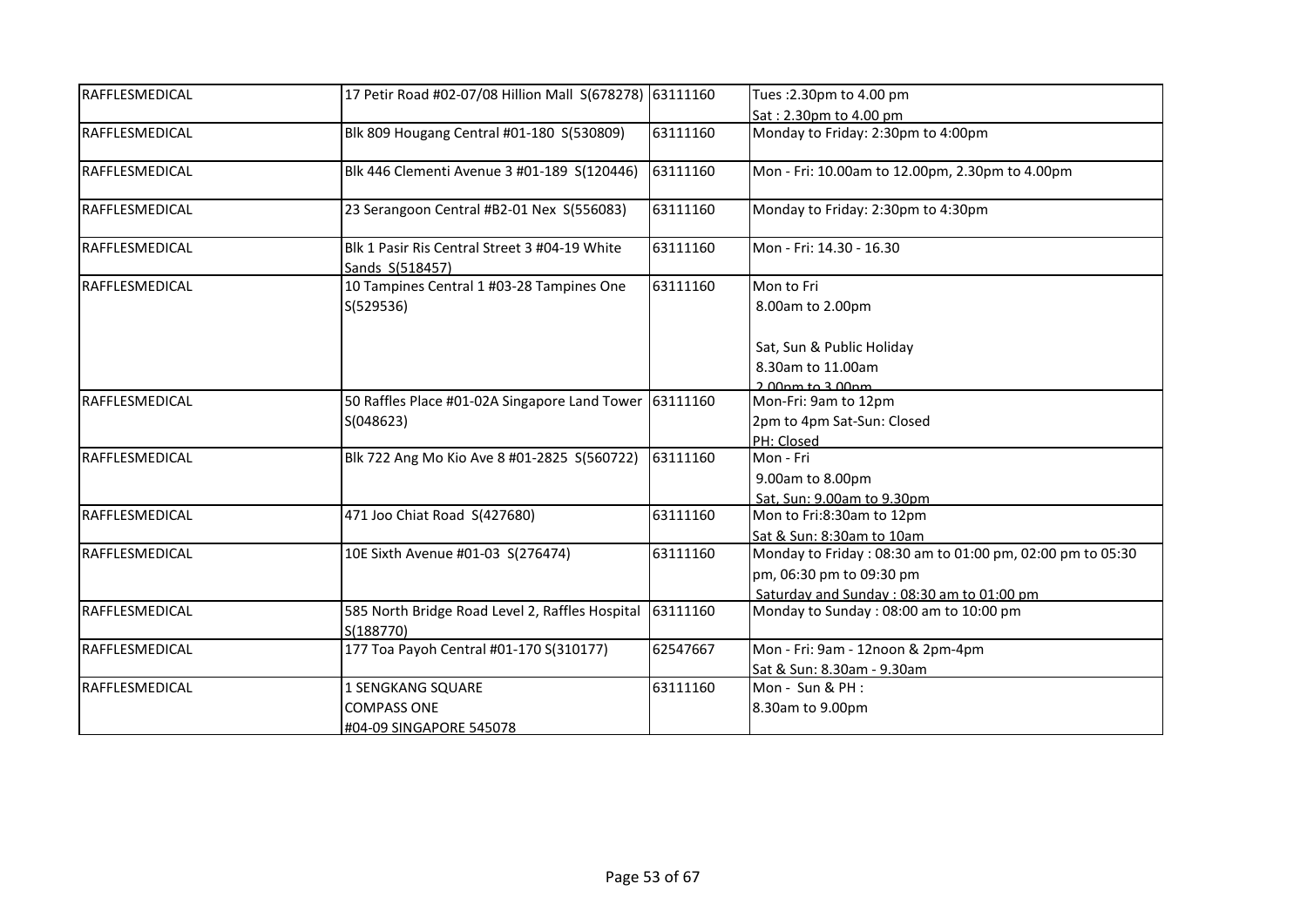| RAFFLESMEDICAL (BISHAN)         | BLK 283 BISHAN STREET 22 #01-177 S(570283)                                    | 63111160 | Monday to Friday                                            |
|---------------------------------|-------------------------------------------------------------------------------|----------|-------------------------------------------------------------|
|                                 |                                                                               |          | 9am to 12pm                                                 |
|                                 |                                                                               |          | 2pm to 4pm                                                  |
|                                 |                                                                               |          |                                                             |
|                                 |                                                                               |          | Saturday & Sunday                                           |
|                                 |                                                                               |          | 9am to 9.30am                                               |
|                                 |                                                                               |          |                                                             |
|                                 |                                                                               |          |                                                             |
| RAFFLESMEDICAL (CAUSEWAY POINT) | 1 Woodlands Square #05-20 Causeway Point                                      | 63111160 | Monday to Sunday                                            |
|                                 | S(738099)                                                                     |          | 9am to 12.00pm                                              |
|                                 |                                                                               |          | 2.00pm to 8.00pm                                            |
| RAFFLESMEDICAL (LOT 1 SHOPPERS  | 21 Choa Chu Kang Ave 4 #B1-07A Lot 1                                          | 63111160 | Tuesday to Friday                                           |
| MALL)                           | Shoppers' Mall S(689812)                                                      |          | 10.30am to 12.30pm                                          |
|                                 |                                                                               |          | 2pm to 4pm                                                  |
|                                 |                                                                               |          | Saturday to Monday                                          |
|                                 |                                                                               |          | 3.00pm to 7.00pm                                            |
| RAFFLESMEDICAL (LOYANG)         | Blk 259 Pasir Ris Street 21 #02-33 Loyang Point                               | 63111160 | Monday to Sunday                                            |
|                                 | S(510259)                                                                     |          | 9.30am to 11am                                              |
| RAFFLESMEDICAL (RAFFLES CITY)   | 252 North Bridge Road #02-17 Raffles City                                     | 63111160 | Monday to Friday                                            |
|                                 | Shopping Centre S(179103)                                                     |          | 9.00am to 3.00pm                                            |
|                                 |                                                                               |          |                                                             |
|                                 |                                                                               |          | Saturday                                                    |
|                                 |                                                                               |          | 9.00am to 9.45am                                            |
|                                 |                                                                               |          |                                                             |
| RAFFLESMEDICAL (SIGLAP)         | 55 Siglap Road #02-11/12 Siglap Centre                                        | 63111160 | Monday to Friday                                            |
|                                 | S(455871)                                                                     |          | 8.30am to 2.45pm                                            |
|                                 |                                                                               |          |                                                             |
|                                 |                                                                               |          | Saturday & Sunday                                           |
|                                 |                                                                               |          | 8.30am to 9.30am                                            |
| RCMC RIVERVALE CRESCENT MEDICAL | BLK 182A RIVERVALE CRESCENT #01-04                                            | 68860772 | MON-THURS 0900-1300, 1830-2130HRS                           |
| <b>CENTRE</b>                   | S(541182)                                                                     |          | FRI-SAT 0900-1300HRS                                        |
| <b>Red Dot Medical</b>          | 660A EDGEDALE PLAINS #02-06 WATERWAY                                          | 69372388 | Public Holiday: Closed                                      |
|                                 | SUNDEW S(821660)                                                              |          | Monday to Thursday: 08:30 am to 01:00 pm, 06:00 pm to 09:30 |
|                                 |                                                                               |          | рm                                                          |
|                                 |                                                                               |          | Friday to Saturday: 08:30 am to 12:30 pm                    |
|                                 |                                                                               |          | Sundav: 02:00 nm to 06:00 nm                                |
|                                 | REDWOOD @ TPY CLINIC AND SURGERY  Blk 83 Lorong 2 Toa Payoh #01-457 Toa Payoh | 62667820 | Monday - Friday: 800am - 1230pm and 2pm - 430pm             |
| PTE. LTD.                       | Peakview S(310083)                                                            |          |                                                             |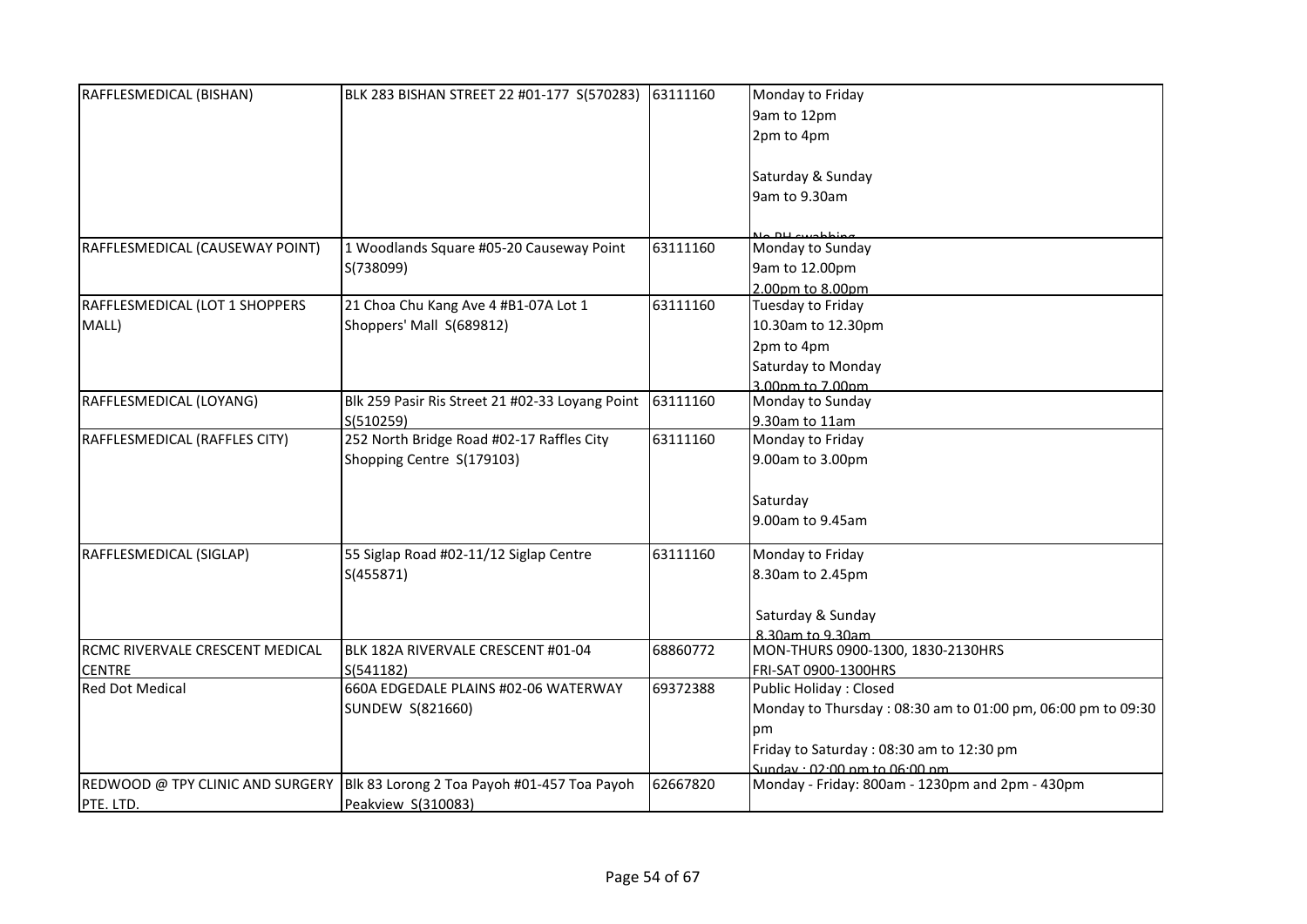| <b>RIVERVALE FAMILY CLINIC &amp; SURGERY</b> | BLK 118 RIVERVALE DRIVE #01-02 RIVERVALE    | 63889762 | Mon-Fri: 8am to 3pm                                          |
|----------------------------------------------|---------------------------------------------|----------|--------------------------------------------------------------|
|                                              | PLAZA S(540118)                             |          | Mon, Tues, Thur: 6pm to 9pm                                  |
|                                              |                                             |          | Sat: 8am to 2pm                                              |
|                                              |                                             |          | Sun and PH : Closed                                          |
| ROCHOR CENTRE CLINIC                         | BLK 175 BENCOOLEN STREET #01-20             | 62928327 | Mon to fri                                                   |
|                                              | BURLINGTON SQUARE S(189649)                 |          | 9am to 1pm                                                   |
|                                              |                                             |          | 2.30pm to 6pm                                                |
|                                              |                                             |          |                                                              |
|                                              |                                             |          | Sat 9am to 1pm                                               |
| ROYAL MEDICAL CENTRE                         | BLK 111 WOODLANDS ST 13 #01-84 S(730111)    | 63656855 | 0830 - 1300, 1400 - 1600, 1830 - 2100 MON TO WED             |
|                                              |                                             |          | 0830 - 1300, 1400 - 1600 - THURS TO FRI                      |
|                                              |                                             |          | 0830 - 1230 - SAT                                            |
|                                              |                                             |          | 0900 - 1230 - SUN SELECTED SUNDAYS. CALL TO CONFIRM          |
| <b>S &amp; L FAMILY CLINIC</b>               | Blk 729 Yishun St 71 #01-105 S(760729)      | 67546203 | MON-SAT: 10AM TO 12NOON                                      |
|                                              |                                             |          | SUNDAY : CLOSED                                              |
|                                              |                                             |          | PH<br>: CLOSED                                               |
| S AND L FAMILY CLINIC                        | Blk 235 Yishun St 21 #01-446 S(760235)      | 62576885 | MON-SAT: 10AM TO 12NOON                                      |
|                                              |                                             |          | SUNDAY : CLOSED                                              |
|                                              |                                             |          | PH<br>: CLOSED                                               |
| S G CLINIC FAMILY PRACTICE                   | 84 Serangoon Garden Way S(555980)           | 63831988 | Mon: 09.00am to 12.30pm, 02.00pm to 04.30pm, 06.30pm to      |
|                                              |                                             |          | 08.30pm                                                      |
|                                              |                                             |          | Tue - Fri: 09.00am to 12.30pm, 02.00pm to 04.30pm            |
|                                              |                                             |          | Sat: 09.00am to 12.30pm                                      |
| SATA COMMHEALTH MEDICAL CENTRE               | 351 Chai Chee Street S(468982)              | 62446688 | Mon - Fri: 08.30am to 04.30pm                                |
|                                              |                                             |          | Sat: 08.30am to 12.30pm                                      |
| SATA COMMHEALTH MEDICAL CENTRE               | 900 South Woodlands Dr #04-01 Woodlands     | 62446688 | Mon - Fri: 08.30am to 04.30pm                                |
|                                              | Civic Centre S(730900)                      |          | Sat: 08.30am to 12.30pm                                      |
| SATA COMMHEALTH MEDICAL CENTRE               | Blk 715 Ang Mo Kio Avenue 6 #01-4008 & 4010 | 62446688 | Mon - Fri: 08.30am to 04.30pm                                |
|                                              | S(560715)                                   |          | Sat: 08.30am to 12.30pm                                      |
| SATA COMMHEALTH MEDICAL CENTRE               | Blk 135 Jurong Gateway Road #04-345         | 62446688 | Monday to Friday: 08:30 am to 05:00 pm                       |
|                                              | S(600135)                                   |          | Saturday: 08:30 am to 01:00 pm                               |
|                                              |                                             |          | Sunday and Public Holiday: Closed                            |
| SATA COMMHEALTH MEDICAL CENTRE               | 1 Siang Kuang Avenue Sennett Estate         | 62446688 | Monday to Friday: 08:30 am to 05:00 pm, 08:30 am to 05:00 pm |
|                                              | S(347919)                                   |          | Saturday and Sunday: 08:30 am to 01:00 pm                    |
|                                              |                                             |          |                                                              |
| SATA COMMHEALTH MEDICAL CENTRE               | 5 Tampines Central 6 #01-01A Telepark       | 62446688 | Monday to Friday: 08:30 am to 05:00 pm                       |
|                                              | S(529482)                                   |          | Saturday: 08:30 am to 01:00 pm                               |
|                                              |                                             |          | Sundav and Public Holidav: Closed                            |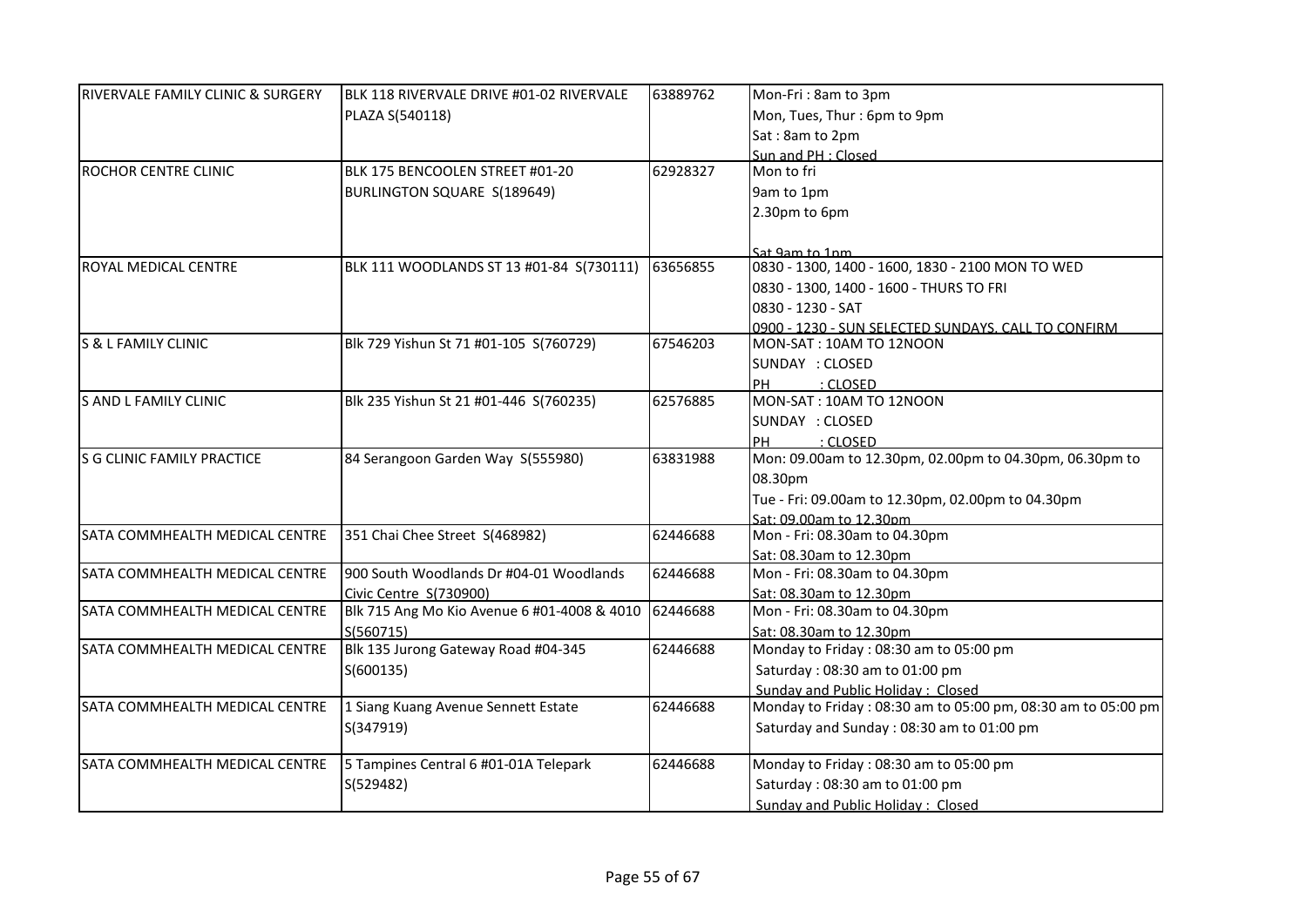| SAUDARA CLINIC BY A+J GENERAL        | 228 Changi Road #01-01 Icon@Changi        | 62444485 | Swab timing                                           |
|--------------------------------------|-------------------------------------------|----------|-------------------------------------------------------|
| <b>PHYSICIANS</b>                    | S(419741)                                 |          | Mon - Fri: 09.00am to 11.30 am 2 pm to 5.30pm         |
|                                      |                                           |          | Sat: 9.00am to 11.30 am                               |
|                                      |                                           |          | Sun: close                                            |
|                                      |                                           |          | PH:close                                              |
| SEACARE MARITIME MEDICAL CENTRE      | 100 Tras Street #18-02/03 100Am Tower     | 62227728 | Monday to Friday: 09:00 am to 05:00 pm                |
| PTE LTD                              | S(079027)                                 |          | Saturday: 09:00 am to 01:00 pm                        |
| SEMBAWANG MART MEDICAL CENTRE        | Blk 511 Canberra Road #02-02A Sembawang   | 64819793 | Mon-Thursday&Sat: 8am-2pm, 6pm-10pm                   |
|                                      | Mart S(750511)                            |          | Fri: 8am-8pm                                          |
|                                      |                                           |          | Sun & PH: 6pm-10pm                                    |
| SEMBCORP MARINE ADMIRALTY YARD       | ADMIRALTY ROAD WEST S(759956)             | 67506300 | Monday to Friday                                      |
| <b>MEDICAL CENTRE</b>                |                                           |          | 8 am to 12 noon                                       |
|                                      |                                           |          | Sat / Sun / PH closed                                 |
| SEMBCORP MARINE TUAS BOULEVARD       | 80 TUAS SOUTH BOULEVARD S(637051)         | 68378734 | Monday-Friday 0800-1200                               |
| YARD MEDICAL CENTRE                  |                                           |          | Sat/Sun/PH CLOSED                                     |
| SENGKANG FAMILY CLINIC               | Blk 274D Compassvale Bow #01-01 S(544274) | 63867781 | mon to thur:                                          |
|                                      |                                           |          | 7.30am to 9.30am                                      |
|                                      |                                           |          | 12nn to 4pm                                           |
|                                      |                                           |          | 6.00pm to 9.00pm                                      |
|                                      |                                           |          | Fri:                                                  |
|                                      |                                           |          |                                                       |
|                                      |                                           |          | 2pm to 5pm                                            |
|                                      |                                           |          | 8pm to 10pm                                           |
|                                      |                                           |          | Sat: Closed                                           |
| Shalom Clinic & Surgery              | BLK 123 BT MERAH LANE 1 #01-104           | 62780270 | 9-1230;2-5pm                                          |
|                                      | ALEXANDRA VILLAGE S(150123)               |          |                                                       |
| SHANAH MEDICAL CLINIC PTE LTD        | BLK 633 VEERASAMY ROAD #01-120 S(200633)  | 62922777 | Monday to Friday 8.00am to 5.00pm                     |
|                                      |                                           |          | Saturday 8.00am to 1.00pm                             |
|                                      |                                           |          | Closed on Sunday & Public Holiday                     |
| <b>Shenton Family Medical Clinic</b> | BLK 102 TOWNER ROAD #01-268 (Lower Floor) | 63910860 | Mon to Friday 0830-1230 1400-1700 1830-2130           |
|                                      | TOWNERVILLE S(322102)                     |          | Sat Sun 0830-1230                                     |
| SHENTON FAMILY MEDICAL CLINIC        | BLK 744 BEDOK RESERVOIR ROAD #01-3065     | 64435936 | Mon to Friday 8:30am-12noon, 2pm-5pm, 7pm-10:30pm Sat |
| (BEDOK RESERVOIR)                    | S(470744)                                 |          | and Sun 8:30-12noon, 2pm to 5pm                       |
| SHENTON MEDICAL GROUP                | 2 Changi Business Park Avenue 1 #01-03 Ue | 66362490 | Mon to Fri: 8:30am to 1:00pm; 2:00pm to 04:00pm       |
|                                      | Bizhub East S(486015)                     |          | Closed: Sat, Sun & PH                                 |
| SHENTON MEDICAL GROUP                | 598 Yishun Ring Road #B1-09 The Wisteria  | 66945668 | Mon-Fri: 8.30am-1pm, 2pm-3pm                          |
|                                      | S(768698)                                 |          |                                                       |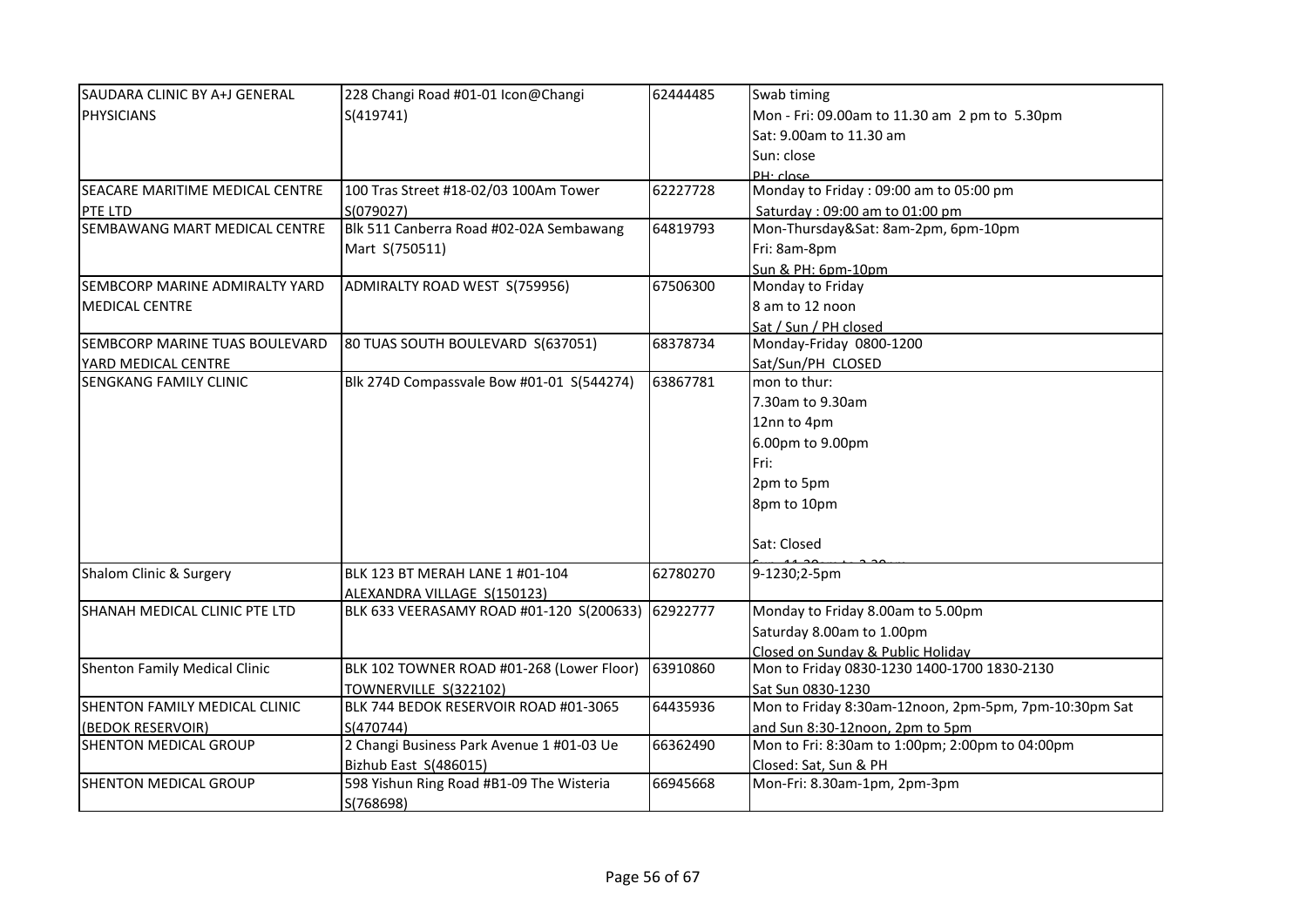| SHENTON MEDICAL GROUP             | Blk 263 Serangoon Central Drive #01-59                                | 64876580 | Mon-Fri:                                                      |
|-----------------------------------|-----------------------------------------------------------------------|----------|---------------------------------------------------------------|
|                                   | S(550263)                                                             |          | 8am - 12pm                                                    |
|                                   |                                                                       |          | 1pm-330pm                                                     |
| SHENTON MEDICAL GROUP             | 10 Sengkang Central #01-04 Buangkok Nel Mrt                           | 63153671 | Mon-Fri: 0830-1300h, 1400-1600                                |
|                                   | Station S(545061)                                                     |          | Sun: 0830-1000h                                               |
| <b>SHENTON MEDICAL GROUP</b>      | Blk 160 Yishun Street 11 #01-200 S(760160)                            | 68516233 | Mon-Fri: 830am -1pm, 2pm-330pm                                |
| SHENTON MEDICAL GROUP             | 1 Raffles Quay #09-02 One Raffles Quay North<br>Tower S(048583)       | 63277273 | Mon to Fri: 8:30am to 1:00pm; 2:00pm to 4:00pm                |
| <b>SHENTON MEDICAL GROUP</b>      | 90 Bras Basah Road #B1-02 Esplanade Mrt<br>Station S(189562)          | 68870151 | Mon-Fri 830am-1pm, 2-330pm                                    |
| <b>SHENTON MEDICAL GROUP</b>      | 30 Woodlands Avenue 2 #01-47/48/49<br>Woodlands Mrt Station S(738343) | 63639415 | Mon-Fri: 8.30am to 12pm; 2pm to 4pm                           |
| SHENTON MEDICAL GROUP             | 11 Collyer Quay #19-01 The Arcade S(049317)                           | 65079730 | Mon to Fri: 8:30am to 1:00pm<br>2:00pm to 3:00pm              |
| <b>SHENTON MEDICAL GROUP</b>      | 33 Sengkang West Avenue #01-55/56 The                                 | 62140363 | Mon to Fri: 8:30am to 1:00pm                                  |
|                                   | Seletar Mall S(797653)                                                |          | 2:00pm to 3:30pm                                              |
| SHENTON MEDICAL GROUP             | 8A Marina Boulevard #B2-76 Marina Bay Link                            | 66345620 | Mon to Fri: 8:30am to 1:00pm                                  |
|                                   | Mall S(018984)                                                        |          | 2:00pm to 3:30pm                                              |
| SHENTON MEDICAL GROUP             | 26 Sentosa Gateway #B2-01 S(098138)                                   | 62382582 | Monday to Sunday 9.00am to 1.00pm, 2.00pm to 4.00pm           |
| SHENTON MEDICAL GROUP             | Blk 625 Elias Road #01-324B Elias Mall<br>S(510625)                   | 65855768 | Mon to Fri: 8:00am to 2:00pm                                  |
| <b>Shenton Medical Group</b>      | BLK 18 TOH YI DRIVE #01-103 TOH YI GARDENS                            | 62358926 | Monday - Friday:                                              |
|                                   | S(590018)                                                             |          | 08.30 AM - 01.00 PM                                           |
|                                   |                                                                       |          | 02:00 PM - 04:00 PM                                           |
| SHENTON MEDICAL GROUP             | BLK 126 LORONG 1 TOA PAYOH #01-561 TOA                                | 62590991 | Mon to Fri: 8:00am to 1:00pm;                                 |
|                                   | PAYOH HEIGHTS S(310126)                                               |          | 2:00pm to 3:30pm                                              |
| SHENTON MEDICAL GROUP             | 1 JURONG WEST CENTRAL 2 #01-17E/F/G/H                                 | 67915100 | Mon to Fri: 8:30am to 12:30pm;                                |
|                                   | JURONG POINT SHOPPING CENTRE S(648886)                                |          | 1:30pm to 4:30pm                                              |
| SHENTON MEDICAL GROUP             | 10 ANSON RD #36-8/9/10 INTERNATIONAL                                  | 62202911 | Mon to Fri: 8:30am to 1:00pm                                  |
|                                   | PLAZA S(079903)                                                       |          | 2:00pm to 4:00pm                                              |
|                                   | 1 HarbourFront Place #01-04 HarbourFront                              |          | Approval email sent 10 Nov. 30 Dec 20 - request to be removed |
| Shenton medical group             | Tower One S(098633)                                                   | 63775727 | from list                                                     |
| <b>SHENTON WELLNESS CENTRE</b>    | 460 ALEXANDRA ROAD #02-15 PSA BUILDING                                | 63761630 | Mon to Fri: 8:30am to 1:00pm                                  |
|                                   | (ALEXANDRA RETAIL CENTRE) S(119963)                                   |          | 2:00pm to 4:00pm                                              |
| <b>SHIFA CLINIC &amp; SURGERY</b> | Blk 668 Chander Rd #01-18/20 S(210668)                                | 68020474 | Mon to Sun: 12.00 pm to 1 pm and 4.00 pm to 5 pm              |
|                                   |                                                                       |          | Public Holiday: Not done                                      |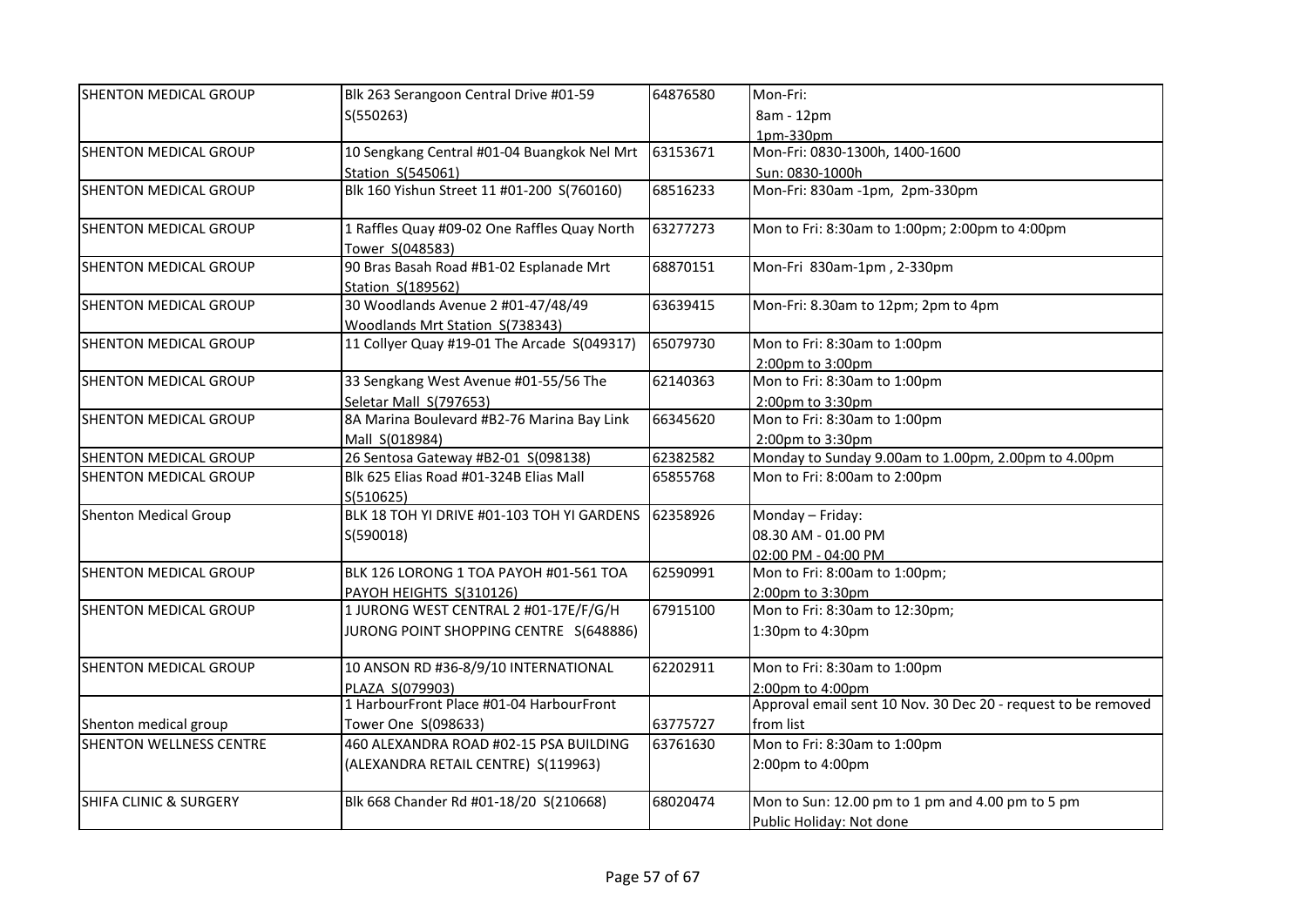| <b>SHIM CLINIC</b>                                                     | BLK 168 BEDOK SOUTH AVENUE 3 #01-473                                | 64467446   | MONDAY TO FRIDAY: 9AM TO 2PM, 7PM TO 10PM.                |
|------------------------------------------------------------------------|---------------------------------------------------------------------|------------|-----------------------------------------------------------|
|                                                                        | S(460168)                                                           |            | SATURDAY AND SUNDAY: 7PM TO 10PM.                         |
|                                                                        |                                                                     |            | PUBLIC HOLIDAYS, AND EVENING BEFORE PUBLIC HOLIDAYS:      |
|                                                                        |                                                                     |            | CLOSED.                                                   |
| SHINE FAMILY CLINIC                                                    | BLK 463 JURONG WEST STREET 41 #01-560                               | 65637934   | Mon to Fri 8.30am to 5pm                                  |
|                                                                        | S(640463)                                                           |            |                                                           |
|                                                                        |                                                                     |            |                                                           |
|                                                                        |                                                                     |            |                                                           |
|                                                                        |                                                                     |            | "Mon - Fri: 8.30am - 5.30pm                               |
| <b>SIA ALH Clinic</b>                                                  | 25 AIRLINE ROAD AIRLINE HOUSE S(819829)                             | 6563333636 | Sat & PH: 9.00am - 3.00pm                                 |
|                                                                        |                                                                     |            | "Mon - Fri: 8.30am - 5.30pm                               |
| ISIA TRAINING CENTRE CLINIC                                            | 720 UPPER CHANGI ROAD EAST S(486852)                                | 6563333636 | Sat, Sun & PH: Closed                                     |
| <b>SILVER CROSS MEDICAL</b>                                            | Blk 846 Yishun Ring Road #01-3661 S(760846)                         | 67599181   | Weekdays: 8am to 5pm; 6pm to 9pm                          |
|                                                                        |                                                                     |            | Saturday: 8am to 5pm                                      |
|                                                                        |                                                                     |            | Sundays: 8am to 5pm; 6pm to 9pm                           |
| <b>SILVER CROSS MEDICAL</b>                                            | Blk 502 Jurong West Ave 1 #01-803 S(640502)                         | 68992141   | Mon - Fri: 08.00am to 10.00pm                             |
|                                                                        |                                                                     |            | Sat - Sun: 08.00am to 02.00pm                             |
| <b>SILVER CROSS MEDICAL</b>                                            | 275A Holland Avenue S(278993)                                       | 64622818   | Mon - Sun: 08.00am to 10.00pm                             |
| <b>SILVER CROSS MEDICAL</b>                                            | 3 Cheong Chin Nam Road S(599728)                                    | 68751191   | Mon - SuN:                                                |
|                                                                        |                                                                     |            | 08.00am to 01.00pm                                        |
|                                                                        |                                                                     |            | 02.00pm to 06.00pm                                        |
| SIMON ROAD FAMILY CLINIC                                               | Blk 9 Simon Road S(545895)                                          | 62878755   | Monday to Friday: 09:00 am to 01:00 pm, 07:00 pm to 09:00 |
|                                                                        |                                                                     |            | pm                                                        |
|                                                                        |                                                                     |            | Saturday: 09:00 am to 01:00 pm                            |
| SIMS DRIVE MEDICAL CLINIC                                              | Blk 53 Sims Place #01-174 S(380053)                                 | 67411607   | Monday to Friday: 08:30 am to 12:30 pm, 02:00 pm to 04:30 |
|                                                                        |                                                                     |            | pm, 07:00 pm to 09:00 pm                                  |
|                                                                        |                                                                     |            | Saturday: 08:30 am to 12:30 pm, 07:00 pm to 09:00 pm      |
|                                                                        |                                                                     |            | Sunday: 08:30 am to 12:30 pm                              |
| <b>SINGAPURA CLINIC</b>                                                | 27 Bencoolen St #01-27 Bencoolen House                              | 63361181   | Mon-Fri: 09.00am to 01.00pm, 02.30pm to 06.00pm           |
|                                                                        | S(189620)                                                           |            | Sat: 09.00am to 01.00pm                                   |
|                                                                        |                                                                     |            | Sun: Closed                                               |
|                                                                        | SMG DIABETES, THYROID & ENDOCRINE 38 IRRAWADDY ROAD #05-34/35 MOUNT | 67351000   | Mon, Tues & Fri: 8:30am-12:30pm, 1:30pm-5:30pm            |
| <b>CLINIC</b>                                                          | <b>ELIZABETH NOVENA SPECIALIST CENTRE</b>                           |            | Wed: 2pm-5:30pm                                           |
|                                                                        | S(329563)                                                           |            | Thu and Sat: 8:30am-12:30pm                               |
| SMRT MEDICAL CLINIC @ BISHAN DEPOT 300 Bishan Road Mrt Depot S(579828) |                                                                     | 66977700   | Mon to Fri: 8AM - 11AM, 1:30PM - 5PM                      |
|                                                                        |                                                                     |            | Sat: 8AM - 11:30AM                                        |
| SMRT MEDICAL CLINIC @ WOODLANDS                                        | 60 Woodlands Industrial Park E4 S(757705)                           | 66977700   | Mon to Sat: 8AM - 11AM, 2PM - 5PM                         |
| <b>DEPOT</b>                                                           |                                                                     |            |                                                           |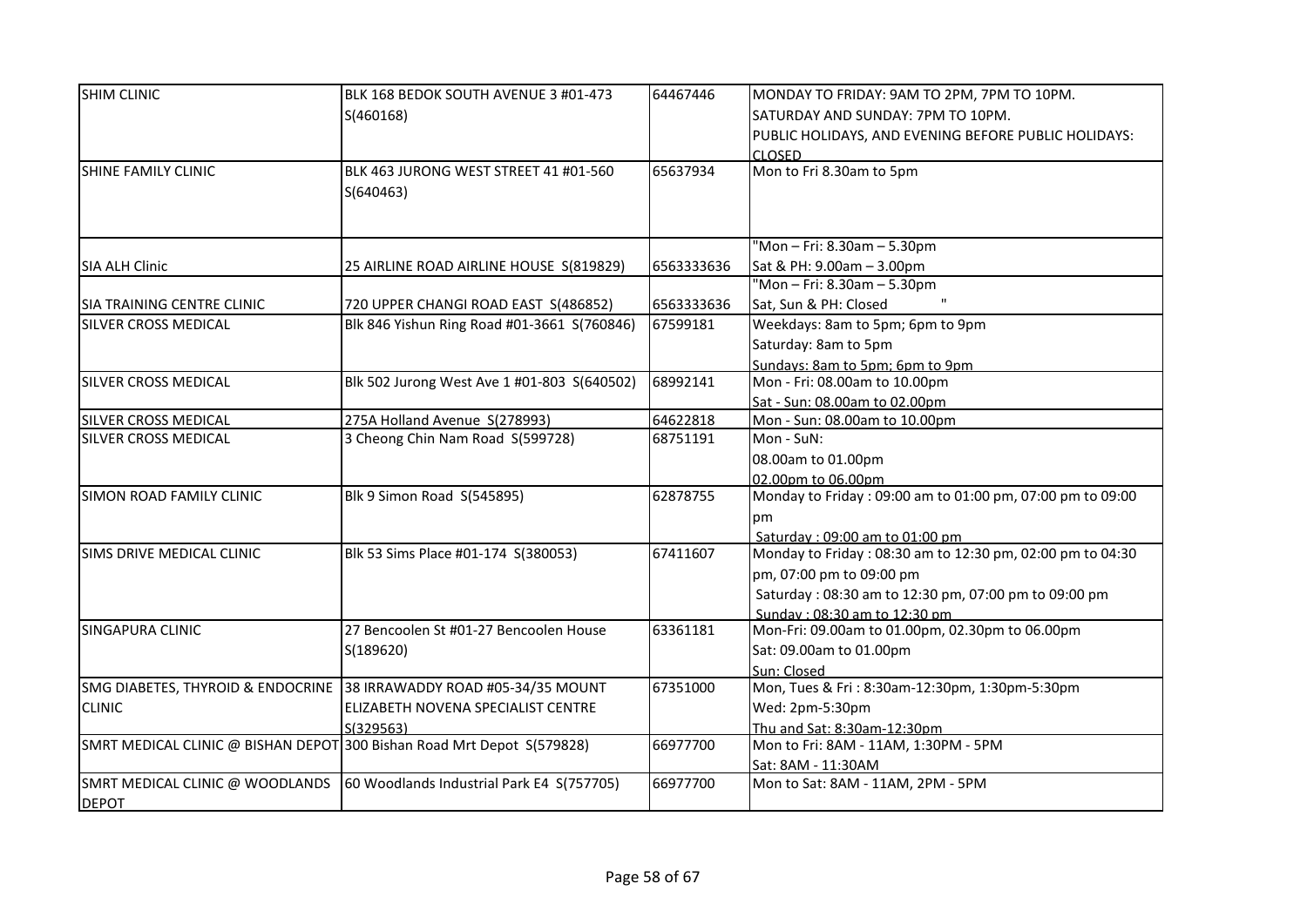| SOON LEE MEDICAL CLINIC                | 3 SOON LEE STREET #01-15 PIONEER JUNCTION 69779670 |          | 8.30AM to 6.30PM (Monday - Friday)                          |
|----------------------------------------|----------------------------------------------------|----------|-------------------------------------------------------------|
|                                        | S(627606)                                          |          | 8.30AM to 4.30PM (Saturday)                                 |
| Speedoc                                | 991C ALEXANDRA ROAD #1-13b S(119971)               | 67425155 | 8am-10pm every day, including Sundays and Public Holidays   |
|                                        |                                                    |          | To call 8180 8948, by appointment only                      |
| ST Engineering In-house Clinic (Ang Mo |                                                    |          |                                                             |
|                                        |                                                    |          |                                                             |
| Kio)                                   | 24 ANG MO KIO ST 65 S(569061)                      | 64818888 | #N/A                                                        |
| STAMFORD MEDICAL GROUP PTE LTD         | Blk 681 Race Course Road #01-303 S(210681)         | 62265502 | Monday to Friday (8.30AM~5PM)                               |
|                                        |                                                    |          | Saturday (8.30AM~1PM)                                       |
| <b>STANDARD CLINIC &amp; SURGERY</b>   | 261 Punggol Way #01-05 Multi Storey Car Park       | 64441950 | Public Holiday: Closed                                      |
|                                        | S(820261)                                          |          | Monday to Thursday: 08:30 am to 03:00 pm, 06:00 pm to 09:00 |
|                                        |                                                    |          | pm                                                          |
|                                        |                                                    |          | Friday: 08:30 am to 03:00 pm                                |
|                                        |                                                    |          | Saturday: 08:30 am to 12:30 pm                              |
|                                        |                                                    |          | Sunday to Sunday . 06:00 nm to 09:00 nm                     |
| <b>StarMed Specialist Centre</b>       | 500 OLD CHOA CHU KANG ROAD #01-68                  | 62350763 | Monday to Sunday, including Public Holiday                  |
|                                        | SUNGEI TENGAH LODGE S(698924)                      |          | 930am to 8pm                                                |
| STARMED SPECIALIST CENTRE PTE LTD      | 12 Farrer Park Station Road #01-                   | 63226333 | GP Clinic & Health Screening                                |
|                                        | 05/06/07/08/09 S(217565)                           |          | Mon to Fri: 8AM - 5PM                                       |
|                                        |                                                    |          | Sat: 8AM - 12:30PM                                          |
| <b>STERLING FAMILY CLINIC</b>          | BLK 84 BEDOK NORTH ST 4 #01-41 S(460084)           | 68761654 | MONDAY TO WEDNESDAY 9AM - 12 PM, 2.30 PM-4 PM, 7PM-         |
|                                        |                                                    |          | 9PM                                                         |
|                                        |                                                    |          | THURSDAY TO SUNDAY 9AM TO 12 PM, 7PM -9PM                   |
| <b>Steward Clinic</b>                  | BLK 4A LOYANG LANE #01-01 S(508923)                | 65460978 | MON - FRI: 8.30AM-1.00PM, 2.00PM-4.30PM                     |
|                                        |                                                    |          | SAT: 8.30AM-12.30PM                                         |
|                                        |                                                    |          | <b>CLOSED ON SUNDAYS AND PUBLIC HOLIDAYS</b>                |
| STREET 11 CLINIC                       | Blk 139 Tampines St 11 #01-18 S(521139)            | 65882139 | Mon, Tue, Thu, Fri: 08.30am to 1.00pm, 1.30 pm to 3.00 pm,  |
|                                        |                                                    |          | 6.00 pm to 9.00 pm                                          |
|                                        |                                                    |          | Wed: 08.30am to 1.00pm, 6.00 pm to 9.00 pm                  |
|                                        |                                                    |          | Sat. Sun. PH: 9.00am to 1.00pm                              |
| SUMMIT MEDICAL CLINIC                  | Blk 632 Ang Mo Kio Ave 4 #01-956 S(560632)         | 64560060 | Mon-Fri: 08.30pm to 12.30 pm, 01.30pm to 03.30pm            |
|                                        |                                                    |          | Sat 08.30pm to 12.30pm                                      |
| Sunbeam Medical Anchorvale             | BLK 318B ANCHORVALE LINK #01-257                   | 68023642 | Swabbing hours:                                             |
|                                        | ANCHORVALE GARDENS S(542318)                       |          | Mon-Fri 0830-1230                                           |
|                                        |                                                    |          | Sat-Sun 0830-1200                                           |
| Sunbeam Medical Clinic                 | BLK 443C FAJAR ROAD #01-76 S(673443)               | 66100968 | Swab test available                                         |
|                                        |                                                    |          | Mon-Fri 0830-1330                                           |
|                                        |                                                    |          | Sat and Sun 0830-1230                                       |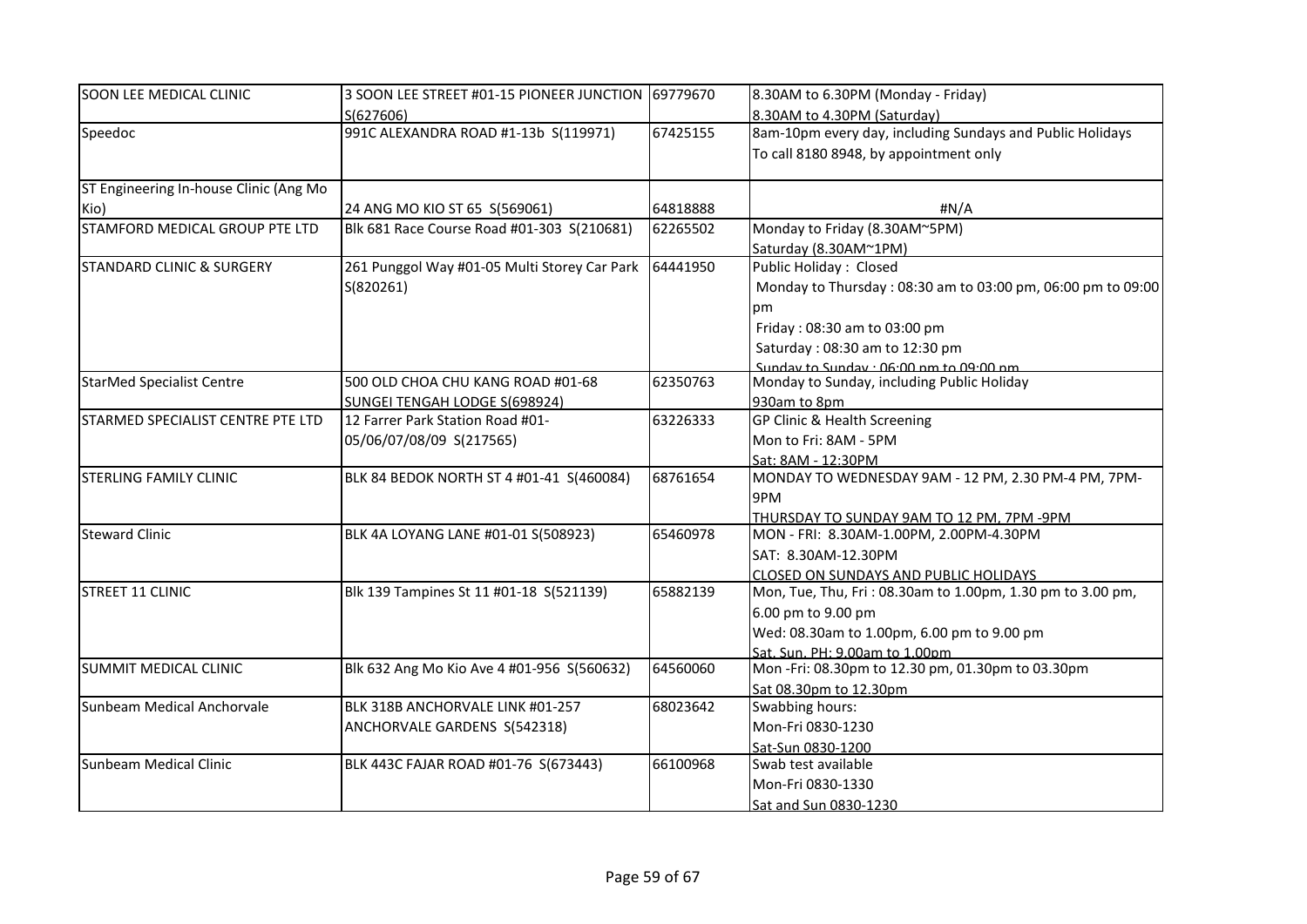| Suncare medical clinic (sengkang west)    | BLK 455 SENGKANG WEST AVENUE #01-08       | 69706570 | monday to friday: 8:30am to 12:30pm, 5pm to 7:30pm        |
|-------------------------------------------|-------------------------------------------|----------|-----------------------------------------------------------|
|                                           | MULTI STOREY CAR PARK S(790455)           |          | sat and sunday: 9am to 12pm                               |
|                                           |                                           |          | public holidays: closed                                   |
| <b>T MEDICAL CLINIC</b>                   | Blk 115 Canberra Walk #01-05 S(750115)    | 69097550 | Monday to Friday: 08:00 am to 01:00 pm, 06:25 pm to 11:00 |
|                                           |                                           |          | pm                                                        |
| T MEDICAL CLINIC (CITY GATE)              | 371 Beach Road #02-01 City Gate S(199597) | 69097550 | Tue to Fri: 9:30AM - 4:30PM                               |
|                                           |                                           |          | Mon: 9:30AM - 8PM                                         |
| T MEDICAL CLINIC (KALLANG)                | Blk 5 Upper Boon Keng Road #01-14 Kallang | 69700882 | Monday to Friday: 08:00 am to 01:00 pm, 06:00 pm to 10:00 |
|                                           | Heights S(380005)                         |          | рm                                                        |
|                                           |                                           |          | Saturday: 09:00 am to 12:00 pm                            |
|                                           |                                           |          | Sunday: 06:00 pm to 09:00 pm                              |
| TAMPINES CLINIC AND SURGERY PTE           | BLK 139 TAMPINES ST 11 #01-10 S(521139)   | 67810072 | Mon to fri: 0900 - 1200 / 1400 - 1545 / 1900 - 2045       |
| <b>LTD</b>                                |                                           |          | Sat & Sun: 0900 - 1200                                    |
|                                           |                                           |          | Take note: Wednesday afternoon closed                     |
| TAMPINES FAMILY MEDICINE CLINIC           | 1 Tampines Walk #03-34 Our Tampines Hub   | 67026022 | Mon - Fri: 9am-1pm, 2pm-5pm Mon, Tue, Thurs : 6pm to 9pm  |
|                                           | S(528523)                                 |          | Sat: 9am-1pm                                              |
|                                           |                                           |          |                                                           |
| TAMPINES MEDILIFE CLINIC                  | BLK 801 TAMPINES AVE 4 #01-263 S(520801)  | 67825142 | Monday to Thursday: 8:30am to 12:30pm, 2:00pm to 4:30pm,  |
|                                           |                                           |          | 7:00pm to 9:00pm                                          |
|                                           |                                           |          | Friday: 8:30am to 12:30pm, 2:00pm to 4:30pm               |
|                                           |                                           |          | Saturday and Sunday: 8:30am to 12:30pm                    |
| Tampines West Medical Clinic              | BLK 801 TAMPINES AVENUE 4 #01-269         | 62231070 | Mondays to Fridays: 8.30am to 12.30pm; 2pm to 5pm         |
|                                           | <b>TAMPINES POLYVIEW S(520801)</b>        |          | Saturdays: 9am to 12pm                                    |
| <b>TAN &amp; YIK CLINIC &amp; SURGERY</b> | Blk 116 Bishan Street 12 #01-36 S(570116) | 62584122 | Mon & Wed: 10am to 12.30pm 3.30pm to 5pm 7pm to 9pm       |
|                                           |                                           |          |                                                           |
|                                           |                                           |          | Tues & Fri: 10am to 12.30pm 3.30pm to 5pm                 |
|                                           |                                           |          |                                                           |
|                                           |                                           |          | Thursdays: 10am to 12.30pm                                |
|                                           |                                           |          | 7pm to 9pm                                                |
|                                           |                                           |          |                                                           |
|                                           |                                           |          | Sat & Sun: 9.30am to 12.30pm                              |
|                                           |                                           |          | PH: CLOSED                                                |
|                                           |                                           |          |                                                           |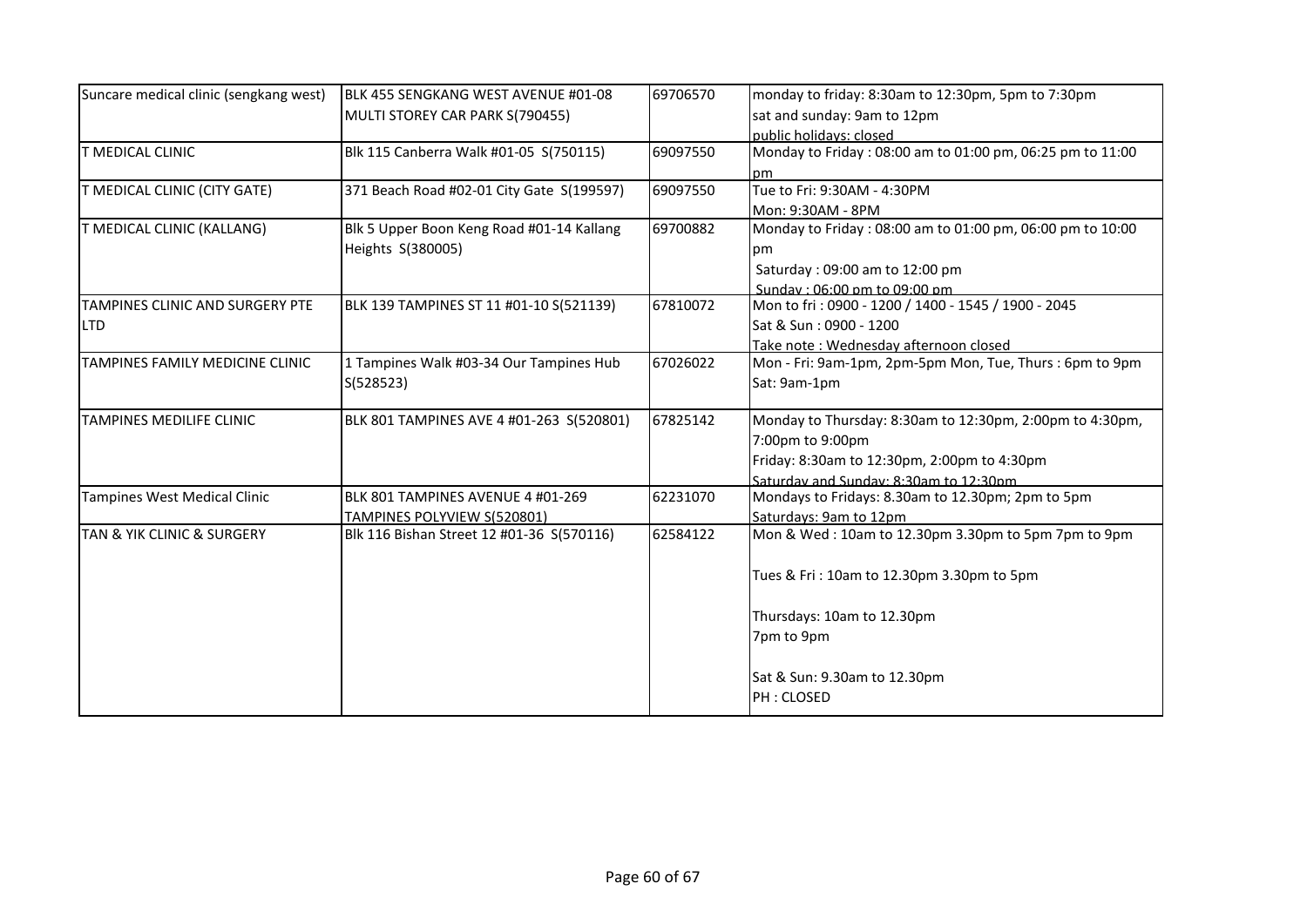| Tan's T&T Clinic and Surgery  | BLK 152 BISHAN STREET 11 #01-213 BISHAN            | 63531133 | Monday 8.30am-12.30pm, 2pm-4.30pm                          |
|-------------------------------|----------------------------------------------------|----------|------------------------------------------------------------|
|                               | GREEN S(570152)                                    |          | Tuesday 8.30am-12.30pm, 2pm-4.30pm, 7pm-9pm                |
|                               |                                                    |          | Wednesday 8.30am-12.30pm                                   |
|                               |                                                    |          | Thursday 8.30am-12.30pm, 2pm-4.30pm                        |
|                               |                                                    |          | Friday 8.30am-12.30pm                                      |
|                               |                                                    |          | Saturday 8.30am-12.30pm                                    |
|                               |                                                    |          | Sunday Qam-12nm                                            |
| TANGLIN MEDICAL CLINIC        | 19 TANGLIN RD #06-16/17 TANGLIN SHOPPING (67343831 |          | #N/A                                                       |
| TANJONG PAGAR MEDICAL CLINIC  | BLK 1 TANJONG PAGAR PLAZA #01-06                   | 64433101 | Monday to Friday 8:30AM - 2:30PM                           |
| <b>Tay Clinic</b>             | 494 GEYLANG RD S(389452)                           | 67446336 | Mon - Sat - 0900-1300                                      |
|                               |                                                    |          | Mon-Fri - 1430-1900                                        |
| <b>TAYKA MEDICAL</b>          | 29A Desker Road S(209562)                          | 63924473 | Mon - Fri: 10.00am to 09.00pm Sat, Sun, PH: 10.00am to     |
|                               |                                                    |          | 09.00pm                                                    |
| TAYKA MEDICAL FAMILY CLINIC   | Blk 526 Jurong West Street 52 #01-323              | 65645528 | Mon to Fri 9 am to 12 pm. 2 to 4 pm. 7 to 9pm.             |
|                               | S(640526)                                          |          | Sat 9am to 12pm                                            |
| TC FAMILY CLINIC PTE LTD      | Blk 526 Jurong West St 52 #01-325 S(640526)        | 65666687 | Monday to Saturday: 09:00 am to 12:30 pm                   |
|                               |                                                    |          | Monday: 09:00 am to 12:30 pm, 06:30 pm to 09:00 pm         |
|                               |                                                    |          | Wednesday and Friday: 09:00 am to 12:30 pm, 01:30 pm to    |
|                               |                                                    |          | 03:30 pm                                                   |
| TEMASEK CLINIC & SURGERY      | Blk 73 Bedok South Avenue 3 #01-460                | 64436113 | mon to thurs                                               |
|                               | S(460073)                                          |          | 0900 to 1400                                               |
|                               |                                                    |          | 1800 to 2100                                               |
|                               |                                                    |          |                                                            |
|                               |                                                    |          | fri                                                        |
|                               |                                                    |          | 0900 to 1400                                               |
|                               |                                                    |          |                                                            |
|                               |                                                    |          | sat                                                        |
|                               |                                                    |          | 0900 to 1200                                               |
|                               |                                                    |          |                                                            |
|                               |                                                    |          | sun                                                        |
|                               |                                                    |          | 0900 to 1200                                               |
|                               |                                                    |          | lph.                                                       |
| <b>Temasek Medical Centre</b> | BLK 624 CHOA CHU KANG ST 62 #01-226                | 67665766 | Monday to Friday: 8.30am to 12.30pm, 2pm to 4.30pm, 6.30pm |
|                               | S(680624)                                          |          | to 9.30pm                                                  |
|                               |                                                    |          | Saturday: 8.30am to 12.30pm                                |
|                               |                                                    |          | Sunday: 9am to 1pm                                         |
|                               |                                                    |          | Public Holiday: 9am to 12nm                                |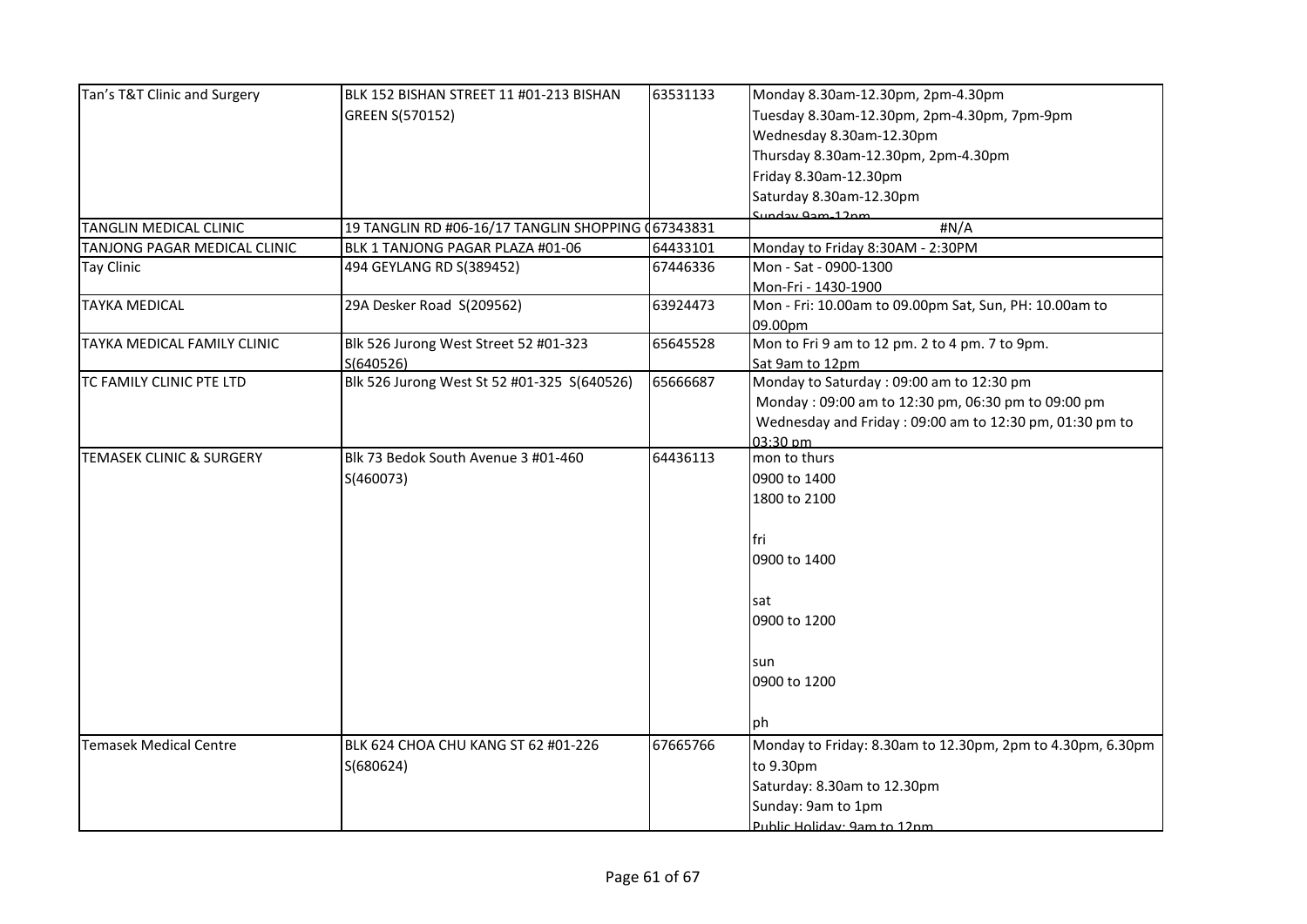| The Balmoral Clinic Family Medicine   | 271 BUKIT TIMAH RD #02-12 BALMORAL PLAZA 67322033 |          | Mon to Fri 09.00 to 12.30                                   |
|---------------------------------------|---------------------------------------------------|----------|-------------------------------------------------------------|
|                                       | S(259708)                                         |          | 2.00 to 4.30                                                |
|                                       |                                                   |          | 09.00 to 12.30<br>Sat.                                      |
|                                       |                                                   |          | Sun and PH closed                                           |
| The Breast Clinic                     | 290 Orchard Road #16-11 Paragon S(238859)         | 63628880 | Mon-Fri 9am-6pm                                             |
|                                       |                                                   |          | Sat 9am-1pm                                                 |
| THE CHELSEA CLINIC (ROCHESTER)        | 35 ROCHESTER DRIVE #03-21 THE ROCHESTER           | 65703913 | Mon to Friday: 9am to 12.30pm, 2pm - 6pm                    |
|                                       | S(138639)                                         |          | Saturday: 9am to 12.30pm                                    |
|                                       |                                                   |          | Closed on Sunday and Public Holidays                        |
| THE CLINIC @ CAMPUS                   | 70 Stamford Road #B1-21 Li Ka Shing Library       | 63339300 | Mon-Fri: 08.30am to 05.30pm                                 |
|                                       | Building S(178901)                                |          | Sat: 08.30am to 12.30pm                                     |
| THE CLINIC @ ONE GEORGE STREET        | 1 George Street #05-05 (Lobby C) S(049145)        | 64385322 | Mon - Fri: 09.00am to 01.00pm, 02.00pm to 04.00pm           |
|                                       |                                                   |          | Sat - Sun, PH: closed                                       |
| The ClinIQ@Toa Payoh                  | BLK 8 LORONG 7 TOA PAYOH #01-291 TOA              | 63867781 | Daily 10am-1pm, 5pm-8pm                                     |
|                                       | PAYOH COURT S(310008)                             |          |                                                             |
| THE DUBLIN CLINIC                     | Blk 109 Clementi Street 11 #01-25 S(120109)       | 67747300 | Public Holiday: Closed                                      |
|                                       |                                                   |          | Monday to Thursday: 08:00 am to 01:00 pm, 05:00 pm to 08:00 |
|                                       |                                                   |          | рm                                                          |
|                                       |                                                   |          | Friday: 08:00 am to 01:00 pm                                |
|                                       |                                                   |          | Saturday: 10:00 am to 01:00 pm                              |
|                                       |                                                   |          | Sunday: 05:00 nm to 08:00 nm                                |
| THE FAMILY PHYSICIAN CLINIC           | Blk 542B Serangoon North Avenue 3 #01-02          | 65551828 | Mon - Thursday 8.30 am - 3.00pm, 6.00pm - 9.00pm            |
|                                       | S(552542)                                         |          | 8.30am - 3.00pm<br>Friday                                   |
|                                       |                                                   |          | 9.00am - 1.00pm<br>Sat and Sun                              |
|                                       |                                                   |          | Public Holidavs closed                                      |
| THE FLAME TREE MEDICAL CENTRE         | 225 UPPER THOMSON ROAD THOMSON RIDGE              | 64512818 | We are open daily:                                          |
|                                       | <b>ESTATE S(574357)</b>                           |          | Mon-Fri - 9 am-2 pm; 6 pm-9 pm. Wednesday night session     |
|                                       |                                                   |          | Closed.                                                     |
|                                       |                                                   |          | Sat & Sun - 9 am - 2 pm                                     |
|                                       |                                                   |          | Closed on Sat & Sunday nights                               |
| THE GOOD CLINIC                       | 5001 Beach Road #01-13 Golden Mile Complex        | 62480911 | Mon-Fri: 09:00am to 17:00pm                                 |
|                                       | S(199588)                                         |          | Sat: 09:00am to 12:00noon                                   |
| THE GOOD LIFE MEDICAL CENTER          | 820 THOMSON ROAD #07-57 MOUNT                     | 67107551 | $10am - 1pm$                                                |
|                                       | ALVERNIA HOSPITAL S(574623)                       |          | $2pm - 5pm$                                                 |
| THE ICLINIC                           | Blk 18 Jalan Membina #02-07 S(164018)             | 62713135 | Mon-Fri: 09.00am-12.30pm                                    |
|                                       |                                                   |          | 09.00am-1.00pm<br>Sat:                                      |
| The Integrative Medical Centre by The | 491B River Valley Road #11-02 Valley Point        | 67021929 | Monday - Friday 9am - 5pm                                   |
| <b>Iron Suites</b>                    | S(248373)                                         |          | Saturday 9am - 1pm                                          |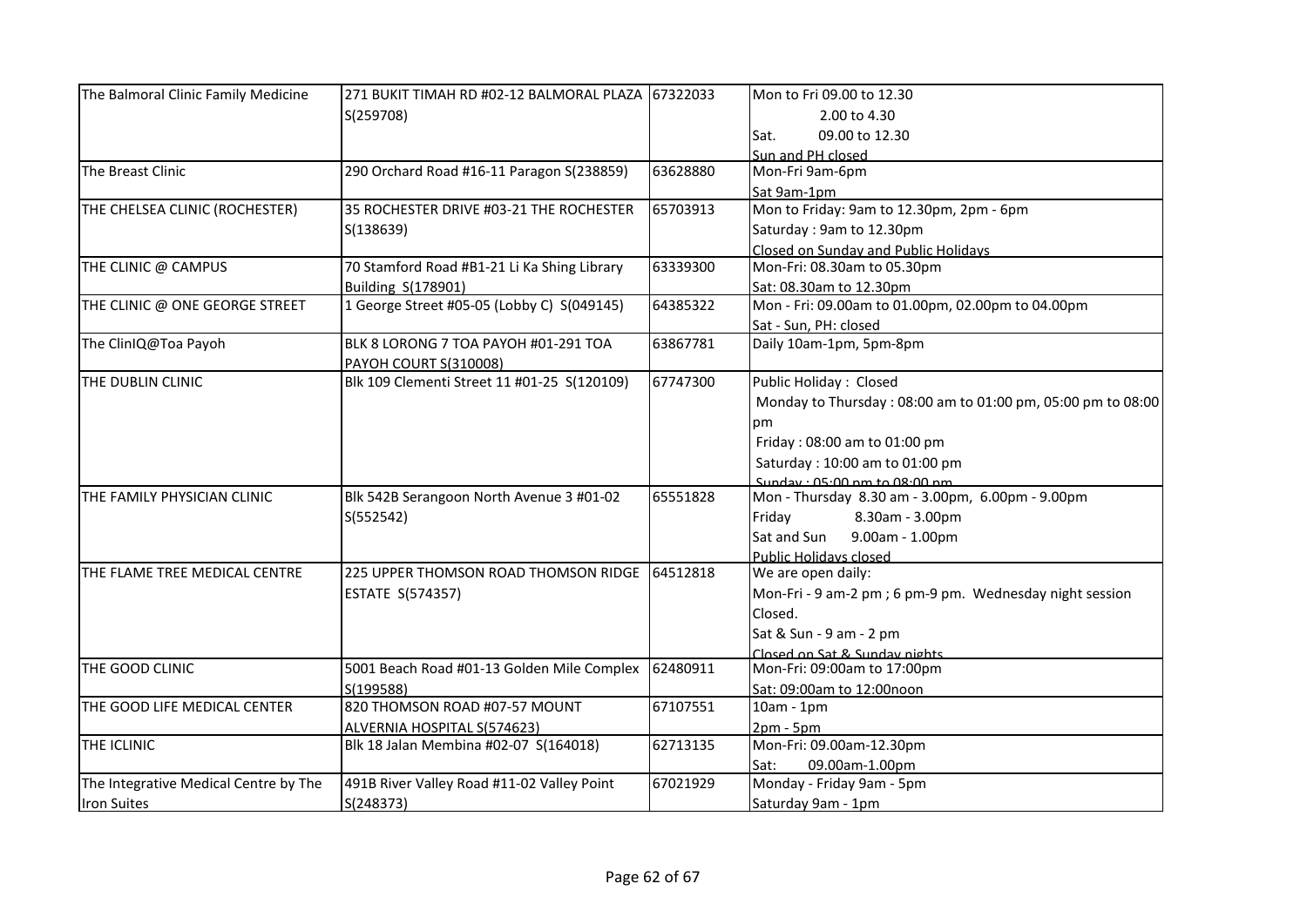| Except Wednesday 9am to 1pm<br>Sat 8.30 am to 2pm<br>69043511<br>Monday to Friday<br>THE MEDICAL AND AESTHETIC CLINIC<br>BLK 270 SIMS AVENUE S(387514)<br>8.30am-4.00pm<br><b>Except Wed &amp; Saturday</b><br>8.30am to 12pm<br>Mon - Fri: 9.00am to 3.30pm<br>THE MEDICAL CLINIC PTE LTD<br>63 Chulia Street. #01-02 Ocbc Centre East<br>65355151<br>S(049514)<br>Sat: 9.00am to 11.30am<br>1 RAFFLES LINK #01-03A S(039393)<br>Mon to Fri 9am to 12.30pm and 1.30pm to 4.30pm<br>63329086<br>Sat 9am to 12pm<br>Sun and PH closed<br>MON-FRI 9AM - 3PM (LUNCH 12.30PM - 1.30PM)<br>THE OCCUPATIONAL AND DIVING<br>20 LOWER KENT RIDGE ROAD UNIVERSITY<br>65167333<br>MEDICINE CENTRE<br>HEALTH CENTRE S(119080)<br>CLOSED ON WEEKENDS, PUBLIC HOLIDAYS<br>62252771<br>The Pinnacle Medical & Dental Centre @ 120 CANTONMENT ROAD #02-06 MARITIME<br>Monday to Friday: 09:00 am to 01:00 pm, 02:00 pm to 05:00<br>Maritime<br>HOUSE S(089760)<br>pm<br>Saturday: 09:00 am to 01:00 pm<br>Sunday and Public Holiday: Closed<br>Weekdays from 0900 to 1800 hr<br>The S'pore Gastroenterology & Liver<br>6A NAPIER ROAD #03-37B GLENEAGLES<br>64720337<br>Weekend from 0900 to 1200 hr<br><b>Internist Centre</b><br>HOSPITAL ANNEXE BLOCK S(258500)<br>Mon-Fri&Sun 0900-1200<br>62507991<br>Blk 116B Jalan Tenteram #01-549 Tenteram<br>Peak S(322116)<br>Mon-Thu 1900-2100<br>Thomson GP Clinic<br>2 BALESTIER ROAD #01-671 BALESTIER HILL<br>69338376<br>Mon - Fri: 8.30am to 5pm;<br>Sat: 8.30am to 1pm;<br>SHOPPING CENTRE S(320002)<br>Sun & PH: Closed<br>339 Thomson Road S(307677)<br>62569494<br>24-hour walk-in clinic<br>THOMSON MEDICAL CENTRE<br>Monday to Friday (11.30am to 12.30pm, 2.00pm to 5.30pm)<br><b>TIONG BAHRU MEDICAL CENTRE</b><br>10 KIM TIAN ROAD KAI FOOK MANSION<br>62727966<br>Saturday<br>S(169248)<br>(11.30am to 12.30pm)<br>Sunday & P.H.<br>Closed<br><b>Town Clinic</b><br>287 BEACH ROAD #01-00 S(199551)<br>62981456<br>Mon-Fri: 9am-1pm, 230pm-5pm<br>Sat: 9am -1pm<br>Closed on Sunday and Publice Holidays<br>TP SIM FAMILY CLINIC & SURGERY<br>Blk 509 Bishan Street 11 #01-378 S(570509)<br>63538010<br>Mon-Fri. 8.30am to 02.30pm<br>Sat. 8.30am to 10.30am<br>Sun. 8.30am to 10.30am<br>PH. 8.30am to 10.30am | THE JAPANESE ASSOCIATION CLINIC, | 120 Adam Rd S(289899) | 64696488 | Mon to Fri 9am to 5pm |
|--------------------------------------------------------------------------------------------------------------------------------------------------------------------------------------------------------------------------------------------------------------------------------------------------------------------------------------------------------------------------------------------------------------------------------------------------------------------------------------------------------------------------------------------------------------------------------------------------------------------------------------------------------------------------------------------------------------------------------------------------------------------------------------------------------------------------------------------------------------------------------------------------------------------------------------------------------------------------------------------------------------------------------------------------------------------------------------------------------------------------------------------------------------------------------------------------------------------------------------------------------------------------------------------------------------------------------------------------------------------------------------------------------------------------------------------------------------------------------------------------------------------------------------------------------------------------------------------------------------------------------------------------------------------------------------------------------------------------------------------------------------------------------------------------------------------------------------------------------------------------------------------------------------------------------------------------------------------------------------------------------------------------------------------------------------------------------------------------------------------------------------------------------------------------------------------------------------------------------------------------------------|----------------------------------|-----------------------|----------|-----------------------|
|                                                                                                                                                                                                                                                                                                                                                                                                                                                                                                                                                                                                                                                                                                                                                                                                                                                                                                                                                                                                                                                                                                                                                                                                                                                                                                                                                                                                                                                                                                                                                                                                                                                                                                                                                                                                                                                                                                                                                                                                                                                                                                                                                                                                                                                              | <b>SINGAPORE</b>                 |                       |          |                       |
|                                                                                                                                                                                                                                                                                                                                                                                                                                                                                                                                                                                                                                                                                                                                                                                                                                                                                                                                                                                                                                                                                                                                                                                                                                                                                                                                                                                                                                                                                                                                                                                                                                                                                                                                                                                                                                                                                                                                                                                                                                                                                                                                                                                                                                                              |                                  |                       |          |                       |
|                                                                                                                                                                                                                                                                                                                                                                                                                                                                                                                                                                                                                                                                                                                                                                                                                                                                                                                                                                                                                                                                                                                                                                                                                                                                                                                                                                                                                                                                                                                                                                                                                                                                                                                                                                                                                                                                                                                                                                                                                                                                                                                                                                                                                                                              |                                  |                       |          |                       |
|                                                                                                                                                                                                                                                                                                                                                                                                                                                                                                                                                                                                                                                                                                                                                                                                                                                                                                                                                                                                                                                                                                                                                                                                                                                                                                                                                                                                                                                                                                                                                                                                                                                                                                                                                                                                                                                                                                                                                                                                                                                                                                                                                                                                                                                              | <b>PTE LTD</b>                   |                       |          |                       |
|                                                                                                                                                                                                                                                                                                                                                                                                                                                                                                                                                                                                                                                                                                                                                                                                                                                                                                                                                                                                                                                                                                                                                                                                                                                                                                                                                                                                                                                                                                                                                                                                                                                                                                                                                                                                                                                                                                                                                                                                                                                                                                                                                                                                                                                              |                                  |                       |          |                       |
|                                                                                                                                                                                                                                                                                                                                                                                                                                                                                                                                                                                                                                                                                                                                                                                                                                                                                                                                                                                                                                                                                                                                                                                                                                                                                                                                                                                                                                                                                                                                                                                                                                                                                                                                                                                                                                                                                                                                                                                                                                                                                                                                                                                                                                                              |                                  |                       |          |                       |
|                                                                                                                                                                                                                                                                                                                                                                                                                                                                                                                                                                                                                                                                                                                                                                                                                                                                                                                                                                                                                                                                                                                                                                                                                                                                                                                                                                                                                                                                                                                                                                                                                                                                                                                                                                                                                                                                                                                                                                                                                                                                                                                                                                                                                                                              |                                  |                       |          |                       |
|                                                                                                                                                                                                                                                                                                                                                                                                                                                                                                                                                                                                                                                                                                                                                                                                                                                                                                                                                                                                                                                                                                                                                                                                                                                                                                                                                                                                                                                                                                                                                                                                                                                                                                                                                                                                                                                                                                                                                                                                                                                                                                                                                                                                                                                              |                                  |                       |          |                       |
|                                                                                                                                                                                                                                                                                                                                                                                                                                                                                                                                                                                                                                                                                                                                                                                                                                                                                                                                                                                                                                                                                                                                                                                                                                                                                                                                                                                                                                                                                                                                                                                                                                                                                                                                                                                                                                                                                                                                                                                                                                                                                                                                                                                                                                                              | THE MEDICAL PRACTICE PTE LTD     |                       |          |                       |
|                                                                                                                                                                                                                                                                                                                                                                                                                                                                                                                                                                                                                                                                                                                                                                                                                                                                                                                                                                                                                                                                                                                                                                                                                                                                                                                                                                                                                                                                                                                                                                                                                                                                                                                                                                                                                                                                                                                                                                                                                                                                                                                                                                                                                                                              |                                  |                       |          |                       |
|                                                                                                                                                                                                                                                                                                                                                                                                                                                                                                                                                                                                                                                                                                                                                                                                                                                                                                                                                                                                                                                                                                                                                                                                                                                                                                                                                                                                                                                                                                                                                                                                                                                                                                                                                                                                                                                                                                                                                                                                                                                                                                                                                                                                                                                              |                                  |                       |          |                       |
|                                                                                                                                                                                                                                                                                                                                                                                                                                                                                                                                                                                                                                                                                                                                                                                                                                                                                                                                                                                                                                                                                                                                                                                                                                                                                                                                                                                                                                                                                                                                                                                                                                                                                                                                                                                                                                                                                                                                                                                                                                                                                                                                                                                                                                                              |                                  |                       |          |                       |
|                                                                                                                                                                                                                                                                                                                                                                                                                                                                                                                                                                                                                                                                                                                                                                                                                                                                                                                                                                                                                                                                                                                                                                                                                                                                                                                                                                                                                                                                                                                                                                                                                                                                                                                                                                                                                                                                                                                                                                                                                                                                                                                                                                                                                                                              |                                  |                       |          |                       |
|                                                                                                                                                                                                                                                                                                                                                                                                                                                                                                                                                                                                                                                                                                                                                                                                                                                                                                                                                                                                                                                                                                                                                                                                                                                                                                                                                                                                                                                                                                                                                                                                                                                                                                                                                                                                                                                                                                                                                                                                                                                                                                                                                                                                                                                              |                                  |                       |          |                       |
|                                                                                                                                                                                                                                                                                                                                                                                                                                                                                                                                                                                                                                                                                                                                                                                                                                                                                                                                                                                                                                                                                                                                                                                                                                                                                                                                                                                                                                                                                                                                                                                                                                                                                                                                                                                                                                                                                                                                                                                                                                                                                                                                                                                                                                                              |                                  |                       |          |                       |
|                                                                                                                                                                                                                                                                                                                                                                                                                                                                                                                                                                                                                                                                                                                                                                                                                                                                                                                                                                                                                                                                                                                                                                                                                                                                                                                                                                                                                                                                                                                                                                                                                                                                                                                                                                                                                                                                                                                                                                                                                                                                                                                                                                                                                                                              |                                  |                       |          |                       |
|                                                                                                                                                                                                                                                                                                                                                                                                                                                                                                                                                                                                                                                                                                                                                                                                                                                                                                                                                                                                                                                                                                                                                                                                                                                                                                                                                                                                                                                                                                                                                                                                                                                                                                                                                                                                                                                                                                                                                                                                                                                                                                                                                                                                                                                              |                                  |                       |          |                       |
|                                                                                                                                                                                                                                                                                                                                                                                                                                                                                                                                                                                                                                                                                                                                                                                                                                                                                                                                                                                                                                                                                                                                                                                                                                                                                                                                                                                                                                                                                                                                                                                                                                                                                                                                                                                                                                                                                                                                                                                                                                                                                                                                                                                                                                                              |                                  |                       |          |                       |
|                                                                                                                                                                                                                                                                                                                                                                                                                                                                                                                                                                                                                                                                                                                                                                                                                                                                                                                                                                                                                                                                                                                                                                                                                                                                                                                                                                                                                                                                                                                                                                                                                                                                                                                                                                                                                                                                                                                                                                                                                                                                                                                                                                                                                                                              |                                  |                       |          |                       |
|                                                                                                                                                                                                                                                                                                                                                                                                                                                                                                                                                                                                                                                                                                                                                                                                                                                                                                                                                                                                                                                                                                                                                                                                                                                                                                                                                                                                                                                                                                                                                                                                                                                                                                                                                                                                                                                                                                                                                                                                                                                                                                                                                                                                                                                              | THE TENTERAM CLINIC              |                       |          |                       |
|                                                                                                                                                                                                                                                                                                                                                                                                                                                                                                                                                                                                                                                                                                                                                                                                                                                                                                                                                                                                                                                                                                                                                                                                                                                                                                                                                                                                                                                                                                                                                                                                                                                                                                                                                                                                                                                                                                                                                                                                                                                                                                                                                                                                                                                              |                                  |                       |          |                       |
|                                                                                                                                                                                                                                                                                                                                                                                                                                                                                                                                                                                                                                                                                                                                                                                                                                                                                                                                                                                                                                                                                                                                                                                                                                                                                                                                                                                                                                                                                                                                                                                                                                                                                                                                                                                                                                                                                                                                                                                                                                                                                                                                                                                                                                                              |                                  |                       |          |                       |
|                                                                                                                                                                                                                                                                                                                                                                                                                                                                                                                                                                                                                                                                                                                                                                                                                                                                                                                                                                                                                                                                                                                                                                                                                                                                                                                                                                                                                                                                                                                                                                                                                                                                                                                                                                                                                                                                                                                                                                                                                                                                                                                                                                                                                                                              |                                  |                       |          |                       |
|                                                                                                                                                                                                                                                                                                                                                                                                                                                                                                                                                                                                                                                                                                                                                                                                                                                                                                                                                                                                                                                                                                                                                                                                                                                                                                                                                                                                                                                                                                                                                                                                                                                                                                                                                                                                                                                                                                                                                                                                                                                                                                                                                                                                                                                              |                                  |                       |          |                       |
|                                                                                                                                                                                                                                                                                                                                                                                                                                                                                                                                                                                                                                                                                                                                                                                                                                                                                                                                                                                                                                                                                                                                                                                                                                                                                                                                                                                                                                                                                                                                                                                                                                                                                                                                                                                                                                                                                                                                                                                                                                                                                                                                                                                                                                                              |                                  |                       |          |                       |
|                                                                                                                                                                                                                                                                                                                                                                                                                                                                                                                                                                                                                                                                                                                                                                                                                                                                                                                                                                                                                                                                                                                                                                                                                                                                                                                                                                                                                                                                                                                                                                                                                                                                                                                                                                                                                                                                                                                                                                                                                                                                                                                                                                                                                                                              |                                  |                       |          |                       |
|                                                                                                                                                                                                                                                                                                                                                                                                                                                                                                                                                                                                                                                                                                                                                                                                                                                                                                                                                                                                                                                                                                                                                                                                                                                                                                                                                                                                                                                                                                                                                                                                                                                                                                                                                                                                                                                                                                                                                                                                                                                                                                                                                                                                                                                              |                                  |                       |          |                       |
|                                                                                                                                                                                                                                                                                                                                                                                                                                                                                                                                                                                                                                                                                                                                                                                                                                                                                                                                                                                                                                                                                                                                                                                                                                                                                                                                                                                                                                                                                                                                                                                                                                                                                                                                                                                                                                                                                                                                                                                                                                                                                                                                                                                                                                                              |                                  |                       |          |                       |
|                                                                                                                                                                                                                                                                                                                                                                                                                                                                                                                                                                                                                                                                                                                                                                                                                                                                                                                                                                                                                                                                                                                                                                                                                                                                                                                                                                                                                                                                                                                                                                                                                                                                                                                                                                                                                                                                                                                                                                                                                                                                                                                                                                                                                                                              |                                  |                       |          |                       |
|                                                                                                                                                                                                                                                                                                                                                                                                                                                                                                                                                                                                                                                                                                                                                                                                                                                                                                                                                                                                                                                                                                                                                                                                                                                                                                                                                                                                                                                                                                                                                                                                                                                                                                                                                                                                                                                                                                                                                                                                                                                                                                                                                                                                                                                              |                                  |                       |          |                       |
|                                                                                                                                                                                                                                                                                                                                                                                                                                                                                                                                                                                                                                                                                                                                                                                                                                                                                                                                                                                                                                                                                                                                                                                                                                                                                                                                                                                                                                                                                                                                                                                                                                                                                                                                                                                                                                                                                                                                                                                                                                                                                                                                                                                                                                                              |                                  |                       |          |                       |
|                                                                                                                                                                                                                                                                                                                                                                                                                                                                                                                                                                                                                                                                                                                                                                                                                                                                                                                                                                                                                                                                                                                                                                                                                                                                                                                                                                                                                                                                                                                                                                                                                                                                                                                                                                                                                                                                                                                                                                                                                                                                                                                                                                                                                                                              |                                  |                       |          |                       |
|                                                                                                                                                                                                                                                                                                                                                                                                                                                                                                                                                                                                                                                                                                                                                                                                                                                                                                                                                                                                                                                                                                                                                                                                                                                                                                                                                                                                                                                                                                                                                                                                                                                                                                                                                                                                                                                                                                                                                                                                                                                                                                                                                                                                                                                              |                                  |                       |          |                       |
|                                                                                                                                                                                                                                                                                                                                                                                                                                                                                                                                                                                                                                                                                                                                                                                                                                                                                                                                                                                                                                                                                                                                                                                                                                                                                                                                                                                                                                                                                                                                                                                                                                                                                                                                                                                                                                                                                                                                                                                                                                                                                                                                                                                                                                                              |                                  |                       |          |                       |
|                                                                                                                                                                                                                                                                                                                                                                                                                                                                                                                                                                                                                                                                                                                                                                                                                                                                                                                                                                                                                                                                                                                                                                                                                                                                                                                                                                                                                                                                                                                                                                                                                                                                                                                                                                                                                                                                                                                                                                                                                                                                                                                                                                                                                                                              |                                  |                       |          |                       |
|                                                                                                                                                                                                                                                                                                                                                                                                                                                                                                                                                                                                                                                                                                                                                                                                                                                                                                                                                                                                                                                                                                                                                                                                                                                                                                                                                                                                                                                                                                                                                                                                                                                                                                                                                                                                                                                                                                                                                                                                                                                                                                                                                                                                                                                              |                                  |                       |          |                       |
| Mondays to Fridays: 8.30am to 1pm, 2pm to 5pm<br>7 WALLICH STREET #B1-15 TANJONG PAGAR<br>63868980                                                                                                                                                                                                                                                                                                                                                                                                                                                                                                                                                                                                                                                                                                                                                                                                                                                                                                                                                                                                                                                                                                                                                                                                                                                                                                                                                                                                                                                                                                                                                                                                                                                                                                                                                                                                                                                                                                                                                                                                                                                                                                                                                           | <b>TPC Medical Clinic</b>        |                       |          |                       |
| <b>CENTRE S(078884)</b>                                                                                                                                                                                                                                                                                                                                                                                                                                                                                                                                                                                                                                                                                                                                                                                                                                                                                                                                                                                                                                                                                                                                                                                                                                                                                                                                                                                                                                                                                                                                                                                                                                                                                                                                                                                                                                                                                                                                                                                                                                                                                                                                                                                                                                      |                                  |                       |          |                       |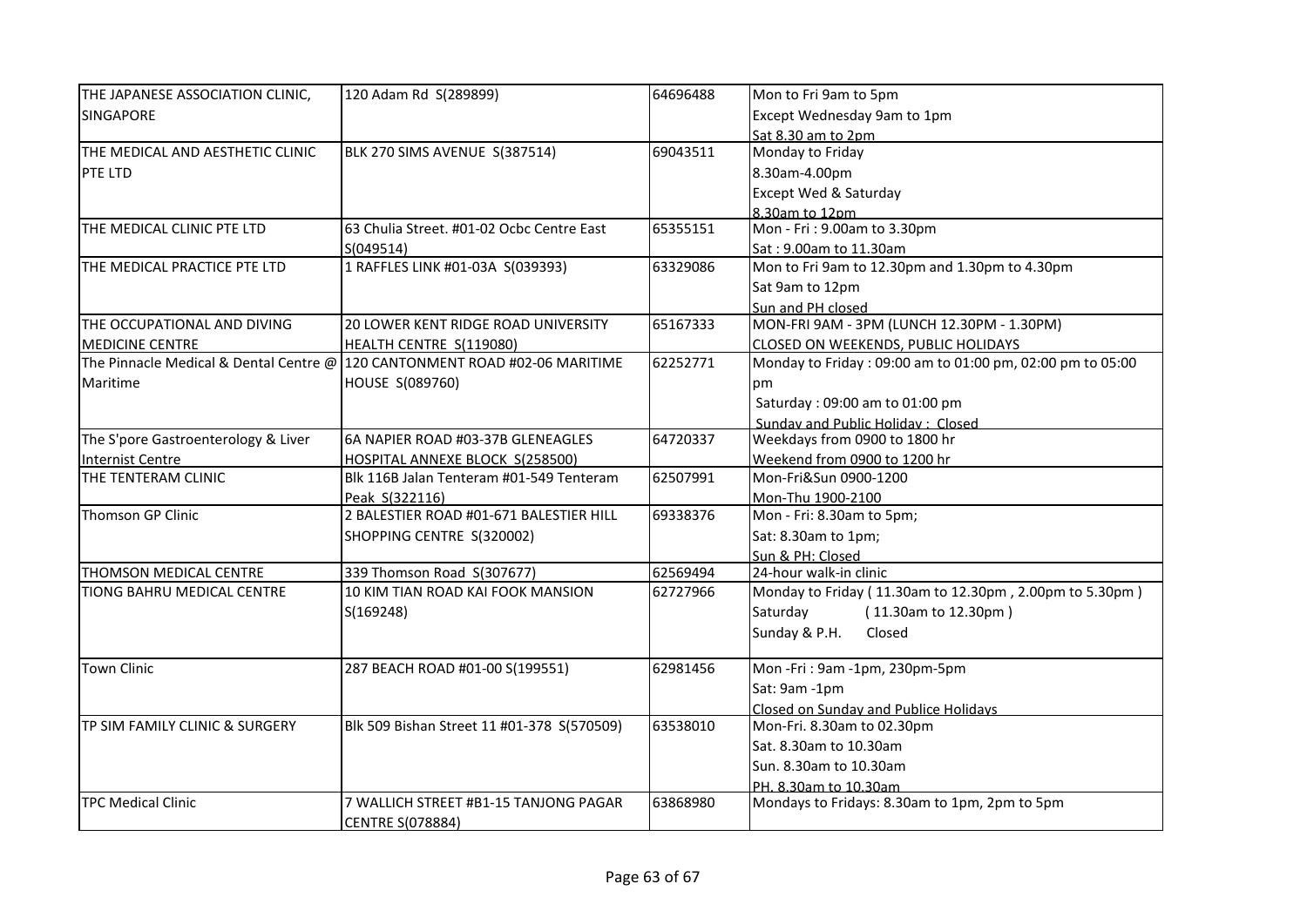| TRINITY MEDICAL & AESTHETIC CLINIC               | Blk 151 Simei Street 1 #01-33 S(520151)                            | 62602822 | Mon - Fri: 08.00am to 01.00pm, 02.00pm to 04.00pm                                                                                                                                                                                     |
|--------------------------------------------------|--------------------------------------------------------------------|----------|---------------------------------------------------------------------------------------------------------------------------------------------------------------------------------------------------------------------------------------|
| TRINITY MEDICAL (PUNGGOL)                        | BLK 273C PUNGGOL PLACE #01-874 S(823273)                           | 66948238 | Mon to Fri: 8.30 am to 12pm. 2pm to 4.30pm, 6pm to 9pm<br>Sat & Sun: 8.30am to 12pm                                                                                                                                                   |
| TRINITY MEDICAL (SHENTON)                        | 6 Shenton Way #21-10 Oue Downtown<br>S(068809)                     | 62279918 | Mon $-$ Fri: 9am $-$ 5pm                                                                                                                                                                                                              |
| TRINITY MEDICAL CLINIC                           | Blk 130 Jurong Gateway Road #02-205/207<br>S(600130)               | 65631552 | Mon, Wed Fri: 9am - 1230pm, 2pm-5pm<br>Tue - Thursday: 9am -1230pm, 2pm - 5pm, 6pm - 9pm<br>$Sat - Sun: 9 - 12.30$ pm                                                                                                                 |
| <b>Trucare Medical and Surgery</b>               | BLK 51 HAVELOCK ROAD #01-04 HAVELOCK VIEW 69700115                 |          | Monday: 830-1300, 1400-1700, 1800-2100<br>Tuesday: 830-1300, 1800-2100<br>Wednesday: 830-1300, 1400-1700<br>Thursday: 830-1300, 1800-2100<br>Friday: 830-1300, 1400-1700<br>Saturday: 830-1300<br>Closed on Sunday and Dublic holiday |
| TRUCARE MEDICAL AND SURGERY                      | 1187 Upper Serangoon Road #01-53 The<br>Midtown S(533971)          | 63853525 | Mon - Fri: 08.00am to 01.00pm, 02.00pm to 04.00pm<br>Sat - Sun: 09.00am to 12.30pm                                                                                                                                                    |
| TRUCARE MEDICAL AND SURGERY                      | Blk 226A Ang Mo Kio Avenue 1 #01-631 Kebun<br>Baru Mall S(561226)  | 62558849 | Mon - Fri: 08.00am to 01.00pm<br>Sat - Sun: 09.00am to 12.30pm                                                                                                                                                                        |
| TRUE MEDICAL CLINIC PAYA LEBAR<br><b>QUARTER</b> | 10 Paya Lebar Road #04-26 Paya Lebar Quarter<br>S(409057)          | 69701933 | Mon - Fri: 8.30am-1pm, 2pm-5.30pm (closed between 1pm-<br>2pm)<br>Sat: 8.30am-1pm<br>Sun/PH: Closed                                                                                                                                   |
| TRUE MEDICAL CLINIC TAMPINES WEST                | 824 Tampines Street 81 #01-26 Tampines Grove 69090324<br>S(520824) |          | Daily including PH: 8am to 2pm, 6pm to 11pm (closed between<br>$2pm-6pm)$                                                                                                                                                             |
| <b>TrueCare Clinic (Eastpoint)</b>               | 3 SIMEI STREET 6 #01-09/10/11 EASTPOINT<br>MALL S(528833)          | 62998880 | Monday to Friday - 9 am to 2 pm & 6 TO 9 PM<br>Saturday -9 am to 1 pm<br>Closed on Sunday & PH                                                                                                                                        |
| TUAS SOUTH MEDICAL CENTRE                        | 6 Tuas South Street 15 #01-103 Cdpl (Tuas)<br>Dormitory S(636906)  | 69700747 | Mon - Sun, PH: 9.30am - 4.30pm                                                                                                                                                                                                        |
| <b>Tuas View Medical Centre</b>                  | 70 TUAS SOUTH AVENUE 1 #02-00 TUAS VIEW<br>DORMITORY S(637285)     | 69700747 | 9.30AM to 4.30PM                                                                                                                                                                                                                      |
| TWIN CITY MEDICAL CENTRE                         | 1 Kim Seng Promenade #01-136 Great World<br>City S(237994)         | 62351175 | Mon - Fri: 9.00am to 3.30pm                                                                                                                                                                                                           |
| UBI FAMILY CLINIC & SURGERY                      | BLK 305 UBI AVENUE 1 #01-167 S(400305)                             | 67497922 | MONDAY TO SATURDAY (FOR PDT) - 8:30AM TO 11:30AM                                                                                                                                                                                      |
| UNIHEALTH 24-HR CLINIC (JURONG<br>EAST)          | Blk 135 Jurong Gateway Road #01-317<br>S(600135)                   | 69705868 | OPEN 24- HRS, DAILY<br>MON TO SUNDAY, INCLUDING WEEKENDS AND PUBLIC<br><b>HOLIDAYS</b>                                                                                                                                                |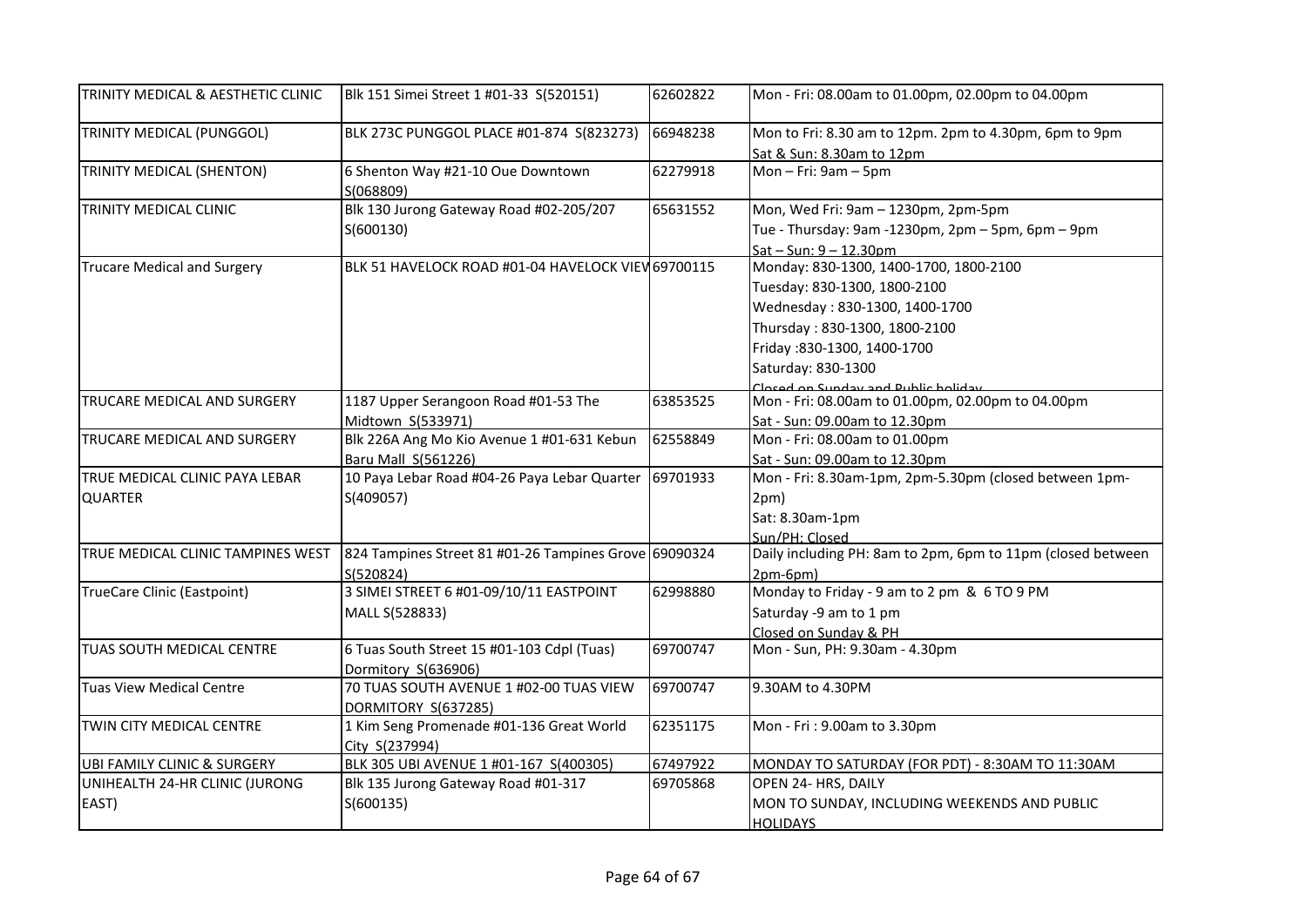| UNIHEALTH 24-HR CLINIC (TOA PAYOH)              | Blk 178 Toa Payoh Central #01-218 S(310178)                                  | 62031639 | 24 hours, everyday, including weekends and public holidays. |
|-------------------------------------------------|------------------------------------------------------------------------------|----------|-------------------------------------------------------------|
| University Health Centre                        | 20 LOWER KENT RIDGE ROAD #01-00 S(119080) 66015035                           |          | Monday to Wednesday: 8.30am - 6.00pm                        |
|                                                 |                                                                              |          | Thursday: 8.30am - 5.00pm                                   |
|                                                 |                                                                              |          | Friday: 8.30am - 5.30pm                                     |
|                                                 |                                                                              |          | We are closed on Saturdays, Sundays and Public Holidays     |
| Urgent Care Clinic International                | 181 KITCHENER ROAD #01-01 PARKROYAL ON                                       | 69105388 | 0800h-1700h Monday to Saturday                              |
|                                                 | KITCHENER ROAD S(208533)                                                     |          | Closed weekends and Sunday                                  |
| <b>VICTORY CLINIC AND SURGERY</b>               | Blk 21 Ghim Moh Road #01-205 S(270021)                                       | 64671641 | 1130am to 230pm                                             |
| <b>VISTA MEDICAL CENTRE</b>                     | 3 SOUTH BUONA VISTA ROAD #01-30/31 VIVA                                      | 67780822 | Monday to Friday: 0900 - 1230 hours, 1430 - 1700 hours      |
|                                                 | VISTA S(118136)                                                              |          | Saturday: 0900 - 1230 hours                                 |
|                                                 |                                                                              |          | Sunday, PH closed                                           |
| VITACARE FAMILY CLINIC @ CANBERRA               | BLK 361 SEMBAWANG CRESCENT #01-06                                            | 63666088 | Weekdays 8am-2pm, 6pm-9pm                                   |
| PTE. LTD.                                       | S(750361)                                                                    |          | weekends 9am-2pm                                            |
|                                                 |                                                                              |          | closed on PH                                                |
| VITAL-CARE CLINIC AND SURGERY PTE<br><b>LTD</b> | Blk 525 Ang Mo Kio Avenue 10 #01-2399 Cheng 62565154<br>San Centre S(560525) |          | Age group for PCR test: age 13 and up                       |
|                                                 |                                                                              |          | Monday - Friday: 8am - 2pm                                  |
|                                                 |                                                                              |          | Monday & Wednesday: 5pm - 8pm                               |
|                                                 |                                                                              |          | Saturday: 8am - 1pm                                         |
|                                                 |                                                                              |          | Sunday & PH: Closed                                         |
| Vivien@Robinson.Practice                        | 80 ROBINSON ROAD #01-01A S(068898)                                           | 62261216 | Monday -Friday 8.30am-5.30pm                                |
|                                                 |                                                                              |          | Saturday 8.30am -12.30noon                                  |
| WAN MEDICAL CLINIC                              | BLK 416 BEDOK NORTH AVENUE 2 #01-21                                          | 62438352 | Monday & Tuesday: 9am to 2pm                                |
|                                                 | S(460416)                                                                    |          | Thursday & Friday: 9am to 2pm                               |
| WELL FAMILY CLINIC & SURGERY                    | BLK 555 ANG MO KIO AVENUE 10 #01-1948                                        | 64549519 | Mon - Thur (9am-10pm)                                       |
|                                                 | S(560555)                                                                    |          | Fri (9am-5pm)                                               |
|                                                 |                                                                              |          | Sat (9am-10pm)                                              |
|                                                 |                                                                              |          | Sun (4pm - 10pm)                                            |
| WEN & WENG FAMILY CLINIC                        | BLK 505 CANBERRA LINK #01-03 S(750505)                                       | 62571198 | On Appointment Basis                                        |
| West Point Clinic & Surgery                     | BLK 130 JURONG GATEWAY ROAD #01-235                                          | 62551811 | Monday to Friday: 8.30am to 6pm                             |
|                                                 | S(600130)                                                                    |          | Saturday, Sunday & Public Holiday: Closed                   |
| <b>WL&amp;H MEDICAL</b>                         | 1 Scotts Road #20-11 Shaw Centre S(228208)                                   | 66629366 | Mon-Fri: 09.30am to 05.00pm                                 |
|                                                 |                                                                              |          | Sat: 09.30am to 12.00pm                                     |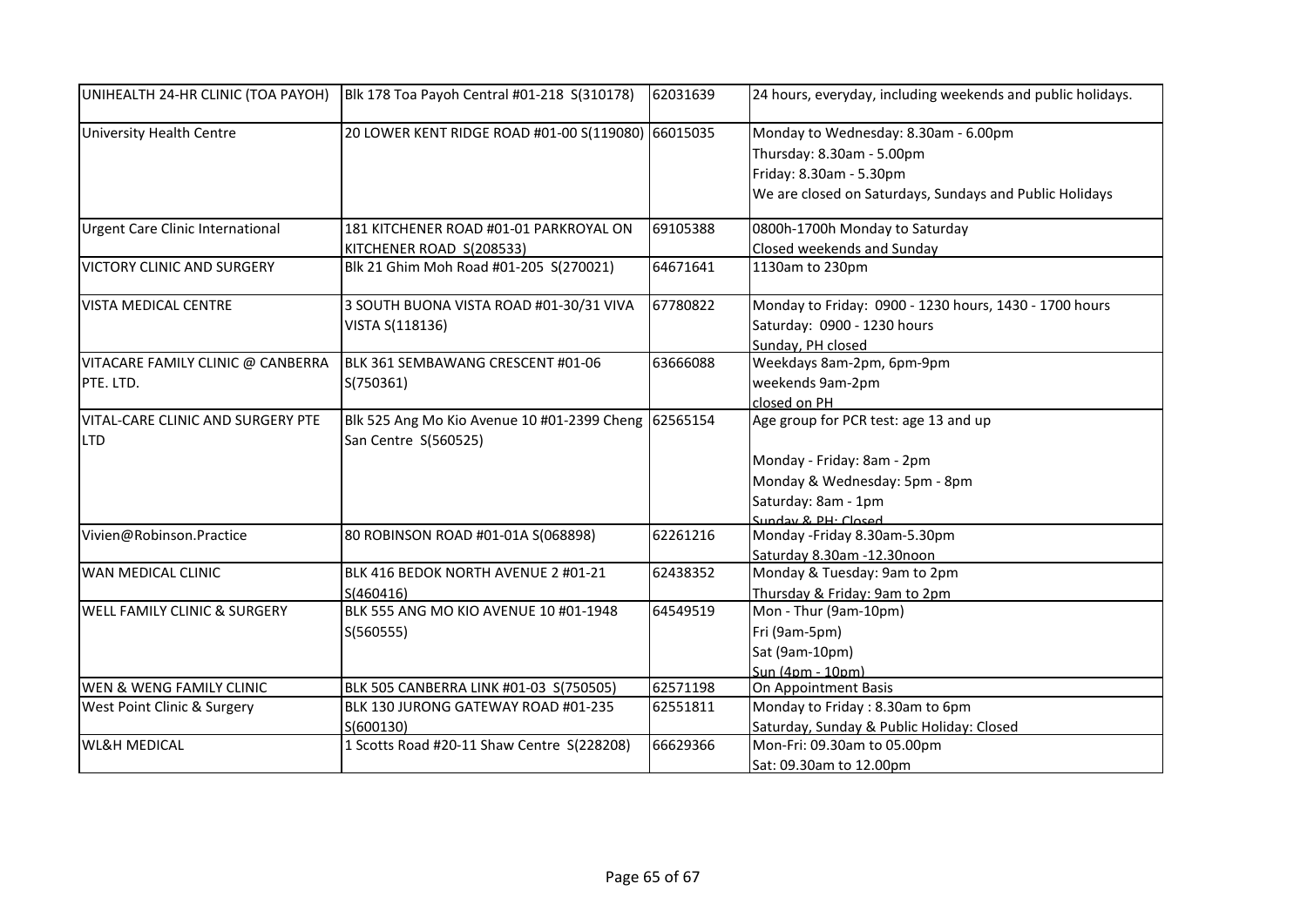| <b>WONG CLINIC</b>            | Blk 539 Bedok North Street 3 #01-603                | 62412267 | Monday and Wednesday: 09:15 am to 01:00 pm, 02:00 pm to |
|-------------------------------|-----------------------------------------------------|----------|---------------------------------------------------------|
|                               | S(460539)                                           |          | 04:00 pm, 07:00 pm to 09:00 pm                          |
|                               |                                                     |          | Tuesday and Thursday: 09:15 am to 01:00 pm, 02:00 pm to |
|                               |                                                     |          | 05:00 pm                                                |
|                               |                                                     |          | Friday: 09:15 am to 01:00 pm, 02:00 pm to 05:00 pm      |
|                               |                                                     |          | Saturday and Sunday . 09.15 am to 12.30 nm              |
| <b>Woodgrove Medical</b>      | 30 WOODLANDS AVENUE 1 #02-03/04 THE                 | 63668831 | 8.30am-4pm, 6pm-9.30pm                                  |
|                               | WOODGROVE S(739065)                                 |          |                                                         |
| <b>Woodlands Clinic</b>       | BLK 131 MARSILING RISE #01-204 S(730131)            | 62696681 | 830am to 1230pm(mon to sat)                             |
|                               |                                                     |          | 2pm to 430pm (mon to Thurs)                             |
|                               |                                                     |          | 630pm to 9pm (Mon and Wed)                              |
| WOODLANDS MEDICAL CENTRE      | Blk 210 Marsiling Crescent #01-09 S(730210)         | 62698888 | MONDAY TO FRIDAY: 2.00PM TO 4.30PM 6.00PM TO 8.00PM     |
|                               |                                                     |          | <b>SUNDAY</b><br>: 8.30AM TO 12.30PM                    |
|                               |                                                     |          | SATURDAY AND PUBLIC HOLIDAY : CLOSED                    |
| Yang & Yap Clinic & Surgery   | BLK 537 BEDOK NORTH ST 3 #01-571 S(460537) 64499946 |          | Mon, Tues, Thursday, Friday: 8.30 - 5.30pm              |
|                               |                                                     |          | Wed, Saturday: 8.30 -12                                 |
|                               |                                                     |          | Sun, PH Closed                                          |
| YAO MEDICAL CLINIC            | BLK 419 TAMPINES STREET 41 #01-96                   | 67830232 | <b>MONDAY TO FRIDAY:</b>                                |
|                               | S(520419)                                           |          | 8.30AM TO 12.30PM                                       |
|                               |                                                     |          | 2.00PM TO 4.00PM                                        |
|                               |                                                     |          |                                                         |
|                               |                                                     |          | SATURDAY:                                               |
|                               |                                                     |          | 8.30AM TO 12.30PM                                       |
|                               |                                                     |          |                                                         |
|                               |                                                     |          | <b>UNDAY AND BUBLIC HOUDAY · CLOCED</b>                 |
| YAP MEDICARE CLINIC & SURGERY | BLK 8 EMPRESS RD #01-03 S(260008)                   | 64712338 | MONDAY 8.30AM-12PM, 2-4PM, 7-8.45PM                     |
|                               |                                                     |          | TUES - FRIDAY 8.30AM TO 12PM, 2-4PM                     |
|                               |                                                     |          | SAT AND SUN 8.30AM TO 12PM, CLOSED ON PH                |
| Yarra Medical Clinic          | 1 WEST COAST DRIVE #01-11 NEWEST                    | 62643703 | Monday to Thursday 8.30am to 1.30pm, 5.30pm to 8.30pm   |
|                               | S(128020)                                           |          | Friday 8.30am to 1.30pm                                 |
|                               |                                                     |          | Saturday 8.30am to 12.30pm                              |
| YIM CLINIC                    | 11A Boon Tiong Road #02-03/04/05 S(161011)          | 62707587 | Monday to Friday - 8am to 8pm                           |
|                               |                                                     |          | Saturday & Sunday- 8am to 1pm                           |
|                               |                                                     |          | <b>Public Holiday- Closed</b>                           |
| YIM MEDICAL CENTRE (ADMIRALTY | 678 Woodlands Ave 6 #01-722 S(730678)               | 68939181 | Monday Tuesday Thursday Friday Saturday 830-1pm         |
| MRT)                          |                                                     |          | Wednesday 2-5pm                                         |